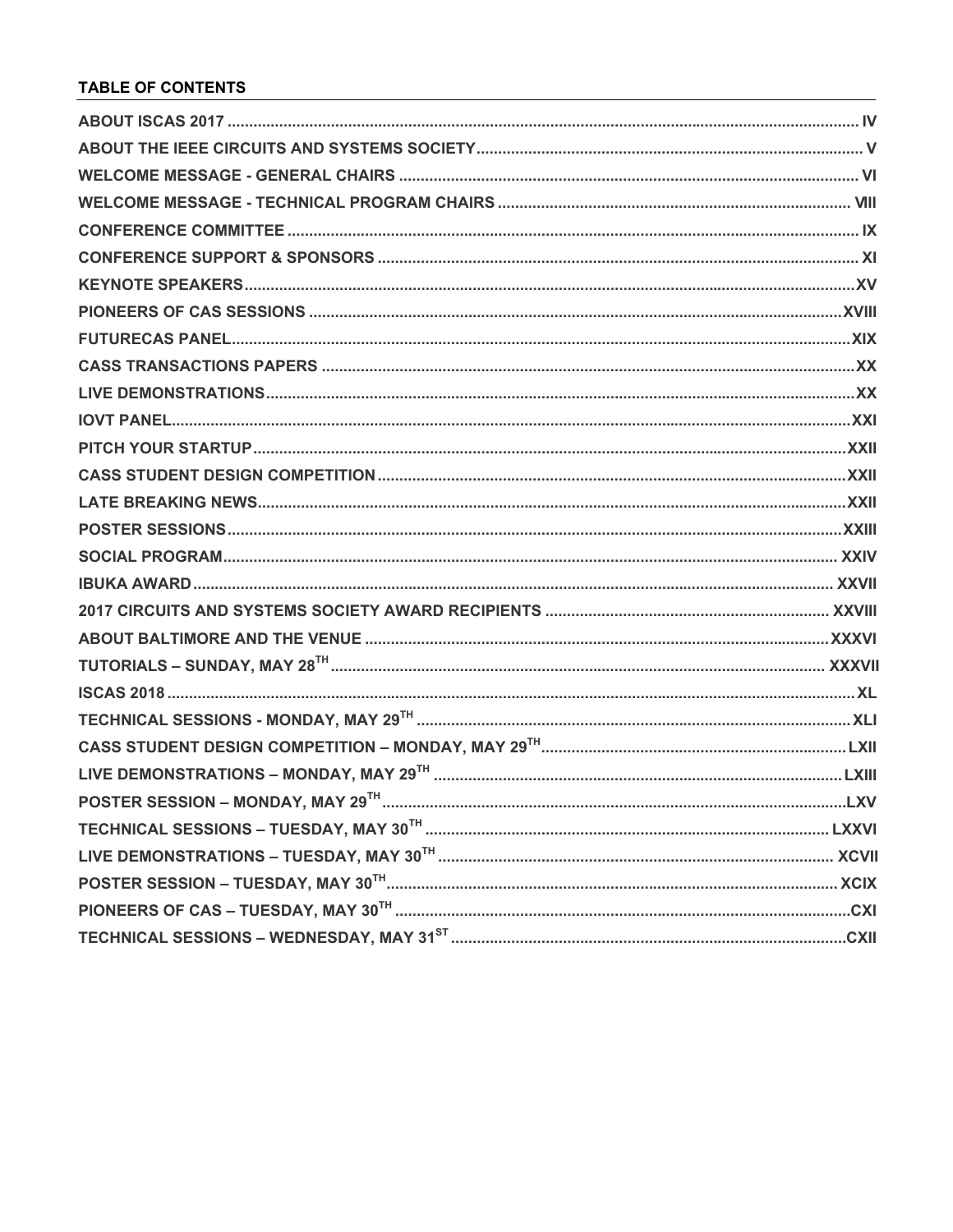| <b>CMOS-bio Interfaces: Recent Trends &amp; Future Perspectives</b><br><b>Time: Monday, May 29 (8:00-9:30)</b>                                                                                                                                                                                                                            |
|-------------------------------------------------------------------------------------------------------------------------------------------------------------------------------------------------------------------------------------------------------------------------------------------------------------------------------------------|
| Room: Dover A                                                                                                                                                                                                                                                                                                                             |
| Chair(s): Jens Anders - Universität Ulm; Donhee Ham - Harvard University                                                                                                                                                                                                                                                                  |
| Jeffrey Abbott, Tianyang Ye, Ling Qin, Marsela Jorgolli, Rona Gertner, Donhee Ham, Hongkun Park<br>Harvard University, United States                                                                                                                                                                                                      |
| <b>CMOS Bioelectronics: Emerging Application in Molecular Diagnostics, Microbiology, and Neuroscience</b>                                                                                                                                                                                                                                 |
| Kenneth Shepard<br>Columbia University, United States                                                                                                                                                                                                                                                                                     |
| Jonas Handwerker{2}, Marlon Pérez-Rodas{1}, Maurits Ortmanns{2}, Klaus Scheffler{1}, Jens Anders{2}<br>{1}Max Planck Institute for Biological Cybernetics, Germany; {2}Universität Ulm, Germany                                                                                                                                           |
| Mohammed Al-Rawhani, Boon Chong Cheah, Christos Giagkoulovits, Abdu Shakoor, Bence Nagy, James Beeley,<br>David Cumming<br>University of Glasgow, United Kingdom                                                                                                                                                                          |
| <b>INVITED: Technology Trends and Commercialization of High-Density Microelectrode Arrays for Advanced</b><br>Urs Frey{2}, Marie E. Obien{2}, Jan Müller{2}, Andreas Hierlemann{1}<br>{1}Eidgenössische Technische Hochschule Zürich, Switzerland; {2}MaxWell Biosystems AG / Eidgenössische<br>Technische Hochschule Zürich, Switzerland |
| <b>Neuromorphic &amp; Learning Circuits &amp; Systems</b><br>Time: Monday, May 29 (8:00-9:30)<br>Room: Grand Ballroom I<br>Chair(s): Scott Koziol - Baylor University; Shih-Chii Liu - Swiss Federal Institute of Technology in Zurich                                                                                                    |
| Oscillation-Based Slime Mould Electronic Circuit Model for Maze-Solving Computations  11<br>Vasileios Ntinas{1}, Georgios Ch. Sirakoulis{1}, Ioannis Vourkas{1}, Andrew Adamatzky{2}<br>{1}Democritus University of Thrace, Greece; {2}University of the West of England, United Kingdom                                                  |

*Randomized Unregulated Step Descent for Limited Precision Synaptic Elements*  Lorenz Müller, Manu Nair, Giacomo Indiveri Universität Zürich / Eidgenössische Technische Hochschule Zürich, Switzerland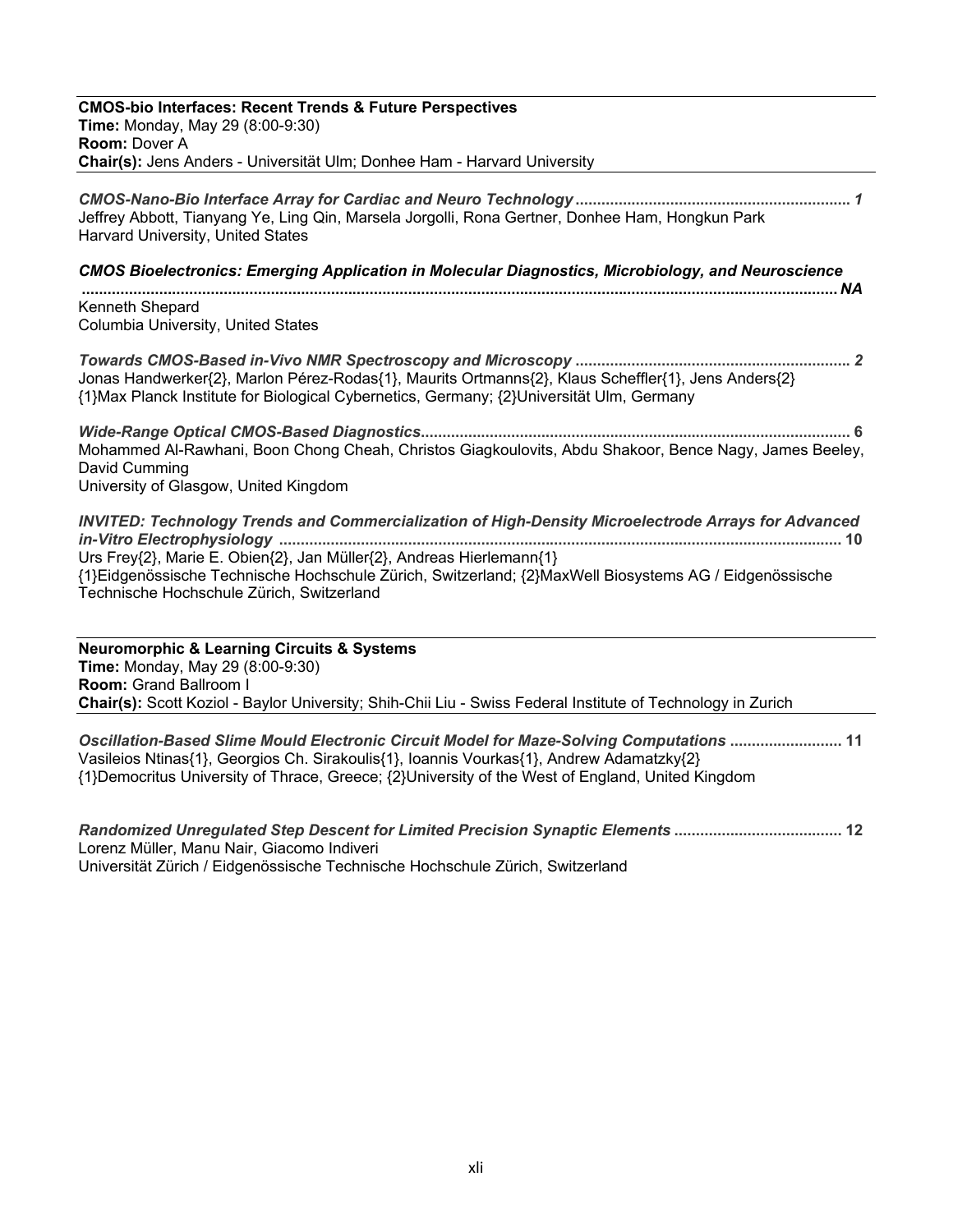| Benoit Larras{2}, Cyril Lahuec{1}, Fabrice Seguin{1}, Matthieu Arzel{1}<br>{1}TELECOM Bretagne, France; {2}Université Lille 1 / Université de Valenciennes, France                                                                                                                                                                                                   |
|----------------------------------------------------------------------------------------------------------------------------------------------------------------------------------------------------------------------------------------------------------------------------------------------------------------------------------------------------------------------|
| A Fully-Synthesized 20-Gate Digital Spike-Based Synapse with Embedded Online Learning  17<br>Charlotte Frenkel{2}, Giacomo Indiveri{1}, Jean-Didier Legat{2}, David Bol{2}<br>{1}Universität Zürich / Eidgenössische Technische Hochschule Zürich, Switzerland; {2}Université Catholique de<br>Louvain, Belgium                                                      |
| Learning in Silicon Beyond STDP: a Neuromorphic Implementation of Multi-Factor Synaptic Plasticity with<br>Frank Maldonado Huayaney, Stephen Nease, Elisabetta Chicca<br>Universität Bielefeld, Germany                                                                                                                                                              |
| <b>Computing with Memory Devices</b><br>Time: Monday, May 29 (8:00-9:30)<br>Room: Grand Ballroom II<br>Chair(s): Pierre-Emmanuel Gaillardon - University of Utah; Daniele lelmini - Politecnico di Milano                                                                                                                                                            |
| Circuit Designs of High-Performance and Low-Power RRAM-Based Multiplexers Based on<br>Xifan Tang{1}, Giovanni De Micheli{1}, Edouard Giacomin{2}, Pierre-Emmanuel Gaillardon{2}<br>{1}École Polytechnique Fédérale de Lausanne, Switzerland; {2}University of Utah, United States                                                                                    |
| Neuromorphic Devices and Architectures for Next-Generation Cognitive Computing  23<br>Geoffrey W. Burr{1}, Pritish Narayanan{1}, Robert M. Shelby{1}, Stefano Ambrogio{1}, Hsinyu Tsai{1}, Scott L.<br>Lewis{2}, Kohji Hosokawa{3}<br>{1}IBM Research, United States; {2}IBM T. J. Watson Research Center, United States; {3}IBM Tokyo Research<br>Laboratory, Japan |
| Mathias Soeken{1}, Pierre-Emmanuel Gaillardon{2}, Giovanni De Micheli{1}<br>{1}École Polytechnique Fédérale de Lausanne, Switzerland; {2}University of Utah, United States                                                                                                                                                                                           |
| Ari Paasio<br>University of Turku, Finland                                                                                                                                                                                                                                                                                                                           |
| <b>Pitch Your Startup</b><br>Time: Monday, May 29 (8:00-9:30)<br><b>Room: Grand Ballroom III</b><br>Chair(s): Geoff Barrows - Centeye; Gabriele Manganaro - Analog Devices                                                                                                                                                                                           |
| <i><b>*Participants TBD</b></i>                                                                                                                                                                                                                                                                                                                                      |
| <b>Interface Circuits</b><br>Time: Monday, May 29 (8:00-9:30)                                                                                                                                                                                                                                                                                                        |

**Room:** Grand Ballroom IV **Chair(s):** Shahriar Mirabbasi - University of British Columbia; Degang Chen - Iowa State University *A Novel 3-Tap Adaptive Feed Forward Equalizer for High Speed Wireline Receivers* Raga Lasya Munagala, Vijay U K

Intel Technology India Pvt Ltd., India

*A 40 Gb/s 74.9 mW PAM4 Receiver with Novel Clock and Data Recovery*  Liangxiao Tang, Weixin Gai, Linqi Shi, Xiao Xiang Peking University, China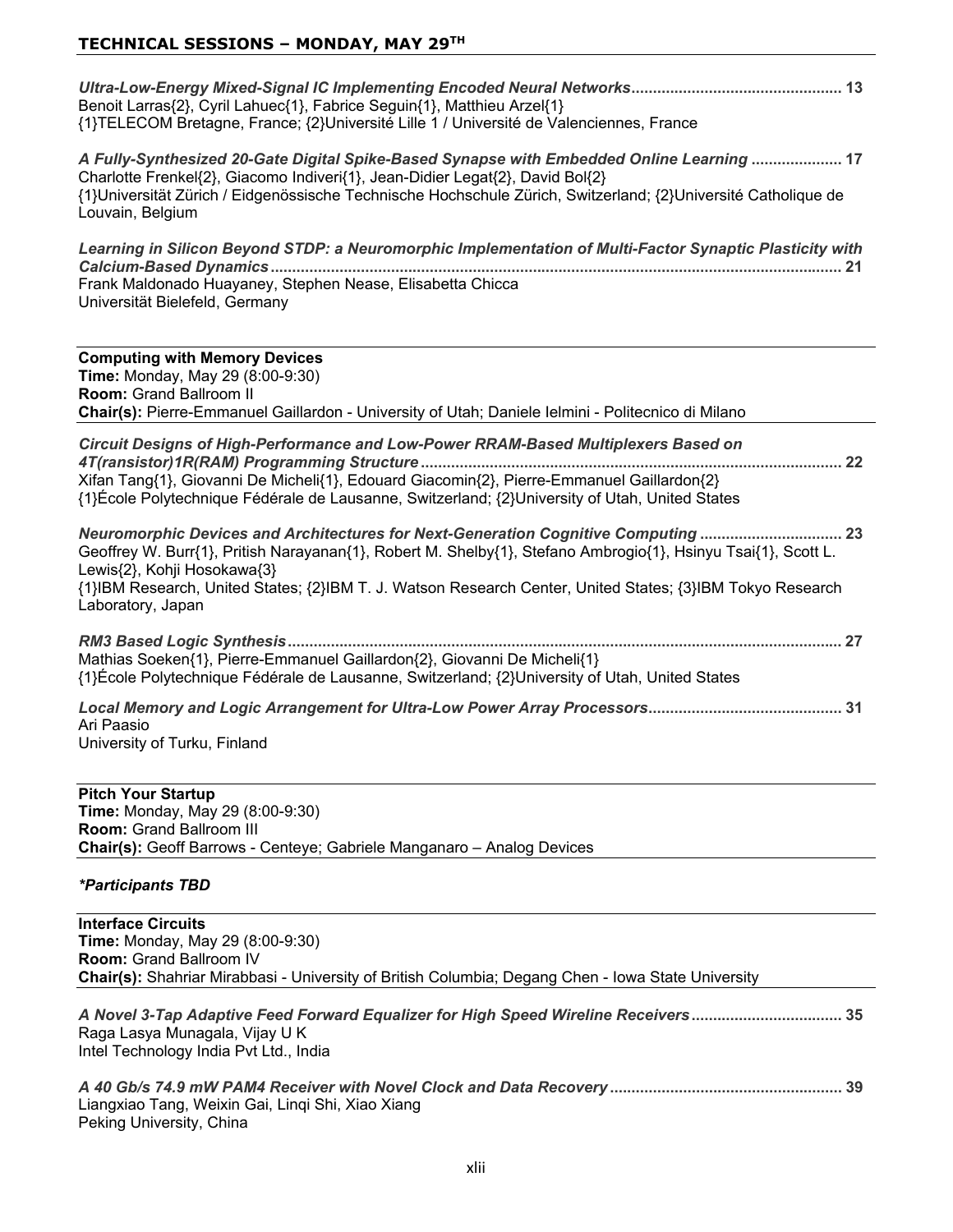*Current Mode 1.2-Gbps SLVS Transceiver for Readout Front-End ASIC*  Hugo Hernandez, Dionisio Carvalho, Bruno Sanches, Lucas C. Severo, Wilhelmus Van Noije Universidade de São Paulo, Brazil

*A 10-Bit Linearity Current-Controlled Ring Oscillator with Rolling Regulation for Smart Sensing* Michele Dei{1}, Jordi Sacristán{1}, Eloi Marigó{2}, Mohanraj Soundara{2}, Lluís Terés{1}, Francisco Serra- $G$ raells $\{1\}$ 

{1}Consejo Superior de Investigaciones Científicas, Spain; {2}Silterra Malaysia Sdn. Bhd., Malaysia

*A Low-Noise Fully-Differential Open-Loop Interface for High-G Capacitive Micro-Accelerometers with 112.2 dB Dynamic Range*  Meng Zhao, Zhongjian Chen, Zhaofeng Huang, Guangyi Chen, Wengao Lu, Yacong Zhang Peking University, China

Video: Recording, Streaming, Synopsis, Evaluation & 3D **Time:** Monday, May 29 (8:00-9:30) **Room: Grand Ballroom VII Chair(s):** Chris Lee - National Cheng Kung University

| A Low-Power Video Recording System with Multiple Operation Modes for H.264 and Light-Weight                                    |  |
|--------------------------------------------------------------------------------------------------------------------------------|--|
| Hyun Kim{2}, Hyuk-Jae Lee{2}, Chae Eun Rhee{1}<br>{1}Inha University, Korea, South; {2}Seoul National University, Korea, South |  |
| Peer-Assisted Video Streaming with RTMFP Flash Player: a Measurement Study on PPTV 56                                          |  |

Shan Zhou, Qiang Wang, Jungiang Ge, Ye Tian University of Science and Technology of China, China

| Jianging Zhu{1}, Shengcai Liao{2}, Stan Z. Li{2}                                             |  |
|----------------------------------------------------------------------------------------------|--|
| {1}Huaqiao University, China; {2}Institute of Automation, Chinese Academy of Sciences, China |  |

*On Evaluating Perceptual Quality of Online User-Generated Videos*  Soobeom Jang, Jong-Seok Lee Yonsei University, Korea, South

**Internet of Video Things: Enabling Technologies Time:** Monday, May 29 (8:00-9:30) **Room: Grand Ballroom VIII Chair(s):** Eduard Alarcon - Universitat Politècnica de Catalunya; Yen-Kuang Chen - Intel Corporation *INVITED: 3D Machine Vision in IoT for Factory and Building Automation*

Wai Lee Texas Instruments Inc., United States

*A 0.42V High Bandwidth Synthesizable Parallel Access Smart Memory Fabric for Computer Vision* Prashant Dubey, Kritika Aditya, Ankur Srivastava, Amit Khanuja, Jamil Kawa, Thu Nguyen SYNOPSYS India Pvt. Ltd., India; SYNOPSYS India Pvt. Ltd., United States

*A Color Frame Reproduction Technique for IoT-Based Video Surveillance Application*  Rashedul Hasan, Shahed K. Mohammed, Alimul Haque Khan, Khan A. Wahid University of Saskatchewan, Canada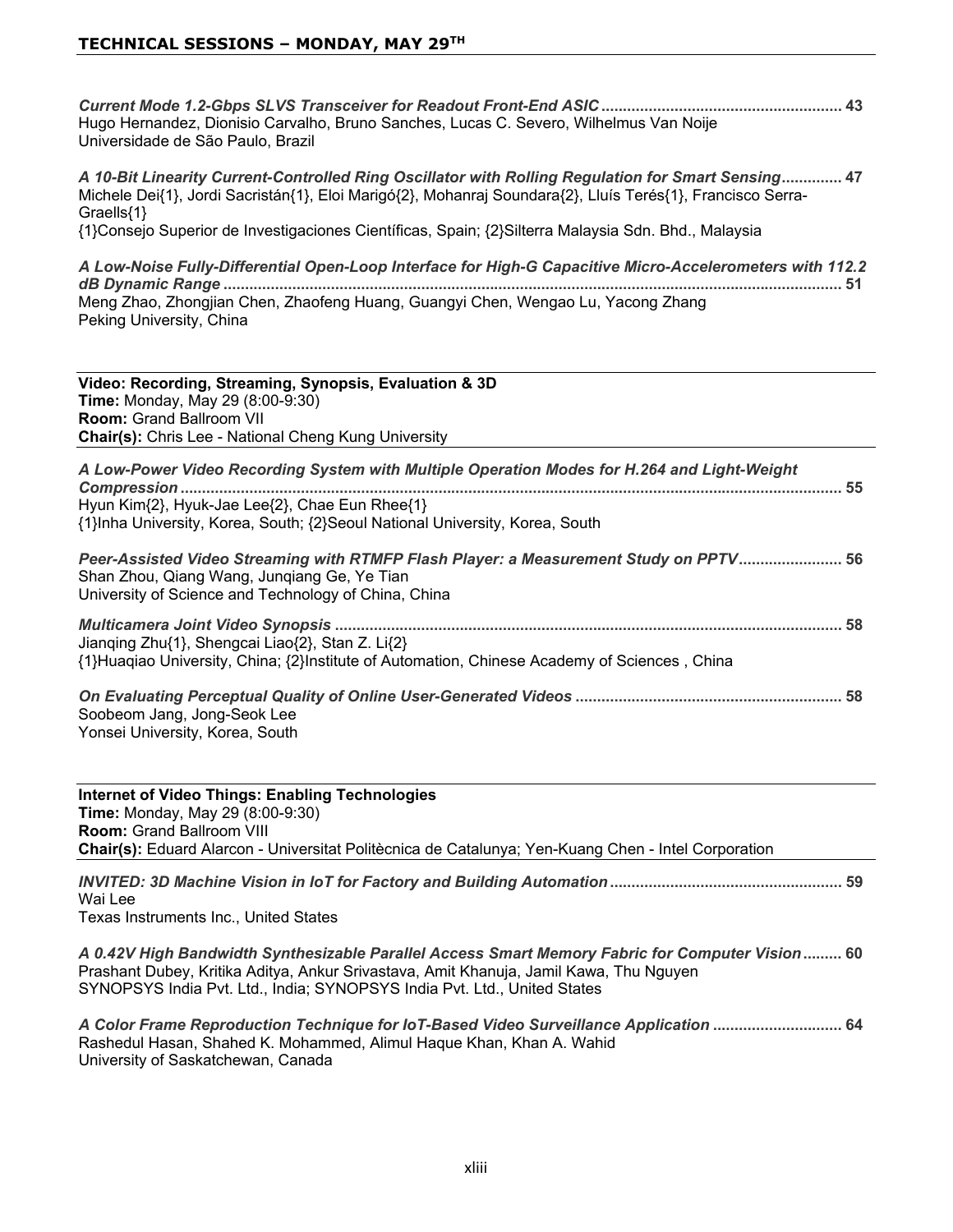| Shih-Ting Lin{2}, Yuan-Hsin Liao{2}, Yu Tsao{1}, Shao-Yi Chien{2}<br>{1}Academia Sinica, Taiwan; {2}National Taiwan University, Taiwan<br>A 142MOPS/mW Integrated Programmable Array Accelerator for Smart Visual Processing 72<br>Satyajit Das{1}, Davide Rossi{1}, Kevin Martin{2}, Philippe Coussy{2}, Luca Benini{1}<br>{1}Università di Bologna, Italy; {2}Université Bretagne Sud, France |
|-------------------------------------------------------------------------------------------------------------------------------------------------------------------------------------------------------------------------------------------------------------------------------------------------------------------------------------------------------------------------------------------------|
| <b>Biometrics &amp; Biomedical Signal/Image Processing Circuits &amp; Systems: I</b><br><b>Time: Monday, May 29 (8:00-9:30)</b><br>Room: Grand Ballroom IX<br>Chair(s): Zhiping Lin - Nanyang Technological University; Danilo Demarchi - Politecnico di Torino                                                                                                                                 |
| Chandrajit Pal{4}, Dwaipayan Biswas{1}, Koushik Maharatna{3}, Amlan Chakrabarti{2}<br>{1}IMEC, Belgium; {2}University of Calcutta, India; {3}University of Southampton, United Kingdom; {4}University of<br>Southampton / University of Calcutta, United Kingdom                                                                                                                                |
| Amirhossein Esmaili Dastjerdi, Mohammad Kachuee, Mahdi Shabany<br>Sharif University of Technology, Iran                                                                                                                                                                                                                                                                                         |
| Towards an on-Chip Signal Processing Solution for the Online Calibration of SS-OCT Systems 84<br>Oscar Barajas, Amir Tofighi Zavareh, Sebastian Hoyos<br>Texas A&M University, United States                                                                                                                                                                                                    |
| Automatic Endosomal Structure Detection and Localization in Fluorescence Microscopic Images 88<br>Dongyun Lin{1}, Zhiping Lin{1}, Ramraj Velmurugan{2}, Raimund Ober{2}<br>{1}Nanyang Technological University, Singapore; {2}Texas A&M University, United States                                                                                                                               |
| 192 LLC Encoded Bow Features and Softmax Regression for Microscopic Image Classification 92<br>Dongyun Lin{3}, Zhiping Lin{3}, Lei Sun{1}, Kar-Ann Toh{4}, Jiuwen Cao{2}<br>{1}Beijing Institute of Technology, China; {2}Hangzhou Dianzi University, China; {3}Nanyang Technological<br>University, Singapore; {4} Yonsei University, Korea, South                                             |
| <b>ADC Circuit Techniques</b><br>Time: Monday, May 29 (8:00-9:30)<br><b>Room: Grand Ballroom X</b><br>Chair(s): Jose Silva-Martinez - Texas A&M University; George Yuan - Hong Kong University of Science and<br>Technology                                                                                                                                                                     |
| A 200MS/s, 11 Bit SAR-Assisted Pipeline ADC with Bias-Enhanced Ring Amplifier  96<br>Yongzhen Chen, Jingjing Wang, Hang Hu, Fan Ye, Junyan Ren<br>Fudan University, China                                                                                                                                                                                                                       |

*A 10-b Statistical ADC Employing Pipelining and Sub-Ranging in 32nm CMOS* Sen Tao{1}, Naveen Verma{1}, Ryan M. Corey{2}, Andrew C. Singer{2} {1}Princeton University, United States; {2}University of Illinois at Urbana-Champaign, United States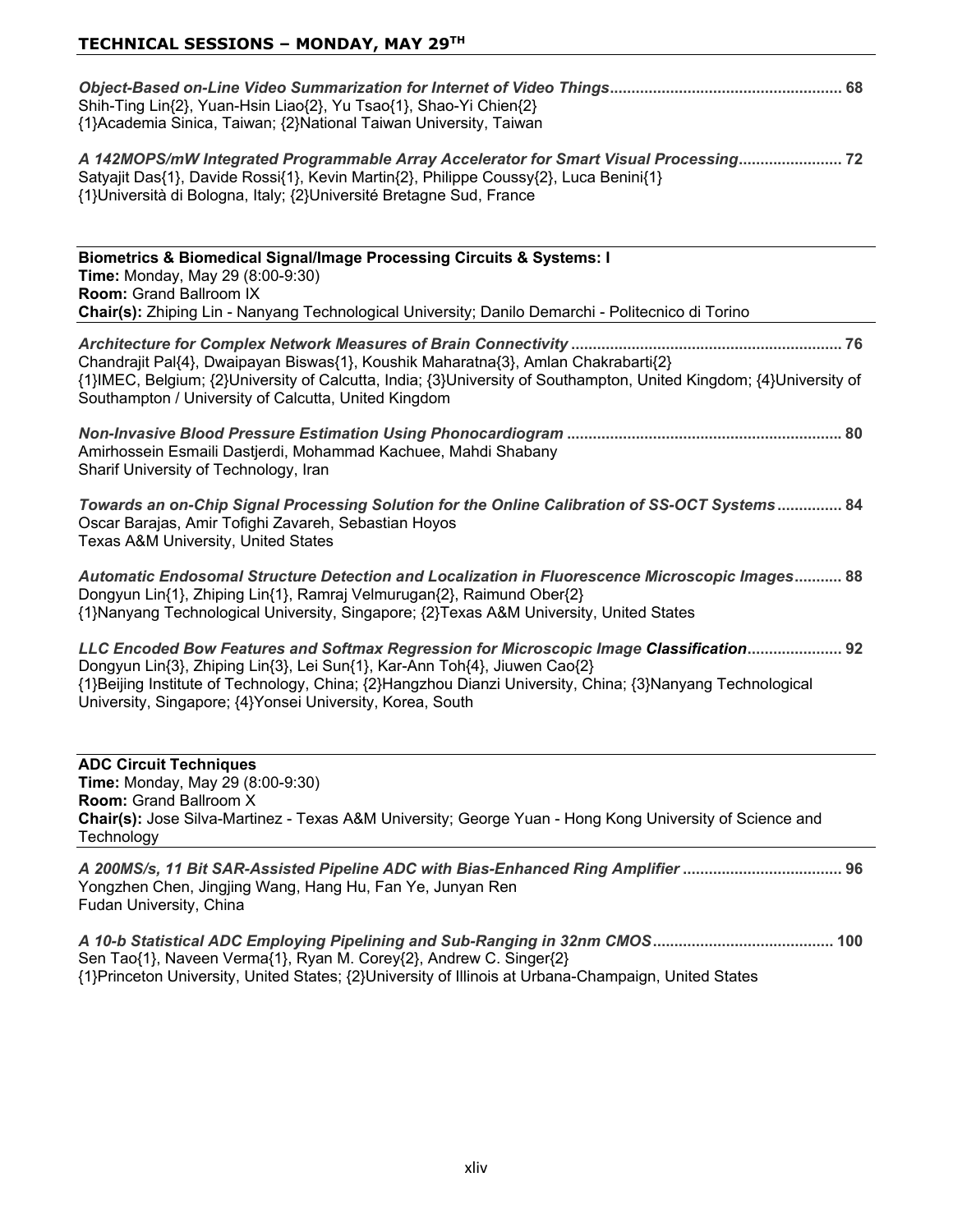*Analog Bandwidth Mismatch Compensation for Time-Interleaved* Alexandre Mas{2}, Eric Andre{2}, Caroline Lelandais-Perrault{1}, Filipe Vinci Dos Santos{1}, Philippe Benabes{1} {1}CentraleSupélec, France; {2}STMicroelectronics, France

*Sampling Time Calibration Method for Multi-Channel Interleaved ADCs* Adrian Leuciuc Cadence Design Systems, United States

A Power Minimized 74 fJ/Conversion-Step 88.6 dB SNR Incremental ΣΔ ADC with an Asynchronous SAR *Quantizer* Saqib Mohamad{2}, Wu Chao{2}, Jie Yuan{2}, Amine Bermak{1} {1}Hamad Bin Khalifa University / Hong Kong University of Science and Technology, Qatar; {2}Hong Kong University of Science and Technology, Hong Kong.

**Wireless Communication Receivers for 5G Time:** Monday, May 29 (8:00-9:30) **Room: Laurel AB Chair(s):** Christoph Studer - Rice University; Miroslav Velev - Aries Design Automation

*A Wideband Blocker-Resilient Direct* ∆*Σ* Receiver with Selective Input-Impedance Matching **.................** 116 Faizan Ul Haq{1}, Mikko Englund{1}, Kari Stadius{1}, Marko Kosunen{1}, Jussi Ryynänen{1}, Kimmo Koli{2}, Kim B  $Östman\{3\}$ 

{1}Aalto University, Finland; {2}Huawei Technologies Oy Co. Ltd, Finland; {3}Nordic Semiconductor, Finland

*An 1.1 V 0.1-1.6 GHz Tunable-Bandwidth Elliptic Filter with 6 dB Linearity Improvement by Precise Zero Location Control in 40 nm CMOS Technology for 5G Applications* Ching-Da Wu{2}, Jian-Yu Hsieh{1}, Chun-Han Wu{2}, Yang-Sheng Cheng{2}, Chun-Chang Wu{2}, Shey-Shi Lu{2} {1}National Ilan University, Taiwan; {2}National Taiwan University, Taiwan

*Near-Field Dual-Use Antenna for Magnetic-Field Based Communication and Electrical-Field Based Distance Sensing in mm³-Class Sensor Node*  Ryo Shirai{2}, Jin Kono{2}, Tetsuya Hirose{1}, Masanori Hashimoto{2} {1}Kobe University, Japan; {2}Osaka University, Japan

*FPGA Design of Low-Complexity Joint Channel Estimation and Data Detection for Large SIMO Wireless Systems*  Oscar Castañeda{1}, Tom Goldstein{2}, Christoph Studer{1} {1}Cornell University, United States; {2}University of Maryland, College Park, United States

*A Low-Noise Cartesian Error Feedback Architecture* Jinbo Li, Qun Jane Gu University of California, Davis, United States

**Many-Core Systems Time:** Monday, May 29 (8:00-9:30) **Room: Laurel CD Chair(s):** Vasily Moshnyaga - Fukuoka University; Danella Zhao - University of Louisiana at Lafayette

*Dark Silicon-Power-Thermal Aware Runtime Mapping and Configuration in Heterogeneous Many-Core NoC*

 Md Farhadur Reza $\{2\}$ , Dan Zhao $\{1\}$ , Magdy Bayoumi $\{2\}$ {1}Old Dominion University, United States; {2}University of Louisiana at Lafayette, United States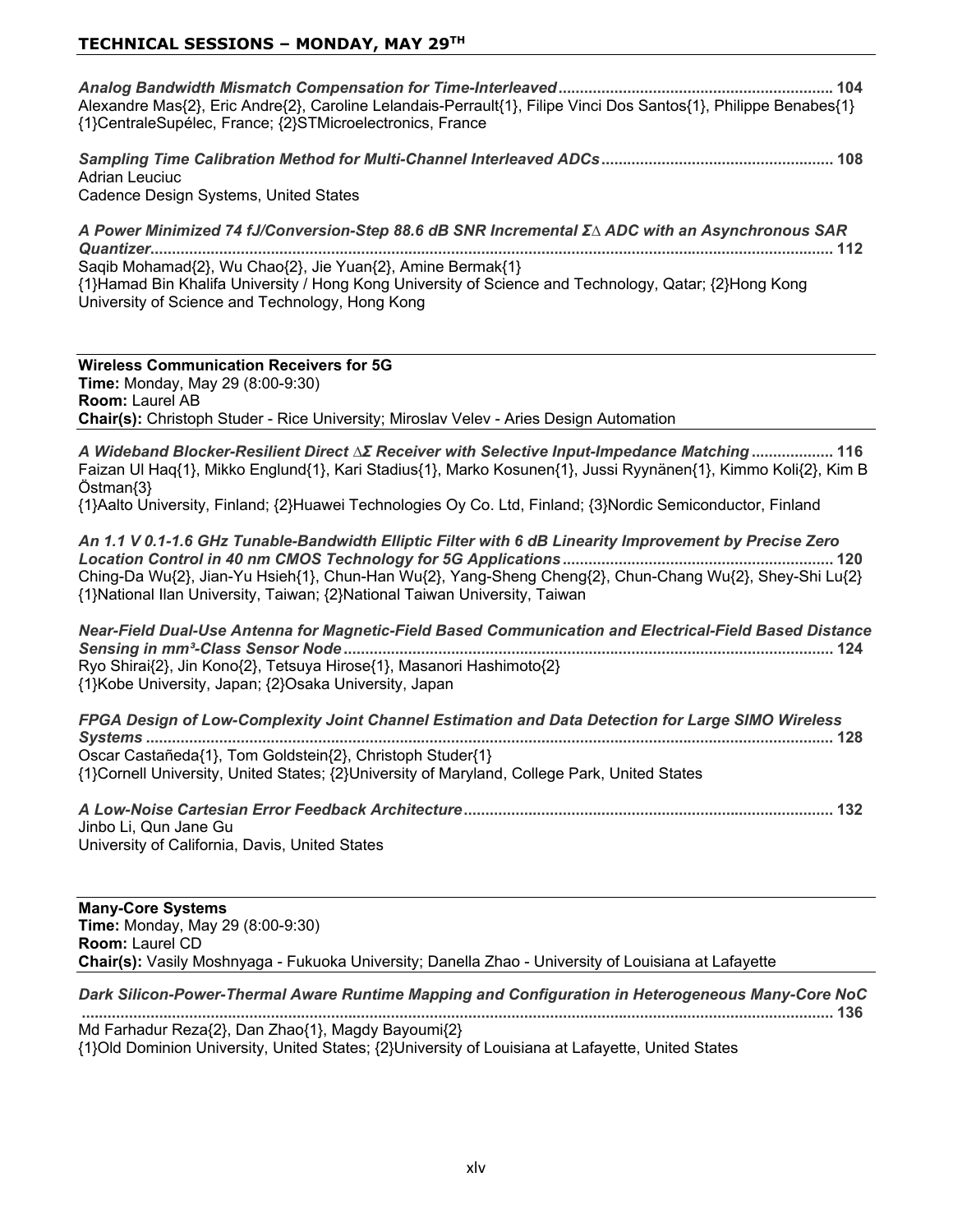| Application Resource Management for Exploitation of Non-Volatile Memory in Many-Core Systems                                                                                            | 140 |
|-----------------------------------------------------------------------------------------------------------------------------------------------------------------------------------------|-----|
| Setareh Behroozi, Iraklis Anagnostopoulos<br>Southern Illinois University Carbondale, United States                                                                                     |     |
| Luciano Caimi, Vinicius Fochi, Eduardo Wachter, Daniel Munhoz, Fernando Moraes<br>Pontifícia Universidade Católica do Rio Grande do Sul, Brazil                                         |     |
| Demystifying the Cost of Task Migration in Distributed Memory Many-Core Systems  148<br>Marcelo Ruaro, Fernando Moraes<br>Pontifícia Universidade Católica do Rio Grande do Sul. Brazil |     |
| Rongdi Sun, Peilin Liu, Jun Wang, Zunguan Zhou<br>Shanghai Jiao Tong University, China                                                                                                  |     |
|                                                                                                                                                                                         |     |

**Advanced Video Coding & Standardization Time:** Monday, May 29 (8:00-9:30) **Room: Kent AB Chair(s):** Wen-Hsiao Peng - National Chiao Tung University; Tokunbo Ogunfunmi - Santa Clara University

*A Cam Enabled Fast Video Motion Estimation Based on Locality Sensitive Signatures*  Pavel Arnaudov, Dr. Tokunbo Ogunfunmi Santa Clara University, United States

*Fast Intra Coding Unit Size Decision for HEVC with GPU Based Keypoint Detection*  Falei Luo{3}, Shanshe Wang{4}, Siwei Ma{4}, Nan Zhang{2}, Yun Zhou{1}, Wen Gao{4} {1}Academy of Broadcasting Science, China; {2}Captital Medical University, China; {3}Institute of Computing Technology, Chinese Academy of Sciences, China; {4}Peking University, China

*Depth-Projected Determination for Adaptive Search Range in Motion Estimation for HEVC*  Tsz-Kwan Lee, Yui-Lam Chan, Wan-Chi Siu Hong Kong Polytechnic University, Hong Kong.

*Measurement-Domain Intra Prediction Framework for Compressively Sensed Images*  Jianbin Zhou, Dajiang Zhou, Li Guo, Yoshimura Takeshi, Satoshi Goto Waseda University, Japan

*A Low-Cost Approximate 32-Point Transform Architecture*  Heming Sun{3}, Zhengxue Cheng{1}, Amir Masoud Gharehbaghi{2}, Shinji Kimura{3}, Masahiro Fujita{2} {1}Shanghai Jiao Tong University, China; {2}University of Tokyo, Japan; {3}Waseda University, Japan

**Mini-Tutorial Time:** Monday, May 29 (8:00-9:30) **Room: Essex AB** 

*Memristor-CMOS hybrid circuits and systems for brain-inspired computing* Kyeong-Sik Min{1}, Fernando Corinto{2} Kookmin Univ., Seoul, Korea{1}; Politecnico di Torino, Turin, Italy{2}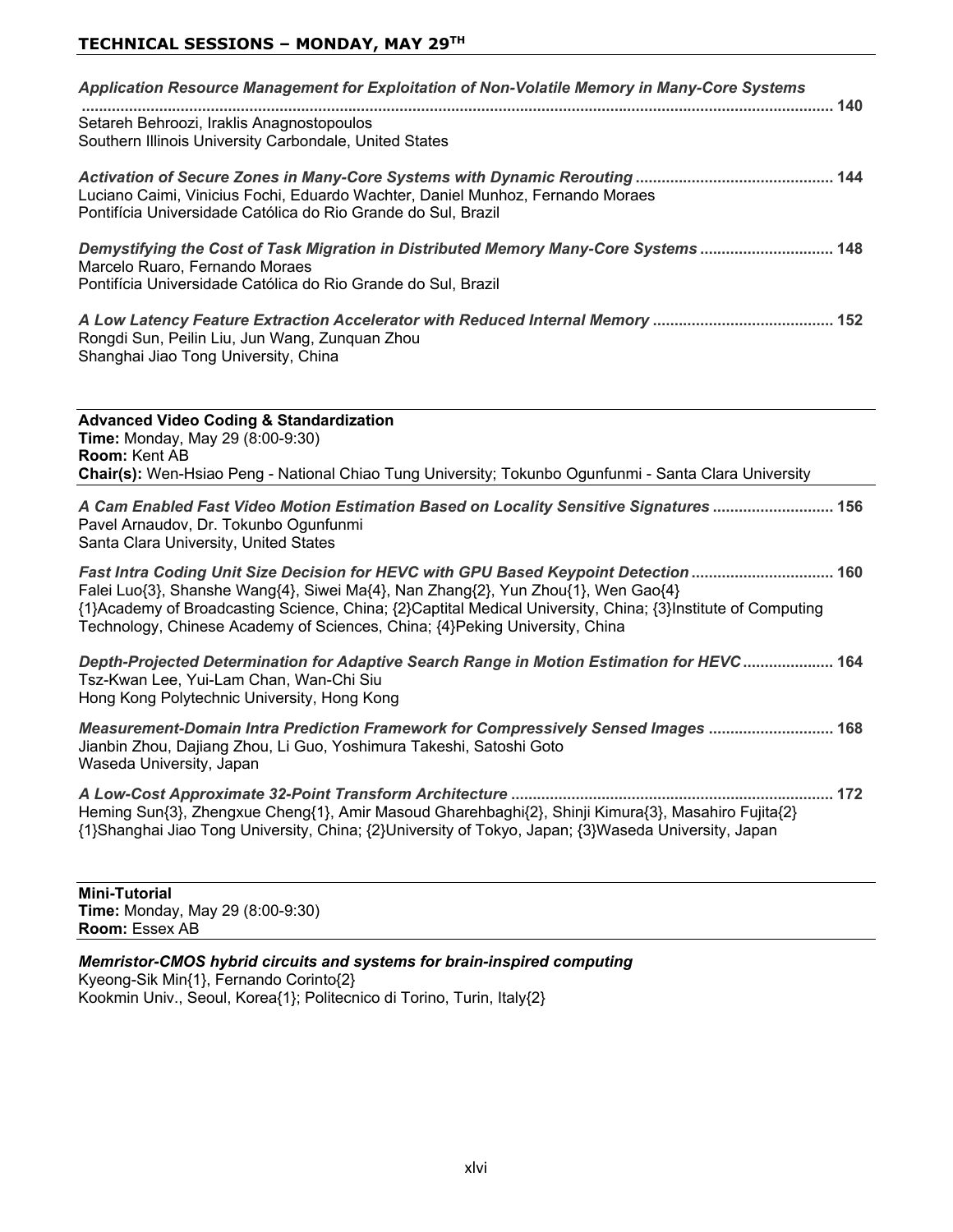#### **Welcome Session and Kevnote**

**Time:** Monday, May 29 (9:30-11:00) **Room:** Grand Ballroom V-VI

#### *Opening Remarks and Welcome from the Conference Co-Chairs* Pamela Abshire, University of Maryland, College Park, MD, USA Ralph Etienne-Cummings, Johns Hopkins University, Baltimore, MD, USA

*The BRAIN Initiative: Building, Strengthening, and Sustaining* Mivoung Chun, Executive VP of Science Programs. The Kavli Foundation

**Wearable Sensing Systems Time:** Monday, May 29 (11:30-13:00) **Room: Dover A Chair(s):** Ravinder Dahiya - University of Glasgow; Hadi Heidari - University of Glasgow

#### *Electronic Skin and Electrocutaneous Stimulation to Restore the Sense of Touch in Hand Prosthetics*

 Lucia Seminara{3}, Marta Franceschi{3}, Luigi Pinna{3}, Ali Ibrahim{3}, Maurizio Valle{3}, Strahinja Dosen{1}, Dario  $Farina\$ 2\}  $\{1\}$ Georg-August-Universität Göttingen, Germany;  $\{2\}$ Imperial College London, United Kingdom;  $\{3\}$ Università di Genova, Italy

*High Resolution and Linearity Enhanced SAR ADC for Wearable Sensing Systems*  Hua Fan{3}, Hadi Heidari{4}, Franco Maloberti{2}, Dagang Li{1}, Daqian Hu{1}, Yuanjun Cen{1} {1}Chengdu Sino Microelectronics Technology Co.,Ltd, China; {2}Università degli Studi di Pavia, Italy; {3}University of Electronic Science and Technology of China, China; {4}University of Glasgow, United Kingdom

*A Low-Power Low-Noise CMOS Voltage Reference with Improved PSR for Wearable Sensor Systems*  Pinar Başak Başyurt{2}, Edoardo Bonizzoni{3}, Franco Maloberti{3}, Devrim Yilmaz Aksin{1} {1}Analog Devices Inc., Turkey; {2}Istanbul Technical University, Turkey; {3}Università degli Studi di Pavia, Italy

*Information-Processing-Driven Interfaces in Hybrid Large-Area Electronics Systems* Tiffany Moy, Warren Rieutort-Louis, Liechao Huang, Sigurd Wagner, James Sturm, Naveen Verma Princeton University, United States

*A 310 nW 14.2-Bit Iterative-Incremental ADC for Wearable Sensing Systems* Tan-Tan Zhang{2}, Man-Kay Law{2}, Bo Wang{1}, Pui-In Mak{2}, Mang-I Vai{2}, Rui Paulo Martins{2} {1}Hamad Bin Khalifa University / Hong Kong University of Science and Technology, Qatar; {2}University of Macau, Macau

50 years of Circuits, Systems & Signals: A Session in Honor of Prof. Sanjit K. Mitra (Part I) **Time: Monday, May 29 (11:30-13:00) Room: Dover BC Chair(s):** PP Vaidyanathan - California Institute of Technology; Yao Wang - New York University

*A Historical Overview of Dr. Sanjit Mitra's Academic, Research and Professional Activities*  William Jenkins{1}, Michael Soderstrand{2} {1}Pennsylvania State University, United States; {2}University of California, Davis, United States

*Filtering and Enhancement of Color Images in the Block DCT Domain* Jayanta Mukhopadhyay

Indian Institute of Technology Kharagpur, India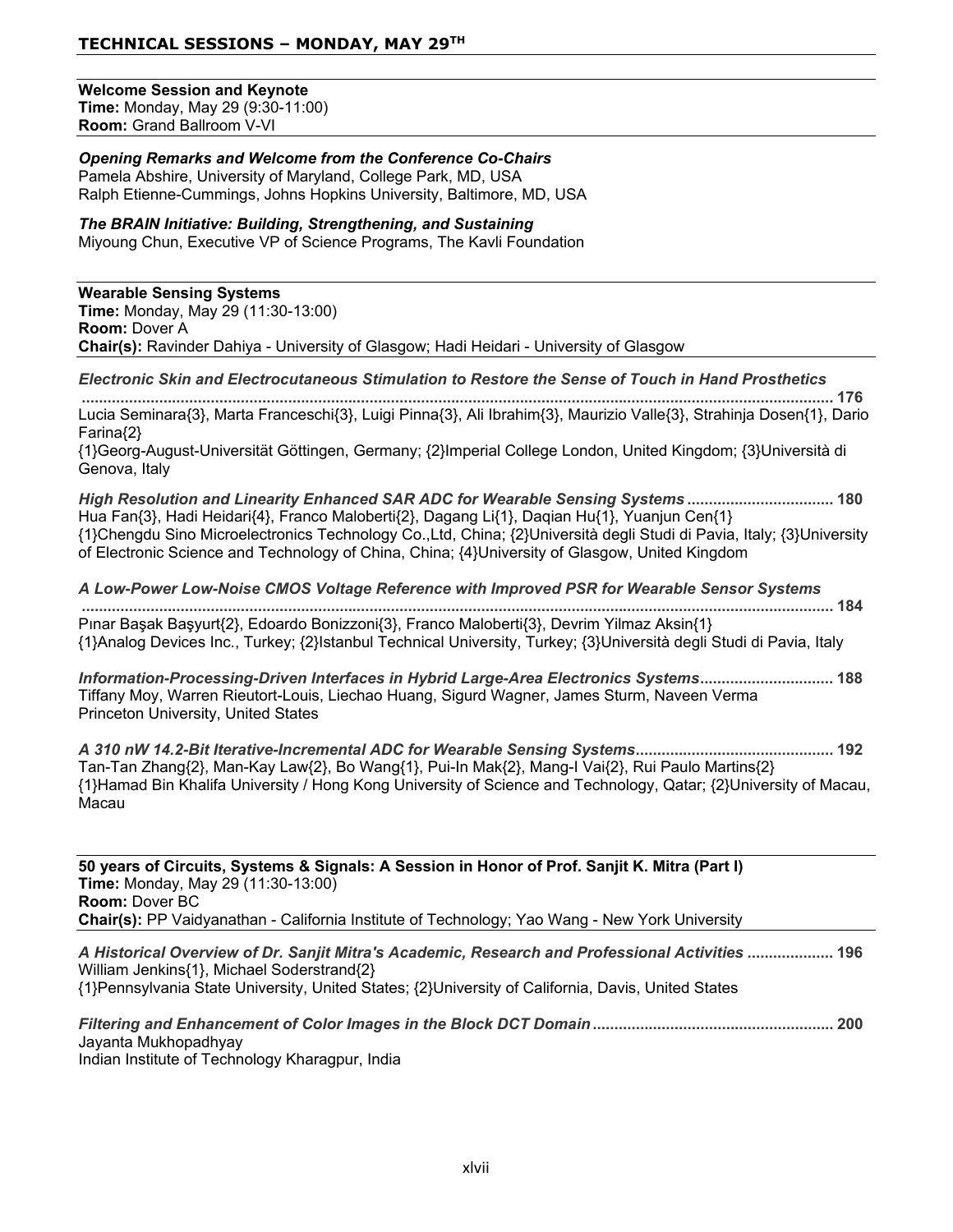| Phillip Regalia<br>National Science Foundation / Catholic University of America, United States                                                                                         |  |
|----------------------------------------------------------------------------------------------------------------------------------------------------------------------------------------|--|
| INVITED: Photonic Allpass Filter: a Versatile Building Block for All-Optical Signal Processing  208<br>Yujia Wang, Truong Nguyen<br>University of California, San Diego, United States |  |
| <b>Deep Learning Systems</b><br>$T_{\text{max}}$ , Mendey, Mey, 00 (44.00 40.00)                                                                                                       |  |

| <b>Time: Monday, May 29 (11:30-13:00)</b><br>Room: Grand Ballroom I<br>Chair(s): Jinhu Lu - Chinese Academy of Sciences; Wei Xing Zheng - Western Sydney University                                     |
|---------------------------------------------------------------------------------------------------------------------------------------------------------------------------------------------------------|
| <b>INVITED: Unsupervised Learning Using Adversarial Networks</b><br>Facebook, United States                                                                                                             |
| Pipelined Parallel Contrastive Divergence for Continuous Generative Model Learning  212<br>Bruno Umbria Pedroni, Sadique Sheik, Gert Cauwenberghs<br>University of California, San Diego, United States |
| Shouyi Yin, Dajiang Liu, Lifeng Sun, Leibo Liu, Shaojun Wei<br>Tsinghua University, China                                                                                                               |
| Fanruo Meng, Chang Shu, Hongsheng Liu<br>University of Electronic Science and Technology of China, China                                                                                                |
| Alfredo Canziani{1}, Eugenio Culurciello{1}, Adam Paszke{2}<br>{1} Purdue University, United States; {2} University of Warsaw, Poland                                                                   |
| <b>Brain Circuits &amp; Systems</b><br><b>Time: Monday, May 29 (11:30-13:00)</b>                                                                                                                        |

**Room:** Grand Ballroom II

**Chair(s):** Wouter Serdijn - Delft University of Technology; Andreas Demosthenous - University College London

*High Density, High Radiance LED Matrix for Optogenetic Retinal Prostheses and Planar Neural Stimulation* Ahmed Soltan{3}, Brian McGovern{1}, Emmanuel Drakakis{1}, Mark Neil{1}, Mahbub Akhter{2}, Jun Su Lee{2}, Patrick Degenaar{3}  $\{1\}$ Imperial College London, United Kingdom;  $\{2\}$ Tyndall National Institute, Ireland;  $\{3\}$ University of Newcastle, United Kingdom

*A Precision Pseudo Resistor Bias Scheme for the Design of Very Large Time Constant Filters*

 Roberto Puddu, Caterina Carboni, Lorenzo Bisoni, Gianluca Barabino, Danilo Pani, Luigi Raffo, Massimo Barbaro Università degli Studi di Cagliari, Italy

*A High Input Impedance Low Noise Integrated Front-End Amplifier for Neural Monitoring*  Zhijun Zhou, Paul Warr University of Bristol, United Kingdom

*An Integrated Passive Phase-Shift Keying Modulator for Biomedical Implants with Power Telemetry Over a Single Inductive Link* Dai Jiang, Dominik Cirmirakis, Matthew Schormans, Andreas Demosthenous, Timothy Perkins, Nick Donaldson University College London, United Kingdom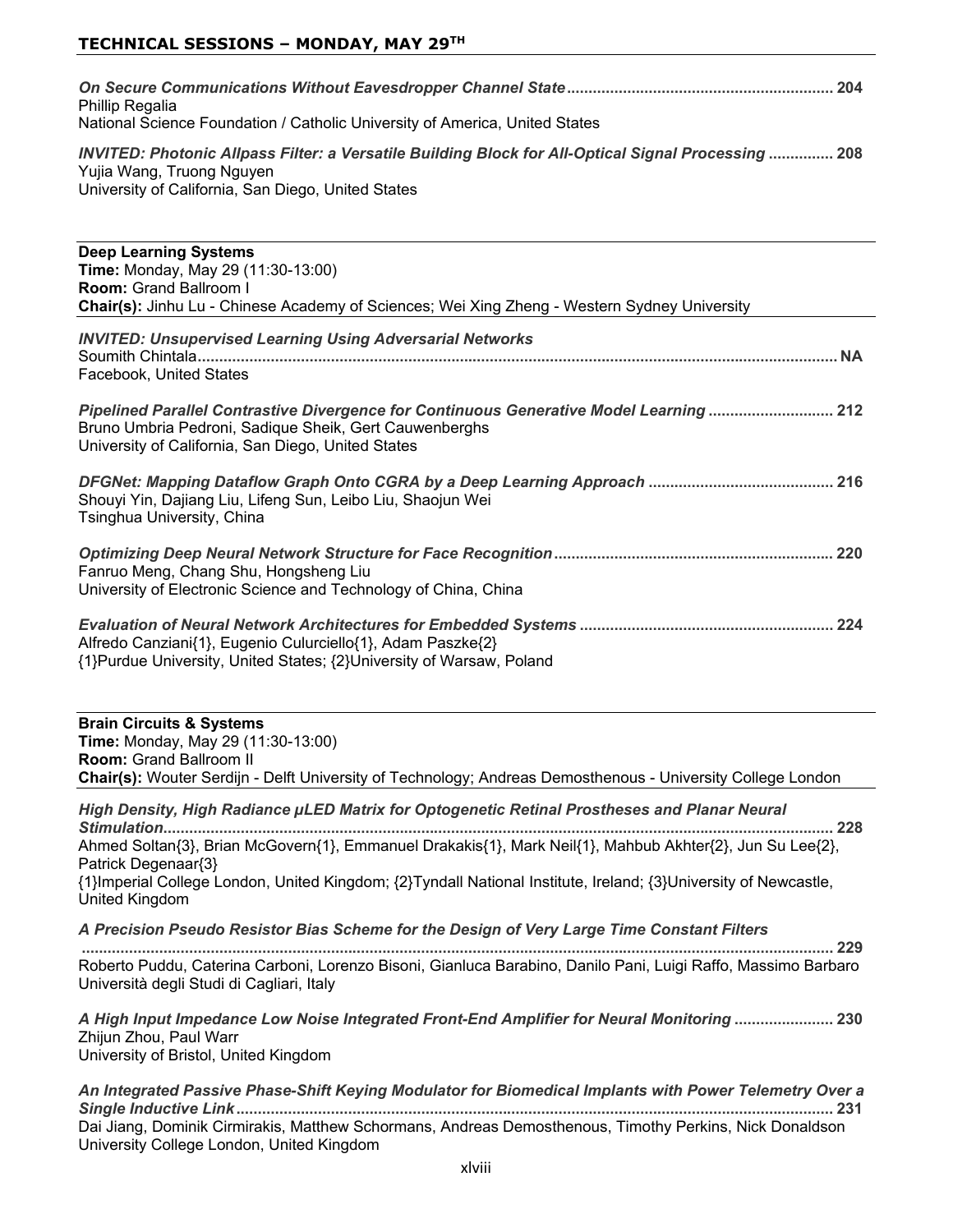| Yang Zhang{1}, Xiaoping Wang{1}, Yi Li{1}, Eby G. Friedman{2}<br>{1}Huazhong University of Science and Technology, China; {2}University of Rochester, United States                                                                                                         |  |
|-----------------------------------------------------------------------------------------------------------------------------------------------------------------------------------------------------------------------------------------------------------------------------|--|
| Oscillators, Phase-locked Loops & Others I<br>Time: Monday, May 29 (11:30-13:00)<br>Room: Grand Ballroom III<br>Chair(s): Jorge Fernandes - Instituto de Engenharia de Sistemas e Computadores-ID; Shahriar Mirabbasi -<br>University of British Columbia                   |  |
| INVITED: a ±10ppm -40 to 125°C BAW-Based Frequency Reference System for Crystal-Less Wireless<br>Danielle Griffith, Per Torstein Røine, Torjus Kallerud, Brian Goodlin, Zachary Hughes, Ernest Yen<br>Texas Instruments Inc., Norway; Texas Instruments Inc., United States |  |
| Federico Bizzarri{1}, Angelo Brambilla{1}, Sergio Callegari{2}<br>{1}Politecnico di Milano, Italy; {2}Università di Bologna, Italy                                                                                                                                          |  |
| A Wide Tuning-Range ADFLL for mW-Socs with Dithering-Enhanced Accuracy in 65 nm CMOS                                                                                                                                                                                        |  |
| David Bellasi, Philipp Schönle, Qiuting Huang, Luca Benini<br>Eidgenössische Technische Hochschule Zürich, Switzerland                                                                                                                                                      |  |
| Tuan Minh Vo, Carlo Samori, Andrea Leonardo Lacaita, Salvatore Levantino<br>Politecnico di Milano, Italy                                                                                                                                                                    |  |
| 0.5 kHz - 32 MHz Digital Fractional-N Frequency Synthesizer with Burst-Frequency Switch  246<br>Seung-Hun Shin, Pil-Ho Lee, Jin-Woo Park, Yu-Jeong Hwang, Young-Chan Jang<br>Kumoh National Institute of Technology, Korea, South                                           |  |
| <b>Temperature Compensated Circuits</b><br>Time: Monday, May 29 (11:30-13:00)<br>Room: Grand Ballroom IV<br>Chair(s): Degang Chen - Iowa State University; Shahriar Mirabbasi - University of British Columbia                                                              |  |
| A 0.9V-VDD Sub-nW Resistor-Less Duty-Cycled CMOS Voltage Reference in 65nm for loT 250<br>Maoqiang Liu, Arthur H. M. van Roermund, Pieter Harpe<br>Eindhoven University of Technology, Netherlands                                                                          |  |
| A 2.1-ppm/°C Current-Mode CMOS Bandgap Reference with Piecewise Curvature Compensation                                                                                                                                                                                      |  |

 Ruocheng Wang, Wengao Lu, Yuze Niu, Zhaokai Liu, Meng Zhao, Yacong Zhang, Zhongjian Chen Peking University, China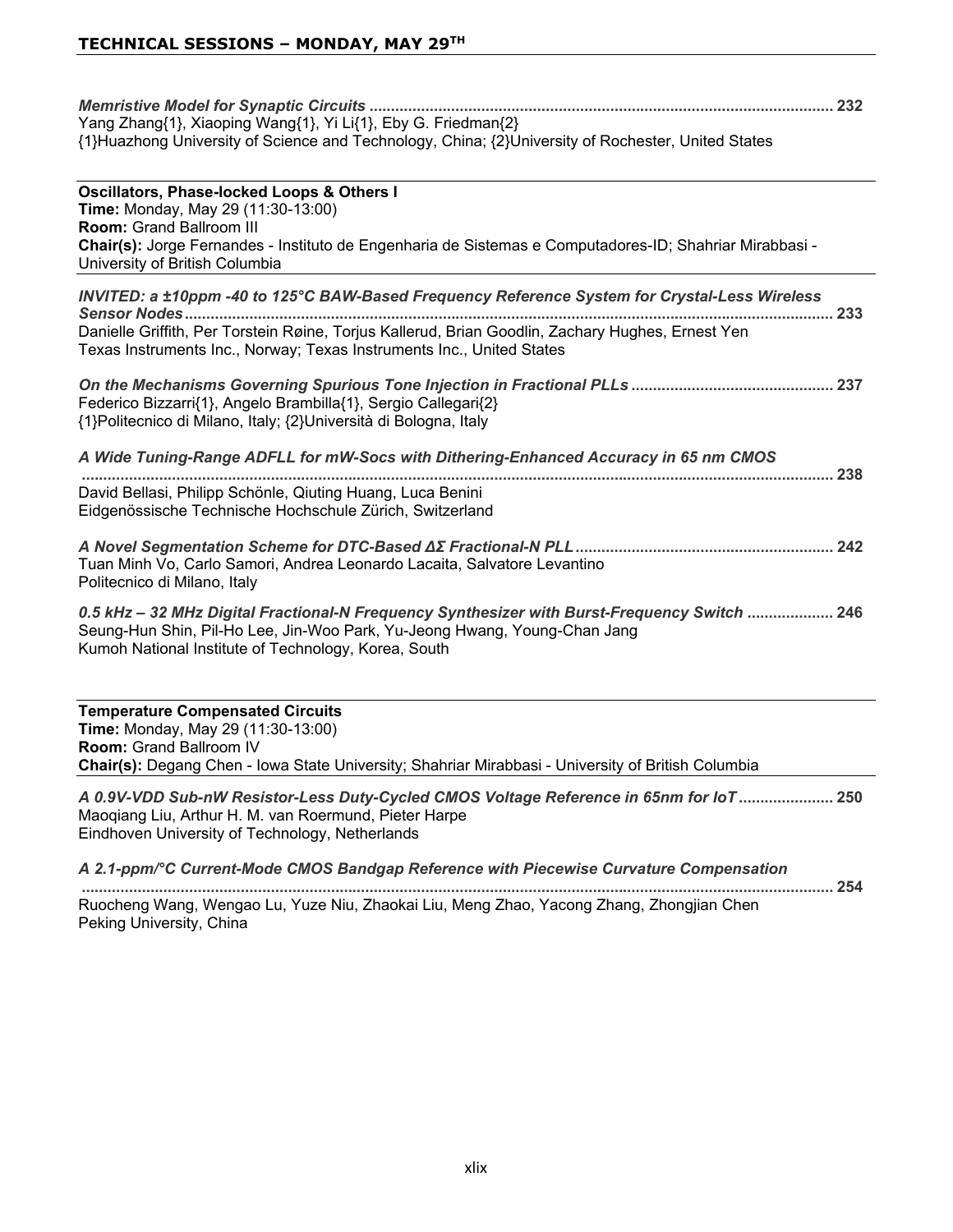*A Sub-1 V, Nanopower, ZTC Based Zero-VT Temperature-Compensated Current Reference*  David Cordova{1}, Arthur C. de Oliveira{2}, Pedro Toledo{2}, Hamilton Klimach{2}, Sergio Bampi{2}, Eric Fabris{2} {1}IMS Bordeaux, Peru; {2}Universidade Federal do Rio Grande do Sul, Brazil

*Temperature Compensation of Floating-Gate Transistors in Field-Programmable Analog Arrays* Alexander Dilello{2}, Steven Andryzcik{2}, Brandon Kelly{2}, Brandon Rumberg{1}, David Graham{2} {1}Aspinity Inc., United States; {2}West Virginia University, United States

*A 9-nW on-Chip Constant Subthreshold CMOS Transconductance Bias with Fine-Tuning*  Uldric Antao, John Choma, Theodore Berger University of Southern California, United States

#### **Computational Image Sensors Time:** Monday, May 29 (11:30-13:00) **Room: Grand Ballroom VII Chair(s):** Joseph Lin - Massachusetts Institute of Technology; Charbel Rizk - Johns Hopkins University

*Reducing Electrical Power Dissipation in Computational Imaging Systems Through Special-Purpose Optics*

 David Stork, Thomas Vogelsang, James Tringali, Patrick R. Gill, Mark Kellam, Evan Erickson Rambus Inc., United States

*Neuromorphic Readout Integrated Circuits and Related Spike-Based Image Processing* Dean Scribner, Thomas Petty, Peter Mui Northrop Grumman Corporation, United States

*Characterization of RTN Noise in the Analog Front-End of Digital Pixel Imagers*  Charbel Rizk{2}, Francisco Tejada{1}, John Hughes{2}, David Barbehenn{2}, Philippe Pouliquen{2}, Andreas G. Andreou{2} {1}Imogin LLC, United States; {2}Johns Hopkins University, United States

*Block-Matching Optical Flow for Dynamic Vision Sensors: Algorithm and FPGA Implementation*

 Min Liu. Tobi Delbruck

Universität Zürich / Eidgenössische Technische Hochschule Zürich, Switzerland

*Spatiotemporal Compressed Sampling for Video Compression* **1\$** Jie Zhang, Tao Xiong, Sang Peter Chin, Trac Tran, Ralph Etienne-Cummings Johns Hopkins University, United States

**Internet of Video Things: System Architecture, Framework, & ApplicationTime: Monday, May 29 (11:30-** $13:00$ **Room: Grand Ballroom VIII Chair(s):** Yen-Kuang Chen - Intel Corporation; Eduard Alarcon - Universitat Politècnica de Catalunya

*INVITED: Improving Driver Safety Using Deep Learning on Embedded Devices* **1\$** David Julian NetraDyne, United States

*Internet of Video Things in 2030: a World with Many Cameras*  Anup Mohan{1}, Kent Gauen{1}, Yung-Hsiang Lu{1}, Wei Wayne Li{2}, Xuemin Chen{2} {1}Purdue University, United States; {2}Texas Southern University, United State

*A Framework for Visual Fog Computing* Shao-Wen Yang{2}, Omesh Tickoo{2}, Yen-Kuang Chen{1} {1}Intel Corporation, United States; {2}Intel Research Lablets, United States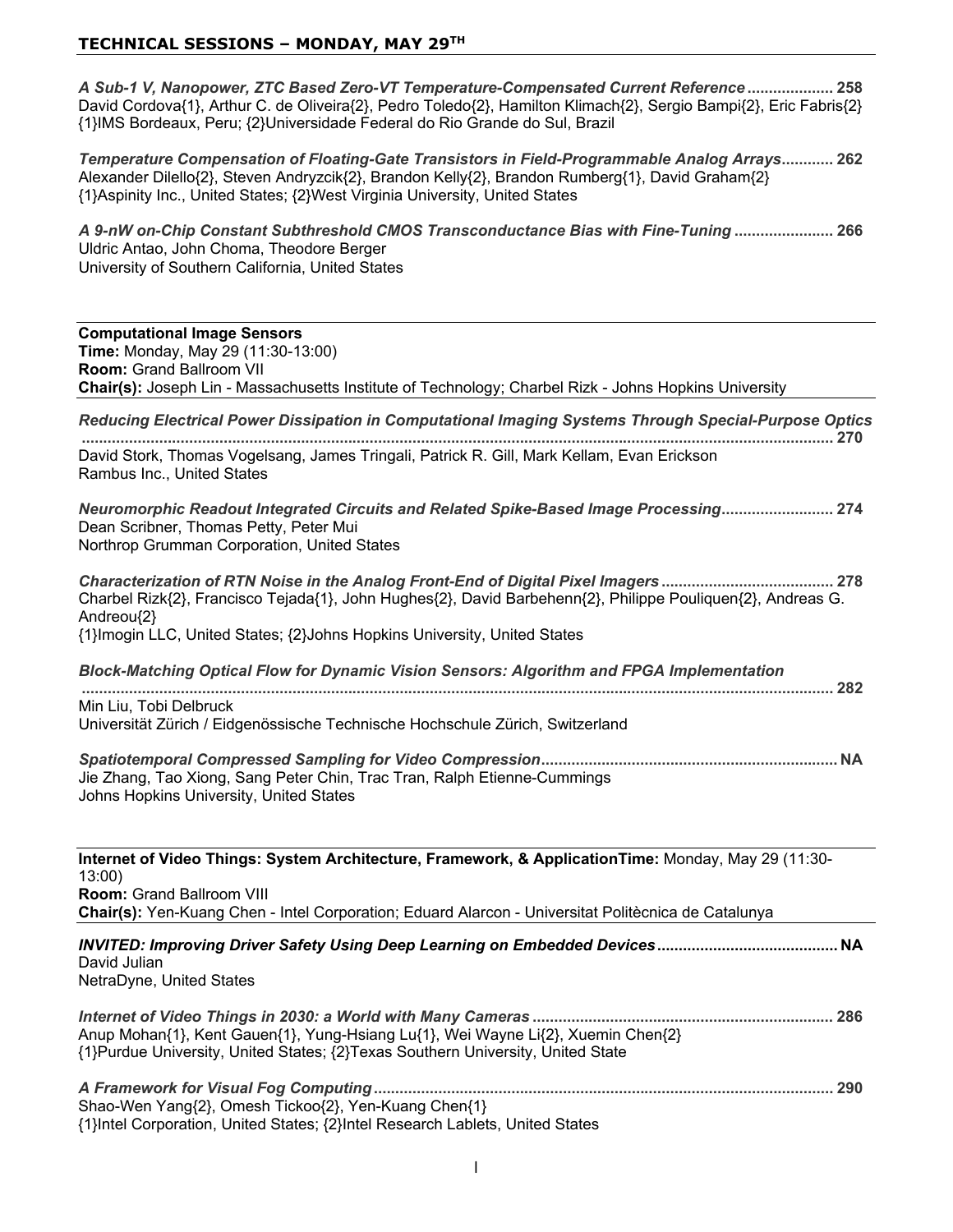| Ioannis Galanis, Daniel Olsen, Iraklis Anagnostopoulos<br>Southern Illinois University Carbondale, United States                                                                                                                                                                                                          |
|---------------------------------------------------------------------------------------------------------------------------------------------------------------------------------------------------------------------------------------------------------------------------------------------------------------------------|
| Yueh-Ying Lee{3}, Pin-Hung Kuo{3}, Chia-Han Lee{2}, Yen-Kuang Chen{1}, Shao-Yi Chien{3}<br>{1}Intel Corporation, United States; {2}National Chiao Tung University, Taiwan; {3}National Taiwan University,<br>Taiwan                                                                                                       |
| Biometrics & Biomedical Signal/Image Processing Circuits & Systems: II<br>Time: Monday, May 29 (11:30-13:00)<br>Room: Grand Ballroom IX<br>Chair(s): Gianluca Setti - Università degli Studi di Ferrara; Danilo Demarchi - Politecnico di Torino                                                                          |
| LightProbe: a 64-Channel Programmable Ultrasound Transducer Head with an Integrated Front-End and a<br>Pascal Alexander Hager{1}, Christoph Risser{2}, Peter-Karl Weber{2}, Luca Benini{1}<br>{1}Eidgenössische Technische Hochschule Zürich, Switzerland; {2}Fraunhofer Institute for Biomedical Engineering,<br>Germany |
| Yu-Jin Lin, Shuenn-Yuh Lee<br>National Cheng Kung University, Taiwan                                                                                                                                                                                                                                                      |
| On the Use of Compressive Sensing (CS) for Brain Dopamine Recording with Fast-Scan Cyclic<br>Hossein Zamani{1}, Hamid Bahrami{3}, Paul Garris{2}, Pedram Mohseni{1}<br>{1}Case Western Reserve University, United States; {2}Illinois State University, United States; {3}University of<br>Akron, United States           |
| Tensor-Based Fusion of EEG and FMRI to Understand Neurological Changes in Schizophrenia<br>Evrim Acar{1}, Yuri Levin-Schwartz{2}, Vince D. Calhoun{3}, Tulay Adalı{2}<br>{1}University of Copenhagen, Denmark; {2}University of Maryland, Baltimore County, United States; {3}University of<br>New Mexico, United States  |
| A Power-Area-Efficient Impedance Sensor Design for 10 x 10 Microelectrode Array Sensing                                                                                                                                                                                                                                   |
| Xinyuan Ge, Tsz Ngai Lin, Jie Yuan<br>Hong Kong University of Science and Technology, Hong Kong                                                                                                                                                                                                                           |
| <b>SAR ADCs</b><br>Time: Monday, May 29 (11:30-13:00)<br><b>Room: Grand Ballroom X</b><br>Chair(s): Mohamad Sawan - Polytechnique Montréal; Jose Silva-Martinez - Texas A&M University                                                                                                                                    |
| Hua Fan{2}, Franco Maloberti{1}<br>{1}Università degli Studi di Pavia, Italy; {2}University of Electronic Science and Technology of China, China                                                                                                                                                                          |
| Seven-Bit 700-MS/s Four-Way Time-Interleaved SAR ADC with Partial Vcm-Based Switching                                                                                                                                                                                                                                     |
| 324<br>Dezhi Xing{2}, Yan Zhu{2}, Chi-Hang Chan{2}, Sai-Weng Sin{2}, Seng-Pan U{2}, Rui Paulo Martins{2}, Fan Ye{1},                                                                                                                                                                                                      |

Junyan Ren $\{1\}$ {1}Fudan University, China; {2}University of Macau, China; {2}University of Macau, Portugal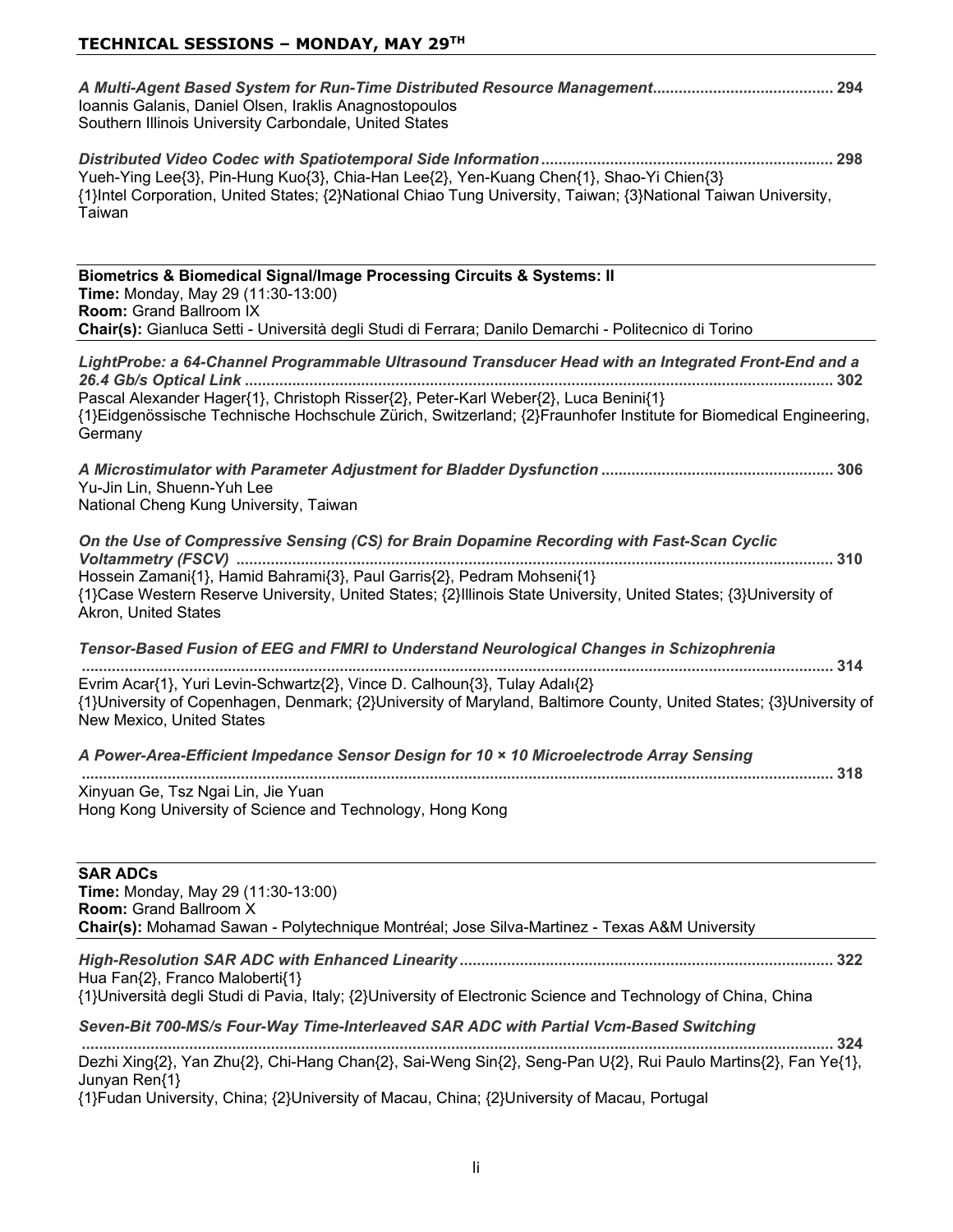| Chung-Wei Hsu, Li-Jen Chang, Chun-Po Huang, Soon-Jyh Chang<br>National Cheng Kung University, Taiwan                                                                                                                                                                                                                                                                  |
|-----------------------------------------------------------------------------------------------------------------------------------------------------------------------------------------------------------------------------------------------------------------------------------------------------------------------------------------------------------------------|
| A Calibration-Free 13-Bit 0.9 V Differential SAR-ADC with Hybrid DAC and Dithering 328<br>Quentin Sauvé{1}, Damien Favre{3}, Gabriel Morin-Laporte{3}, Mohammad Taherzadeh-Sani{2}, Nicolas<br>Constantin{1}, Frédéric Nabki{1}<br>{1}École de Technologie Supérieure, Canada; {2}Ferdowsi University of Mashhad, Iran; {3}Université du Québec à<br>Montréal, Canada |
| A Low-Complexity Correlation-Based Time Skew Estimation Technique for Time-Interleaved SAR ADCs<br>Armia Salib, Barry Cardiff, Mark Flanagan<br>University College Dublin, Ireland                                                                                                                                                                                    |
| <b>MIMO Systems</b><br>Time: Monday, May 29 (11:30-13:00)<br><b>Room: Laurel AB</b>                                                                                                                                                                                                                                                                                   |
| Chair(s): Christoph Studer - Rice University; Lan-Da Van - National Chiao Tung University                                                                                                                                                                                                                                                                             |
| Power-Aware Space-Time-Trellis-Coded MIMO Detector with SNR Estimation and State-Purging<br>Kai-Ting Shr, Chieh-Yu Chen, Jin-Wei Jhang, Yuan-Hao Huang<br>National Tsing Hua University, Taiwan                                                                                                                                                                       |
| ADMM-Based Infinity Norm Detection for Large MU-MIMO: Algorithm and VLSI Architecture  340<br>Shahriar Shahabuddin{2}, Markku Juntti{2}, Christoph Studer{1}<br>{1}Cornell University, United States; {2}University of Oulu, Finland                                                                                                                                  |
| A Cholesky Decomposition Based Massive MIMO Uplink Detector with Adaptive Interpolation  344<br>Rakesh Gangarajaiah, Hemanth Prabhu, Ove Edfors, Liang Liu<br>Lund University, Sweden                                                                                                                                                                                 |

*Algorithm and Architecture for Joint Detection and Decoding for MIMO with LDPC Codes*  Shushen Jing{2}, Junmei Yang{2}, Zhongfeng Wang{1}, Xiaohu You{2}, Chuan Zhang{2} {1}Nanjing University, China; {2}Southeast University, China

| <b>Emerging &amp; Reconfigurable Architectures</b>                                                                                                      |     |
|---------------------------------------------------------------------------------------------------------------------------------------------------------|-----|
| <b>Time: Monday, May 29 (11:30-13:00)</b>                                                                                                               |     |
| <b>Room: Laurel CD</b>                                                                                                                                  |     |
| Chair(s): Xinmiao Zhang - Case Western University; Keshab K. Parhi - University of Minnesota at Minneapolis                                             |     |
| FPGA Implementation and Comparison of AES-GCM and Deoxys Authenticated Encryption Schemes                                                               | 356 |
| Sandhya Koteshwara{2}, Amitabh Das{1}, Keshab K. Parhi{2}<br>{1}Intel Corporation, United States; {2}University of Minnesota Twin Cities, United States |     |
| Vinay Vashishtha, Manoj Vangala, Parv Sharma, Lawrence Clark<br>Arizona State University, United States                                                 | 360 |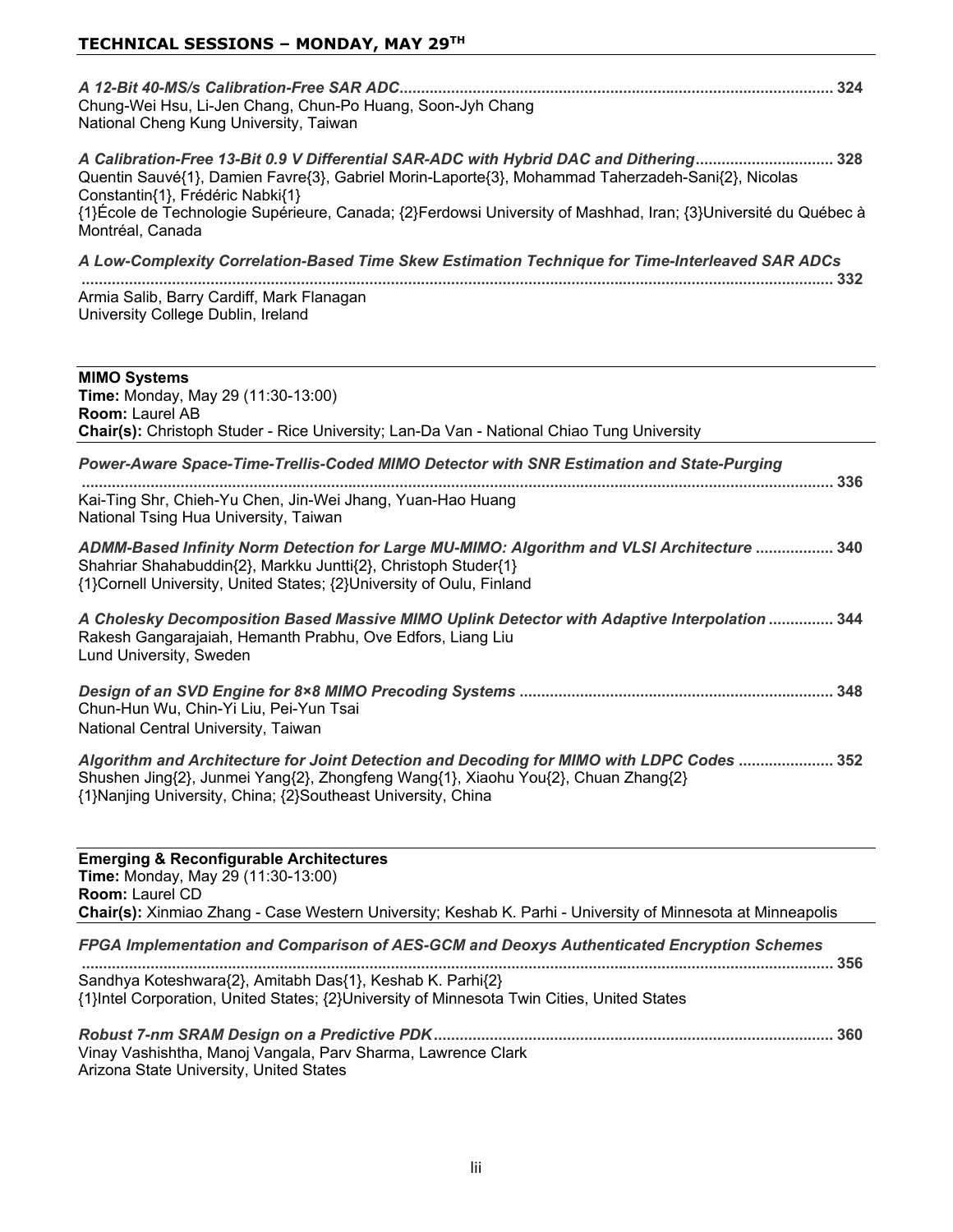| A Fast FPGA-Based Deep Convolutional Neural Network Using Pseudo Parallel Memories  364 |  |
|-----------------------------------------------------------------------------------------|--|
| Muluken Hailesellasie, Syed Rafay Hasan                                                 |  |
| Tennessee Technological University, United States                                       |  |
|                                                                                         |  |

*Fast Cycle-Accurate Compile Based Simulator for Reconfigurable Processor* Narasinga Rao Miniskar{2}, Raj Narayana Gadde{2}, Young-Chul Rams Cho{1}, Sukjin Kim{1} {1}Samsung Electronics, Korea, South; {2}Samsung R&D Institute India, Bangalore, India; {2}Samsung R&D Institute India, Bangalore, India

*Hierarchical Functional Obfuscation of Integrated Circuits Using a Mode-Based Approach*  Sandhya Koteshwara, Chris H. Kim, Keshab K. Parhi University of Minnesota Twin Cities, United States

| <b>Video Coding Implementations</b><br>Time: Monday, May 29 (11:30-13:00)<br><b>Room: Kent AB</b><br>Chair(s): Saeid Nooshabadi - Michigan Technological University; Lu Yu - Zhejiang University                              |
|-------------------------------------------------------------------------------------------------------------------------------------------------------------------------------------------------------------------------------|
| A Dual-Clock VLSI Design of H.265 Sample Adaptive Offset Estimation for 8K Ultra-HD TV Encoding<br>376<br>Jianbin Zhou, Dajiang Zhou, Shihao Wang, Shuping Zhang, Takeshi Yoshimura, Satoshi Goto<br>Waseda University, Japan |
| H.265/HEVC Encoder Optimization with Parallel-Efficient Algorithm and QP-Based Early Termination                                                                                                                              |
| Caoyang Jiang, Saeid Nooshabadi<br>Michigan Technological University, United States                                                                                                                                           |
| A Hardware-Friendly Hierarchical HEVC Motion Estimation Algorithm for UHD Applications 381<br>Li Hu, Jiawei Gu, Guanghui He, Weifeng He<br>Shanghai Jiao Tong University, China                                               |
| High-Level Synthesized 2-D IDCT/IDST Implementation for HEVC Codecs on FPGA 385<br>Vili Viitamäki, Panu Sjövall, Jarno Vanne, Timo Hämäläinen<br>Tampere University of Technology, Finland                                    |
| A Higher Order Transform Domain Filter Exploiting Non-Local Spatial Correlation for Video Coding<br>389                                                                                                                       |
| Qing Zhang, Lu Yu<br>Zhejiang University, China                                                                                                                                                                               |

**Novel Memory Technologies Time:** Monday, May 29 (11:30-13:00) **Room: Essex AB Chair(s):** Alyssa Apsel - Cornell University

*Highly Configurable Hybrid GC-eDRAM/SRAM Bitcell for Robust Low-Power Operation*  Robert Giterman{1}, Adam Teman{1}, Pascal Meinerzhagen{2} {1}Bar-Ilan University, Israel; {2}Intel Research Lablets, United States

*Maximization of Crossbar Array Memory Using Fundamental Memristor Theory* Jason Kamran Jr Eshraghian{1}, Kyoung-Rok Cho{1}, Herbert Ho-Ching Iu{4}, Tyrone Fernando{4}, Sung-Mo Kang{3}, Kamran Eshraghian{2}

{1}Chungbuk National University, Korea, South; {2}iDataMap Corporation, Australia; {3}Korea Advanced Institute of Science and Technology, Korea, South; {4}University of Western Australia, Australia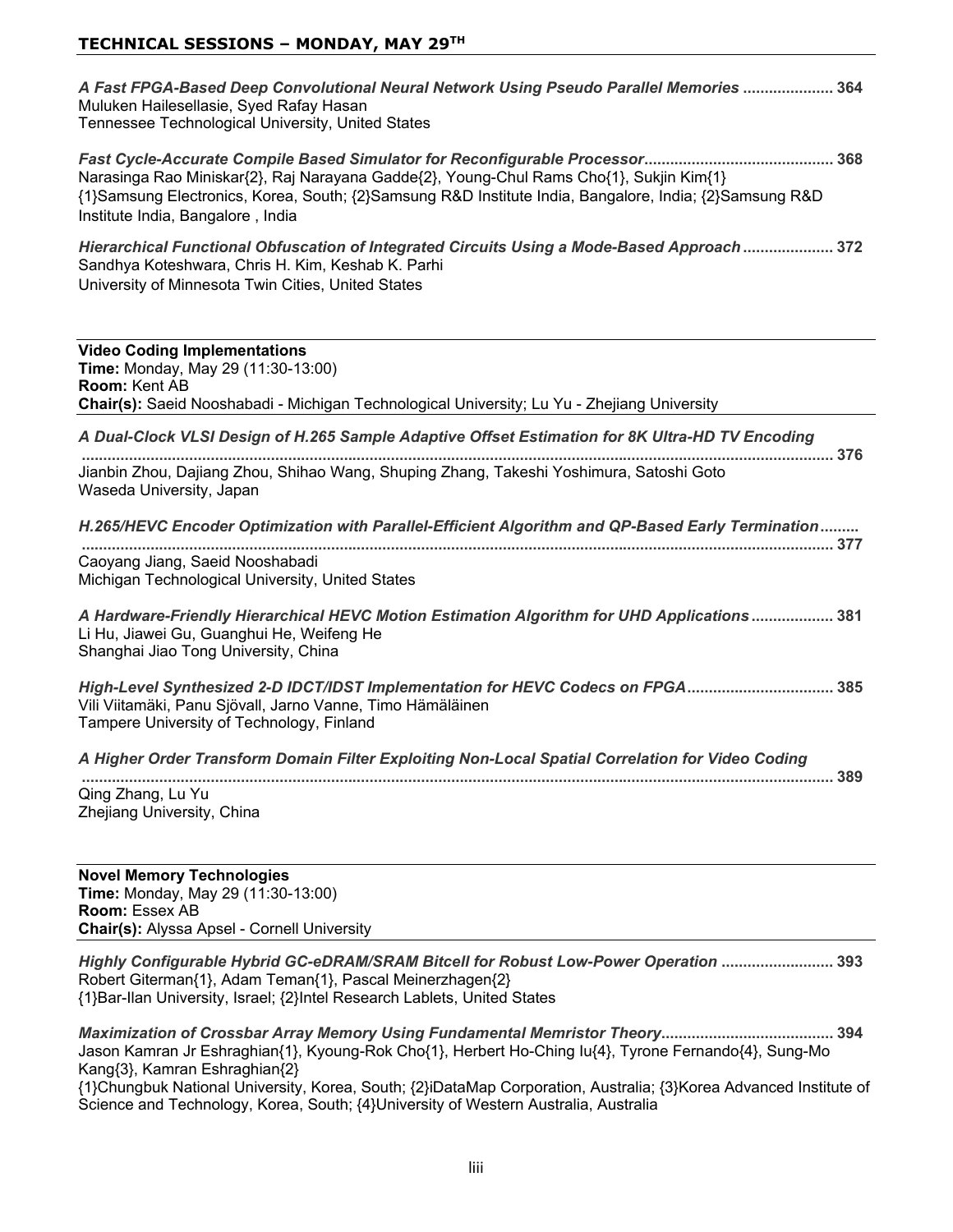| A Time-Division Multiplexing Signaling Scheme for Low-Power Multi-Drop Memory Links 397<br>Gain Kim{1}, Chen Cao{1}, Kiarash Gharibdoust{2}, Yusuf Leblebici{1}<br>{1}École Polytechnique Fédérale de Lausanne, Switzerland; {2}Kandou Bus, Switzerland                                                                                                                                                    |
|------------------------------------------------------------------------------------------------------------------------------------------------------------------------------------------------------------------------------------------------------------------------------------------------------------------------------------------------------------------------------------------------------------|
| Kien Trinh Quang{2}, Sergio Ruocco{1}, Massimo Alioto{2}<br>{1}Agency for Science, Technology and Research, Singapore; {2}National University of Singapore, Singapore                                                                                                                                                                                                                                      |
| Jorge Gomez{2}, Ioannis Vourkas{2}, Angel Abusleme{2}, Marcos Maestro{3}, Rosana Rodríguez Martínez{3},<br>Javier Martin-Martinez{3}, Montserrat Nafria{3}, Georgios Ch. Sirakoulis{1}, Antonio Rubio{4}<br>{1}Democritus University of Thrace, Greece; {2}Pontificia Universidad Católica de Chile, Chile; {3}Universitat<br>Autònoma de Barcelona, Spain; {4}Universitat Politècnica de Catalunya, Spain |
| <b>Testing &amp; Verification</b><br>Time: Monday, May 29 (14:00-15:30)<br><b>Room: Dover A</b><br>Chair(s): Degang Chen - Iowa State University; Igor Filanvosky - University of Alberta                                                                                                                                                                                                                  |
| An Ultra Low-Power Capacitively-Coupled Chopper Instrumentation Amplifier for Wheatstone-Bridge                                                                                                                                                                                                                                                                                                            |
| Moaaz Ahmed{2}, Farid Boussaid{3}, Amine Bermak{1}<br>{1}Hamad Bin Khalifa University / Hong Kong University of Science and Technology, Hong Kong; {2}Hong Kong<br>University of Science and Technology, Hong Kong; {3}University of Western Australia, Australia                                                                                                                                          |
| Moo Sung Chae, Thomas Wilson, Eric Naviasky<br>Cadence Design Systems, United States                                                                                                                                                                                                                                                                                                                       |
| A Self-Test on Wafer Level for a MEM Gyroscope Readout Based on ∆Σ Modulation 408<br>Sebastian Nessler, Maximilian Marx, Yiannos Manoli<br>Albert-Ludwigs-Universität Freiburg / IMTEK, Germany                                                                                                                                                                                                            |
| Yuming Zhuang, Degang Chen<br>Iowa State University, United States                                                                                                                                                                                                                                                                                                                                         |
| Floating-Gate FPAA Calibration for Analog System Design and Built-in Self Test 416<br>Sihwan Kim, Sahil Shah, Jennifer Hasler<br>Georgia Institute of Technology, United States                                                                                                                                                                                                                            |
| 50 years of Circuits, Systems & Signals: A Session in Honor of Prof. Sanjit K. Mitra (Part II)<br>Time: Monday, May 29 (14:00-15:30)<br>Room: Dover BC<br>Chair(s): PP Vaidyanathan - California Institute of Technology; Yao Wang - New York University                                                                                                                                                   |
| Henrique S. Malvar<br>Microsoft Research, USA                                                                                                                                                                                                                                                                                                                                                              |
| Second-Order Analog Filter Sections with Independently Tunable Center Frequency and Bandwidth                                                                                                                                                                                                                                                                                                              |
| Antonio Petraglia, Mariane Petraglia, Manoel Perez                                                                                                                                                                                                                                                                                                                                                         |

Universidade Federal do Rio de Janeiro, Brazil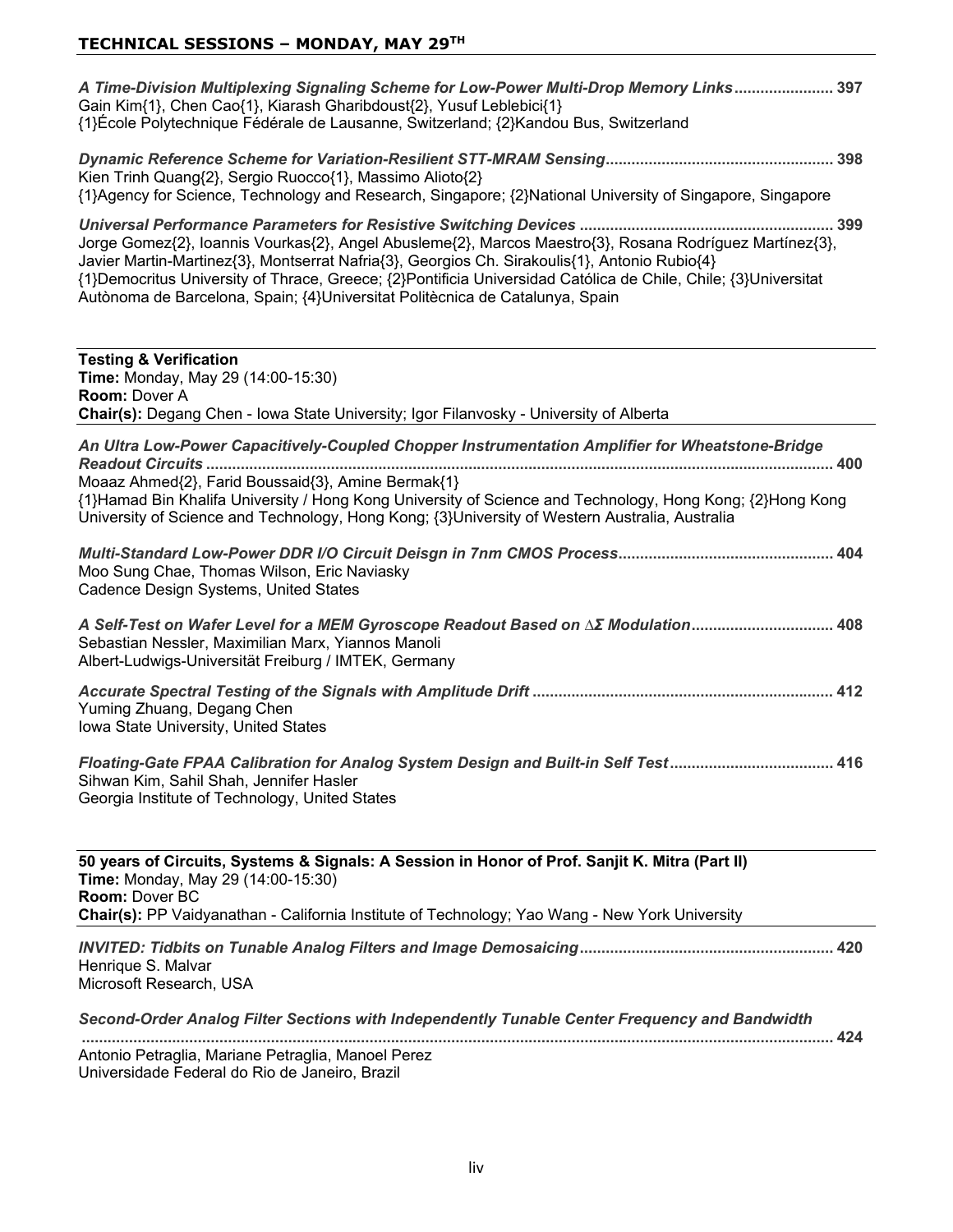| Alessandro Neri, Federica Battisti, Federico Colangelo, Marco Carli<br>Università degli Studi Roma TRE, Italy                                                                                                                                                            |
|--------------------------------------------------------------------------------------------------------------------------------------------------------------------------------------------------------------------------------------------------------------------------|
| Jacques Szczupak, Leontina Pinto, Gabriel Torres<br>Engenho, Brazil                                                                                                                                                                                                      |
| Tunable FIR Digital Filters Using FIR Approximation of Spectral Transformation 436<br>Anamitra Makur<br>Nanyang Technological University, Singapore                                                                                                                      |
| Deep Learning for Embedded Real Time Systems<br>Time: Monday, May 29 (14:00-15:30)<br>Room: Grand Ballroom I<br>Chair(s): Tinoosh Mohsenin - University of Maryland; Azalia Mirhoseini - Google Brain                                                                    |
| Tightly Integrated Deep Learning and Symbolic Programming on a Single Neuromorphic Chip  440<br>Bryan Dawson{1}, Jamie Infantolino{2}, Manuel Vindiola{2}, John Monaco{2}<br>{1}Secure Mission Solutions, United States; {2}U.S. Army Research Laboratory, United States |
| <b>INVITED: Towards Closing the Energy Gap Between Hog and CNN Features for Embedded Vision</b>                                                                                                                                                                          |
| Amr Suleiman{1}, Yu-Hsin Chen{1}, Joel Emer{2}, Vivienne Sze{1}<br>{1}Massachusetts Institute of Technology, United States; {2}Massachusetts Institute of Technology / Nvidia<br><b>Corporation, United States</b>                                                       |
| PACENet: Energy Efficient Acceleration for Convolutional Network on Embedded Platform 448<br>Adwaya Kulkarni, Tahmid Abtahi, Colin Shea, Amey Kulkarni, Tinoosh Mohsenin<br>University of Maryland, Baltimore County, United States                                      |
| TinyDL: Just-in-Time Deep Learning Solution for Constrained Embedded Systems 452<br>Bita Darvish Rouhani{2}, Azalia Mirhoseini{1}, Farinaz Koushanfar{2}<br>{1}Rice University, United States; {2}University of California, San Diego, United States                     |
| Yufei Ma, Minkyu Kim, Yu Cao, Sarma Vrudhula, Jae-Sun Seo<br>Arizona State University, United States                                                                                                                                                                     |
| Ultra-efficient Approaches Enabling Long-term, Mobile EEG for Brain Monitoring<br>Time: Monday, May 29 (14:00-15:30)<br>Room: Grand Ballroom II                                                                                                                          |
| Chair(s): David Hairston - US Army Research Laboratory; Tinoosh Mohsenin - University of Maryland<br>Wireless Brain Computer Interfaces Enabling Synchronized Optogenetics and Electrophysiology                                                                         |
|                                                                                                                                                                                                                                                                          |

 Gabriel Gagnon-Turcotte, Léonard L. Gagnon, Guillaume Bilodeau, Benoit Gosselin

Université Laval, Canada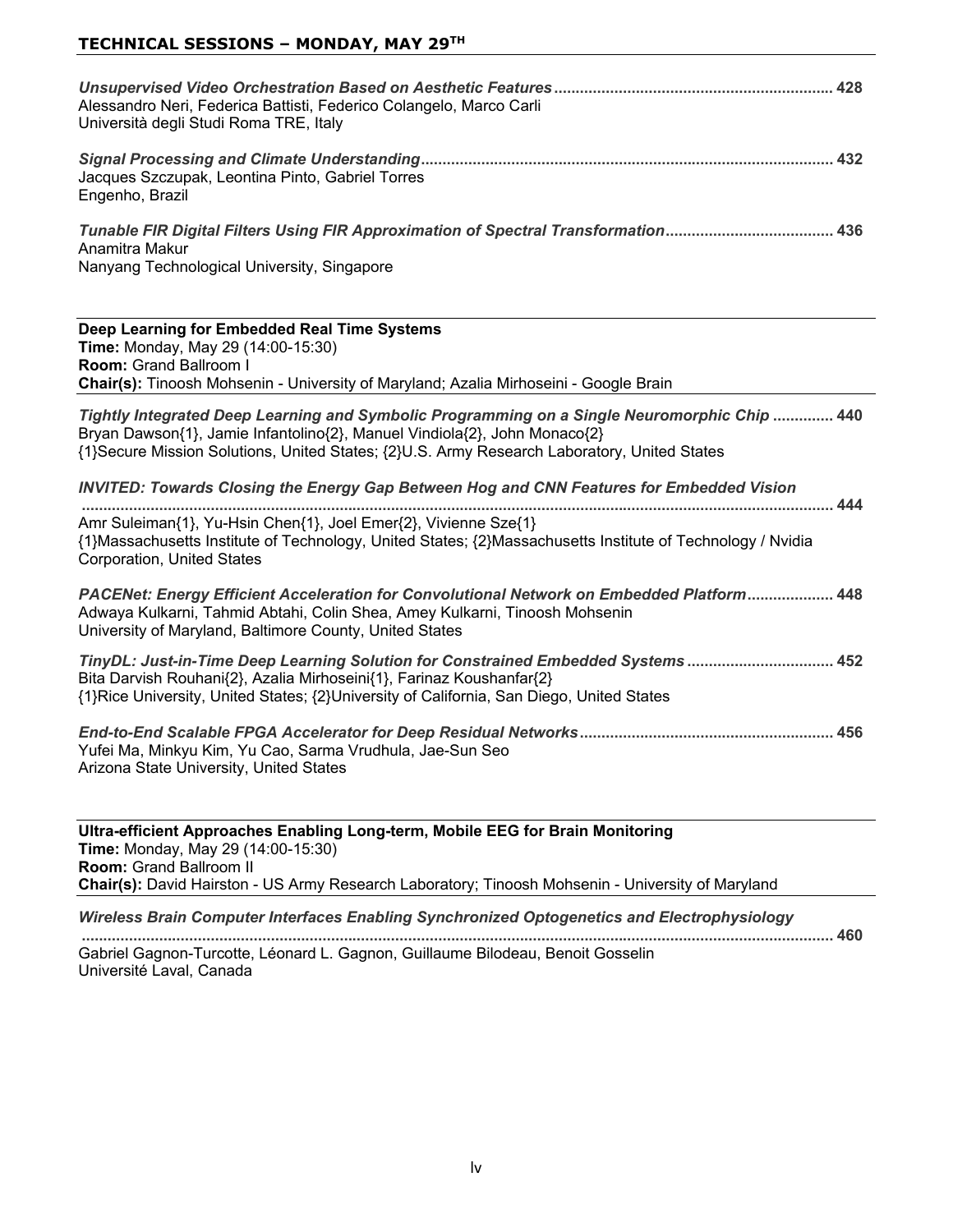| An EEG Artifact Identification Embedded System Using ICA and Multi-Instance Learning 464<br>Ali Jafari{2}, Sunil Gandhi{2}, Harsha Konuru{2}, William David Hairston{1}, Tim Oates{2}, Tinoosh Mohsenin{2}<br>{1}U.S. Army Research Laboratory, United States; {2}University of Maryland, Baltimore County, United States |
|---------------------------------------------------------------------------------------------------------------------------------------------------------------------------------------------------------------------------------------------------------------------------------------------------------------------------|
| Michael Nonte{1}, Joseph Conroy{2}, Peter Gadfort{2}, William David Hairston{2}<br>{1}DCS Corporation, United States; {2}U.S. Army Research Laboratory, United States                                                                                                                                                     |
| <b>INVITED: Towards Signal Processing Assisted Hardware for Continuous in-Band Electrode Impedance</b><br>Siddharth Kohli, Alexander Casson<br>University of Manchester, United Kingdom                                                                                                                                   |
| INVITED: Work Towards a Fieldable Multi-Channel EEG System for Continuous Monitoring NA<br>Paul Theilmann{1}, Julian Warchall{2}, Patrick Mercier{2}, Harinath Garudadri{2}<br>{1}Maxentric Technologies LLC, United States; {2}University of California, San Diego, United States                                        |
| <b>Oscillators, Phase-locked Loops &amp; Others III</b><br>Time: Monday, May 29 (14:00-15:30)<br><b>Room: Grand Ballroom III</b><br>Chair(s): Nathan Neihart - Iowa State University; Ayman Fayed - Ohio State University                                                                                                 |
| Roohie Kaushik, Shouri Chatterjee, G. S. Visweswaran<br>Indian Institute of Technology Delhi, India                                                                                                                                                                                                                       |
| An Area-Efficient, 0.022-mm <sup>2</sup> , Fully Integrated Resistor-Less Relaxation Oscillator for Ultra-Low Power<br>Hiroki Asano, Tetsuya Hirose, Toshihiro Ozaki, Nobutaka Kuroki, Masahiro Numa<br>Kobe University, Japan                                                                                            |
| A 5-Bit Phase-Interpolator-Based Fractional-N Frequency Divider for Digital Phase-Locked Loops                                                                                                                                                                                                                            |
| Jianfu Lin, Hanjun Jiang, Baoyong Chi<br>Tsinghua University, China                                                                                                                                                                                                                                                       |
| Below-Ground Injection of Floating-Gate Transistors for Programmable Analog Circuits 485<br>Mir Mohammad Navidi{2}, David Graham{2}, Brandon Rumberg{1}<br>{1}Aspinity Inc., United States; {2}West Virginia University, United States                                                                                    |
| Analytic Modeling of Static Noise Margin Considering DIBL and Body Bias Effects  489<br>Fabián Olivera, Antonio Petraglia<br>Universidade Federal do Rio de Janeiro, Brazil                                                                                                                                               |
| <b>Innovations in Acoustics</b><br><b>Time: Monday, May 29 (14:00-15:30)</b><br>Room: Grand Ballroom IV<br>Chair(s): Muyinatu Bell - Johns Hopkins University; Ralph Etienne-Cummings - Johns Hopkins University                                                                                                          |
| James E. West, Ian McLane, Mounya Elhilali, Dimitra Emmanouilidou<br>Johns Hopkins University, United States                                                                                                                                                                                                              |
| Michaela Warnecke{1}, Benjamin Falk{1}, John Hallam{2}, Cynthia F. Moss{1}                                                                                                                                                                                                                                                |

{1}Johns Hopkins University, United States; {2}University of Southern Denmark, United States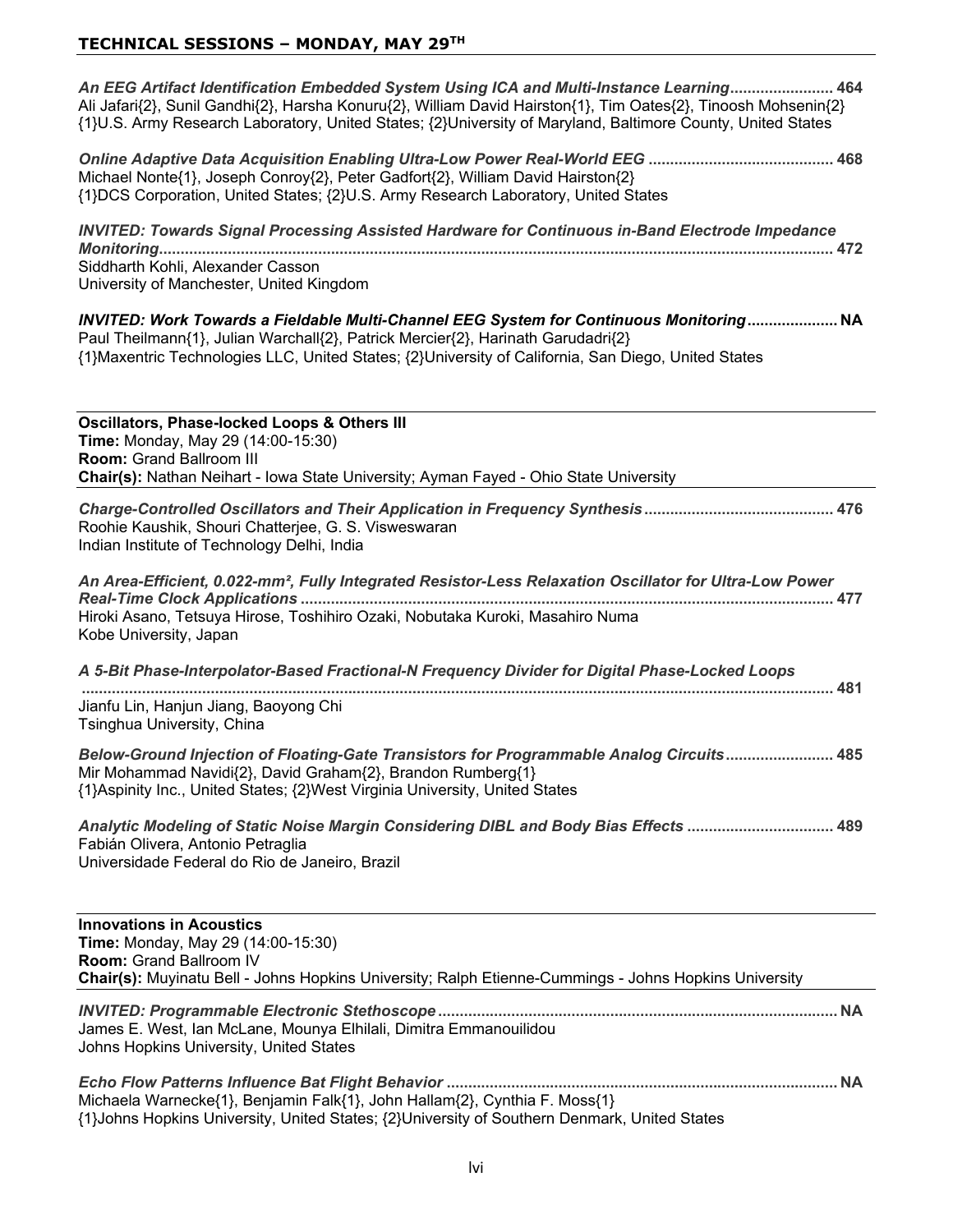| Xin Kang{2}, David Narrow{2}, Devin O'Brien Coon{1}<br>{1}Johns Hopkins University, United States; {2}Sonavex, Inc., United States                                                                                                                                                                                                       |
|------------------------------------------------------------------------------------------------------------------------------------------------------------------------------------------------------------------------------------------------------------------------------------------------------------------------------------------|
| <b>INVITED: Perceptual Signal Processing for Audio-Visual Beamforming with the Eigenmike Microphone</b><br>Daniel R. Mendat, James E. West, Sudarshan Ramenahalli, Ernst Niebur, Andreas G. Andreou<br>Johns Hopkins University, United States                                                                                           |
| Muyinatu A. Lediju Bell<br>Johns Hopkins University, United States                                                                                                                                                                                                                                                                       |
| <b>Image Sensors</b><br>Time: Monday, May 29 (14:00-15:30)<br>Room: Grand Ballroom VII<br>Chair(s): Shoushun Chen - Nanyang Technological University; Viktor Gruev - University of Illinois Urbana-<br>Champaign                                                                                                                         |
| A 1600 by 1200, 300 mW, 40 fps Multi-Spectral Imager for Near-Infrared Fluorescence Image-Guided<br>Missael Garcia{2}, Mohamed Zayed{2}, Kyoung-Mi Park{2}, Viktor Gruev{1}<br>{1}University of Illinois at Urbana-Champaign, United States; {2}Washington University in St. Louis, United States                                        |
| A Novel Smoothness-Based Interpolation Algorithm for Division of Focal Plane Polarimeters  497<br>Jieyun Zhang{3}, Wenbin Ye{3}, Ashfaq Ahmed{2}, Zhurui Qiu{1}, Yuan Cao{3}, Xiaojin Zhao{3}<br>{1}Chenghan International School, China; {2}Hong Kong University of Science and Technology, Hong Kong;<br>{3}Shenzhen University, China |
| Raffaele Capoccia, Assim Boukhayma, Christian Enz<br>École Polytechnique Fédérale de Lausanne, Switzerland                                                                                                                                                                                                                               |
| Maik Beer{1}, Olaf Schrey{1}, Bedrich Hosticka{1}, Rainer Kokozinski{2}<br>{1}Fraunhofer Institute for Microelectronic Circuits and Systems, Germany; {2}Universität Duisburg-Essen,<br>Germany                                                                                                                                          |
| <b>Energy-Efficient &amp; Secure IoT</b><br>Time: Monday, May 29 (14:00-15:30)<br><b>Room: Grand Ballroom VIII</b><br>Chair(s): Emre Salman - Stony Brook University; Milutin Stanecevic - Stony Brook University                                                                                                                        |
| Tuna Tarim<br>Texas Instruments Inc., United States                                                                                                                                                                                                                                                                                      |
| Energy Efficient AC Computing Methodology for Wirelessly Powered IoT Devices 509<br>Tutu Wan, Yasha Karimi, Milutin Stanaćević, Emre Salman<br>Stony Brook University, United States                                                                                                                                                     |
| Sri Harsha Kondapalli, Xuan Zhang, Shantanu Chakrabartty<br>Washington Univeristy in St. Louis, USA                                                                                                                                                                                                                                      |
| A Novel Approximate Computing Based Security Primitive for the Internet of Things 517<br>Mingze Gao, Gang Qu<br>University of Maryland, College Park, United States                                                                                                                                                                      |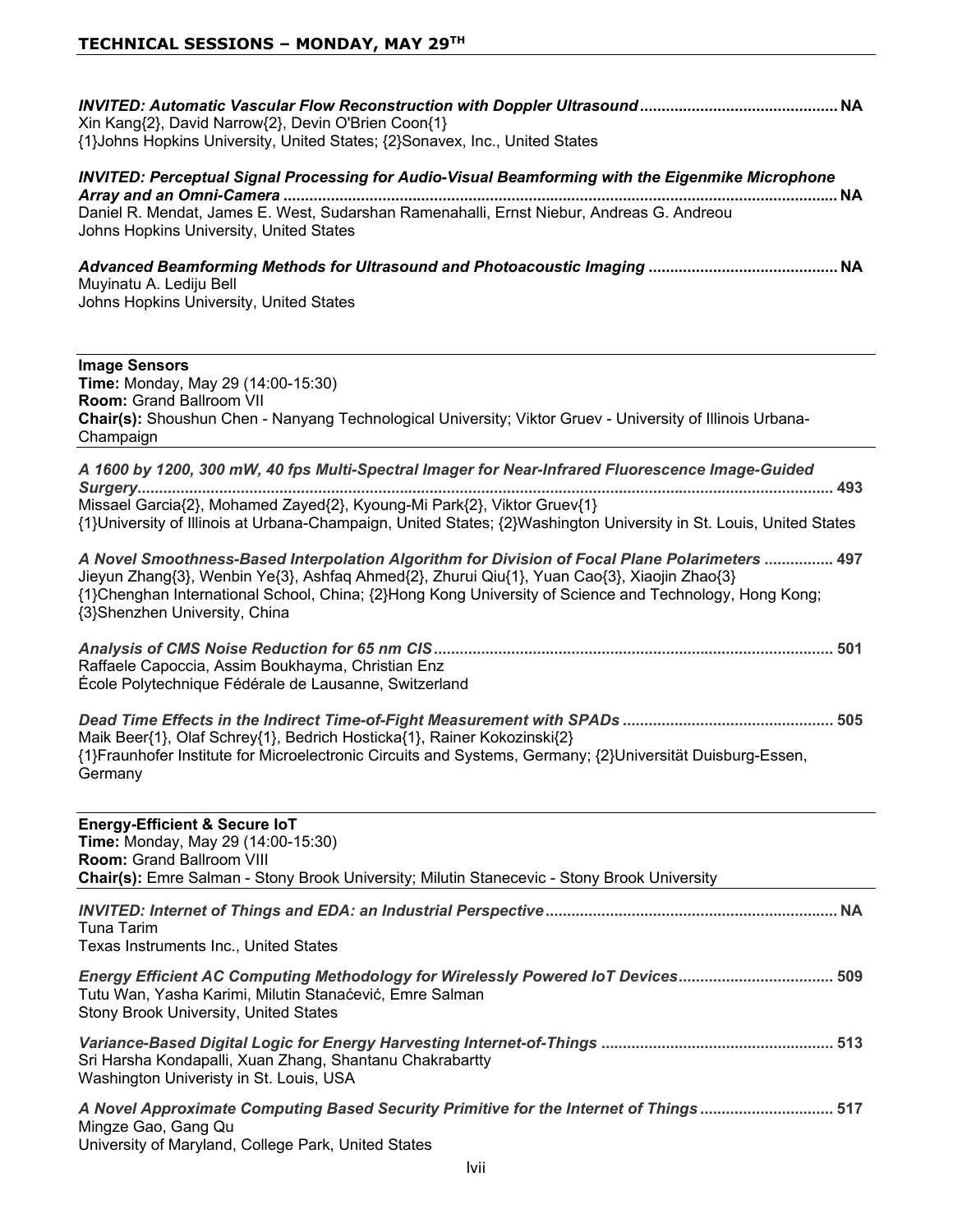*Power Efficient AES Core for IoT Constrained Devices Implemented in 130nm CMOS*  Shady Agwa $\{1\}$ , Eslam Yahya $\{3\}$ , Yehea Ismail $\{2\}$ {1}American University in Cairo, Egypt; {2}American University in Cairo / Zewail City of Science and Technology, Egypt;  $\{3\}$ American University in Cairo / Zewail City of Science and Technology / Banha University, Egypt

Wireless & Implantable/Injectable Technology Circuits & Systems I **Time:** Monday, May 29 (14:00-15:30) **Room: Grand Ballroom IX Chair(s):** Andrew Mason; Virgilio Valente - University College London

*A 3-Coil Simultaneous Power and Uplink Data Transmission Inductive Link for Battery-Less Implantable Devices* Min Li, Dake Liu, Chen Gong, Wan Qiao Beijing Institute of Technology, Sweden; Beijing Institute of Technology, China

*A Rectifier/AC Shunt Regulator Combo Circuit with Inherent AM Demodulation Front-End for Wireless Powered Implants*  Fdward Lee Alfred Mann Foundation, United States

*A Wireless Neuroprosthetic for Augmenting Perception Through Modulated Electrical Stimulation of Somatosensory Cortex* Xilin Liu{2}, Milin Zhang{1}, Xiaotie Wu{1}, Andrew Richardson{2}, Solymar Maldonado{2}, Sam DeLuccia{2}, Yohannes Ghenbot{2}, Timothy Lucas{2}, Jan Van der Spiegel{2} {1}Tsinghua University, China; {2}University of Pennsylvania, United States

*A Wireless System for Combined Heart Optogenetics and Electrocardiography Recording*  Léonard L. Gagnon{2}, Gabriel Gagnon-Turcotte{2}, Aude Popek{2}, Aurélien Chatelier{1}, Mohamed Chahine{2}, Benoit Gosselin{2} {1}Université de Poitiers, France; {2}Université Laval, Canada

*A Model Based Approach for Realizing a Safe Wireless Biotelemetry System*  Kerron Duncan, Ralph Etienne-Cummings Johns Hopkins University, United States

**Sigma-Delta Converters Time:** Monday, May 29 (14:00-15:30) **Room: Grand Ballroom X Chair(s):** George Yuan - Hong Kong University of Science and Technology; Jose Silva-Martinez - Texas A&M University

| Charis Basetas, Thanasis Orfanos, Paul Peter Sotiriadis |       |
|---------------------------------------------------------|-------|
| National Technical University of Athens, Greece         |       |
|                                                         | . 546 |

Dries Vercaemer, Johan Raman, Pieter Rombouts Ghent University, Belgium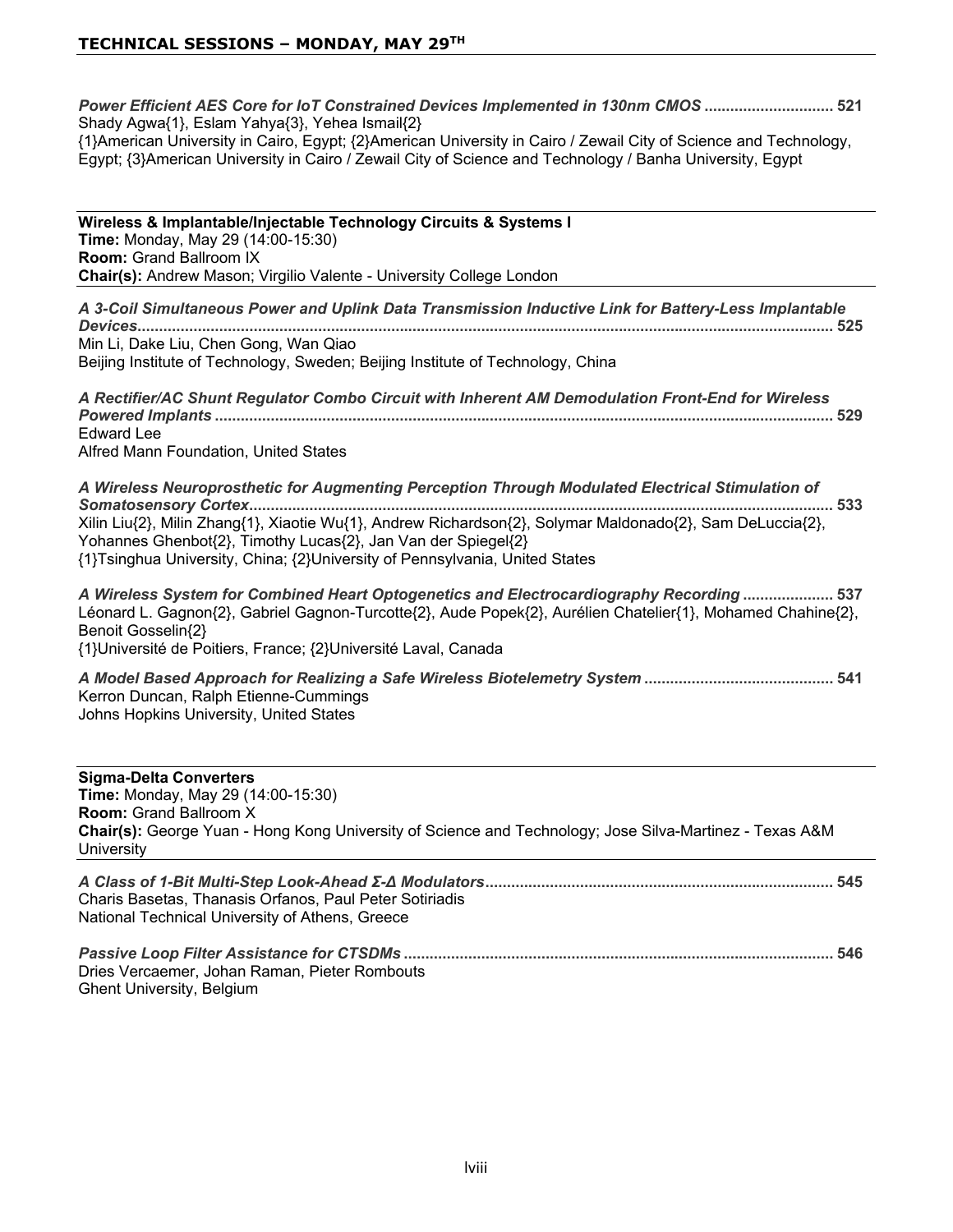| Current-Mode Multi-Path Excess Loop Delay Compensation for GHz Sampling CT ∑∆ ADCs  547<br>Chenming Zhang{1}, Lucien J. Breems{2}, Georgi Radulov{1}, Muhammed Bolatkale{2}, Qilong Liu{1}, Hans<br>Hegt{1}, Arthur H. M. van Roermund{1}<br>{1}Eindhoven University of Technology, Netherlands; {2}NXP Semiconductors N.V., Netherlands |
|------------------------------------------------------------------------------------------------------------------------------------------------------------------------------------------------------------------------------------------------------------------------------------------------------------------------------------------|
| A 3rd Order MASH Switched-Capacitor ΣΔM Using Ultra Incomplete Settling Employing an Area Reduction<br>David Fouto{1}, Nuno Paulino{2}<br>{1}Universidade Nova de Lisboa, Portugal; {2}Universidade Nova de Lisboa / CTS-UNINOVA, Portugal                                                                                               |
| Zhichao Tan, Roberto Maurino, Robert Adams, Khiem Nguyen<br>Analog Devices Inc., Italy; Analog Devices Inc., United States                                                                                                                                                                                                               |
| <b>Communication Circuits and Systems</b><br>Time: Monday, May 29 (14:00-15:30)<br>Room: Laurel AB<br>Chair(s): Zhiyuan Yan - Lehigh University; Christoph Studer - Rice University                                                                                                                                                      |
| Spurs-Free Single-Bit-Output All-Digital Frequency Synthesizers with Forward and Feedback Spurs and<br><b>Paul Peter Sotiriadis</b><br>National Technical University of Athens, Greece                                                                                                                                                   |
| An Efficient Parallel Resampling Structure Based on Iterated Short Convolution Algorithm  560<br>Hao Li{1}, Jie Guo{2}, Zhigang Wang{1}, Houjun Wang{1}<br>{1}University of Electronic Science and Technology of China, China; {2}University of Pittsburgh, United States                                                                |
| A Low-Voltage High-Swing Colpitts VCO with Inherent Tapped Capacitors Based Dynamic Body Bias<br>Jun Chen, Benqing Guo, Fading Zhao, Yao Wang, Guangjun Wen<br>University of Electronic Science and Technology of China, China                                                                                                           |
| Namik Kocaman{1}, Michael Green{2}<br>{1}Broadcom Ltd., United States; {2}University of California, Irvine, United States                                                                                                                                                                                                                |
| A High Temperature Variable Gain Amplifier Based on GaN HEMT Devices for Downhole Communications<br>Mohammed Ehteshamuddin, Jebreel Salem, Dong Ha<br>Virginia Polytechnic Institute and State University, United States                                                                                                                 |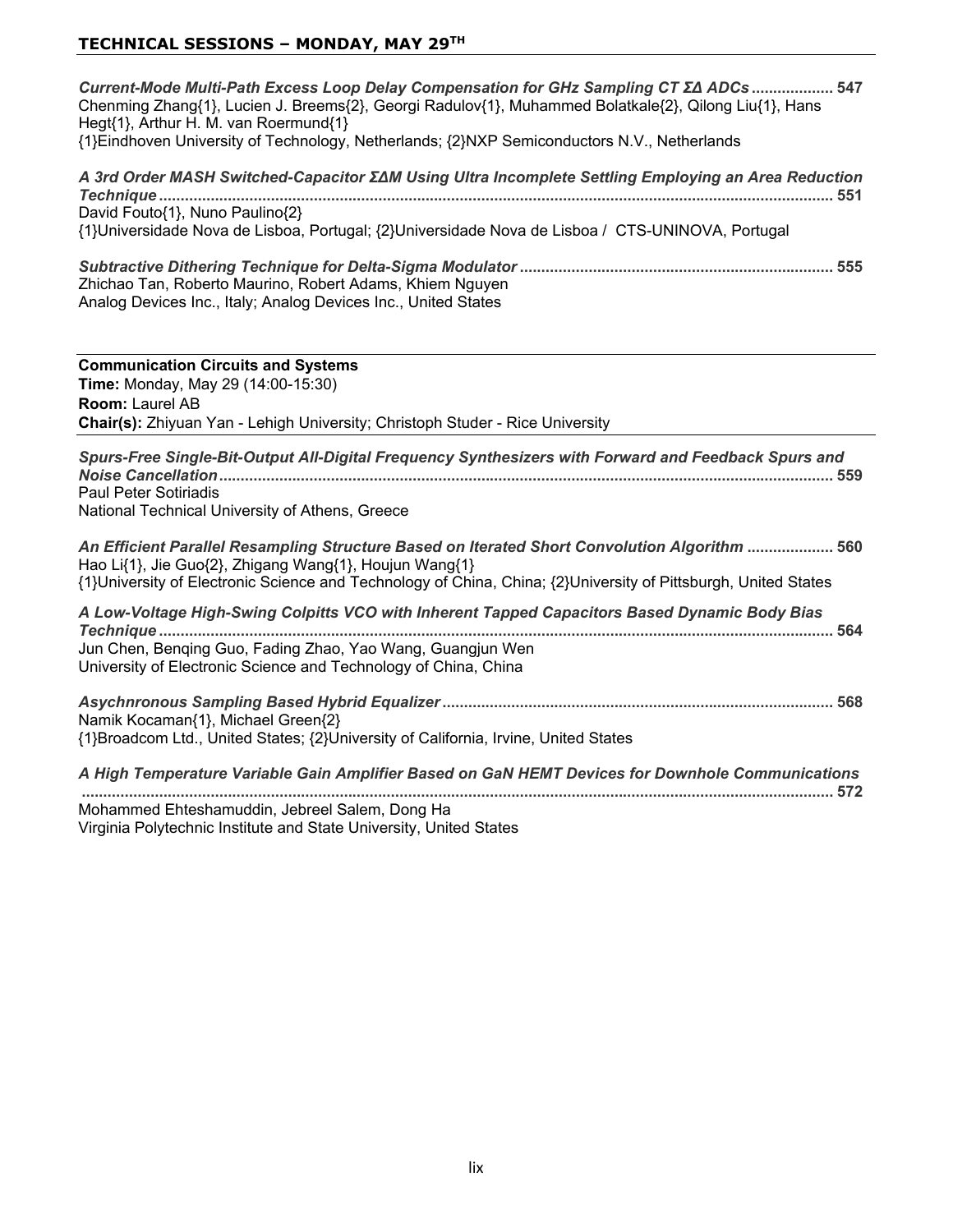**Low Power Architectures Time:** Monday, May 29 (14:00-15:30) **Room: Laurel CD Chair(s):** Zhiyuan Yan - Lehigh University; Yun Chen - Fudan University

**Dark Memory and Accelerator-Rich System Optimization in the Dark Silicon Era <u>manual manual</u> mess and 576** Ardavan Pedram{2}, Stephen Richardson{2}, Mark Horowitz{2}, Shahar Kvatinsky{3}, Sameh Galal{1} {1}Citadel LLC, United States; {2}Stanford University, United States; {3}Technion - Israel Institute of Technology, **Israel** 

*Integration of Energy-Recycling Logic and Wireless Power Transfer for Ultra-Low-Power Implantables*

 Hsin-Tzu Lin{1}, Yi-Chung Wu{2}, Ping-Hsuan Hsieh{3}, Chia-Hsiang Yang{2} {1}National Chiao Tung University, Taiwan; {2}National Taiwan University, Taiwan; {3}National Tsing Hua University, Taiwan

Seeking Low-Power Synchronous/Asynchronous Systems: a FIR Implementation Case Study ............... 581 Ali Skaf{1}, Jean Simatic{2}, Laurent Fesquet{2} {1}Syrian Private University, Syria; {2}Université Grenoble Alpes / TIMA Laboratory, France

*Reducing Power, Area, and Delay of Threshold Logic Gates Considering Non-Integer Weights*  Seyed Nima Mozaffari, Spyros Tragoudas, Themistoklis Haniotakis Southern Illinois University Carbondale, United States

*Power-Rail ESD Clamp Circuit with Hybrid-Detection Enhanced Triggering in a 65-nm, 1.2-V CMOS Process*

 Guangyi Lu, Yuan Wang, Yize Wang, Xing Zhang Peking University, China

| <b>Visual Signal Enhancement, Presentation &amp; Analysis</b><br><b>Time: Monday, May 29 (14:00-15:30)</b><br><b>Room: Kent AB</b><br>Chair(s): Chris Lee - National Cheng Kung University; Wan-Chi Siu - Hong Kong Polytechnic University                                                      |
|-------------------------------------------------------------------------------------------------------------------------------------------------------------------------------------------------------------------------------------------------------------------------------------------------|
| Koteswar Rao Jerripothula{1}, Jianfei Cai{2}, Junsong Yuan{2}<br>{1}Graphic Era University, India; {2}Nanyang Technological University, Singapore                                                                                                                                               |
| Complexity Reduction by Modified Scale-Space Construction in Sift Generation Optimized for a Mobile GPU                                                                                                                                                                                         |
| Chulhee Lee{2}, Hyuk-Jae Lee{2}, Chae Eun Rhee{1}<br>{1}Inha University, Korea, South; {2}Seoul National University, Korea, South                                                                                                                                                               |
| Low-Lighting Video Enhancement Using Constrained Spatial-Temporal Model for Real-Time Mobile<br>Xinwei Gao, Haibo Deng, Yaoyao Guo, Chenchen Gu, Yongfang Shi, Anlin Gao, Licai Guo, Xunan Mao, Jing Lv                                                                                         |
| Tencent Holdings Limited, China                                                                                                                                                                                                                                                                 |
| Detection of Abandoned Objects Using Robust Subspace Recovery with Intrinsic Video Alignment<br>Lucas Thomaz{2}, Allan Da Silva{2}, Eduardo Da Silva{2}, Sergio Netto{2}, Hamid Krim{1}<br>{1}North Carolina State University, United States; {2}Universidade Federal do Rio de Janeiro, Brazil |
|                                                                                                                                                                                                                                                                                                 |

Jae-Han Lee, Kyung-Rae Kim, Chang-Su Kim Korea University, Korea, South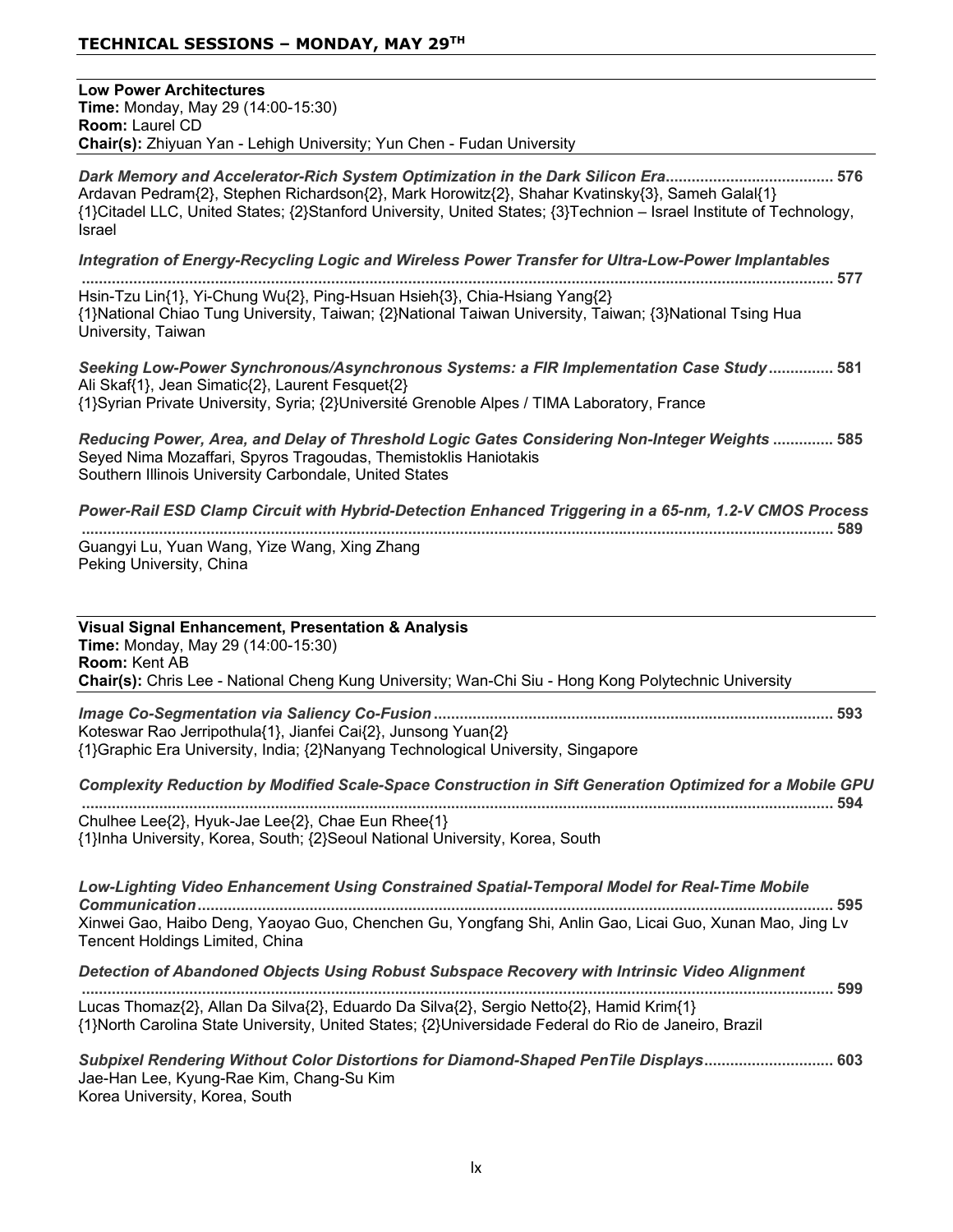**ULP Circuits for Implantables & Wearables Time:** Monday, May 29 (14:00-15:30) **Room: Essex AB Chair(s):** Alyssa Apsel - Cornell University

*A Chopper Capacitively-Coupled Instrumentation Amplifier Capable of Handling Large Electrode Offset for Biopotential Recordings*  Jiawei Zheng, Wing-Hung Ki, Langyu Hu, Chi-Ying Tsui Hong Kong University of Science and Technology, Hong Kong

*Self-Sustainable Smart Ring for Long Term Monitoring of Blood Oxygenation* Petar Jokic, Giovanni Antonio Salvatore, Michele Magno, Lars Büthe, Gerhard Tröster, Luca Benini Eidgenössische Technische Hochschule Zürich, Switzerland

*0.4-to-1-99ROWDJH6FDODEOHǻȈ\$'&ZLWK7ZR-Step Hybrid Integrator for IoT Sensor Applications in 65nm LP CMOS* Jun-Eun Park, Young-Ha Hwang, Deog-Kyoon Jeong Seoul National University, Korea, South

*Kinetic AC/DC Converter for Electromagnetic Energy Harvesting in Autonomous Wearable Systems*  Robin Bolt{1}, Michele Magno{1}, Thomas Burger{1}, Aldo Romani{2}, Luca Benini{1} {1}Eidgenössische Technische Hochschule Zürich, Switzerland; {2}Università di Bologna, Italy

*Dual-Band Wireless Power Transfer System Using Circular Defected Ground Structure Resonators for Biomedical Applications*  Fairus Tahar, Adel Barakat, Redzuan Saad, Kuniaki Yoshitomi, Ramesh Pokharel Kyushu University, Japan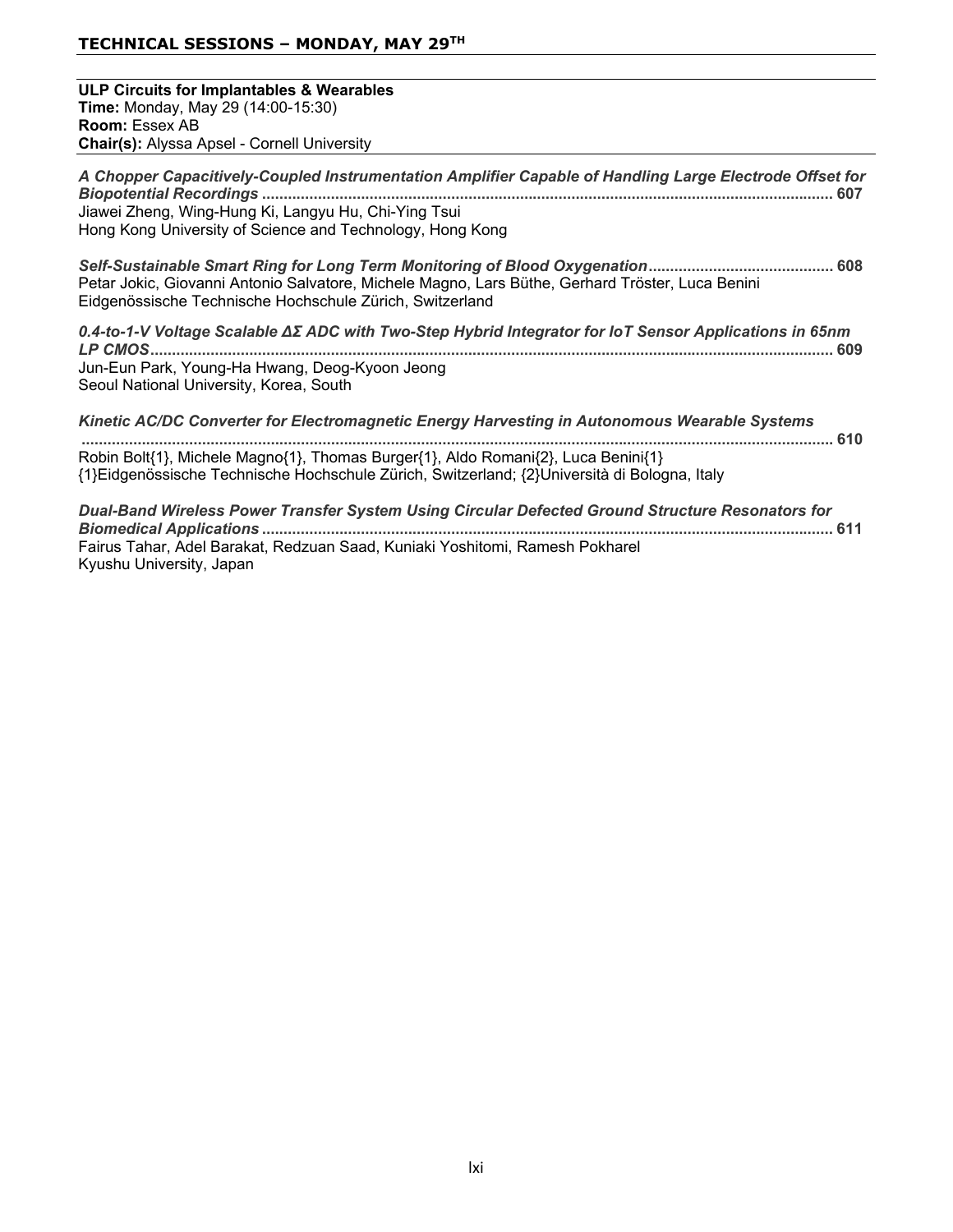#### **CASS Student Design Competition**

**Time:** Monday, May 29 (14:00-15:30) **Room: Atlantic Chair(s):** Eduardo da Silva - Universidade Federal do Rio de Janeiro

INDEPENDENT CLEANING ROBOT USING THE OPEN-HARDWARE PLATFORM ARDUINO ....................... NA Beatriz Pontes Silva, Bryan Leite dos Santos, Eduardo Nascimento Emerich, Gabriella Duarte Silva Silveira, Gabrielle Silva de Andrade, Igor Menezes Santos, Isabella Barbosa Oliveira de Macedo, Izabele Bonfim Barbosa, Jean Paul Robert Barbosa Cerqueira, Viviane Cardoso Alves

Centro Federal de Educação Tecnológica Celso Suckow da Fonseca (CEFET/RJ), Nova Iguaçu, RJ, Brazil

*AUTOMATED MINIATURE GREENHOUSE FOR DOMESTIC ORGANIC GARDEN* **1\$** Beatriz Pontes Silva, Bryan Leite dos Santos, Eduardo Nascimento Emerich, Gabriella Duarte Silva Silveira, Gabrielle Silva de Andrade, Igor Menezes Santos, Isabella Barbosa Oliveira de Macedo, Izabele Bonfim Barborsa, Viviane Cardoso Alves

Centro Federal de Educação Tecnológica Celso Suckow da Fonseca (CEFET/RJ), Nova Iguaçu, RJ, Brazil

*A MAN-MACHINE INTERACTION SYSTEM BASED ON EEG, EOG AND MACHINE LEARNING* **1\$** Yufei Hu{1}, Qirui Zhang{1}, Xiaoyi Sun{1}, Bo Zhang{1}, Min Li{2}, Yufan Zhou{3} {1}Shanghai Jiao Tong University, Shanghai, China; {2}Shanghai Jiao Tong University, Shanghai, China; {3}Shanghai Jin Shan High School, Shanghai, China

*SMART PET CLOTHING: GUARDIAN OF HEALTH AND MOOD* **1\$** Yu-Jin Lin{1}, Yao-Tse Chang{1}, Hao-Yun Lee{1}, Zhan-Xian Liao{1}, You-Ren Du{1}, Yi-Wu Hung{2}, and Hao-Yu  $Tsai\{2\}$ 

{1}National Cheng-Kung University, Tainan, Taiwan; {2} Tainan First High School, Tainan, Taiwan

*\*\*CASS Student Design Competition posters/demos will subsequently be on display in the poster hall in Harborside Ballroom during the Tuesday Poster Session from 15:00-16:30.*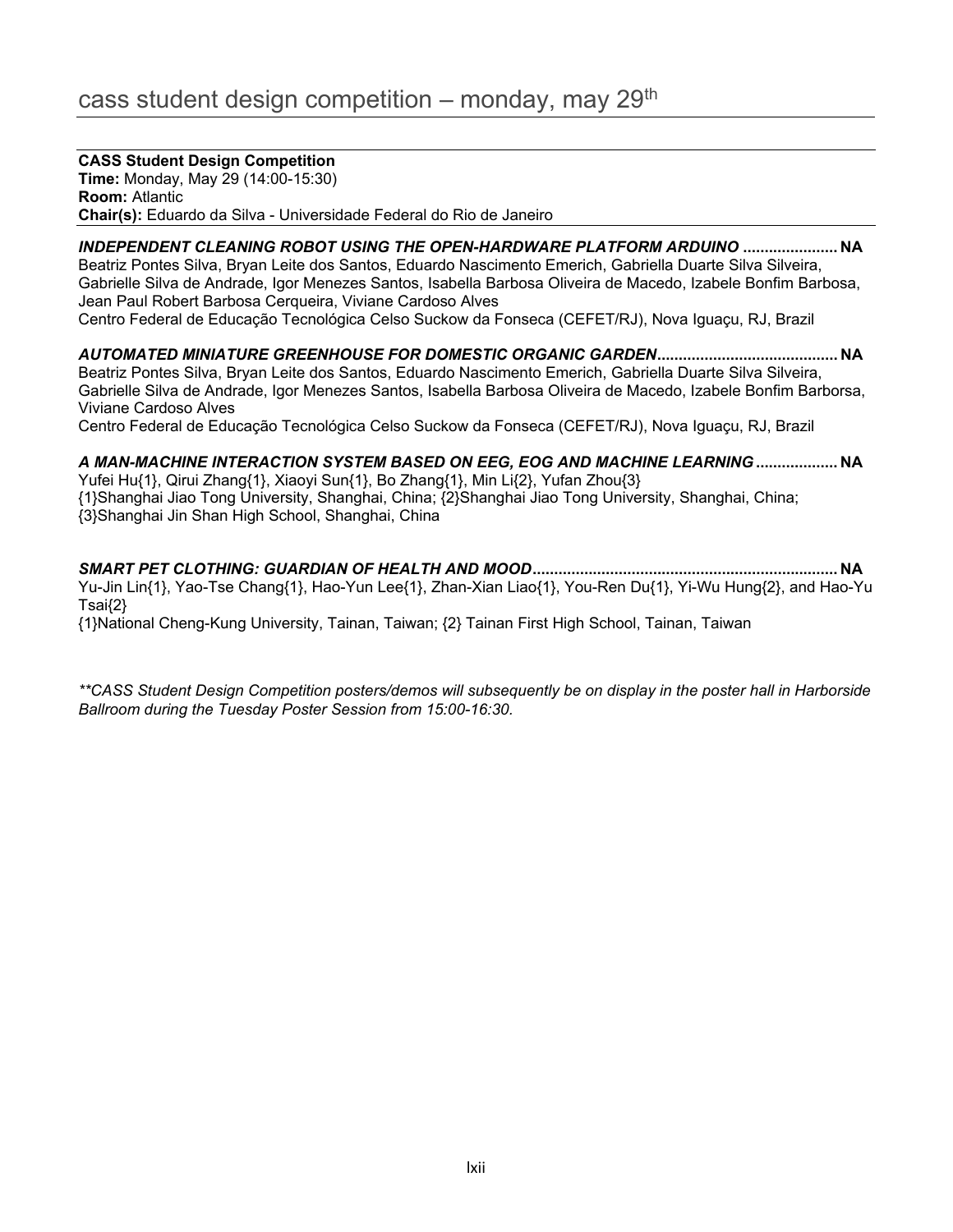# Live DEMonstrations - monday, may 29th

**Demonstration Session I Time:** Monday, May 29 (14:00-17:00) **Room: Harborside Ballroom Chair(s):** Jennifer Blain Christen - Arizona State University; Shih-Chii Liu - Swiss Federal Institute of Technology in Zurich

*O-1 - Live Demonstration: Photon Counting and Direct ToF Camera Prototype Based on CMOS SPADs*  lon Vornicu, Ricardo Carmona-Galán, Ángel Rodríguez-Vázquez

Consejo Superior de Investigaciones Científicas / Universidad de Sevilla, Spain

*O-2 - Live Demonstration: a 1600 by 1200, 300 mW, 40 fps Multi-Spectral Imager for Near-Infrared Fluorescence Image-Guided Surgery*  Missael Garcia{2}, Mohamed Zayed{2}, Kyoung-Mi Park{2}, Viktor Gruev{1} {1}University of Illinois at Urbana-Champaign, United States; {2}Washington University in St. Louis, United States

*O-3 - Live Demonstration: Event-Driven Real-Time Spoken Digit Recognition System*  Jithendra Anumula, Daniel Neil, Xiaoya Li, Tobi Delbruck, Shih-Chii Liu Universität Zürich / Eidgenössische Technische Hochschule Zürich, Switzerland

*O-4 - Live Demonstration: Hardware Implementation of Convolutional STDP for on-Line Visual Feature Learning* Amirreza Yousefzadeh{1}, Timothee Masquelier{2}, Teresa Serrano-Gotarredona{1}, Bernabe Linares-Barranco{1} {1}Consejo Superior de Investigaciones Científicas / Universidad de Sevilla, Spain; {2}Massachusetts Institute of Technology, France

*O-5 - Live Demonstration: Multiplexing AER Asynchronous Channels Over LVDS Links with Flow-Control and Clock-Correction for Scalable Neuromorphic Systems*  Amirreza Yousefzadeh{2}, Miroslav Jabłoński{1}, Taras lakymchuk{4}, Alejandro Linares-Barranco{3}, Alfredo Rosado{4}, Luis Plana{5}, Teresa Serrano-Gotarredona{2}, Steve Furber{5}, Bernabe Linares-Barranco{2} {1}AGH University of Science and Technology, Poland; {2}Consejo Superior de Investigaciones Científicas / Universidad de Sevilla, Spain; {3}Universidad de Sevilla, Spain; {4}Universitat de València, Spain; {5}University of Manchester. United Kingdom

*O-6 - Live Demonstration: Dynamic Voltage and Frequency Scaling for Neuromorphic Many-Core Systems*  Sebastian Höppner{1}, Yexin Yan{1}, Bernhard Vogginger{1}, Andreas Dixius{1}, Johannes Partzsch{1}, Prateek Joshi{1}, Felix Neumärker{1}, Stephan Hartmann{1}, Stefan Schiefer{1}, Stefan Scholze{1}, Georg Ellguth{1}, Love Cederstroem{1}, Matthias Eberlein{1}, Christian Mayr {1}, Steve Temple {2}, Luis Plana  $\{2\}$ , Jim Garside{2}, Simon Davison {2}, David R. Lester {2}, Steve Furber{2}

{1}Technische Universität Dresden, Germany; {2}University of Manchester, United Kingdom

*O-7 - Live Demonstration: a 768×640 Pixels 200Meps Dynamic Vision Sensor* Menghan Guo, Jing Huang, Shoushun Chen Nanyang Technological University, Singapore

*O-8 - Live Demonstration: a TiO2 ReRAM Parameter Extraction Method* loannis Messaris{1}, Spyridon Nikolaidis{1}, Alexantrou Serb{2}, Spyros Stathopoulos{2}, Isha Gupta{2}, Ali Khiat{2}, Themistoklis Prodromakis{2} {1}Aristotle University of Thessaloniki, Greece; {2}University of Southampton, United Kingdom

| O-9 - Live Demonstration: mNET: a Visually Rich Memristor Crossbar Simulator 620           |  |
|--------------------------------------------------------------------------------------------|--|
| Radu Berdan{1}, Alexantrou Serb{2}, Christos Papavassiliou{1}, Themistoklis Prodromakis{2} |  |
| {1}Imperial College London, United Kingdom; {2}University of Southampton, United Kingdom   |  |

*O-10 - Live Demonstration: a Pulsar Signal Receiver System for Navigation*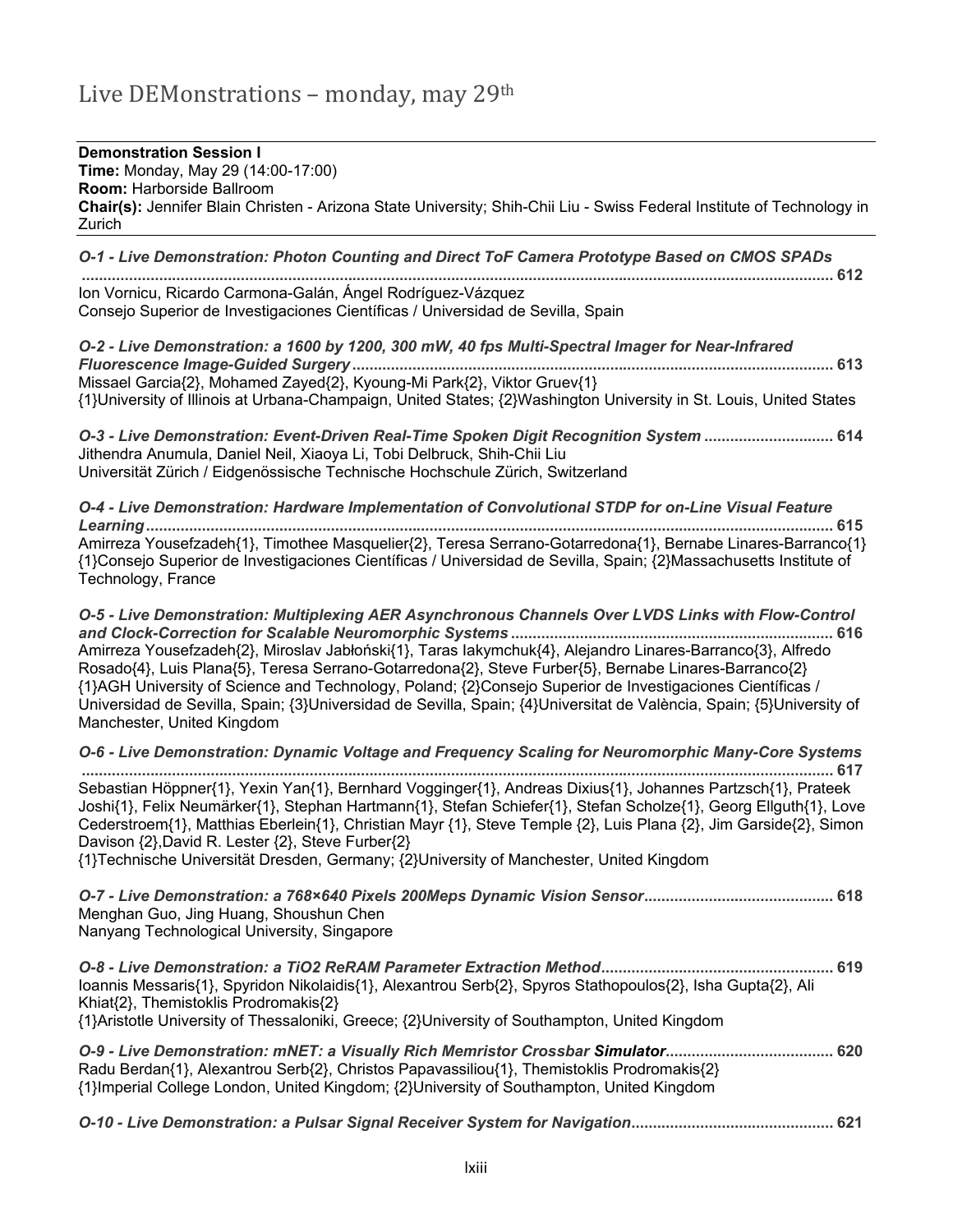# **LIVE DEMONSTRATIONS – MONDAY, MAY 29TH**

| Diogo Brito, Joao Santos, Jorge Fernandes, Gonçalo Tavares<br>Universidade Técnica de Lisboa / Instituto de Engenharia de Sistemas e Computadores - Investigação, Portugal                                                                        |
|---------------------------------------------------------------------------------------------------------------------------------------------------------------------------------------------------------------------------------------------------|
| O-11 - Live Demonstration: FPGA Demonstration of Spiking Support Vector Networks Based on Growth                                                                                                                                                  |
| John Mackay, Ahana Gangopadhyay, Shantanu Chakrabartty<br>Washington University in St. Louis, United States                                                                                                                                       |
| O-12 - Live Demonstration: Feature Extraction System Using Restricted Boltzmann Machines on FPGA                                                                                                                                                  |
| Kodai Ueyoshi{2}, Takao Marukame{3}, Tetsuya Asai{2}, Masato Motomura{2}, Alexandre Schmid{1}<br>{1}École Polytechnique Fédérale de Lausanne, Switzerland; {2}Hokkaido University, Japan; {3}Toshiba<br>Corporation, Japan                        |
| O-13 - Live Demonstration: Convolutional Neural Network Driven by Dynamic Vision Sensor Playing                                                                                                                                                   |
| Iulia-Alexandra Lungu, Federico Corradi, Tobi Delbruck<br>Universität Zürich / Eidgenössische Technische Hochschule Zürich, Switzerland                                                                                                           |
| O-14 - Live Demonstration - Multilayer Spiking Neural Network for Audio Samples Classification Using                                                                                                                                              |
| Juan P. Dominguez-Morales, Antonio Rios-Navarro, Daniel Gutierrez-Galan, Ricardo Tapiador-Morales, Angel<br>Jimenez-Fernandez, Elena Cerezuela-Escudero, Manuel J. Dominguez-Morales, Alejandro Linares-Barranco<br>Universidad de Sevilla, Spain |
| O-15 - Live Demonstration: a Compact All-CMOS Spatiotemporal Compressed Sensing Video Camera                                                                                                                                                      |
| Tao Xiong{2}, Jie Zhang{3}, Chetan Singh Thakur{2}, John Rattray{2}, Sang Chin{1}, Trac Tran{2}, Ralph Etienne-<br>Cummings{2}                                                                                                                    |
| {1}Boston University, United States; {2}Johns Hopkins University, United States; {3}Massachusetts Institute of<br>Technology, United States                                                                                                       |
| O-16 - Live Demonstration: Event-Based Image Processing on CMOS Mihalas-Niebur Neuron Array                                                                                                                                                       |
| Jamal Molin, Adebayo Eisape, Ralph Etienne-Cummings<br>Johns Hopkins University, United States                                                                                                                                                    |
| O-17 - Live Demonstration: FPGA Neural Array Emulation for Real-Time, Event-Based Simultaneous<br>Jamal Molin, John Rattray, Ralph Etienne-Cummings<br>Johns Hopkins University, United States                                                    |
| O-18 - Live Demonstration: a Stimulation Platform for Optogenetic and Bionic Vision Restoration                                                                                                                                                   |
| Francesco Galluppi{2}, Guillaume Chenegros{3}, Didier Pruneau{2}, Gilles Cordurié{3}, Charlie Galle{3}, Nicolas<br>Oddo{3}, Xavier Lagorce{1}, Christoph Posch{1}, Joel Chavas{2}, Ryad Benosman{3}                                               |

{1}Chronocam, France; {2}Gensight Biologics, France; {3}Université Pierre-et-Marie-Curie, France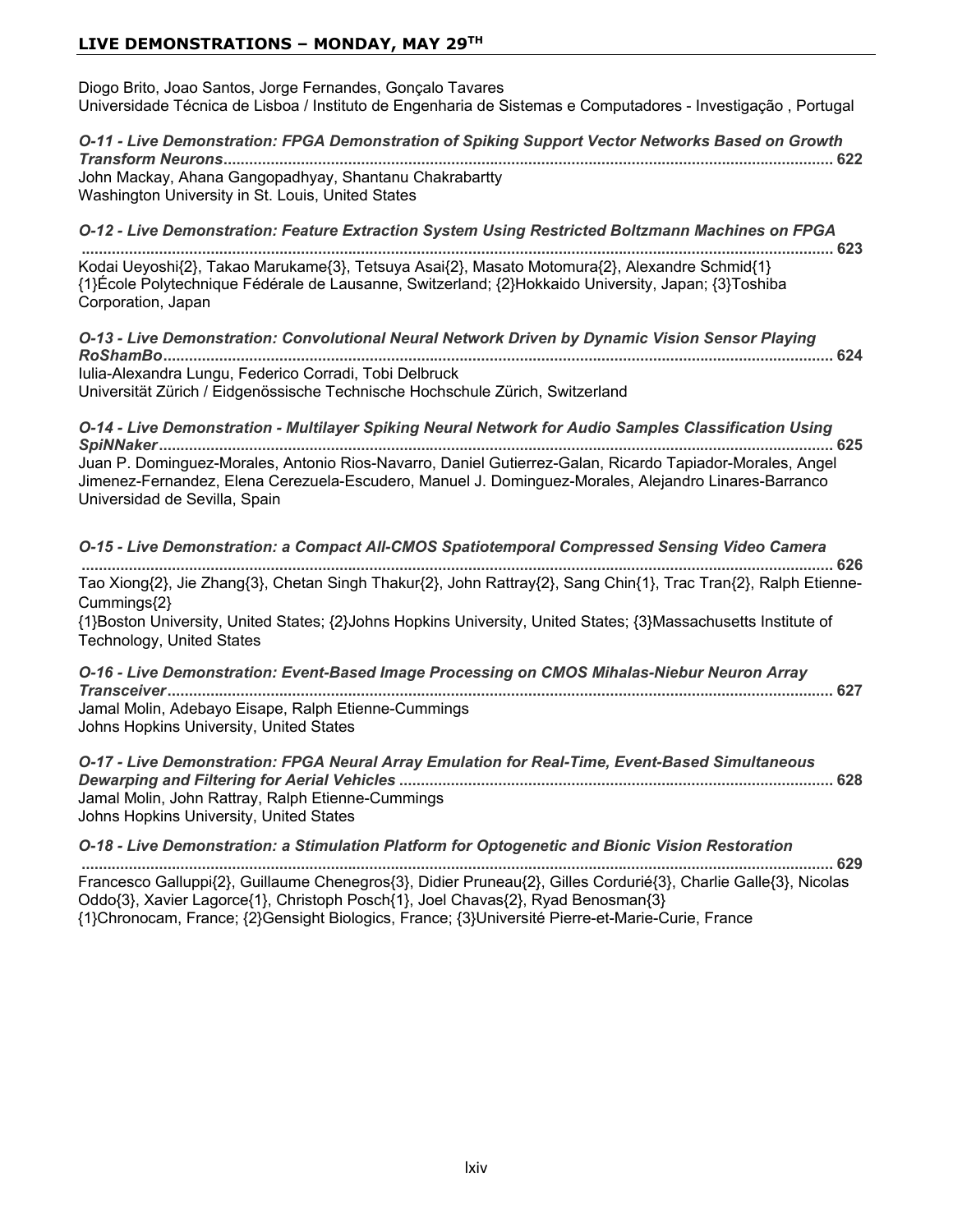# Poster session – monday, may  $29<sup>th</sup>$

## **Sensory Systems Time: Monday, May 29 (15:30-17:00) Room: Harborside Ballroom Chair(s):** Piotr Dudek - The University of Manchester; Timothy Constandinou - Imperial College London *O-19 - Photon Counting and Direct ToF Camera Prototype Based on CMOS SPADs* Ion Vornicu, Ricardo Carmona-Galán, Ángel Rodríguez-Vázguez Consejo Superior de Investigaciones Científicas / Universidad de Sevilla, Spain *O-20 - Highly Linear Integrate-and-Fire Modulators with Soft Reset for Low-Power High-Speed Imagers*  Michele Dei, Roger Figueras, Josep Maria Margarit, Lluís Terés, Francisco Serra-Graells Consejo Superior de Investigaciones Científicas, Spain *O-21 - Color Temporal Contrast Sensitivity in Dynamic Vision Sensors* Diederik Paul Moeys{3}, Chenghan Li{3}, Julien N.P. Martel{3}, Simeon Bamford{2}, Luca Longinotti{2}, Vasyl Motsnyi{1}, David San Segundo Bello{1}, Tobi Delbruck{3} {1}IMEC, Belgium; {2}iniLabs GmbH, Switzerland; {3}Universität Zürich / Eidgenössische Technische Hochschule Zürich, Switzerland *O-22 - Real-Time Trajectory Calculation and Prediction Using Neighborhood-Level Parallel Processing*  Mahir Gharzai, Dingyi Hong, Joseph Schmitz, Michael Hoffman, Sina Balkir University of Nebraska-Lincoln, United States *O-23 - Dark Current Reduction by an Adaptive CTIA Photocircuit for Room Temperature SWIR Sensing*  Andrew Berkovich{3}, Alexander Castro{3}, Mohammad Islam{2}, Fow-Sen Choa{2}, Geoffrey Barrows{1}, Pamela Abshire<sup>{3}</sup> {1}Centeye, Inc., United States; {2}University of Maryland, Baltimore County, United States; {3}University of Maryland, College Park, United States *O-24 - A Battery-Less, 255 Na Quiescent Current Temperature Sensor with Voltage Regulator Fully Powered by Harvesting Ambient Vibrational Energy* Shiguan Fan, Liuming Zhao, Peng Wang, Ran Wei, Xu-Qian Zheng, Zenghui Wang, Philip X.-L. Feng Case Western Reserve University, United States *O-25 - A Passively Compensated Capacitive Sensor Readout with Biased Varactor Temperature Compensation and Temperature Coherent Quantization* Yong Wang{2}, Yan Hong{2}, Wang Ling Goh{2}, Kevin Chai{1}, Xin Lou{3}, Wenbin Ye{4} {1}Agency for Science, Technology and Research / Nanyang Technological University, Singapore; {2}Nanyang Technological University, Singapore; {3}ShanghaiTech University, China; {4}Shenzhen University, China

*O-26 - Optimum Synchronous Phase Detection and its Application in Smart Sensor Interfaces*  Sining Pan. Kofi Makinwa Technische Universiteit Delft. Netherlands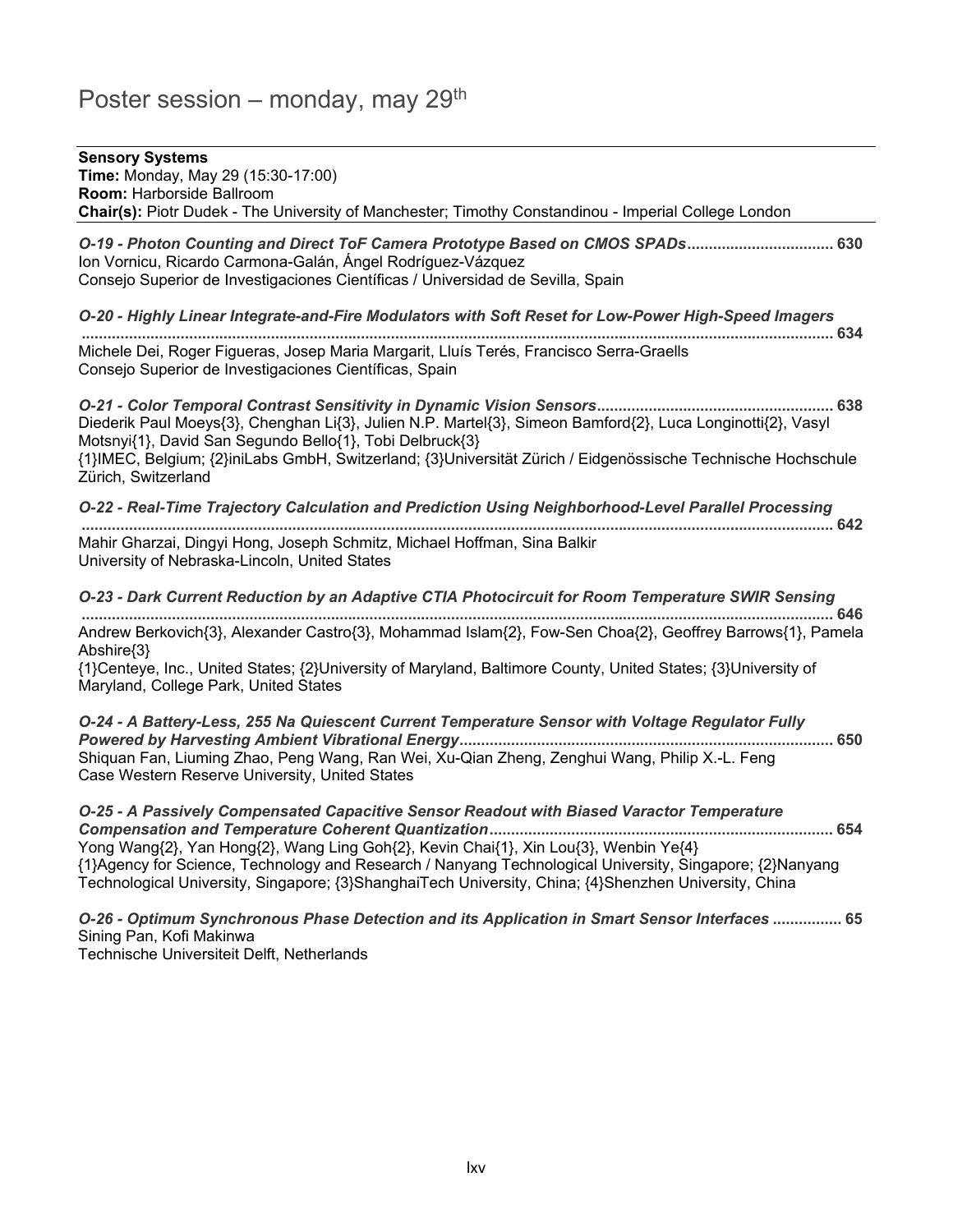| <b>Biomedical Signal Processing</b>                                                                                                                                                                                                                                                                           |
|---------------------------------------------------------------------------------------------------------------------------------------------------------------------------------------------------------------------------------------------------------------------------------------------------------------|
| Time: Monday, May 29 (15:00-17:30)                                                                                                                                                                                                                                                                            |
| Room: Harborside Ballroom                                                                                                                                                                                                                                                                                     |
| Chair(s): Nitish Thakor - Johns Hopkins University; Timothy Constandinou - Imperial College London                                                                                                                                                                                                            |
| P-27 - Motion Artifact Reduction from PPG Signals During Intense Exercise Using Filtered X-LMS 662<br>Khawaja Taimoor Tanweer{1}, Syed Rafay Hasan{2}, Awais Mehmood Kamboh{1}<br>{1}National University of Sciences and Technology, Pakistan; {2}Tennessee Technological University, United<br><b>States</b> |
| P-28 - An Accurate Method for Fourier Synthesis of Photoplethysmographic Signals 666<br>Saman Abeysekera<br>Nanyang Technological University, Singapore                                                                                                                                                       |
| P-29 - An Optical Tracker Based Registration Method Using Feedback for Robot-Assisted Insertion                                                                                                                                                                                                               |
| Zhuo Li, Xingtong Liu, Xiang Xie, Guolin Li, Songping Mai, Zhihua Wang<br>Tsinghua University, China                                                                                                                                                                                                          |
| Shervin Minaee, Yao Wang<br>New York University, United States                                                                                                                                                                                                                                                |
| P-31 - On-Chip ID Generation for Multi-Node Implantable Devices Using SA-PUF  678<br>Chang Gao, Sara Ghoreishizadeh, Yan Liu, Timothy Constandinou<br>Imperial College London, United Kingdom                                                                                                                 |
| P-32 - An Aided Information to Characterize ECG Signals as Normal or Abnormal 682<br>Krupa Bhavsar, Hen-Geul Yeh, Perla Ayala<br>California State University, Long Beach, United States                                                                                                                       |
| P-33 - An Accurate Automatic System for Distinguishing Neuropathy and Healthy Electromyography                                                                                                                                                                                                                |
| Salim Lahmiri{1}, Mounir Boukadoum{2}<br>{1}École de Technologie Supérieure, Canada; {2}Université du Québec à Montréal, Canada                                                                                                                                                                               |
| P-34 - Real-Time Clustering Algorithm That Adapts to Dynamic Changes in Neural Recordings 690<br>Sylmarie Dávila-Montero{2}, Deren Barsakcioglu{1}, Andrew Jackson{3}, Timothy Constandinou{1}, Andrew J.<br>Mason{2}                                                                                         |
| {1} Imperial College London, United Kingdom; {2} Michigan State University, United States; {3} University of<br>Newcastle, United Kingdom                                                                                                                                                                     |
| P-35 - Receiver Echo Cancellation with Real-Time Self Calibration for Passive Implanted Neuron Recorders                                                                                                                                                                                                      |
|                                                                                                                                                                                                                                                                                                               |

Maryam Shafiee, Sule Ozev Arizona State University, United States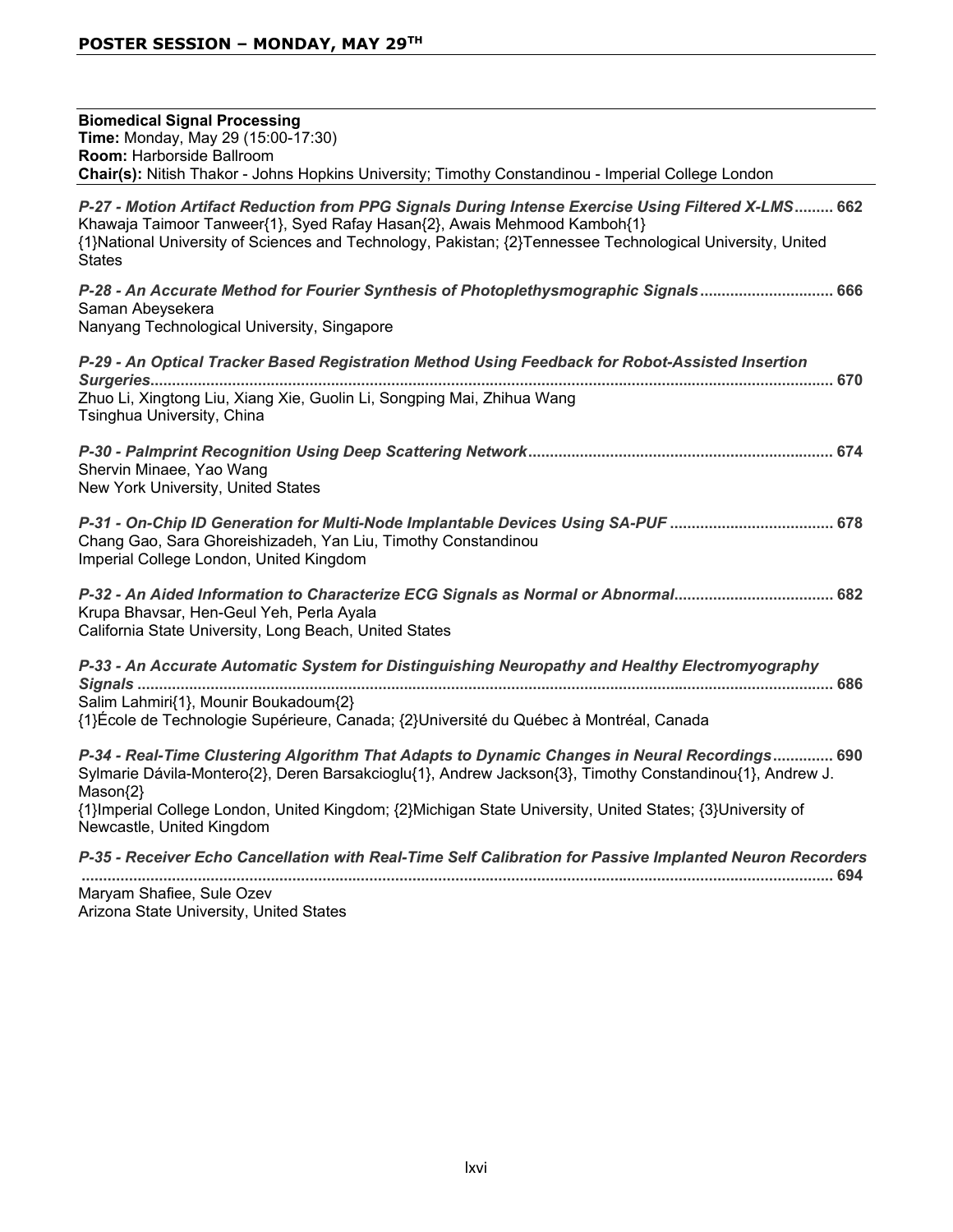| P-36 - 32-Channel Ultra-Low-Noise Arbitrary Signal Generation Platform for Biopotential Emulation |
|---------------------------------------------------------------------------------------------------|
|---------------------------------------------------------------------------------------------------|

 Dorian Haci, Yan Liu, Timothy Constandinou Imperial College London, United Kingdom

| <b>Optimization and Manufacturability</b><br>Time: Monday, May 29 (15:30-17:00)<br>Room: Harborside Ballroom<br>Chair(s): Meng-Fan Chang - National Tsing Hua University; Gehm Moraes - Pontifical Catholic University of Rio<br>Grande do Sul                                                                              |
|-----------------------------------------------------------------------------------------------------------------------------------------------------------------------------------------------------------------------------------------------------------------------------------------------------------------------------|
| Fan Yang{1}, Charles C. Chiang{2}, Xuan Zeng{1}, Dian Zhou{1}<br>{1}Fudan University, China; {2}SYNOPSYS India Pvt. Ltd., United States                                                                                                                                                                                     |
| Q-38 - Non-Linear Library Characterization Method for FinFET Logic Cells by L1-Minimization  706<br>Byung Su Kim{2}, Hyo Sig Won{3}, Tae Hee Han{1}, Joon-Sung Yang{3}<br>{1}Samsung Electronics, Korea, South; {2}Samsung Electronics / Sungkyunkwan University, Korea, South;<br>{3}Sungkyunkwan University, Korea, South |
| Ye Zhang{1}, Fan Yang{1}, Dian Zhou{1,3}, Xuan Zeng{1} and Xiangdong Hu{2} {1}State Key Lab of ASIC &<br>System, School of Microelectronics, Fudan University, China; {2}Shanghai High-Performance Integrated-Circuit<br>Design Center, China; {3}University of Texas at Dallas, USA                                        |
| Mehdi Sadi{2}, Sukeshwar Kannan{1}, Luke England{1}, Mark Tehranipoor{2}<br>{1}GLOBALFOUNDRIES US Inc., United States; {2}University of Florida, United States                                                                                                                                                              |
| Stèphano Gonçalves, Leomar Da Rosa Jr., Felipe Marques<br>Universidade Federal de Pelotas, Brazil                                                                                                                                                                                                                           |
| Øystein Bjørndal, Tor Sverre Lande<br>University of Oslo, Norway                                                                                                                                                                                                                                                            |
| Q-43 - Impacts of Different Shapes of Through-Silicon-Via Core on 3D IC Performance  726<br>Abdul Hamid Yousuf, Nahid Hossain, Masud Chowdhury<br>University of Missouri-Kansas City, United States                                                                                                                         |
| Q-44 - Stability of Rotary Traveling Wave Oscillators Under Process Variations and NBTI 730<br>Ragh Kuttappa, Leo Filippini, Scott Lerner, Baris Taskin<br><b>Drexel University, United States</b>                                                                                                                          |
| Q-45 - A Multi-Measurements RO-TDC Implemented in a Xilinx Field Programmable Gate Array 734<br>Safa Berrima{2}, Yves Blaquière{1}, Yvon Savaria{2}<br>{1}École de Technologie Supérieure, Canada; {2}Polytechnique Montréal, Canada                                                                                        |
| Q-46 - On the Use of Approximate Adders in Carry-Save Multiplier-Accumulators 738<br>Darjn Esposito, Davide De Caro, Ettore Napoli, Nicola Petra, Antonio Strollo<br>Università degli Studi di Napoli Federico II, Italy                                                                                                    |

*Q-47 - A Framework to Automatically Generate Heterogeneous Organization Reconfigurable Multiprocessing*  Josimar Sfreddo{1}, Rafael Fão de Moura{1}, Michael Guilherme Jordan{1}, Jeckson Souza{2}, Antonio Carlos Schneider Beck{2}, Mateus Beck Rutzig{1}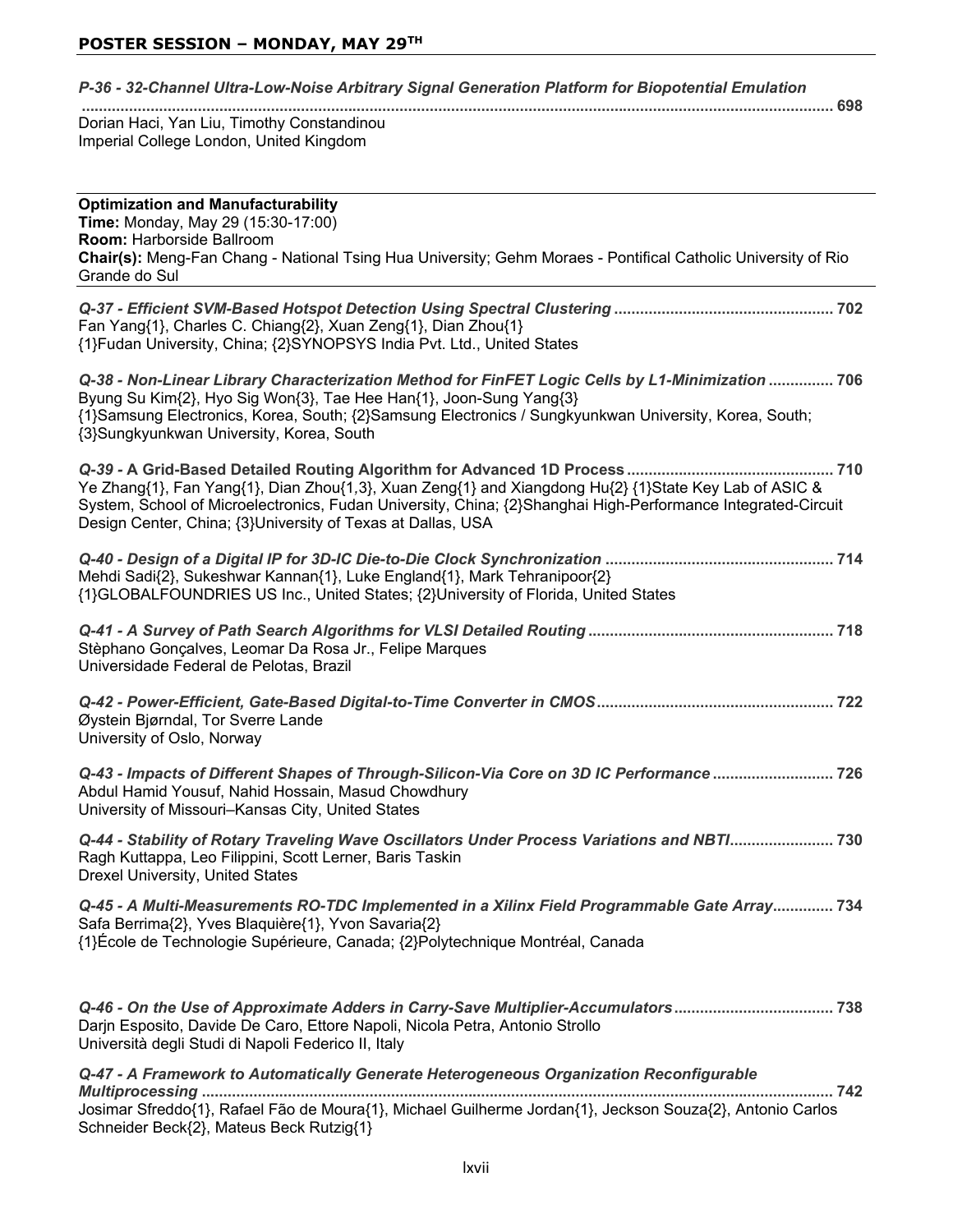{1}Universidade Federal de Santa Maria, Brazil; {2}Universidade Federal do Rio Grande do Sul, Brazil

| Q-48 - Efficient Computation of the Sensitization Probability of a Critical Path Considering Process<br>Pavan Kumar Javvaji, Spyros Tragoudas<br>Southern Illinois University Carbondale, United States | 746 |
|---------------------------------------------------------------------------------------------------------------------------------------------------------------------------------------------------------|-----|
| Satyadev Ahlawat, Darshit Vaghani, Rohini Gulve, Virendra Singh<br>Indian Institute of Technology Bombay, India                                                                                         |     |
| Alexandra Lackmann Zimpeck{2}, Ygor Aguiar{2}, Cristina Meinhardt{1}, Ricardo Reis{2}<br>{1}Universidade Federal do Rio Grande, Brazil; {2}Universidade Federal do Rio Grande do Sul, Brazil            |     |
| Adam Watkins, Spyros Tragoudas<br>Southern Illinois University Carbondale, United States                                                                                                                |     |

**Communication Methods Time:** Monday, May 29 (15:30-17:00) **Room: Harborside Ballroom Chair(s):** Hsi-Pin Ma - National Tsing Hua University; Tokunbo Ogunfunmi - Santa Clara University *R-52 - A 8-Gb/s 0.256-pJ/b Transceiver for 5-mm on-Chip Interconnects in 130-nm CMOS*  Xiangdong Jia, Glenn Cowan Concordia University, Canada *R-53 - A 17.5-Gb/s Transceiver with a MaxEye-Based Autonomous Adaptation* Jahoon Jin, Xuefan Jin, Sang-Hoon Kim, Ik-Hwan Kim, Jaehong Jung, Kiwon Kwon, Jung-Hoon Chun Sungkyunkwan University, Korea, South

| R-54 - A 25 Gb/s 470 µW Active Inductor Equalizer for Ground Referenced Signaling Receivers  770 |  |
|--------------------------------------------------------------------------------------------------|--|
| Laura Fick{2}, Dennis Sylvester{2}, John Poulton{1}, John Wilson{1}, Tom Gray{1}                 |  |
| {1}Nvidia Corporation, United States; {2}University of Michigan, United States                   |  |

*R-55 - Secure Authentication and Access Mechanism for IoT Wireless Sensors*  Mahzad Azarmehr, Arash Ahmadi, Rashid Rashidzadeh University of Windsor, Canada

*R-56 - A 170nW CMOS Wake-Up Receiver with -60 dBm Sensitivity Using AlN High-Q Piezoelectric Resonators*  Scott Block, Xiaonan Jiang, Brad Harris, Can Cui, Jeronimo Segovia Fernandez, Rajeevan Amirtharajah, Dave Horsley, Hooman Rashtian, Xiaoguang Liu University of California, Davis, United States

*R-57 - High Temperature VCO Based on GaN Devices for Downhole Communications*  Tianming Feng, Jebreel Salem, Dong Ha Virginia Polytechnic Institute and State University, United States

*R-58 - A 9.4 pJ/Bit 432 MHz 16-QAM/MSK Transmitter Based on Edge-Combining Power Amplifier*  Yanshu Guo, Songping Mai, Zhaoyang Weng, Heng Liu, Hanjun Jiang, Zhihua Wang Tsinghua University, China

*R-59 - Adaptive Baseband Pre-Equalization for RF Impedance Matching Correction*  Cyro Hemsi, Cristiano Panazio Universidade de São Paulo, Brazil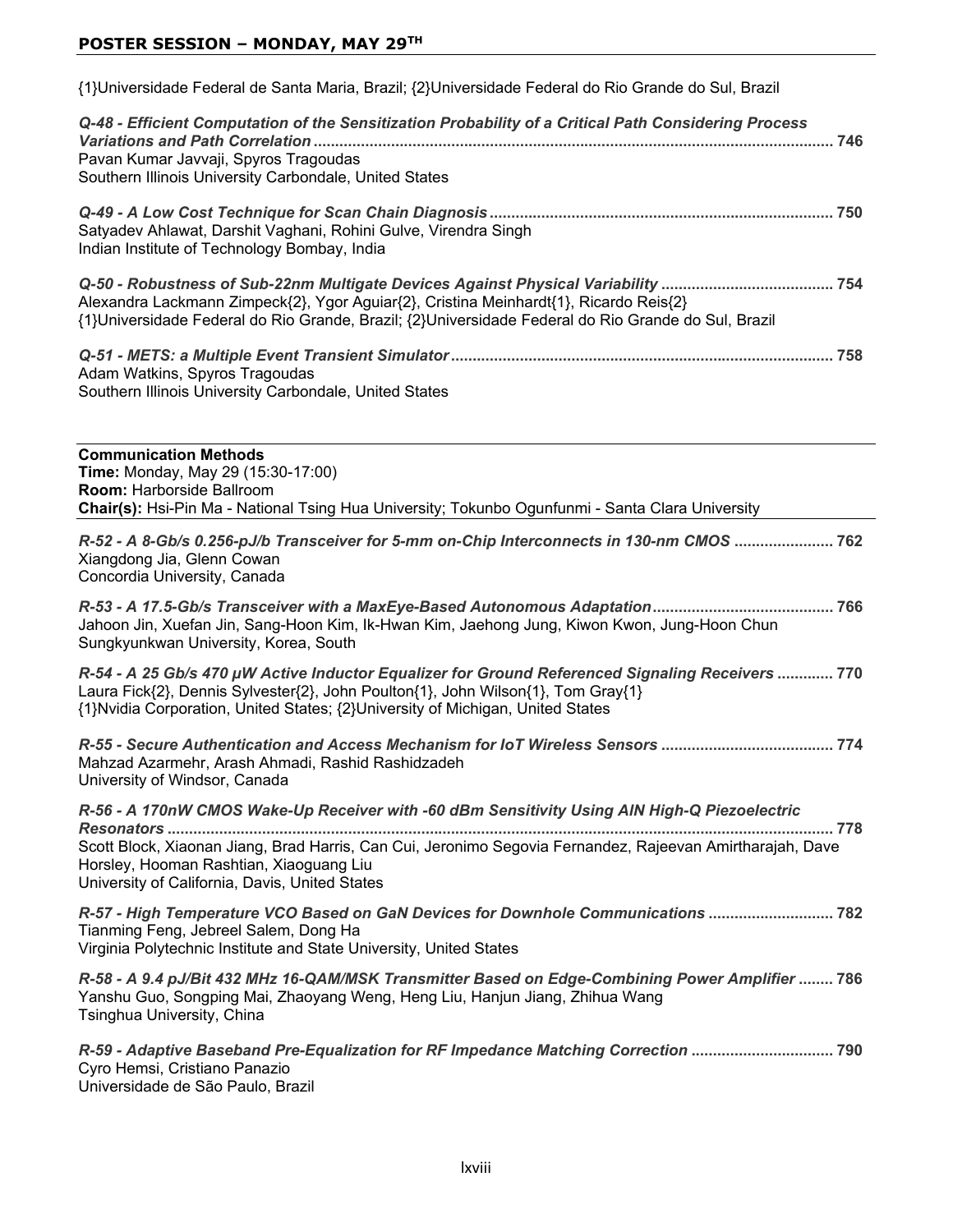*R-60 - On Envelope-Tracking for SOA Amplification of Multicarrier Signals* Julio-Cesar Ortiz Cornejo{2}, Serban Bejan{3}, Stéphane Azou{1}, Jorge-Arturo Pardinas Mir{2}, Pascal Morel{1} {1}École nationale d'ingénieurs de Brest, France; {2}Instituto Tecnológico y de Estudios Superiores de Occidente, Mexico; {3} Military Technical Academy, Romania

*R-61 - A 1 – 8 Gb/s Optical Wireless Communication Dual-Mode Receiver*  Waichiu Ng, Jie Yuan Hong Kong University of Science and Technology, Hong Kong

*R-62 - 16-Channel Modular Platform for Automatic Control and Reconfiguration of Complex Photonic Circuits* Emanuele Guglielmi, Marco Carminati, Francesco Zanetto, Andrea Annoni, Francesco Morichetti, Andrea Melloni, Marco Sampietro, Giorgio Ferrari Politecnico di Milano, Italy

*R-63 - Phase Noise Analysis of a Homodyne Radar System Driven by a Phase-Locked Loop*  Frank Herzel, Dietmar Kissinger IHP GmbH, Germany

*R-64 - Multi Component Carrier, Sub-Band DPD and GNURadio Implementation* Chance Tarver{1}, Mahmoud Abdelaziz{2}, Lauri Anttila{2}, Joseph Cavallaro{1} {1}Rice University, United States; {2}Tampere University of Technology, Finland

| R-65 - Design Guidelines for the High-Speed Dynamic Partial Reconfiguration Based Software Defined          |  |
|-------------------------------------------------------------------------------------------------------------|--|
|                                                                                                             |  |
| Ahmed Kamaleldin{2}, Ahmed Mohamed{2}, Ahmed Nagy{2}, Youssef Gamal{2}, Ahmed Shalash{2}, Yehea             |  |
| Ismail {1}, Hassan Mostafa {3}                                                                              |  |
| {1}American University in Cairo / Zewail City of Science and Technology, Egypt; {2}Cairo University, Egypt; |  |

{3}Cairo University / American University in Cairo / Zewail City of Science and Technology, Egypt

| <b>Video Signal Processing &amp; Coding Algorithms</b><br>Time: Monday, May 29 (15:30-17:00)<br>Room: Harborside Ballroom<br>Chair(s): Qi Tian - University of Texas at San Antonio; Jianfei Cai - Nanyang Technological University                                               |
|-----------------------------------------------------------------------------------------------------------------------------------------------------------------------------------------------------------------------------------------------------------------------------------|
| Jing Cui{2}, Ruiqin Xiong{2}, Falei Luo{1}, Shanshe Wang{2}, Siwei Ma{2}<br>{1}Institute of Computing Technology, Chinese Academy of Sciences, China; {2}Peking University, China                                                                                                 |
| 822  822  A Convolutional Meural Neural Network Approach for Half-Pel Interpolation in Video Coding<br>Ning Yan, Dong Liu, Hougiang Li, Feng Wu<br>University of Science and Technology of China, China                                                                           |
| 826 - Fast Rate Distortion Optimization with Adaptive Context Group Modeling for HEVC  826<br>Hung-Cheng Chen, Tian Sheuan Chang<br>National Chiao Tung University, Taiwan                                                                                                        |
| Meng Wang, Xiaodong Xie, Hongfei Fan, Shanshe Wang, Junru Li, Shengfu Dong, Guoqing Xiang, Huizhu Jia<br>Peking University, China                                                                                                                                                 |
| S-70 - Complexity Reduction by Modes Reduction in RD-List for Intra-Frame Prediction in 3D-HEVC Depth<br>Gustavo Sanchez{1}, Luciano Agostini{2}, César Marcon{1}<br>{1}Pontifícia Universidade Católica do Rio Grande do Sul, Brazil; {2}Universidade Federal de Pelotas, Brazil |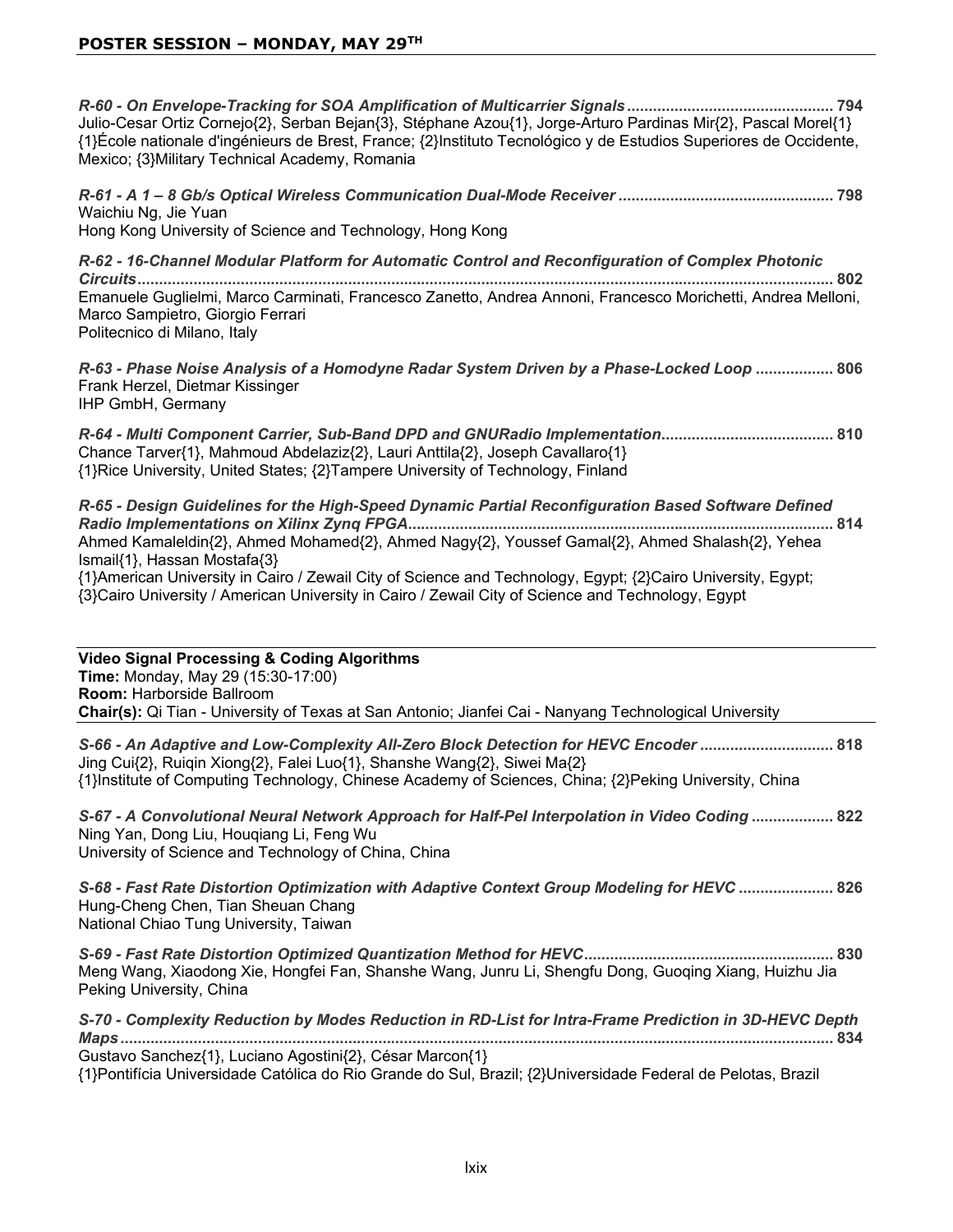| Nguyen Van Thang, Hyuk-Jae Lee<br>Seoul National University, Korea, South                                                                                                                                                                                                                                                                                 |
|-----------------------------------------------------------------------------------------------------------------------------------------------------------------------------------------------------------------------------------------------------------------------------------------------------------------------------------------------------------|
| S-72 - Low-Power and High-Throughput Hardware Design for the 3D-HEVC Depth Intra Skip  842<br>Vladimir Afonso{2}, Altamiro Susin{2}, Luan Audibert{1}, Mário Saldanha{1}, Ruhan Conceição{1}, Marcelo<br>Porto{1}, Bruno Zatt{1}, Luciano Agostini{1}<br>{1}Universidade Federal de Pelotas, Brazil; {2}Universidade Federal do Rio Grande do Sul, Brazil |
| <b>Complex Networks &amp; Models</b><br>Time: Monday, May 29 (15:30-17:00)<br>Room: Harborside Ballroom<br>Chair(s): Yoshifumi Nishio - Tokushima University; Federico Bizzarri - Politecnico di Milano                                                                                                                                                   |
| T-73 - Synchronization in Dynamical Oscillatory Networks with Non-Uniform Coupling Distributions 846<br>Yoko Uwate, Yoshifumi Nishio<br>Tokushima University, Japan                                                                                                                                                                                       |
| T-74 - Multiobjective Transshipment Point Assignment in China Express Delivery Network 850<br>Zhongyan Fan, Xiaowen Bi, Doujie Li, Wallace K.S. Tang<br>City University of Hong Kong, Hong Kong                                                                                                                                                           |
| T-75 - Optimal Design of Coupling Preferences to Mitigate Traffic Congestion in Interconnected Networks                                                                                                                                                                                                                                                   |
| Jian Zhong, Jiajing Wu, Zhenhao Chen, Zibin Zheng<br>Sun Yat-sen University, China                                                                                                                                                                                                                                                                        |
| Douglas Frey<br>Lehigh University, United States                                                                                                                                                                                                                                                                                                          |
| T-77 - Efficient Spectral Graph Sparsification via Krylov-Subspace Based Spectral Perturbation Analysis                                                                                                                                                                                                                                                   |
| Shuhan Zhang{1}, Fan Yang{1}, Xuan Zeng{1}, Dian Zhou{4}, Shun Li{2}, Xiangdong Hu{3}<br>{1}Fudan University, China; {2}Microsystem & Terahertz Research Center, China; {3}Shanghai High-Performance<br>Integrated-Circuit Design Center, China; {4}University of Texas at Dallas, United States                                                          |
| T-78 - On Network-Based Leader-Following Consensus of Linear Multi-Agent Systems  866<br>Lei Ding, Wei Xing Zheng<br>Western Sydney University, Australia                                                                                                                                                                                                 |
| Jing V. Wang, Nuwan Ganganath, Chi-Tsun Cheng, Chi Kong Tse<br>Hong Kong Polytechnic University, Hong Kong                                                                                                                                                                                                                                                |
| Kai Yin Fok, Chi-Tsun Cheng, Chi Kong Tse                                                                                                                                                                                                                                                                                                                 |

Hong Kong Polytechnic University, Hong Kong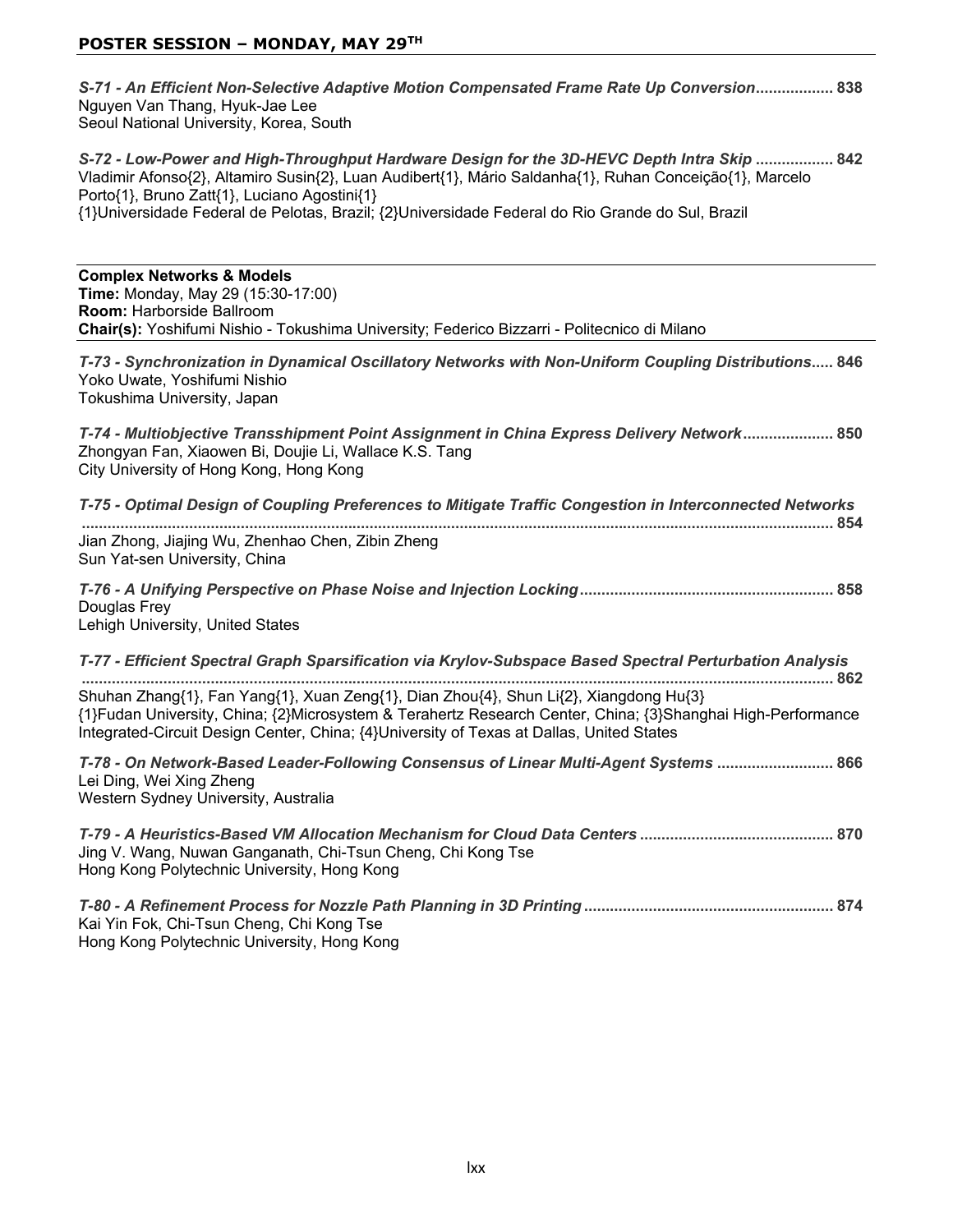| <b>Data Converters II</b><br>Time: Monday, May 29 (15:30-17:00)<br>Room: Harborside Ballroom<br>Chair(s): Shahriar Mirabbasi - University of British Columbia; George Yuan - Hong Kong University of Science and<br>Technology                                                                                               |
|------------------------------------------------------------------------------------------------------------------------------------------------------------------------------------------------------------------------------------------------------------------------------------------------------------------------------|
| U-81 - A Four-Antenna Baseband Multipath Emulator for Millimeter-Wave Channels 878<br>Mazen Soliman, Shih-Chang Hung, Jeyanandh Paramesh<br>Carnegie Mellon University, United States                                                                                                                                        |
| U-82 - A Low Power Read-Out Circuit with Frequency Accuracy of 0.2% for Capacitive and Resistive<br>Qi Peng, Kun Wang, Xuelian Liu, Weifeng Liu, Xiaoming Li, Yiqi Zhuang<br>Xidian University, China                                                                                                                        |
| Wei Mao{1}, Yongfu Li{1}, Chun-Huat Heng{1}, Yong Lian{2}<br>{1}National University of Singapore, Singapore; {2}York University, Canada                                                                                                                                                                                      |
| U-84 - Piecewise BJT Process Spread Compensation Exploiting Base Recombination Current 890<br>Dapeng Sun{2}, Man-Kay Law{2}, Bo Wang{1}, Pui-In Mak{2}, Rui Paulo Martins{2}<br>{1}Hamad Bin Khalifa University / Hong Kong University of Science and Technology, Qatar; {2}University of Macau,<br>Macau                    |
| U-85 - Current Mirror Array: a Novel Lightweight Strong PUF Topology with Enhanced Reliability 894<br>Zheng Wang{2}, Yi Chen{1}, Aakash Patil{1}, Chip-Hong Chang{1}, Arindam Basu{1}<br>{1}Nanyang Technological University, Singapore; {2}Shenzhen Institutes of Advanced Technology, Chinese<br>Academy of Science, China |
| U-86 - Power Efficient SAR ADC Adaptive to Input Activity for ECG Monitoring Applications 898<br>Sungwon Yim, Yujin Park, Han Yang, Suhwan Kim<br>Seoul National University, Korea, South                                                                                                                                    |
| U-87 - Nonlinear Quantizer Design in Data Conversion Systems Using the Unscented Transform 902<br>José E. G. de Medeiros, Sandro A. P. Haddad<br>Universidade de Brasília, Brazil                                                                                                                                            |
| U-88 - A Design-Oriented Approach for Modeling Integrators Non-Idealities in Discrete-Time Sigma-Delta                                                                                                                                                                                                                       |
| Anthony Baltolu{2}, Jean-Baptiste Begueret{1}, Dominique Dallet{1}, Frederic Chalet{2}<br>{1}IMS Laboratory, France; {2}NXP Semiconductors N.V., France                                                                                                                                                                      |
| Johannes Wagner, Jiazuo Chi, Maurits Ortmanns<br>Universität Ulm, Germany                                                                                                                                                                                                                                                    |
| U-90 - Fundamental Limits on Energy Efficiency Performance of VCO-Based ADCs 914<br>John McNeill{2}, Sulin Li{2}, Jianping Gong{2}, Long Pham{1}<br>{1}Analog Devices Inc., United States; {2}Worcester Polytechnic Institute, United States                                                                                 |
| U-91 - Digital Interferer Suppression and Jitter Reduction in Continuous-Time Bandpass ΣΔ Modulators                                                                                                                                                                                                                         |
| Jiazuo Chi, Johannes Wagner, Jens Anders, Maurits Ortmanns<br>Universität Ulm, Germany                                                                                                                                                                                                                                       |
| U-92 - A Novel Clock-Pulse-Width Calibration Technique for Charge Redistribution DACs 922<br>Hugo Cruz{1}, Hong-Yi Huang{2}, Ching-Hsing Luo{1}, Lih-Yih Chiou{1}, Shuenn-Yuh Lee{1}<br>{1}National Cheng Kung University, Taiwan; {2}National Taipei University, Taiwan                                                     |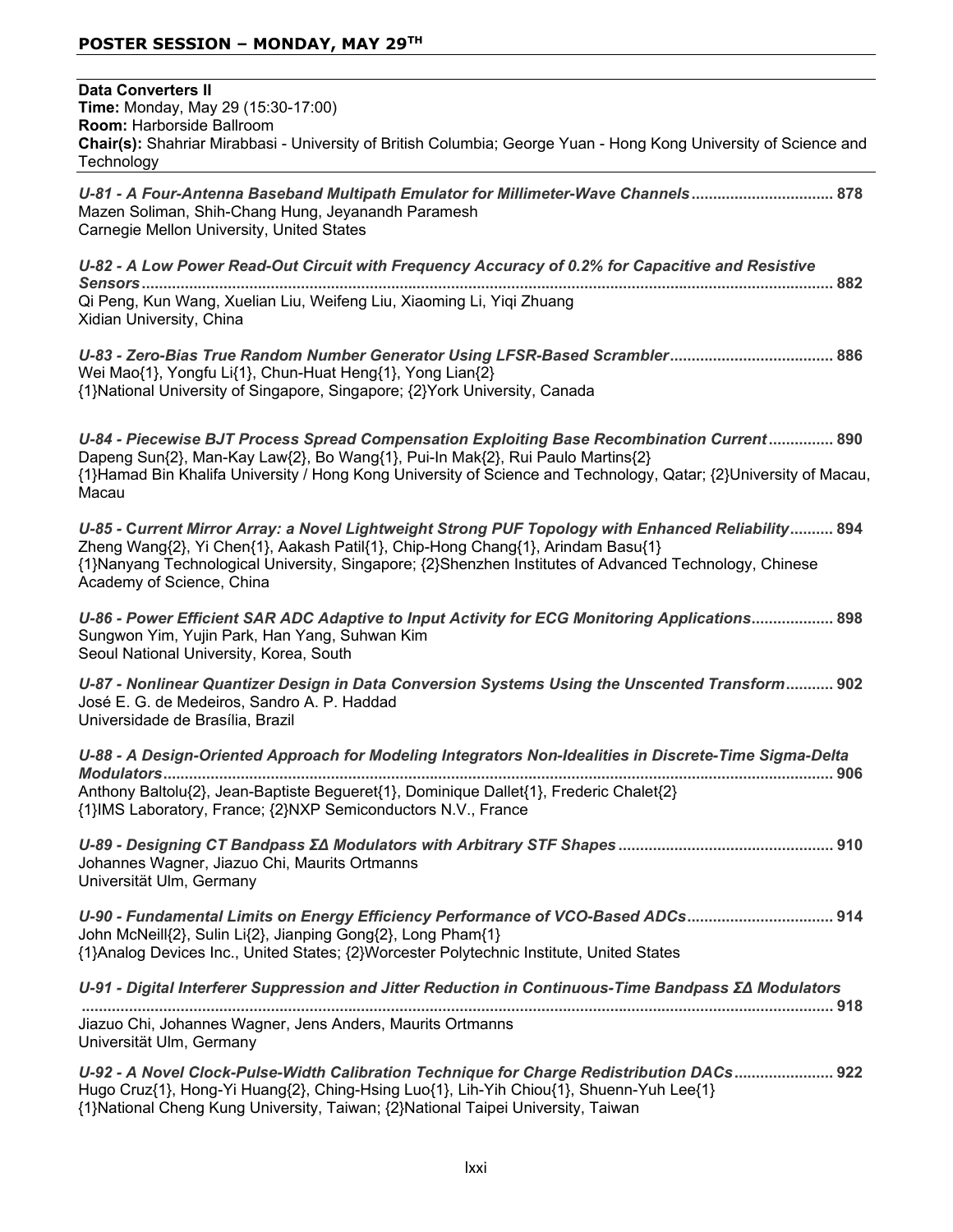*U-93 - An 11-Bit 20-MSample/s Pipelined ADC with OTA Bias Current Regulation to Optimize Power Dissipation* Jose Angel Díaz-Madrid{2}, Gines Domenech-Asensi{2}, Jose Alejandro Lopez-Alcantud{2}, Matthias Oberst{1} {1}Fraunhofer Institute for Integrated Circuits IIS, Germany; {2}Universidad Politécnica de Cartagena, Spain *U-94 - A Digital Compensation Method Canceling Static and Non-Linear Time-Variant Feedback DAC Errors LQȈǻ\$QDORJ-to-Digital Converters*  Marcel Runge, Friedel Gerfers Technische Universität Berlin, Germany U-95 - A 40 nm CMOS T/H-Less Flash-Like Stroboscopic ADC with 23dB THD and >50 GHz Effective **5HVROXWLRQ%DQGZLGWK**  Gibran L. Jaya and Shoushun Chen Nanyang Technological University, Singapore *U-96 - A Novel High-Rate Hybrid Window ADC Design for Monolithic Digitally-Controlled DC-DC Converters*  Yin Sun, Victor Adrian, Joseph Sylvester Chang Nanyang Technological University, Singapore **Amplifiers, Analog Filtering, RF Circuits & Interface Circuits Time:** Monday, May 29 (15:30-17:00) **Room: Harborside Ballroom Chair(s):** Mohamad Sawan - Polytechnique Montréal; Nuno Paulino - UNINOVA *V-97 - A CMOS Differential-Difference Amplifier with Class-AB Input Stages Featuring Wide Differential-Mode Input Range* **Bradlev Minch** Franklin W. Olin College of Engineering, United States *V-98 - Offset Based Feedforward Amplifier with Nonlinearity Compensation and P1dB Expansion*  Zhan Su{1}, Hossein Noori{1}, Fa Dai{1}, Wei Zhou{2}, Yudong Wang{2}, Jun Fu{2} {1}Auburn University, United States; {2}Tsinghua University, China *V-99 - A Robust Fully-Dynamic Residue Amplifier for Two-Stage SAR Assisted Pipeline ADCs* Shreya Singh{1}, Pydi Bahubalindruni{1}, João Goes{2} {1}Indraprastha Institute of Information Technology Delhi, India; {2}Universidade Nova de Lisboa / CTS-UNINOVA, Portugal *V-100 - A Cascode Miller Compensated Three-Stage Amplifier with Local Q-Factor Control for Wide Capacitive Load Applications* Qi Cheng{3}, Weimin Li{1}, Xian Tang{2}, Jianping Guo{1}  $\{1\}$ Sun Yat-sen University, China;  $\{2\}$ Tsinghua University, China;  $\{3\}$ University of Texas at Dallas, United States *V-101 - A Compact and Low Power Bandpass Amplifier for Low Bandwidth Signal Applications in 65-nm CMOS*  Fereidoon Hashemi Noshahr, Mohamad Sawan Polytechnique Montréal, Canada *V-102 - A 60-GHz Low-Noise Variable-Gain Amplifier in a 130-nm BiCMOS Technology for Sixport Applications* Matthias Völkel, Marco Dietz, Amelie Hagelauer, Robert Weigel, Dietmar Kissinger Friedrich-Alexander-Universität Erlangen-Nürnberg, Germany V-103 - A 1.8 µW 32 nV/√Hz Current-Reuse Capacitively-Coupled Instrumentation Amplifier for EEG *Detection* Yangtao Dong, Lihan Tang, Xiaolin Yang, Menglian Zhao, Peng Sun, Xiaobo Wu

Zhejiang University, China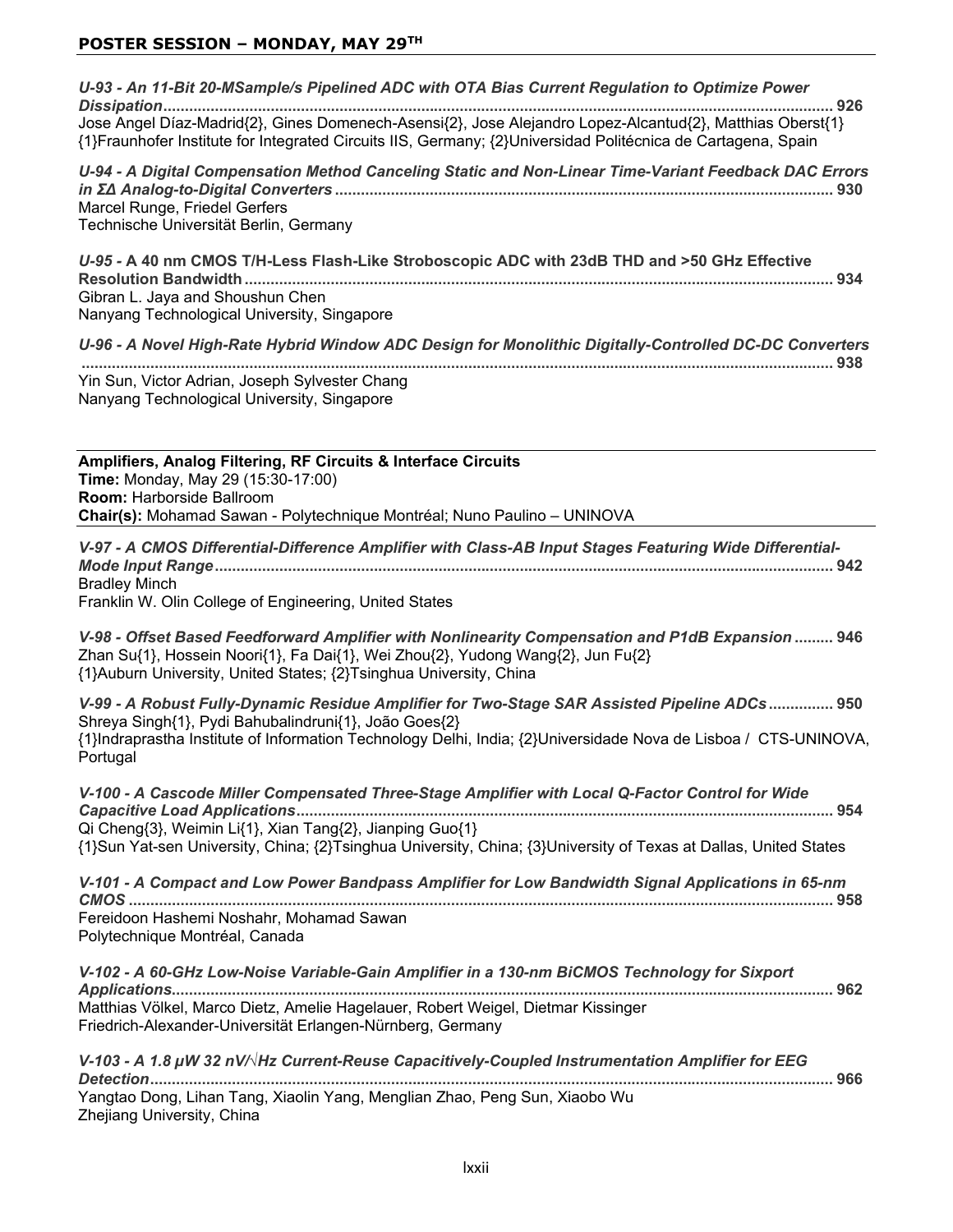| V-104 - Linear Input Range Extension for Low-Voltage Operational Transconductance Amplifiers in Gm-C<br>Mahmoud Ibrahim, Marvin Onabajo<br>Northeastern University, United States                                                                                                                                            |
|------------------------------------------------------------------------------------------------------------------------------------------------------------------------------------------------------------------------------------------------------------------------------------------------------------------------------|
| Rahul Thottathil{1}, Veeresh Babu Vulligaddala{1}, Bibhu Datta Sahoo{2}<br>{1}ams Semiconductors India Pvt Ltd, India; {2}University of Illinois at Urbana-Champaign, United States                                                                                                                                          |
| V-106 - An Energy/Bandwidth/Area Efficient Frequency-Domain OOK Transmitter with Phase Rotated<br>Ranran Zhou, Yining Zhang, Woogeun Rhee, Zhihua Wang<br>Tsinghua University, China                                                                                                                                         |
| V-107 - A Class-E RF Power Amplifier with a Novel Matching Network for High-Efficiency Dynamic Load                                                                                                                                                                                                                          |
| Qianqian Liu, Victor Adrian, Bah-Hwee Gwee, Joseph Sylvester Chang<br>Nanyang Technological University, Singapore                                                                                                                                                                                                            |
| V-108 - A Load Variation Tolerant Readout Interface for High Linear MEMS Capacitive Microphones                                                                                                                                                                                                                              |
| Han Yang, Jun Soo Cho, Youngtae Yang, Suhwan Kim<br>Seoul National University, Korea, South                                                                                                                                                                                                                                  |
| V-109 - A Widely Tunable Balun Based on 2-Port N-Path Bandpass Filters with Embedded Phase Shifting                                                                                                                                                                                                                          |
| Prateek Kumar Sharma, Nagarjuna Nallam<br>Indian Institute of Technology Guwahati, India                                                                                                                                                                                                                                     |
| V-110 - A 0.9V 75MHz 2.8mW 4th-Order Analog Filter in CMOS-Bulk 28nm Technology 994<br>Fulvio Ciciotti, Marcello De Matteis, Andrea Baschirotto<br>Università degli Studi di Milano-Bicocca, Italy                                                                                                                           |
| V-111 - A Novel Charge Sensitive Pre-Amplifier Structure for Biological Temperature Readout Applications                                                                                                                                                                                                                     |
| Hanfeng Wang{2}, Song Yuan{2}, Syed Islam{2}, Charles Britton Jr.{1}<br>{1}Oak Ridge National Laboratory, United States; {2}University of Tennessee, United States                                                                                                                                                           |
| Sarthak Kalani{1}, Alessandro Bertolini{2}, Anna Richelli{2}, Peter R. Kinget{1}<br>{1}Columbia University, United States; {2}Università degli Studi di Brescia, Italy                                                                                                                                                       |
| V-113 - A High Temperature, 12-Bit-Time-Domain Sensor Interface Based on Injection Locked Oscillator                                                                                                                                                                                                                         |
| Emna Chabchoub{1}, Franck Badets{1}, Pascal Nouet{3}, Mohamed Masmoudi{2}, Frédérick Mailly{3}<br>{1}Commissariat à l'Energie Atomique et aux Energies Alternatives, France; {2}Ecole Nationale d'Ingénieurs de<br>Sfax, Tunisia; {3}Laboratoire d'Informatique, de Robotique et de Microélectronique de Montpellier, France |
| V-114 - Closed-Loop Continuous-Time Analog Filter with Almost Constant IIP3 Over the Pass-Band                                                                                                                                                                                                                               |
| Marcello De Matteis, Antonio D'Amico, Fulvio Ciciotti, Andrea Baschirotto                                                                                                                                                                                                                                                    |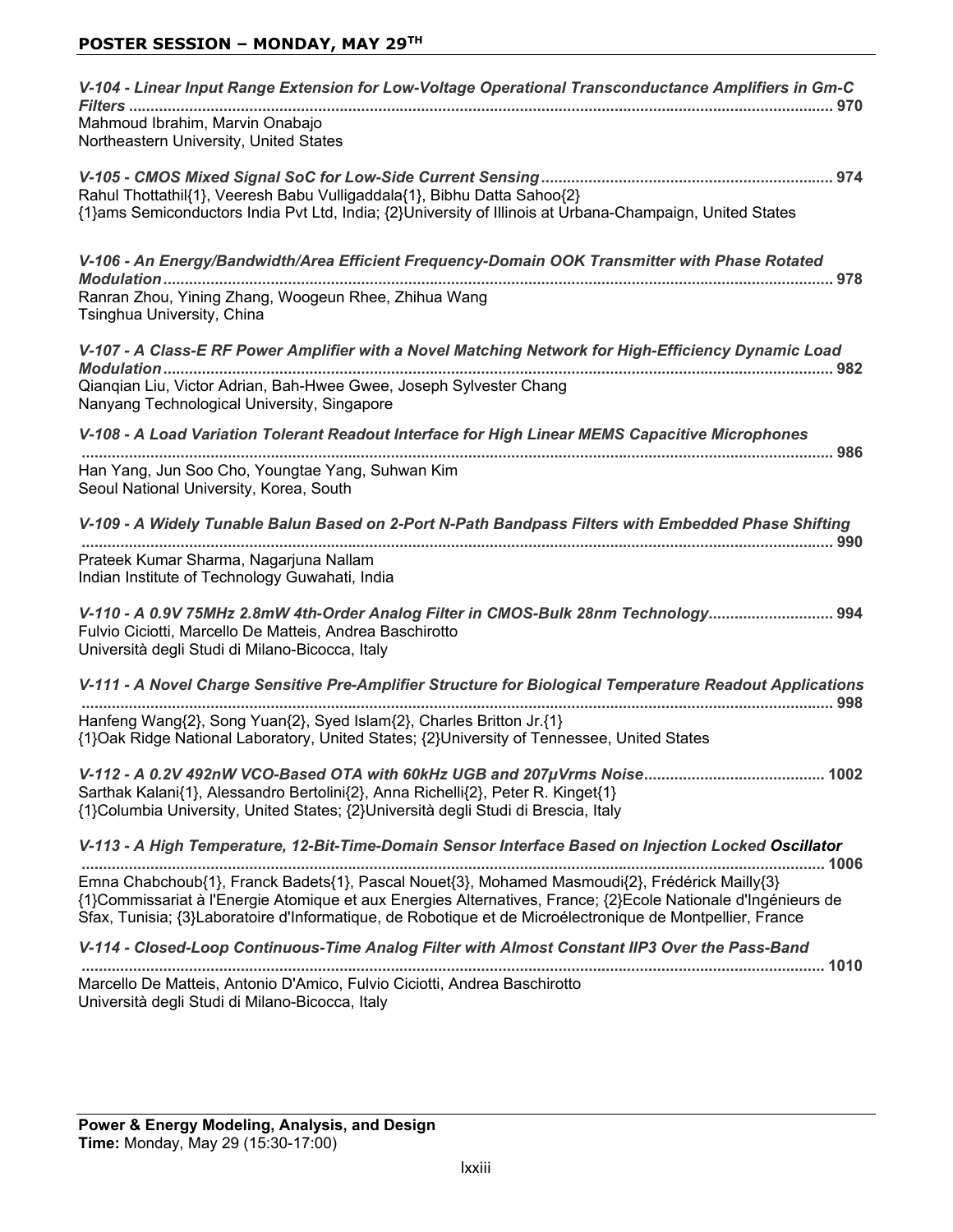| Room: Harborside Ballroom<br>Chair(s): Xiaozhe Wang - McGill University; Zbigniew Galias - AGH University of Science and Technology                                                                                                                     |
|---------------------------------------------------------------------------------------------------------------------------------------------------------------------------------------------------------------------------------------------------------|
| W-115 - A Multidimensional Transfer Function Model for Frequency Dependent Transmission Lines                                                                                                                                                           |
| Maximilian Schäfer{2}, Rudolf Rabenstein{2}, Christian Strobl{1}<br>{1}E-T-A Elektrotechnische Apparate GmbH, Germany; {2}Friedrich-Alexander-Universität Erlangen-Nürnberg,<br>Germany                                                                 |
| W-116 - A Method to Identify Dynamic Zones for Efficient Control of HVAC Systems  1018<br>Vinay Kumar, Rakesh Kumar, Deepraj Patkar, Ajit S. Bopardikar<br>Samsung R&D Institute India, Bangalore, India; Samsung R&D Institute India, Bangalore, India |
| W-117 - Distributed Optimal Power Flow: an Augmented Lagrangian-Sequential Quadratic Programming                                                                                                                                                        |
| Zejiang Hou, Ho-Chun Wu, Shing-Chow Chan<br>University of Hong Kong, Hong Kong                                                                                                                                                                          |
| W-118 - An FPGA-Based Aperiodic Modulation Strategy for EMI Suppression in Quasi-Z-Source DC-DC                                                                                                                                                         |
| Saad Ul Hasan, Graham E. Town<br>Macquarie University, Australia                                                                                                                                                                                        |
| W-119 - On Optimum Placement of Sectionalizing Switches in Radial Distribution Networks 1030<br><b>Zbigniew Galias</b><br>AGH University of Science and Technology, Poland                                                                              |
| W-120 - Dimensioning and Comparison of Common Compensation Topologies for IPT Systems 1034<br>Martin Trautmann, Marius Ohlendorf, Benedikt Sanftl, Robert Weigel, Alexander Koelpin<br>Friedrich-Alexander-Universität Erlangen-Nürnberg, Germany       |
| W-121 - Analysis of Coexisting Solutions and Control of Their Bifurcations in a Parallel LC Resonant                                                                                                                                                    |
| Luis Benadero{2}, Enrique Ponce{1}, Abdelali El Aroudi{3}, Luis Martínez-Salamero{3}<br>{1}Universidad de Sevilla, Spain; {2}Universitat Politécnica de Catalunya, Spain; {3}Universitat Rovira i Virgili,<br>Spain                                     |
|                                                                                                                                                                                                                                                         |
| Min Tan{2}, Wing-Hung Ki{1}<br>{1}Hong Kong University of Science and Technology, Hong Kong; {2}Huazhong University of Science and<br>Technology, China                                                                                                 |
| W-123 - Dynamic ADC-Quantization for Oscillation-Free Performance of Digitally Controlled Converters                                                                                                                                                    |
| Asif Syed{2}, Amit Patra{1}<br>{1}Indian Institute of Technology Kharagpur, India; {2}SiWays Microelectronics, India                                                                                                                                    |
| W-124 - Improving EDP in Multi-Core Embedded Systems Through Multidimensional Frequency Scaling                                                                                                                                                         |
| Wagner Marques{1}, Paulo Souza{1}, Arthur Lorenzon{3}, Antonio Carlos Schneider Beck{3}, Mateus Beck<br>Rutzig{2}, Fábio Rossi{1}                                                                                                                       |
| {1}Instituto Federal de Educação, Ciência e Tecnologia Farroupilha, Brazil; {2}Universidade Federal de Santa<br>Maria, Brazil; {3}Universidade Federal do Rio Grande do Sul, Brazil                                                                     |
| W-125 - Sliding-Mode Approach for Start-Up Control and Voltage Regulation of a Boost Converter Driving a                                                                                                                                                |
| Blanca Areli Martínez-Treviño, Abdelali El Aroudi, Luis Martínez-Salamero<br>Universitat Rovira i Virgili, Spain                                                                                                                                        |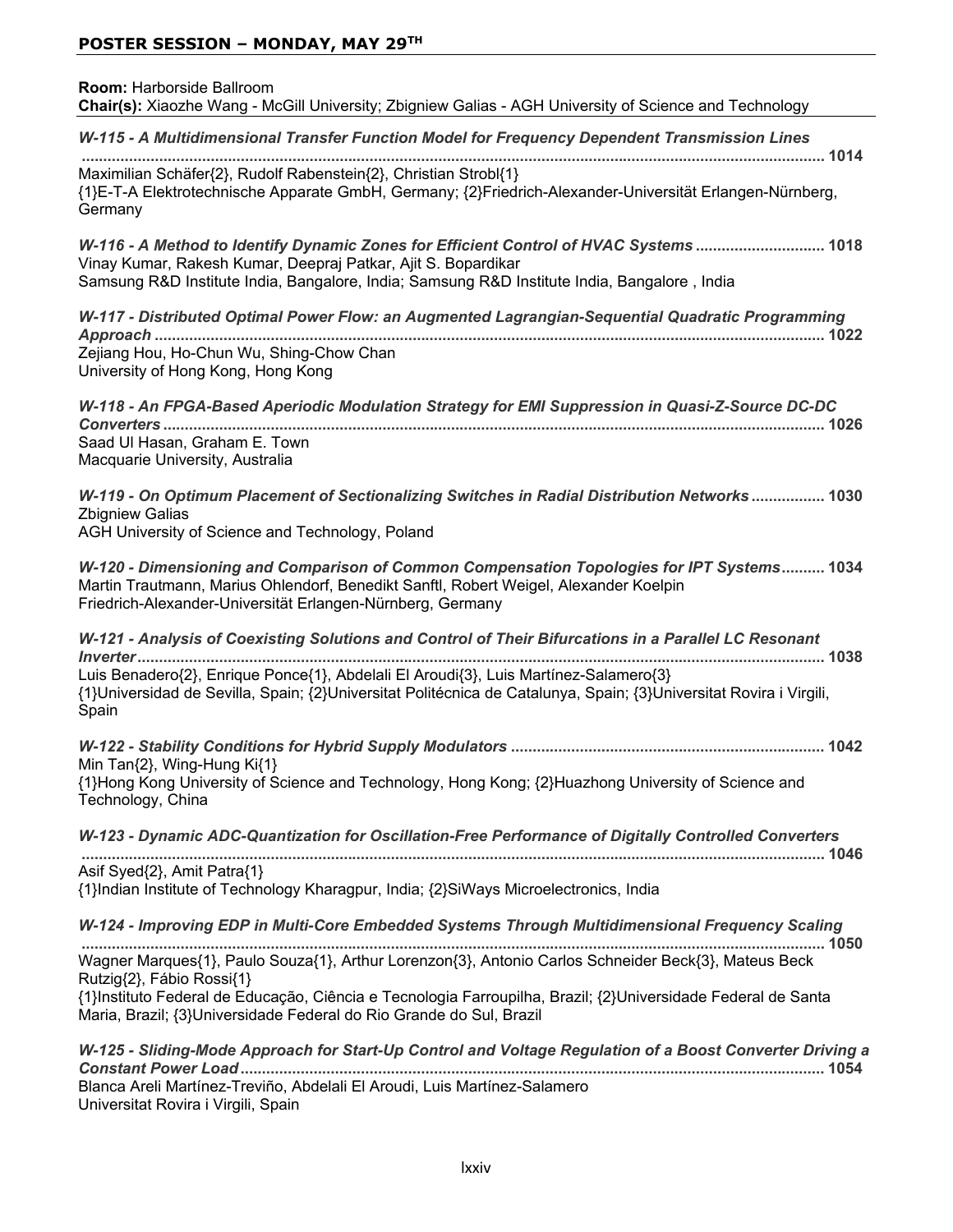**Education Tools Time:** Monday, May 29 (15:30-17:00) **Room: Harborside Ballroom Chair(s):** Yun He - Tsinghua University; Joos Vandewalle - Katholieke Universiteit Leuven

*X-126 - An Intrinsic Complexity Model for the Problem of Total Resistance Determination*  Abdulhadi Shoufan, Abdulla Alnaqbi Khalifa University, U.A.E.

| X-127 - Using SoC FPAA and Integrated Simulator for Implementation of Circuits and Systems in Education |           |
|---------------------------------------------------------------------------------------------------------|-----------|
|                                                                                                         |           |
| Aishwarya Natarajan, Jennifer Hasler                                                                    |           |
| Georgia Institute of Technology, United States                                                          |           |
| And and an arrivant that outer trader half original britain chatter it and intermediate outer           | $\lambda$ |

*X-128 - An Academic EDA Suite for the Full-Custom Design of Mixed-Mode Integrated Circuits*  Jofre Pallarès{1}, Keith Sabine{2}, Lluís Terés{1}, Francisco Serra-Graells{1} {1}Consejo Superior de Investigaciones Científicas, Spain; {2}Peardrop Design Systems Ltd, United Kingdom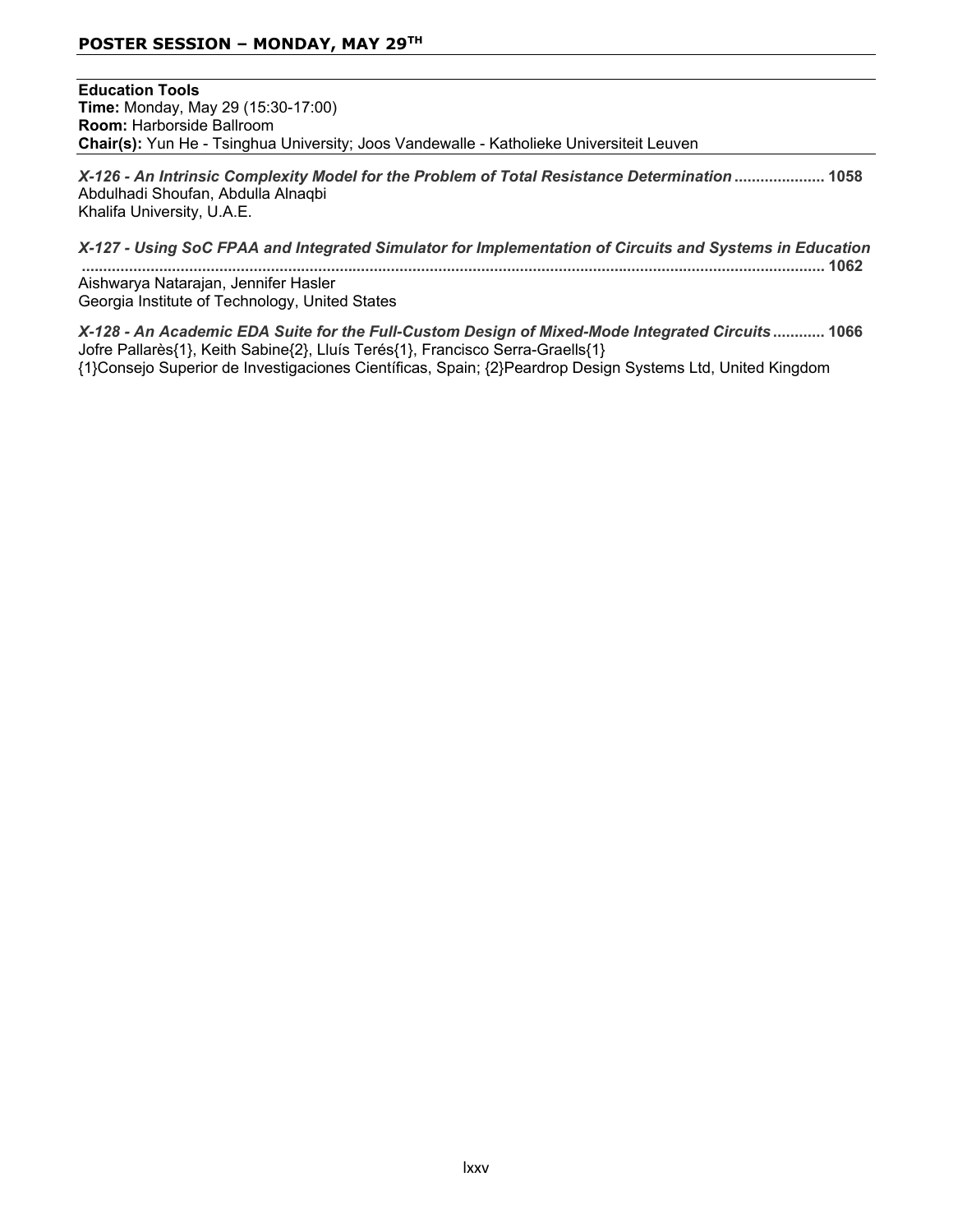| <b>Pioneers of Circuits and Systems I</b>                             |  |
|-----------------------------------------------------------------------|--|
| <b>Time: Monday, May 29 (17:00-18:00)</b>                             |  |
| <b>Room:</b> Grand Ballroom V-VI                                      |  |
| <b>Chair(s): Pamela Abshire - University of Maryland</b>              |  |
| Omar Wing<br>Columbia University, United States                       |  |
|                                                                       |  |
| Bede Liu                                                              |  |
| <b>Princeton University, United States</b>                            |  |
| Robert Newcomb<br>University of Maryland, College Park, United States |  |
|                                                                       |  |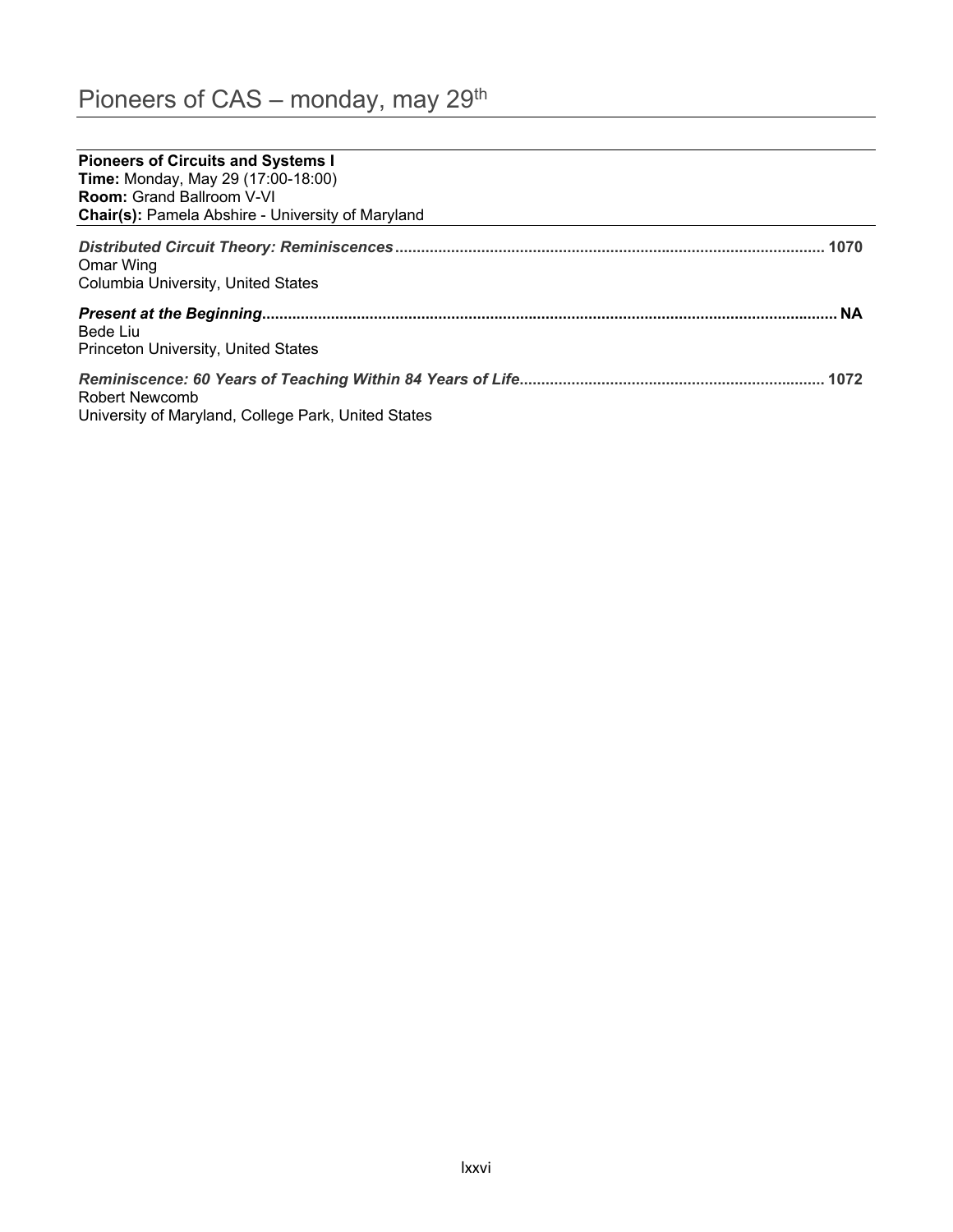## **FutureCAS Panel**

**Time:** Monday, May 29 (6:00-7:30) **Room: Grand Ballroom V-VI** 

#### What challenges and opportunities does the future hold for the field of Circuits and Systems? ............. NA Moderator: Jennifer Blain Christen

Panelists: Jeannette M. Wing, Orla Feely, Mandy Pant, Frederica Darema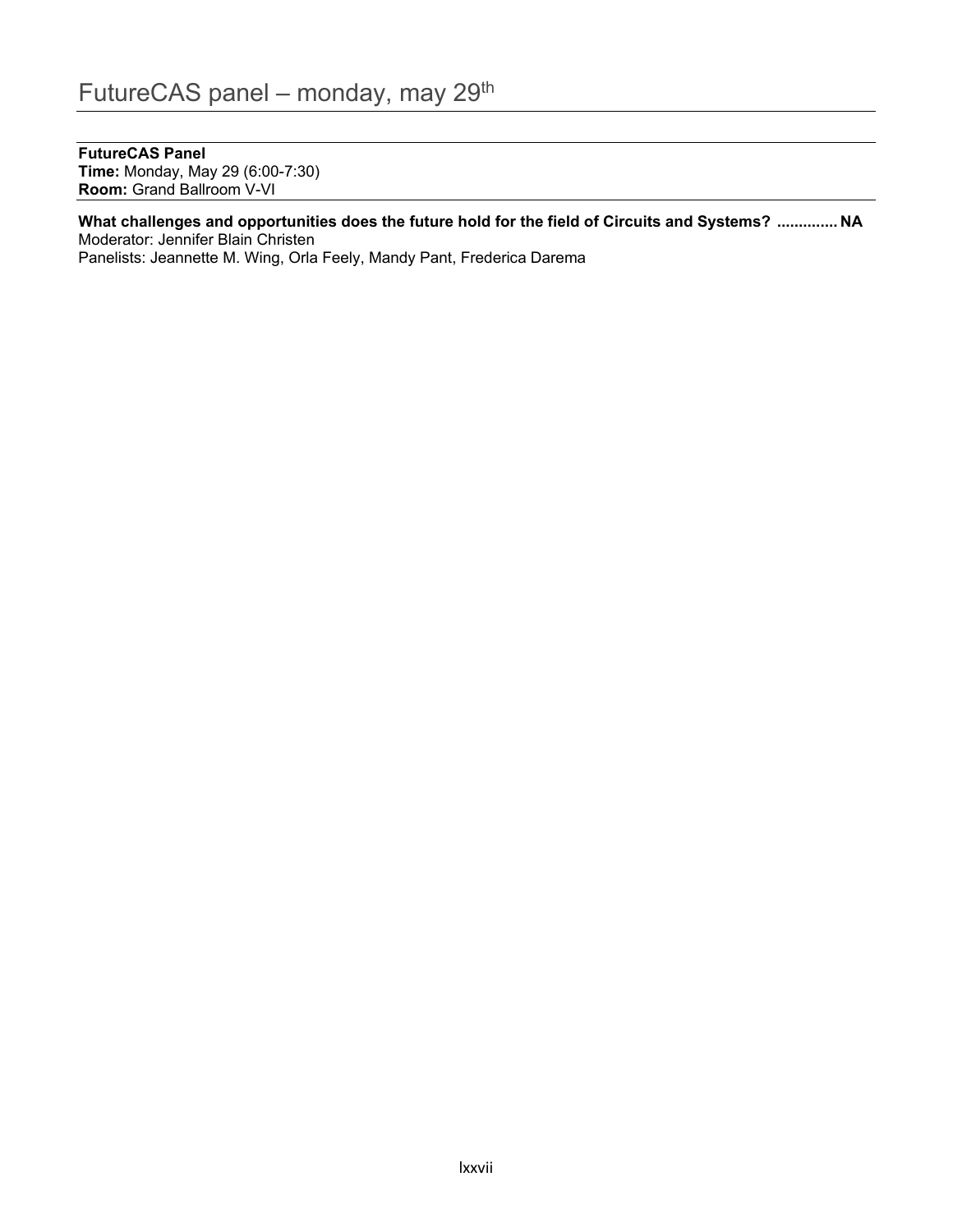# **Radar Circuits and Systems Time:** Tuesday, May 30 (8:00-9:30) **Room: Dover A Chair(s):** Ioannis Syllaios - University of Texas at Dallas; Joseph Chang - Nanyang Technological University *Time-of-Arrival Measurement Using Adaptive CMOS IR-UWB Range Finder with Scalable Resolution*  Tae Hwan Jin{1}, Hong Gul Han{2}, Tae Wook Kim{2} {1}Samsung Electronic, Korea, South; {2}Yonsei University, Korea, South *Real-Time Mitigation of Short-Range Leakage in Automotive FMCW Radar Transceivers*  Alexander Melzer{2}, Mario Huemer{2}, Florian Starzer{1}, Herbert Jäger{1} {1}DICE GmbH & Co KG, Austria; {2}Johannes Kepler Universität Linz, Austria *Novel Mixed-Signal Based Short-Range Leakage Canceler for FMCW Radar Transceiver MMICs*  Alexander Melzer{2}, Mario Huemer{2}, Alexander Onic{1} {1}DICE Danube Integrated Circuit Engineering GmbH & Co. KG, Austria; {2}Johannes Kepler Universität Linz, **Austria** *Modeling and Analysis of the Effects of PLL Phase Noise on FMCW Radar Performance*  Debashis Dhar{1}, P.T.M. van Zeijl{2}, Dusan Milosevic{1}, Hao Gao{1}, Arthur H. M. van Roermund{1} {1}Eindhoven University of Technology, Netherlands; {2}Omniradar BV, Netherlands *A Dual Band FMCW Radar Receiver with Integrated Active Balun and Baseband AGC Loop* Mohammed El-Shennawy, Belal Al-Qudsi, Niko Joram, Frank Ellinger Technische Universität Dresden, Germany

**loVT Panel Time:** Tuesday, May 30 (8:00-9:30) **Room: Dover BC Moderator(s):** Dr. Yen-Kuang Chen - Intel Corporation, Prof. Eduard Alarcon - UPC

**'HHS/HDUQLQJIRU,QWHUQHWRI9LGHR7KLQJV± +\SHRU+RSH" 1\$ Panelists:** 

Prof. Magdy Bayoumi, University of Louisiana at Lafayette, USA Prof. Shao-Yi Chien, National Taiwan University, USA Dr. Shipeng Li, Cogobuy/IngDan, China Prof. Yung-Hsiang Lu, Purdue University, USA Prof. Tokunbo Ogunfunmi, Santa Clara University, USA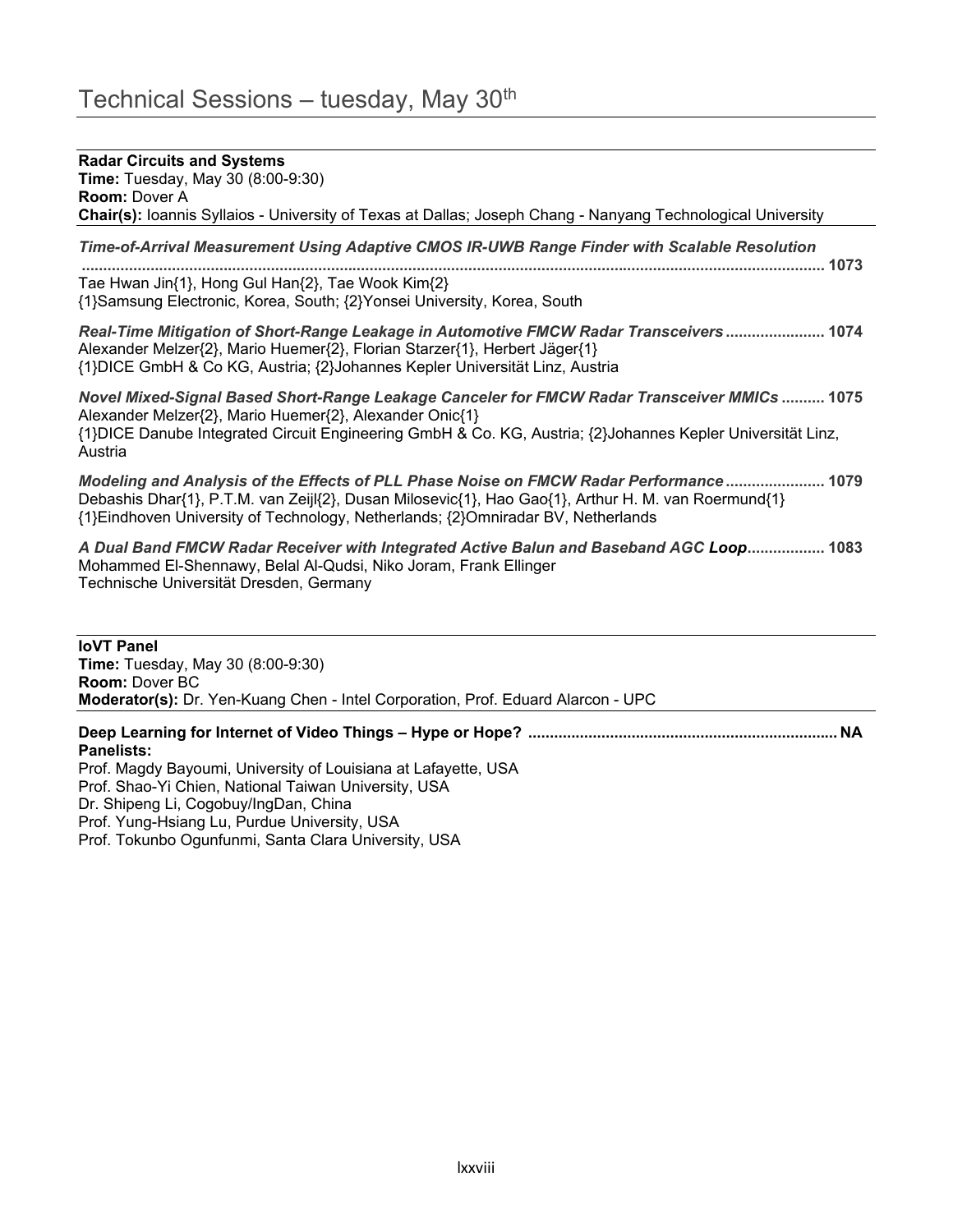**Hardware Accelerators for Deep Learning & Cognitive Systems Time:** Tuesday, May 30 (8:00-9:30) **Room: Grand Ballroom I Chair(s):** Ralph Etienne-Cummings - Johns Hopkins University; Chetan Thakur - Johns Hopkins University

*Fast Classification Using Sparsely Active Spiking Networks* Hesham Mostafa, Bruno Pedroni, Sadique Sheik, Gert Cauwenberghs University of California, San Diego, United States

*A Fixed Point Exponential Function Accelerator for a Neuromorphic Many-Core System*  Johannes Partzsch{1}, Sebastian Höppner{1}, Matthias Eberlein{1}, Rene Schüffny{1}, Christian Mayr{1}, David R. Lester{2}, Steve Furber{2}

{1}Technische Universität Dresden, Germany; {2}University of Manchester, United Kingdom

*Event-Driven Random Backpropagation: Enabling Neuromorphic Deep Learning Machines* Emre Neftci{2}, Charles Augustine{1}, Somnath Paul{1}, Georgios Detorakis{2} {1}Intel Corporation, United States; {2}University of California, Irvine, United States

*Pattern Representation and Recognition with Accelerated Analog Neuromorphic Systems*  Mihai Alexandru Petrovici{2}, Sebastian Schmitt{2}, Johann Klähn{2}, David Stöckel{2}, Anna Schroeder{2}, G. Bellec{4}, Johannes Bill{2}, Oliver Breitwieser{2}, Ilja Bytschok{2}, Andreas Grübl{2}, Maurice Güttler{2}, Andreas Hartel{2}, Stephan Hartmann{3}, Dan Husmann{2}, Kai Husmann{2}, S. Jeltsch{2}, Vitali Karasenko{2}, M. Kleider{2}, C. Koke{2}, A. Kononov{2}, C. Mauch{2}, P. Müller{2}, Johannes Partzsch{3}, T. Pfeil{2}, Stefan Schiefer{3}, Stefan Scholze{3}, A. Subramoney{1}, V. Thanasoulis{3}, Bernhard Vogginger{3}, Robert Legenstein{1}, Wolfgang Maass{1}, Rene Schüffny{3}, Christian Mayr{3}, Johannes Schemmel{2}, Karlheinz  $Meier<sub>{2}</sub>$ 

{1}Graz University of Technology, Austria; {2}Ruprecht-Karls-Universität Heidelberg, Germany; {3}Technische Universität Dresden, Germany; {4}Technische Universität Graz, Germany

*Ziksa: on-Chip Learning Accelerator with Memristor Crossbars for Multilevel Neural Networks*  Abdullah M. Zyarah{1}, Nicholas Soures{1}, Lydia Hays{1}, Robin Jacobs-Gedrim{2}, Sapan Agarwal{2}, Matthew Marinella{2}, Dhireesha Kudithipudi{1}

{1}Rochester Institute of Technology, United States; {2}Sandia National Laboratories, United States

| <b>Compressive Sensing</b>                                                                                                                                 |
|------------------------------------------------------------------------------------------------------------------------------------------------------------|
| <b>Time: Tuesday, May 30 (8:00-9:30)</b>                                                                                                                   |
| <b>Room: Grand Ballroom II</b>                                                                                                                             |
| <b>Chair(s):</b> Wei-Ping Zhu - Concordia University; Yun Chen - Fudan University                                                                          |
| Countering the False Myth of Democracy: Boosting Compressed Sensing Performance with Maximum-                                                              |
| Mauro Mangia{2}, Fabio Pareschi{1}, Riccardo Rovatti{2}, Gianluca Setti{1}<br>{1}Università degli Studi di Ferrara, Italy; {2}Università di Bologna, Italy |
| Shervin Minaee, Yao Wang<br>New York University, United States                                                                                             |
| Michael Lunglmayr, Bernhard Hiptmair, Mario Huemer<br>Johannes Kepler Universität Linz, Austria                                                            |
| Jeevan Pant, Sridhar Krishnan<br>Ryerson University, Canada                                                                                                |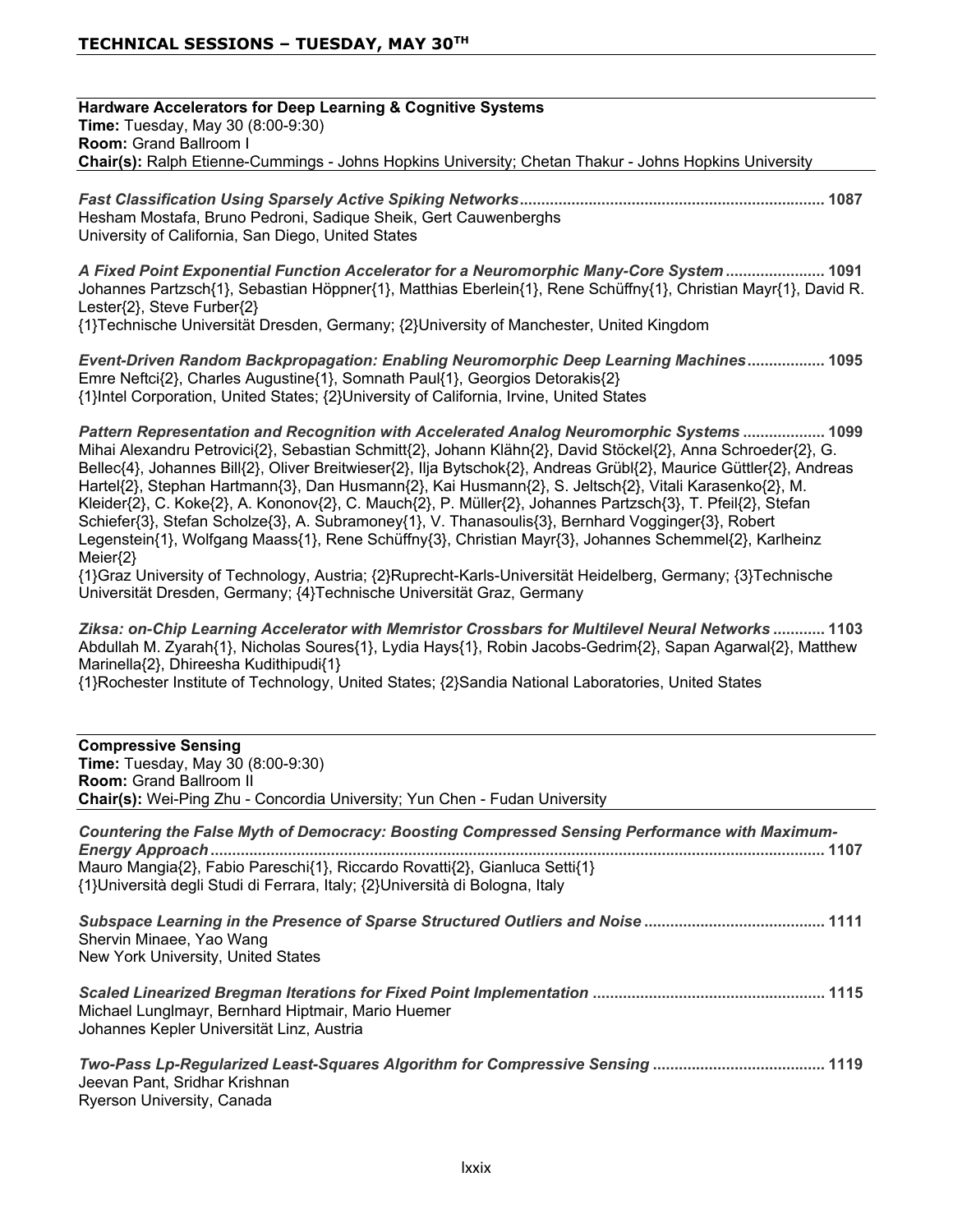| Jianbin Zhou, Dajiang Zhou, Yoshimura Takeshi, Satoshi Goto |  |
|-------------------------------------------------------------|--|
| Waseda University, Japan                                    |  |

| <b>Circuits for Power Management &amp; Voltage References</b>                                |
|----------------------------------------------------------------------------------------------|
| <b>Time:</b> Tuesday, May 30 (8:00-9:30)                                                     |
| <b>Room:</b> Grand Ballroom III                                                              |
| Chair(s): Nathan Neihart - Iowa State University; Jose Silva-Martinez - Texas A&M University |

| A Power-Efficient Reconfigurable Output-Capacitor-Less Low-Drop-Out Regulator for Low Power Analog                                                                                                                                                                                                     |
|--------------------------------------------------------------------------------------------------------------------------------------------------------------------------------------------------------------------------------------------------------------------------------------------------------|
| Sheng-Yu Peng, Li-Han Liu, Pei-Ke Chang, Tzu-Yun Wang, Hao-Yu Li<br>National Taiwan University of Science and Technology, Taiwan                                                                                                                                                                       |
| Nashiru Alhassan{1}, Edgar Sánchez-Sinencio{1}, Zekun Zhou{2}<br>{1}Texas A&M University, United States; {2}Texas A&M University / University of Electronic Science and<br>Technology of China, United States                                                                                          |
| An All-MOSFET Voltage Reference with -50dB PSR @ 80 MHz for Low Power SoC Design 1129<br>Nashiru Alhassan{1}, Edgar Sánchez-Sinencio{1}, Zekun Zhou{2}<br>{1}Texas A&M University, United States; {2}Texas A&M University / University of Electronic Science and<br>Technology of China, United States |
| Igor Filanovsky{4}, Luis Bica Oliveira{3}, Nikolay Tchamov{1}, Vadim Ivanov{2}<br>{1}Tampere University of Technology, Finland; {2}Texas Instruments Inc., United States; {3}Universidade Nova de<br>Lisboa, Portugal; {4}University of Alberta, Canada                                                |
| <b>Hardware Security</b><br>Time: Tuesday, May 30 (8:00-9:30)<br>Room: Grand Ballroom IV<br>Chair(s): Ankur Srivastava - University of Maryland; Chip Hong Chang - Nanyang Technological University                                                                                                    |
| A Voltage Regulator-Assisted Lightweight AES Implementation Against DPA Attacks 1134<br>Weize Yu, Selcuk Köse<br>University of South Florida, United States                                                                                                                                            |
| Itamar Levi, Osnat Keren, Alexander Fish<br>Bar-Ilan University, Israel                                                                                                                                                                                                                                |

*CMOS Based Gates for Blurring Power Information* Moshe Avital, Itamar Levi, Osnat Keren, Alexander Fish Bar-Ilan University, Israel

| Charge-Withheld Converter-Reshuffling (CoRe): a Countermeasure Against Power Analysis Attacks |  |
|-----------------------------------------------------------------------------------------------|--|
|                                                                                               |  |

Weize Yu, Selcuk Köse University of South Florida, United States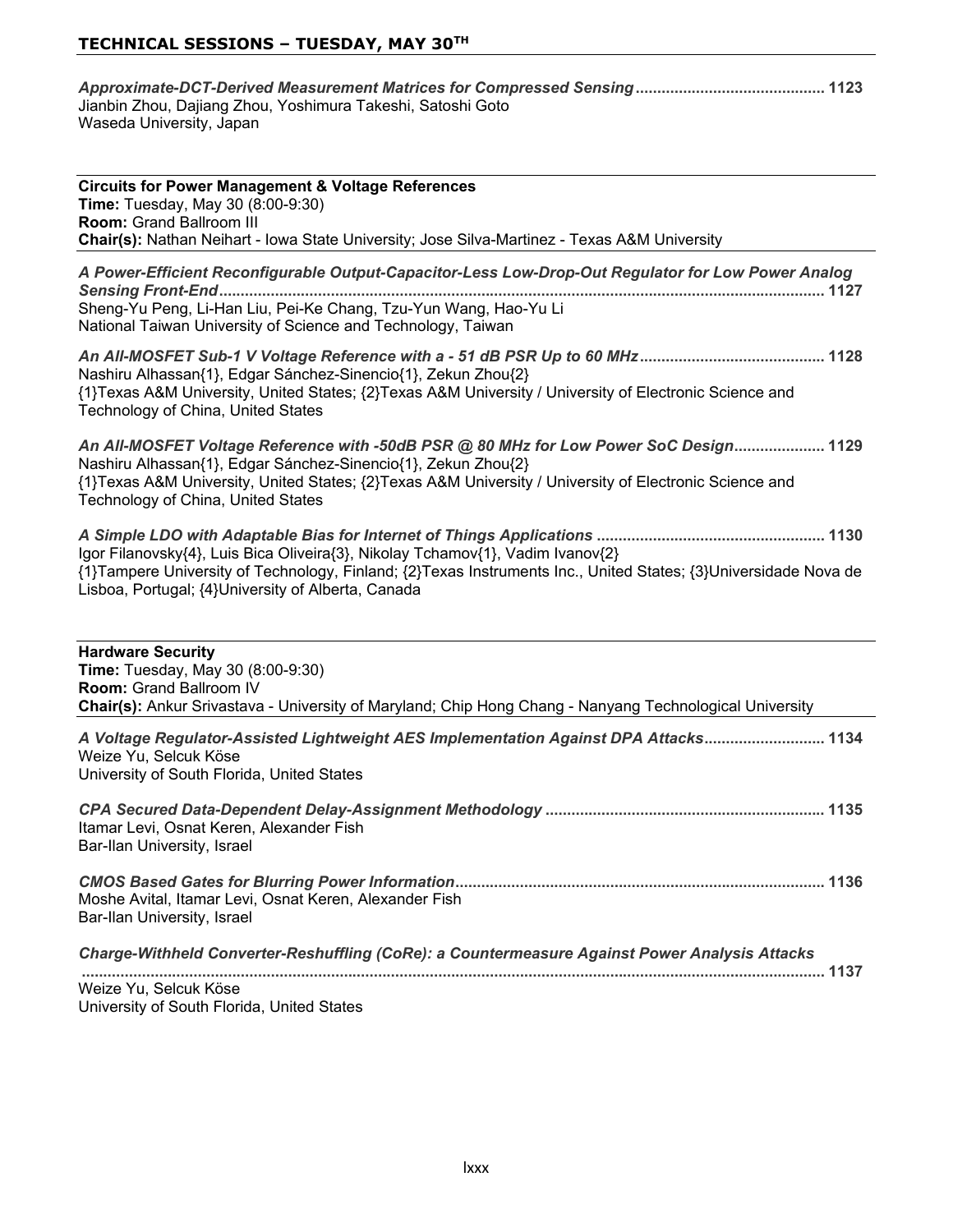| <b>Vision Sensors</b><br>Time: Tuesday, May 30 (8:00-9:30)<br><b>Room: Grand Ballroom VII</b><br>Chair(s): Piotr Dudek - The University of Manchester; Ricardo Carmona Galán - Instituto of Microelectrónica of<br>Sevilla                                                                                               |
|--------------------------------------------------------------------------------------------------------------------------------------------------------------------------------------------------------------------------------------------------------------------------------------------------------------------------|
| Venkat Rangan<br>Qualcomm Inc., United States                                                                                                                                                                                                                                                                            |
| Always-on CMOS Image Sensor Pixel Design for Pixel-Wise Binary Coded Exposure 1138<br>Yi Luo<br>University of British Columbia., Canada                                                                                                                                                                                  |
| A Dynamic Vision Sensor with Direct Logarithmic Output and Full-Frame Picture-on-Demand 1142<br>Jing Huang, Menghan Guo, Shoushun Chen<br>Nanyang Technological University, Singapore                                                                                                                                    |
| William Guicquero, Laurent Alacoque<br>Commissariat à l'Energie Atomique et aux Energies Alternatives, France                                                                                                                                                                                                            |
| High-Speed Depth from Focus on a Programmable Vision Chip Using a Focus Tunable Lens  1150<br>Julien N.P. Martel{1}, Lorenz K. Müller{1}, Stephen J. Carey{2}, Piotr Dudek{2}<br>{1}Universität Zürich / Eidgenössische Technische Hochschule Zürich, Switzerland; {2}University of Manchester,<br><b>United Kingdom</b> |
| Digitally Intensive Frequency Synthesis for Internet of Things Applications<br>Time: Tuesday, May 30 (8:00-8:30)<br>Room: Grand Ballroom VIII<br>Chair(s): Paul Sotiriadis - University of California, San Diego; Peter Kennedy - University College Cork                                                                |
| Analysis of Millimeter-Wave Digital Frequency Modulators for Ubiquitous Sensors and Radars 1154<br>Dmytro Cherniak{3}, Salvatore Levantino{2}, Carlo Samori{2}, Roberto Nonis{1}<br>{1}Infineon Technologies, Austria; {2}Politecnico di Milano, Italy; {3}Politecnico di Milano / Infineon, Italy                       |
| All Digital FPGA-Implementable Time-Average-Frequency Direct Period Synthesis for IoT Applications                                                                                                                                                                                                                       |
| Liming Xiu<br>BOE Technology Group CO., LTD., China                                                                                                                                                                                                                                                                      |
| Hybrid-DPLL-Based Constant-Envelope Modulator for Internet-of-Things Chipsets  1162<br>Ioannis Syllaios<br><b>Cypress Semiconductor, United States</b>                                                                                                                                                                   |
| Single-Bit All Digital Frequency Synthesis with Homodyne Sigma-Delta Modulation for Internet of Things                                                                                                                                                                                                                   |
| Paul Peter Sotiriadis, Charis Basetas<br>National Technical University of Athens, Greece                                                                                                                                                                                                                                 |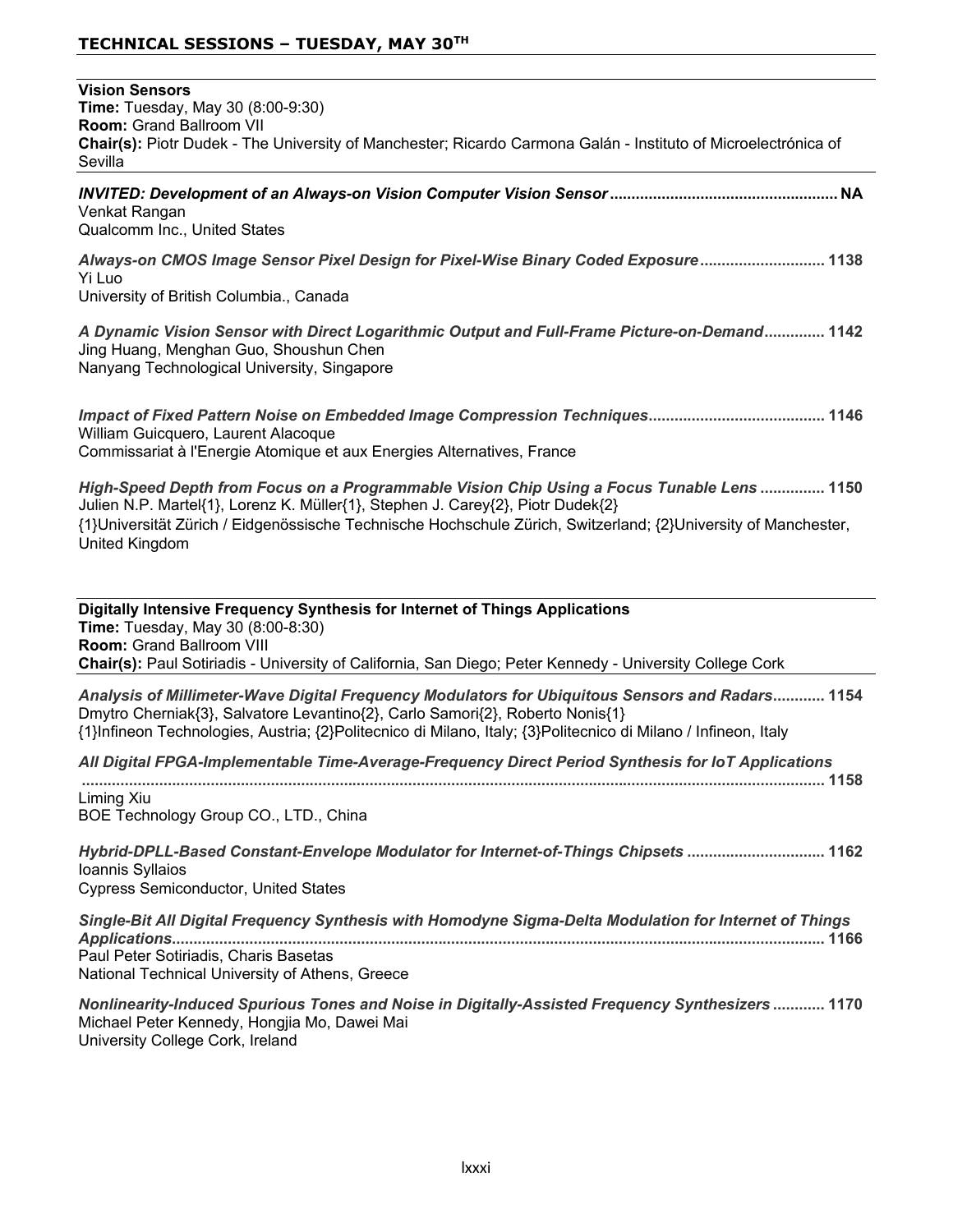| Wireless & Implantable/Injectable Technology Circuits & Systems II<br>Time: Tuesday, May 30 (8:00-9:30)<br><b>Room: Grand Ballroom IX</b><br>Chair(s): Shantanu Chakrabartty - Washington University in St. Louis; Benoit Gosselin - Université Laval                                                                                  |
|----------------------------------------------------------------------------------------------------------------------------------------------------------------------------------------------------------------------------------------------------------------------------------------------------------------------------------------|
| Paul Gosselin{1}, Roberto Puddu{2}, Alexis Carreira{1}, Mehrdad Ghanad{1}, Massimo Barbaro{2}, Catherine<br>Dehollain{1}<br>{1}École Polytechnique Fédérale de Lausanne, Switzerland; {2}Università degli Studi di Cagliari, Italy                                                                                                     |
| Feasibility of Hybrid Ultrasound-Electrical Nerve Stimulation for Electroceuticals 1178<br>Brittany Scheid, Shantanu Chakrabartty<br>Washington University in St. Louis, United States                                                                                                                                                 |
| A High-Sensitivity CMOS Biophotometry Sensor with Embedded Continuous-Time ΣΔ Modulation                                                                                                                                                                                                                                               |
| Mehdi Noormohammadi Khiarak{2}, Sylvain Martel{1}, Yves De Koninck{2}, Benoit Gosselin{2}<br>{1}Polytechnique Montréal, Canada; {2}Université Laval, Canada                                                                                                                                                                            |
| Adam Khalifa{1}, Yasha Karimi{3}, Qihong Wang{1}, Elliot Greenwald{1}, Sherry Chiu{1}, Milutin Stanaćević{3},<br>Nitish Thakor{2}, Ralph Etienne-Cummings{1}<br>{1}Johns Hopkins University, United States; {2}Johns Hopkins University / National University of Singapore, United<br>States; {3}Stony Brook University, United States |
| Towards Low-Power Wearable Wireless Sensors for Molecular Biomarker and Physiological Signal<br>Xueyuan Zhao, Vidyasagar Sadhu, Tuan Le, Dario Pompili, Mehdi Javanmard<br><b>Rutgers University, United States</b>                                                                                                                    |
|                                                                                                                                                                                                                                                                                                                                        |

**ADCs for Wireless Communication Time:** Tuesday, May 30 (8:00-9:30) **Room: Grand Ballroom X** Chair(s): Thierry Taris - Laboratoire de l'Intégration du Matériau au Système; Joseph Chang - Nanyang Technological University

*Mismatch-Shaped Frequency-Interleaved Quadrature Data Converters for Carrier Aggregation in MU-MIMO*

 Sandipan Kundu{2}, Subhanshu Gupta{3}, David Allstot{3}, Jeyanandh Paramesh{1} {1}Carnegie Mellon University, United States; {2}Intel Corporation, United States; {3}Washington State University, United States

*An Adaptive Blind Frequency Response Mismatches Calibration Method for Four-Channel TIADCs Based on Channel Swapping*  Husheng Liu, Hui Xu National University of Defense Technology, China

*A 5-Bit 300–900-MS/s 0.8–1.2-V Supply Voltage ADC with Background Self-Calibration* Fábio Alex Rabuske{2}, Taimur Gibran Rabuske{1}, Jorge Fernandes{2} {1}Instituto de Engenharia de Sistemas e Computadores - Investigação e Desenvolvimento, Portugal; {2}Universidade Técnica de Lisboa / Instituto de Engenharia de Sistemas e Computadores - Investigação, Portugal

*A 7.9A 4-Bit 4Msps Successive Approximation Phase-Domain ADC for GFSK Demodulator* Shaoquan Gao, Hanjun Jiang, Zhaoyang Weng, Yanshu Guo, Jingjing Dong, Zhihua Wang Tsinghua University, China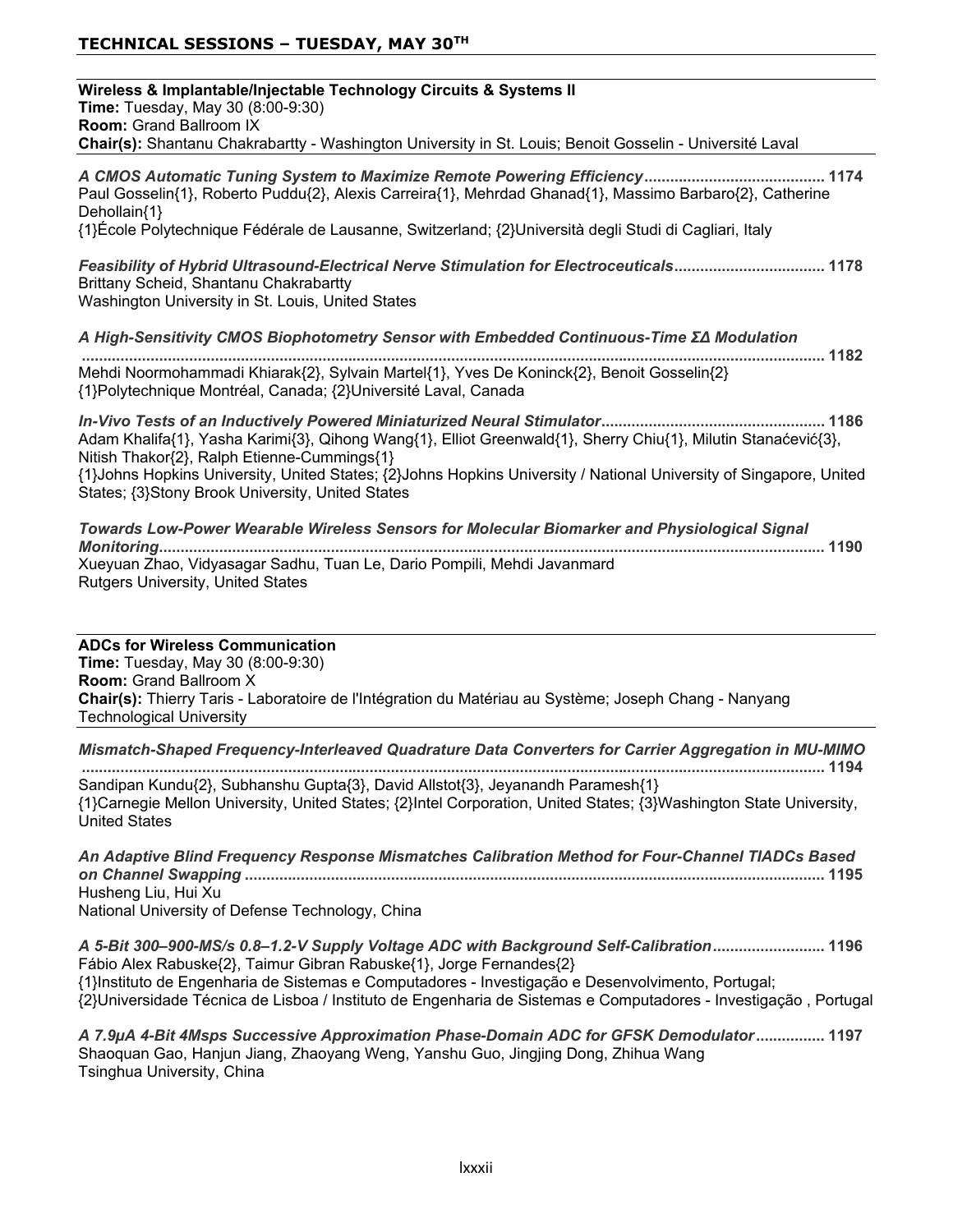#### *A Two-Step Radio Receiver Architecture Fully Embedded Into a Charge-Sharing SAR ADC*  Nuno Pereira, Hugo Serra, João Goes Transfer Steme, Frage Serral, Seare Second Liniversidade Nova de Lisboa / CTS-UNINOVA, Portugal

| <b>Cognitive Radio &amp; Security Systems</b><br>Time: Tuesday, May 30 (8:00-9:30)<br>Room: Laurel AB<br>Chair(s): Maire O'Neill - Queens University; Joseph Cavallaro - Rice University                                                                         |
|------------------------------------------------------------------------------------------------------------------------------------------------------------------------------------------------------------------------------------------------------------------|
| <b>Mathias Wagner</b><br>NXP Semiconductors N.V., United States                                                                                                                                                                                                  |
| <b>Computational Complexity Reduction for Signal Cyclostationarity Detection Based Spectrum Sensing</b>                                                                                                                                                          |
| Shuske Narieda<br>National Institute of Technology, Akashi College, Japan                                                                                                                                                                                        |
| Yongcheng He, Shuguo Li<br>Tsinghua University, China                                                                                                                                                                                                            |
| James Howe, Ciara Rafferty, Ayesha Khalid, Maire O'Neill<br>Queen's University Belfast, United Kingdom                                                                                                                                                           |
| A Sub-mW Spectrum Sensing Architecture for Portable IEEE 802.22 Cognitive Radio Applications                                                                                                                                                                     |
| Kevin Banović, Anthony Chan Carusone<br>University of Toronto, Canada                                                                                                                                                                                            |
| <b>Arithmetic &amp; Logic Circuits</b><br>Time: Tuesday, May 30 (8:00-9:30)<br><b>Room: Laurel CD</b><br>Chair(s): Ettore Napoli - Università degli Studi di Napoli Federico II; Martin Kumm - Universität Kassel                                                |
| Keshab K. Parhi<br>University of Minnesota Twin Cities, United States                                                                                                                                                                                            |
| Logarithmic Number System Addition-Subtraction Using Fractional Normalization 1225<br>Giorgos Tsiaras, Vassilis Paliouras<br>University of Patras, Greece                                                                                                        |
| Gustavo Smaniotto{2}, Regis Zanandrea{2}, Maicon Cardoso{2}, Renato de Souza{2}, Matheus Moreira{1}, Felipe<br>Marques{2}, Leomar Da Rosa Jr.{2}<br>{1}Pontifícia Universidade Católica do Rio Grande do Sul, Brazil; {2}Universidade Federal de Pelotas, Brazil |
| Integration of Level Shifting in a TSPC Flip-Flop for Low-Power Robust Timing Closure in Dual-VDD ULV                                                                                                                                                            |
| François Stas, David Bol<br>Université Catholique de Louvain, Belgium                                                                                                                                                                                            |
| Xueyan Wang, Yici Cai, Qiang Zhou                                                                                                                                                                                                                                |

Tsinghua University, China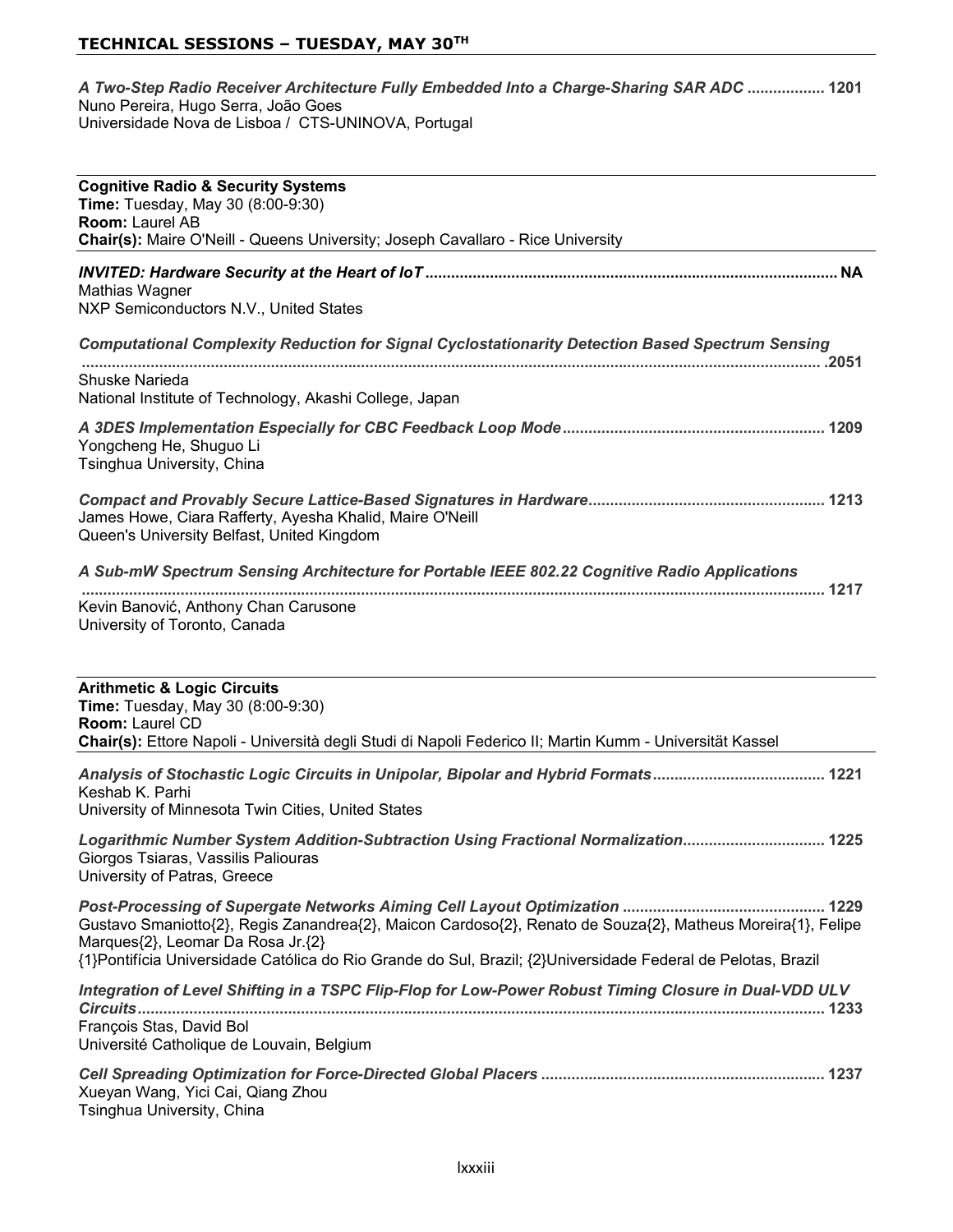| <b>Advanced Video Streaming &amp; Transmission</b><br>Time: Tuesday, May 30 (8:00-9:30)<br><b>Room: Kent AB</b><br>Chair(s): Hsu-Feng Hsiao - National Chiao Tung University; Jianfei Cai - Nanyang Technological University                                                   |
|--------------------------------------------------------------------------------------------------------------------------------------------------------------------------------------------------------------------------------------------------------------------------------|
| Bo Zhang{4}, Zhi Liu{3}, S.-H. Gary Chan{1}, Gene Cheung{2}<br>{1}Hong Kong University of Science and Technology, Hong Kong; {2}National Institute of Informatics, Japan;<br>{3}Waseda University, Japan; {4}Zhengzhou University, China                                       |
| Lan Xie, Chao Zhou, Xinggong Zhang, Zongming Guo<br>Peking University, China                                                                                                                                                                                                   |
| View Direction and Bandwidth Adaptive 360 Degree Video Streaming Using a Two-Tier System 1246<br>Fanyi Duanmu, Eymen Kurdoglu, Yong Liu, Yao Wang<br>New York University, United States                                                                                        |
| A Robust Video Encoding Scheme to Enhance Error Concealment of Intra Frames 1250<br>Joao Carreira{1}, Pedro Assuncao{1}, Sergio Faria{1}, Erhan Ekmekcioglu{2}, Ahmet Kondoz{2}<br>{1}Intituto deTelecomunicacoes, Portugal; {2}Loughborough University London, United Kingdom |
| Video Streaming Optimization Using Degradation Estimation with Unequal Error Protection 1254<br>Philip Tovstogan, Hsu-Feng Hsiao<br>National Chiao Tung University, Ukraine; National Chiao Tung University, Taiwan                                                            |
| <b>Mini-Tutorial</b><br>Time: Tuesday, May 30 (8:00-9:30)<br>Room: Essex AB                                                                                                                                                                                                    |
| Arijit Sinharay<br>Innovation Lab, Kolkata, India                                                                                                                                                                                                                              |
| Keynote<br>Time: Tuesday, May 30 (9:30-10:30)<br>Room: Grand Ballroom V-VI                                                                                                                                                                                                     |
| Kerry Bernstein, Program Manager, Microsystems Technology Office, DARPA                                                                                                                                                                                                        |
| <b>Nonlinear Dynamics in CAS</b><br>Time: Tuesday, May 30 (11:00-12:30)<br>Room: Dover A<br>Chair(s): Marco Storace - Università di Genova; Dimitri Galayco - Université Pierre-et-Marie-Curie                                                                                 |
|                                                                                                                                                                                                                                                                                |

*Control-Oriented Design Guidelines to Extend the Stability Margin of Switching Converters* Kuntal Mandal{3}, Abdullah Abusorrah{2}, Mohammed M. Al-Hindawi{2}, Yusuf Al-Turki{2}, Abdelali El Aroudi{4}, Damian Giaouris{5}, Soumitro Banerjee{1}

{1}Indian Institute of Science Education and Research, Kolkata, India; {2}King Abdulaziz University, Saudi Arabia;  $^{13}$ National Institute of Technology Sikkim, India; {4}Universitat Rovira i Virgili, Spain; {5}University of Newcastle, United Kingdom

*A Modified CCM Approach for Simulating Hierarchical Interconnected Dynamical Systems*  Michael Popp, Wolfgang Mathis, Malte John, Olga Korolova, Axel Mertens, Bernd Ponick Gottfried Wilhelm Leibniz Universität Hannover, Germany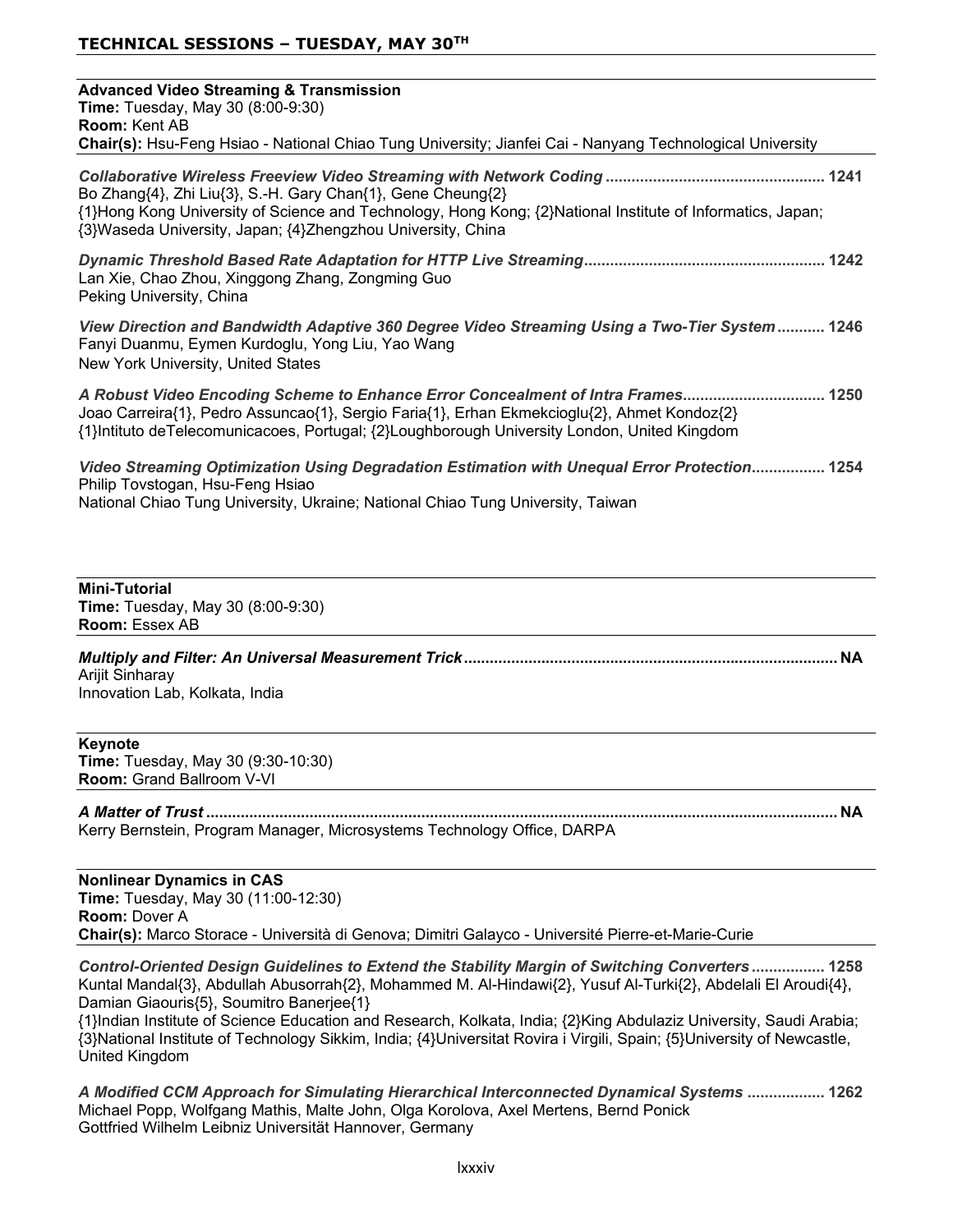| Matteo Lodi{2}, Andrey Shilnikov{1}, Marco Storace{2}<br>{1} Georgia State University, United States; {2} Università di Genova, Italy                                                                                                                                                                                             |      |
|-----------------------------------------------------------------------------------------------------------------------------------------------------------------------------------------------------------------------------------------------------------------------------------------------------------------------------------|------|
| Constant-Time Discontinuity Map for Forward Sensitivity Analysis to Initial Conditions: Spurs Detection in<br>Federico Bizzarri{1}, Angelo Brambilla{1}, Alessandro Colombo{1}, Sergio Callegari{2}<br>{1}Politecnico di Milano, Italy; {2}Università di Bologna, Italy                                                           |      |
| Semianalytical Model for High Speed Analysis of All-Digital PLL Clock-Generating Networks  1274<br>Eugene Koskin{2}, Dimitri Galayko{1}, Orla Feely{2}, Elena Blokhina{2}<br>{1}Laboratoire d'informatique de Paris 6 / Université Pierre et Marie Curie / Sorbonne Universités, France;<br>{2}University College Dublin, Ireland |      |
| <b>Power Converters I</b><br>Time: Tuesday, May 30 (11:00-12:30)<br>Room: Dover BC                                                                                                                                                                                                                                                |      |
| Chair(s): Abdelali El Aroudi - Universitat Rovira i Virgili; Hiroo Sekiya - Chiba University                                                                                                                                                                                                                                      |      |
| Xiaoxue Jiang, Xiaojian Yu, Jie Chen<br>University of Alberta, Canada                                                                                                                                                                                                                                                             |      |
| Modeling of 3-Level Buck Converters in Discontinuous Conduction Mode for Stand-by Mode Power Supply                                                                                                                                                                                                                               |      |
| Yoshitaka Yamauchi, Toru Sai, Takayasu Sakurai, Makoto Takamiya<br>University of Tokyo, Japan                                                                                                                                                                                                                                     |      |
| A Class-D Output Bridge with Dynamic Dead-Time, Small Delay and Reduced EMI  1286<br>Timucin Karaca, Mario Auer<br>Graz University of Technology, Austria                                                                                                                                                                         |      |
| A Current Average Control Method for Transient-Glitch Reduction in Variable Frequency DC-DC Converters                                                                                                                                                                                                                            |      |
| Hsin-Shu Chen, Jia-Nan Tai, Yi-Jan Emery Chen, Jau-Horng Chen<br>National Taiwan University, Taiwan                                                                                                                                                                                                                               |      |
| A Noval Nonlinear Modulation Technique for Stabilizing DC DC Switching Converters                                                                                                                                                                                                                                                 | 120A |

*A Novel Nonlinear Modulation Technique for Stabilizing DC-DC Switching Converters* Abdelali El Aroudi{4}, Kuntal Mandal{3}, Abdullah Abusorrah{2}, Mohammed M. Al-Hindawi{2}, Yusuf Al-Turki{2}, Damian Giaouris{5}, Soumitro Banerjee{1}

{1}Indian Institute of Science Education and Research, Kolkata, India; {2}King Abdulaziz University, Saudi Arabia;  $\{3\}$ National Institute of Technology Sikkim, India;  $\{4\}$ Universitat Rovira i Virgili, Spain;  $\{5\}$ University of Newcastle, United Kingdom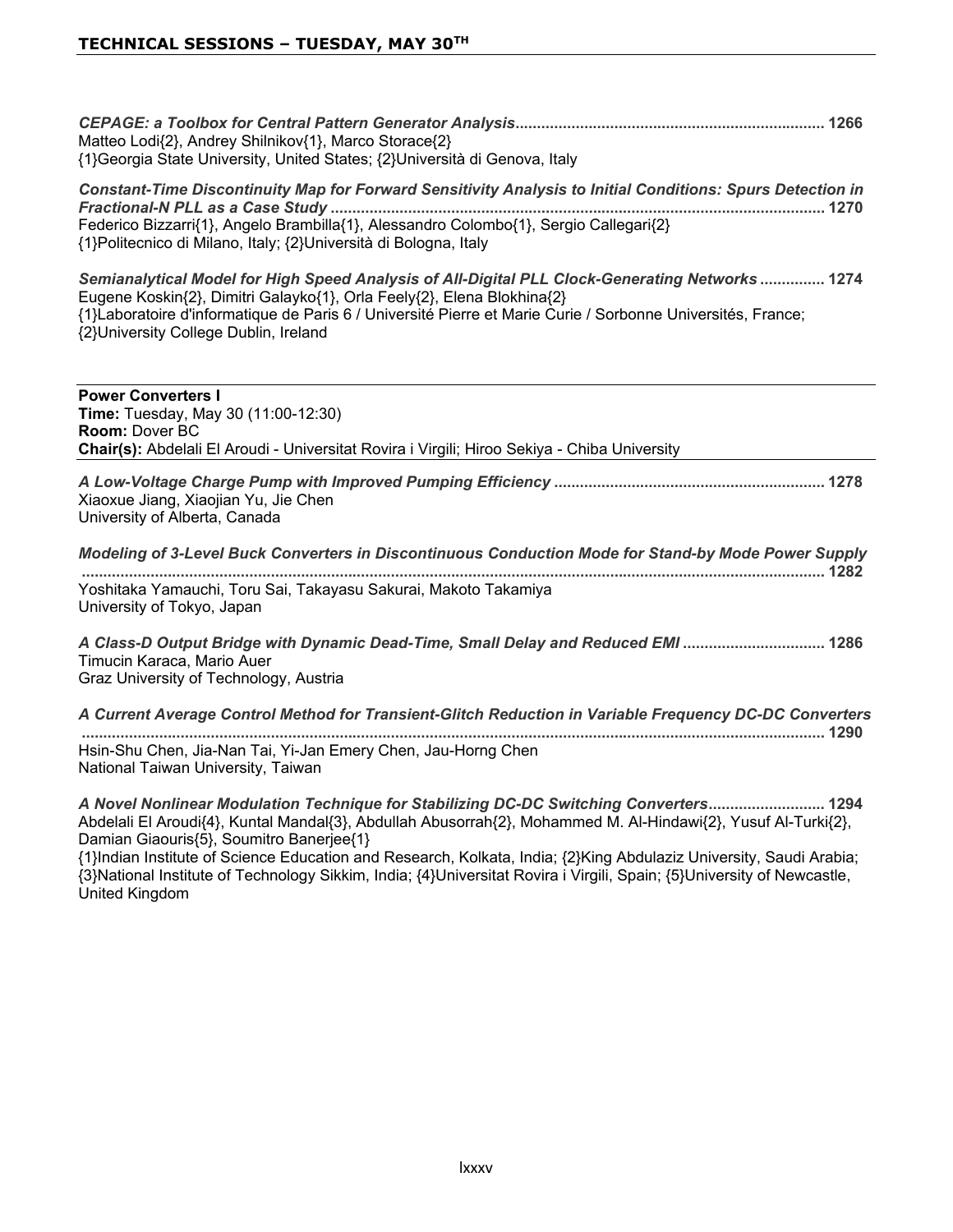| <b>Pattern Recognition &amp; Learning Systems I</b><br>Time: Tuesday, May 30 (11:00-12:30)<br>Room: Grand Ballroom I<br>Chair(s): Ibrahim Elfadel - Masdar Institute; Jeremy Holleman - University of North Carolina at Charlotte |
|-----------------------------------------------------------------------------------------------------------------------------------------------------------------------------------------------------------------------------------|
| Peder Olsen<br>IBM Research, United States                                                                                                                                                                                        |
| Tahmid Abtahi, Amey Kulkarni, Tinoosh Mohsenin<br>University of Maryland, Baltimore County, United States                                                                                                                         |
| Jussi Poikonen, Mika Laiho<br>University of Turku, Finland                                                                                                                                                                        |
| VLSI Implementation of LS-SVM Training and Classification Using Entropy Based Subset-Selection                                                                                                                                    |
| Andreas Bytyn, Jannik Springer, Rainer Leupers, Gerd Ascheid<br>Rheinisch-Westfälische Technische Hochschule Aachen, Germany                                                                                                      |
| Mika Grönroos, Tapani Nevalainen, Jonne Poikonen, Ari Paasio<br>University of Turku, Finland                                                                                                                                      |
| <b>Statistical Signal Processing</b><br>Time: Tuesday, May 30 (11:00-12:30)<br>Room: Grand Ballroom II<br>Chair(s): Wei Xing Zheng - Western Sydney University; Tokunbo Ogunfunmi - Santa Clara University                        |
| Efficient Data Structures for Density Estimation for Large High-Dimensional Data  1314<br>Aref Majdara, Saeid Nooshabadi<br>Michigan Technological University, United States                                                      |
| Integer Frequency Offset Detection with Reduced Complexity in OFDM Systems 1318<br>Hamed Abdzadeh-Ziabari, Wei-Ping Zhu, M.N.S. Swamy<br>Concordia University, Canada                                                             |
| A New Regularized Recursive Dynamic Factor Analysis with Variable Forgetting Factor for Wireless Sensor<br>Jian-Qiang Lin, Ho-Chun Wu, Shing-Chow Chan<br>University of Hong Kong, Hong Kong                                      |
| Study of Wind Profile Prediction with a Combination of Signal Processing and Computational Fluid                                                                                                                                  |
| Mengdi Jiang, Wei Liu, Yi Li<br>University of Sheffield, United Kingdom                                                                                                                                                           |
| Multichannel Color Image Watermark Detection Utilizing Vector-Based Hidden Markov Model 1330<br>Marzieh Amini, Hamidreza Sadreazami, M. Omair Ahmad, M.N.S. Swamy                                                                 |

Concordia University, Canada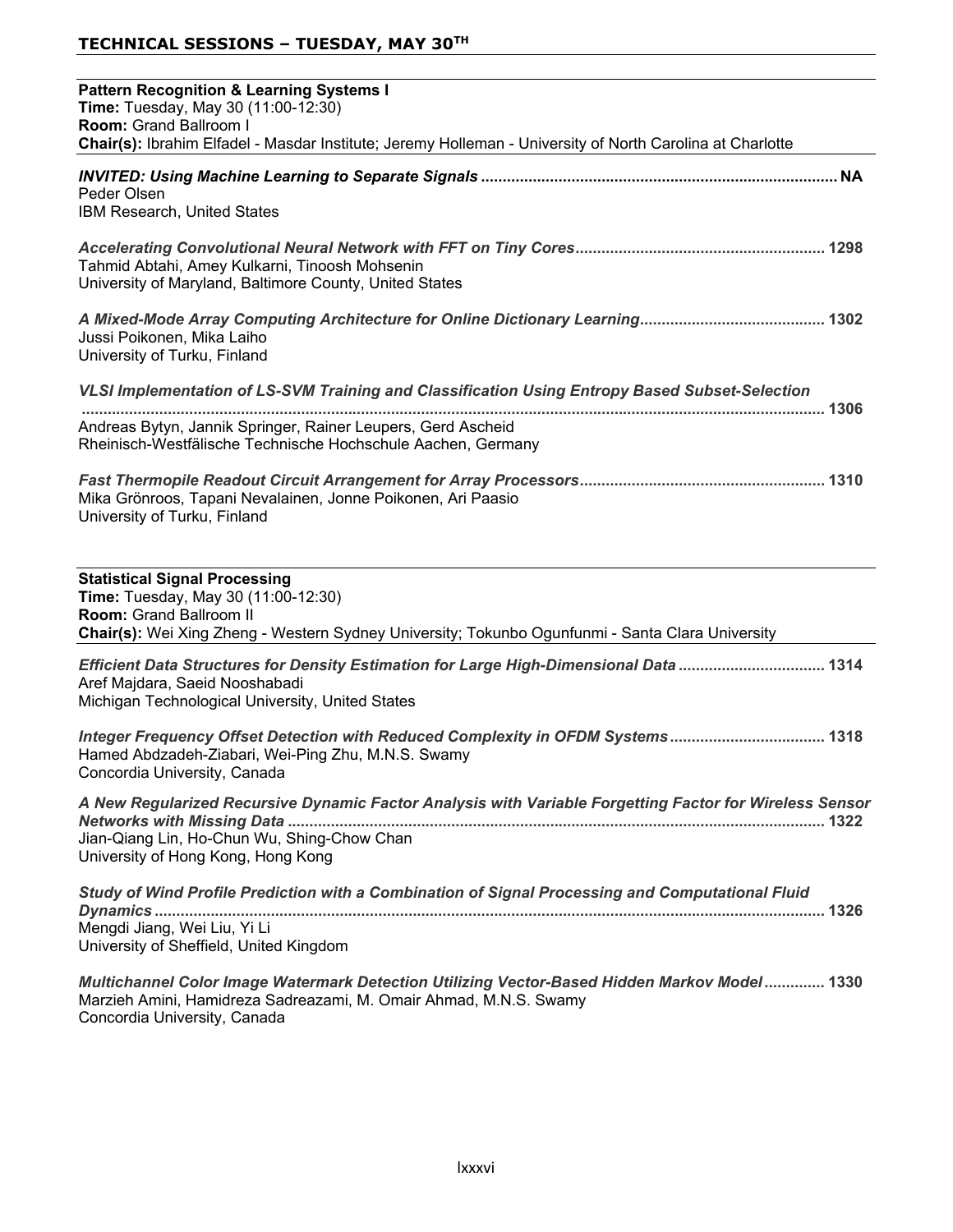| <b>RF Circuits I</b><br>Time: Tuesday, May 30 (11:00-12:30)<br>Room: Grand Ballroom III<br>Chair(s): Joseph Chang - Nanyang Technological University; Ioannis Syllaios - University of Texas at Dallas                                                                                                   |
|----------------------------------------------------------------------------------------------------------------------------------------------------------------------------------------------------------------------------------------------------------------------------------------------------------|
| Ehsan Kargaran, Danilo Manstretta, Rinaldo Castello<br>Università degli Studi di Pavia, Italy                                                                                                                                                                                                            |
| A 6V CMOS Switching Mode Amplifier for Continuous-Wave Signals from DC to 3 GHz  1338<br>Robert Bieg, Martin Schmidt, Markus Grözing, Manfred Berroth<br>Universität Stuttgart, Germany                                                                                                                  |
| <b>Common-Mode Termination Requirements in Concurrent Dual-Band Push-Pull Power Amplifiers</b>                                                                                                                                                                                                           |
| Byron Montgomery, Yifei Li, Nathan Neihart<br>Iowa State University, United States                                                                                                                                                                                                                       |
| A 1024-QAM Capable WLAN Receiver with -56.3 dB Image Rejection Ratio Using Self-Calibration Technique                                                                                                                                                                                                    |
| Shusuke Kawai, Toshiyuki Yamagishi, Yosuke Hagiwara, Shigehito Saigusa, Ichiro Seto, Shoji Otaka, Shuichi Ito<br>Toshiba Corporation, Japan                                                                                                                                                              |
| Debasish Mitra{1}, Dusan Milosevic{1}, Salvatore Drago{2}, Jan van Sinderen{2}, Lucien J. Breems{2}<br>{1}Eindhoven University of Technology, Netherlands; {2}NXP Semiconductors N.V., Netherlands                                                                                                       |
| Intellectual Property Protection: A special session in honor of Professor Miodrag Potkonjak<br>Time: Tuesday, May 30 (11:00-12:30)<br>Room: Grand Ballroom IV<br>Chair(s): Gang Qu - University of Maryland                                                                                              |
| Miodrag Potkonjak{2}, Gang Qu{4}, Farinaz Koushanfar{3}, Chip-Hong Chang{1}<br>{1}Nanyang Technological University, Singapore; {2}University of California, Los Angeles, United States;<br>{3}University of California, San Diego, United States; {4}University of Maryland, College Park, United States |
| INVITED: Cybersecurity and the Electric Grid: Innovation and Intellectual Property  1358<br>Theodore Wood{2}, Marc Dandin{1}<br>{1}Wood IP LLC, United States; {2}Wood IP LLC, United States                                                                                                             |
| Xi Chen{2}, Gang Qu{2}, Aijiao Cui{1}<br>{1}Harbin Institute of Technology, China; {2}University of Maryland, College Park, United States                                                                                                                                                                |
| Hardware-Based Anti-Counterfeiting Techniques for Safeguarding Supply Chain Integrity 1363<br>Md Tanvir Arafin{2}, Andrew Stanley{1}, Praveen Sharma{1}<br>{1}Koninklijke Philips N.V., United States; {2}University of Maryland, College Park, United States                                            |
| Travis Meade{1}, Zheng Zhao{2}, Shaojie Zhang{1}, David Pan{2}, Yier Jin{1}<br>{1}University of Central Florida, United States; {2}University of Texas at Austin, United States                                                                                                                          |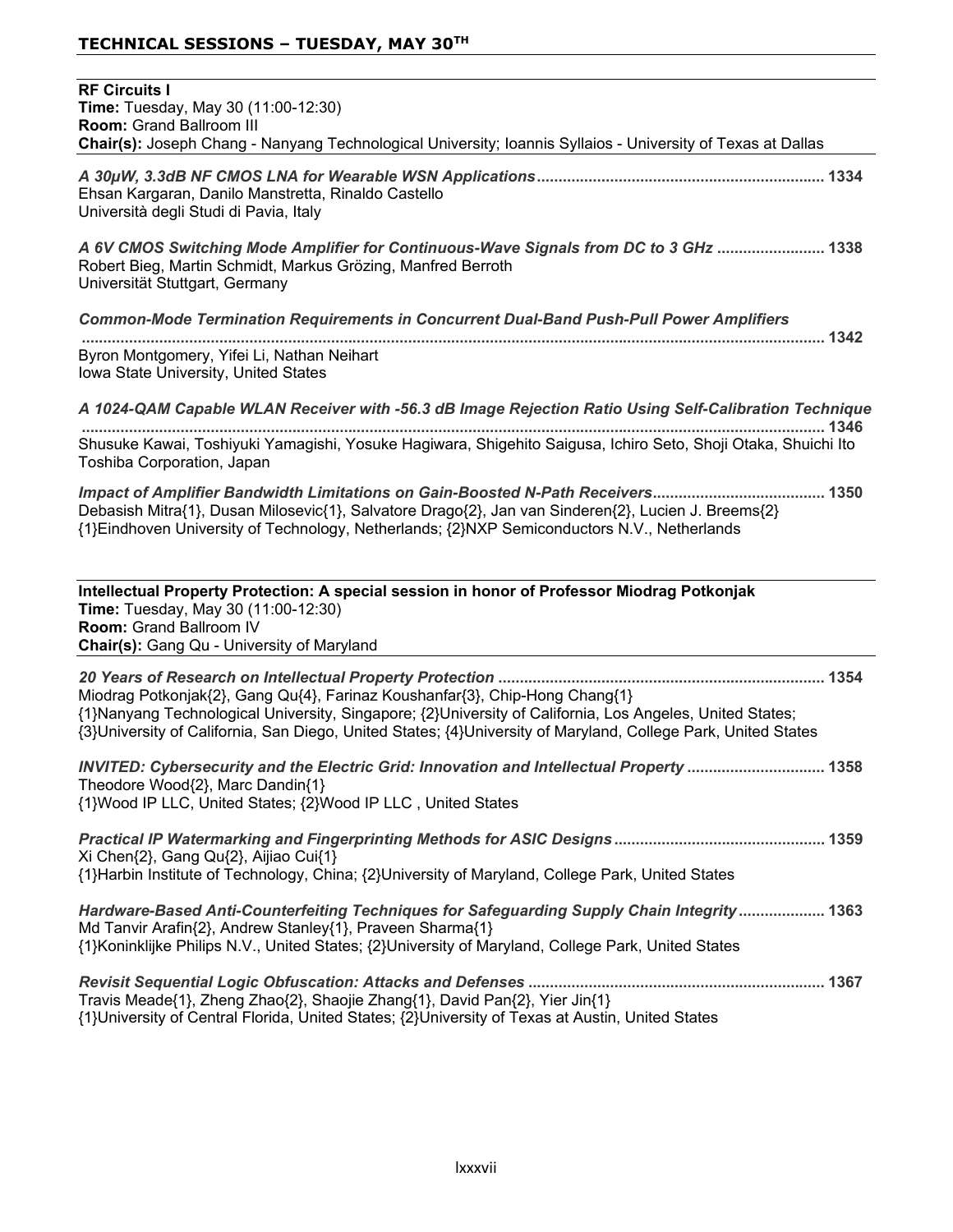| <b>Sensing Circuits</b><br>Time: Tuesday, May 30 (11:00-12:30)<br>Room: Grand Ballroom VII<br>Chair(s): Meng-Fan Chang - National Tsing Hua University; Joseph Friedman - University of Texas at Dallas                                                                                             |
|-----------------------------------------------------------------------------------------------------------------------------------------------------------------------------------------------------------------------------------------------------------------------------------------------------|
| From "MISSION: IMPOSSIBLE" to Mission Possible: Fully Flexible Intelligent Contact Lens for Image<br>Qin Li{2}, Zheyu Liu{2}, Fei Qiao{2}, Xing Wu{1}, Chaolun Wang{1}, Qi Wei{2}, Huazhong Yang{2}<br>{1} East China Normal University, China; {2} Tsinghua University, China                      |
| FPGA-Based Neural Probe Positioning to Improve Spike Sorting with OSort Algorithm  1375<br>László Schäffer{3}, Zoltán Nagy{2}, Zoltán Kincses{3}, Richárd Fiáth{1}<br>{1}Hungarian Academy of Sciences, Hungary; {2}Pázmány Peter Catholic University, Hungary; {3}University of<br>Szeged, Hungary |
| A Novel ISFET Sensor Architecture Using Through-Silicon Vias for DNA Sequencing  1379<br>Wei Xiao, Nicholas Miscourides, Pantelis Georgiou<br>Imperial College London, United Kingdom                                                                                                               |
| Darshit Mehta, Ege Altan, Rishabh Chandak, Baranidharan Raman, Shantanu Chakrabartty<br>Washington University in St. Louis, United States                                                                                                                                                           |
| Chun-Ming Huang, Yi-Jie Hsieh, Wei-Lin Lai, Yi-Jun Liu, Chun-Ying Juan, Ssu-Ying Chen, Chun-Yu Chen, Jin-Ju<br>Chue, Chih-Chyau Yang, Chien-Ming Wu<br>National Applied Research Laboratories, Taiwan                                                                                               |
| Flexible-Hybrid & Printable Electronics Systems<br>Time: Tuesday, May 30 (11:00-12:30)<br>Room: Grand Ballroom VIII<br>Chair(s): Fayomi Christian - Université du Québec à Montréal; Gordon Roberts - McGill University                                                                             |
| Jia Zhou, Tong Ge, Joseph Sylvester Chang<br>Nanyang Technological University, Singapore                                                                                                                                                                                                            |
| George Knopf, Dogan Sinar<br>University of Western Ontario, Canada                                                                                                                                                                                                                                  |
| Review: a Fully-Additive Printed Electronics Process with Very-Low Process Variations (Bent and Unbent<br>Tong Ge, Jia Zhou, Yang Kang, Joseph Sylvester Chang                                                                                                                                      |
| Nanyang Technological University, Singapore<br><b>Dowaring Smart Waarable Systems with Floyible Solar Fnargy Harvesting</b><br>1400                                                                                                                                                                 |

*Powering Smart Wearable Systems with Flexible Solar Energy Harvesting* Petar Jokic, Michele Magno Eidgenössische Technische Hochschule Zürich, Switzerland

*Towards a Smartphone-Aided Electronic ELISA for Real-Time Electrochemical Monitoring* Nikolaos Pechlivanidis, Konstantinos Papadimitriou, Daniel Evans, Nikolaos Vasilakis, Themistoklis Prodromakis University of Southampton, United Kingdom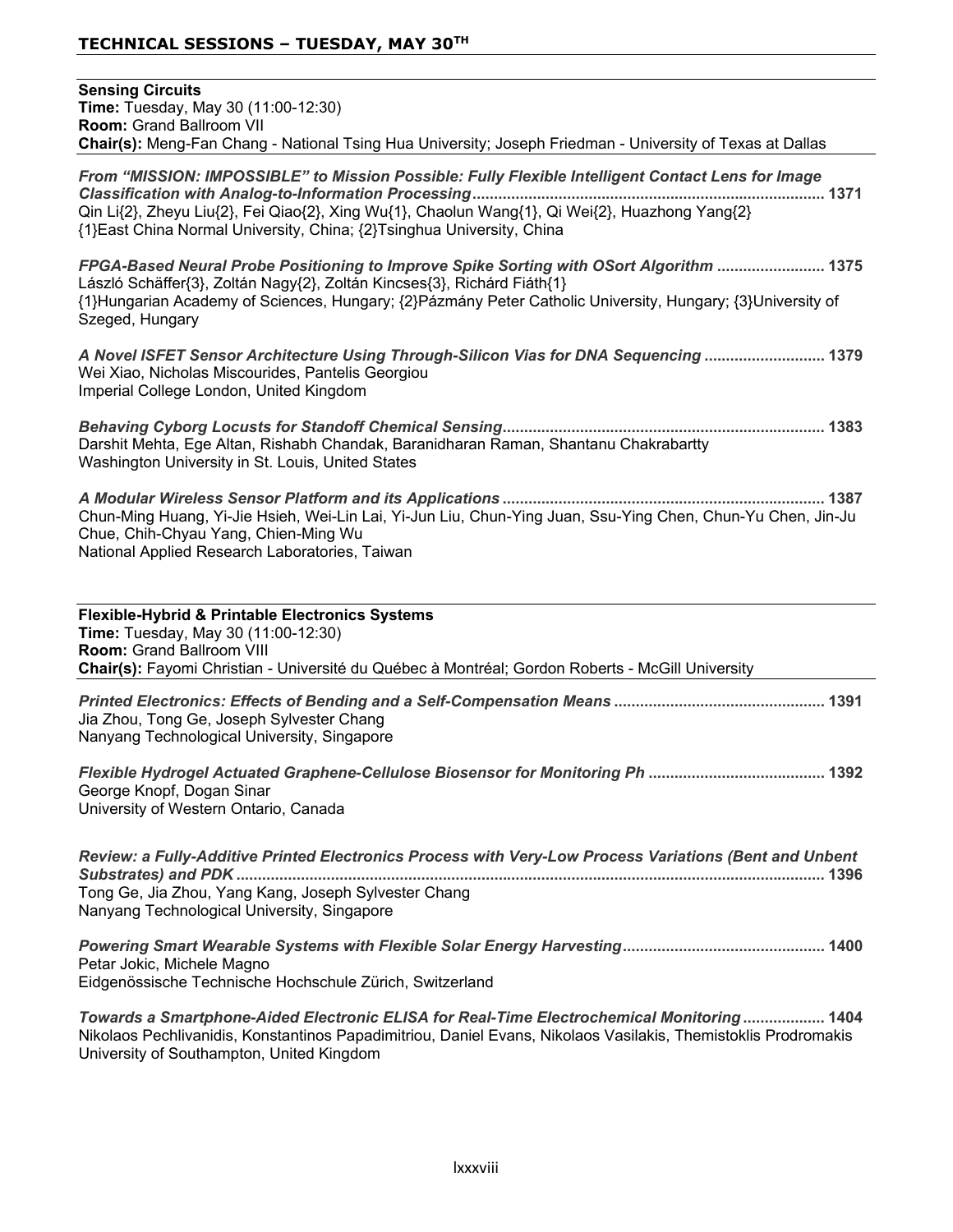## **TECHNICAL SESSIONS – TUESDAY, MAY 30TH**

| <b>CAS for Human Machine Interfaces / Brain Machine Interfaces</b><br>Time: Tuesday, May 30 (11:00-12:30)<br>Room: Grand Ballroom IX                                                                                                                                                                                                                           |
|----------------------------------------------------------------------------------------------------------------------------------------------------------------------------------------------------------------------------------------------------------------------------------------------------------------------------------------------------------------|
| Chair(s): Julius Georgiou - University of Cyprus; Pantelis Georgiou - Imperial College London                                                                                                                                                                                                                                                                  |
| A High Temporal Resolution Multiscale Recording System for in Vivo Neural Studies 1408<br>Gian Nicola Angotzi{2}, Mario Malerba{2}, Alessandro Maccione{2}, Fabio Boi{2}, Marco Crepaldi{2}, Alberto<br>Bonanno{1}, Luca Berdondini{2}<br>{1}Istituto Italiano di Tecnolgia, Italy; {2}Istituto Italiano di Tecnologia, Italy                                  |
| A Silicon Based fdNIRS System with Integrated tDCS on Chip for Non-Invasive Closed-Loop Neuro                                                                                                                                                                                                                                                                  |
| Yun Miao, Valencia Koomson<br><b>Tufts University, United States</b>                                                                                                                                                                                                                                                                                           |
| A Fully Integrated Wireless Sensor-Brain Interface System to Restore Finger Sensation 1416<br>Xilin Liu{2}, Hongjie Zhu{2}, Milin Zhang{1}, Xiaotie Wu{1}, Andrew Richardson{2}, Srihari Sritharan{2}, Dengteng<br>Ge{2}, Yang Shu{2}, Timothy Lucas{2}, Jan Van der Spiegel{2}<br>{1}Tsinghua University, China; {2}University of Pennsylvania, United States |
| A Charge-Based Ultra-Low Power Continuous-Time ADC for Data Driven Neural Spike Processing                                                                                                                                                                                                                                                                     |
| Michal Maslik{1}, Yan Liu{1}, Tor Sverre Lande{2}, Timothy Constandinou{1}<br>{1}Imperial College London, United Kingdom; {2}University of Oslo, Norway                                                                                                                                                                                                        |
| Analysis of Passive Charge Balancing for Safe Current-Mode Neural Stimulation  1424<br>Luis Eduardo Rueda Guerrero{2}, Marco Ballini{1}, Nick Van Hellepute{1}, Srinjoy Mitra{3}<br>{1}IMEC, Belgium; {2}Universidad Industrial de Santander, Colombia; {3}University of Glasgow, United Kingdom                                                               |
| <b>Data Converters I</b><br>Time: Tuesday, May 30 (11:00-12:30)<br><b>Room: Grand Ballroom X</b><br>Chair(s): Ioannis Syllaios - University of Texas at Dallas; George Yuan - Hong Kong University of Science and<br>Technology                                                                                                                                |
| Isadora Freire Martins{2}, José Edil Guimarães de Medeiros{2}, José Alberto Alves de Andrade{1}, Sandro Augusto<br>Pavlik Haddad{2}<br>{1}DFchip Ltd., Brazil; {2}Universidade de Brasília, Brazil                                                                                                                                                             |
| Voltage Domain Correction Technique for Timing Skew Errors in Time Interleaved ADCs 1432<br>Praveen Kumar Venkatachala{1}, Ahmed Elshater{1}, Yang Xu{1}, Manar El-Chammas{2}, Un-Ku Moon{1}<br>{1}Oregon State University, United States; {2}Texas Instruments Inc., United States                                                                            |
| A 700µW 1GS/s 4-Bit Folding-Flash ADC in 65nm CMOS for Wideband Wireless Communications                                                                                                                                                                                                                                                                        |
| Bayan Nasri, Sunit Sebastian, Kae-Dyi You, Ramkumar RanjithKumar, Davood Shahrjerdi<br>New York University, United States                                                                                                                                                                                                                                      |
| Hamidreza Maghami{2}, Pedram Payandehnia{2}, Hossein Mirzaie{2}, Kartikeya Mayaram{2}, Ramin Zanbaghi{1},<br>Terri Fiez{3}<br>{1}Cirrus logic, United States; {2}Oregon State University, United States; {3}University of Colorado Boulder, United<br>States                                                                                                   |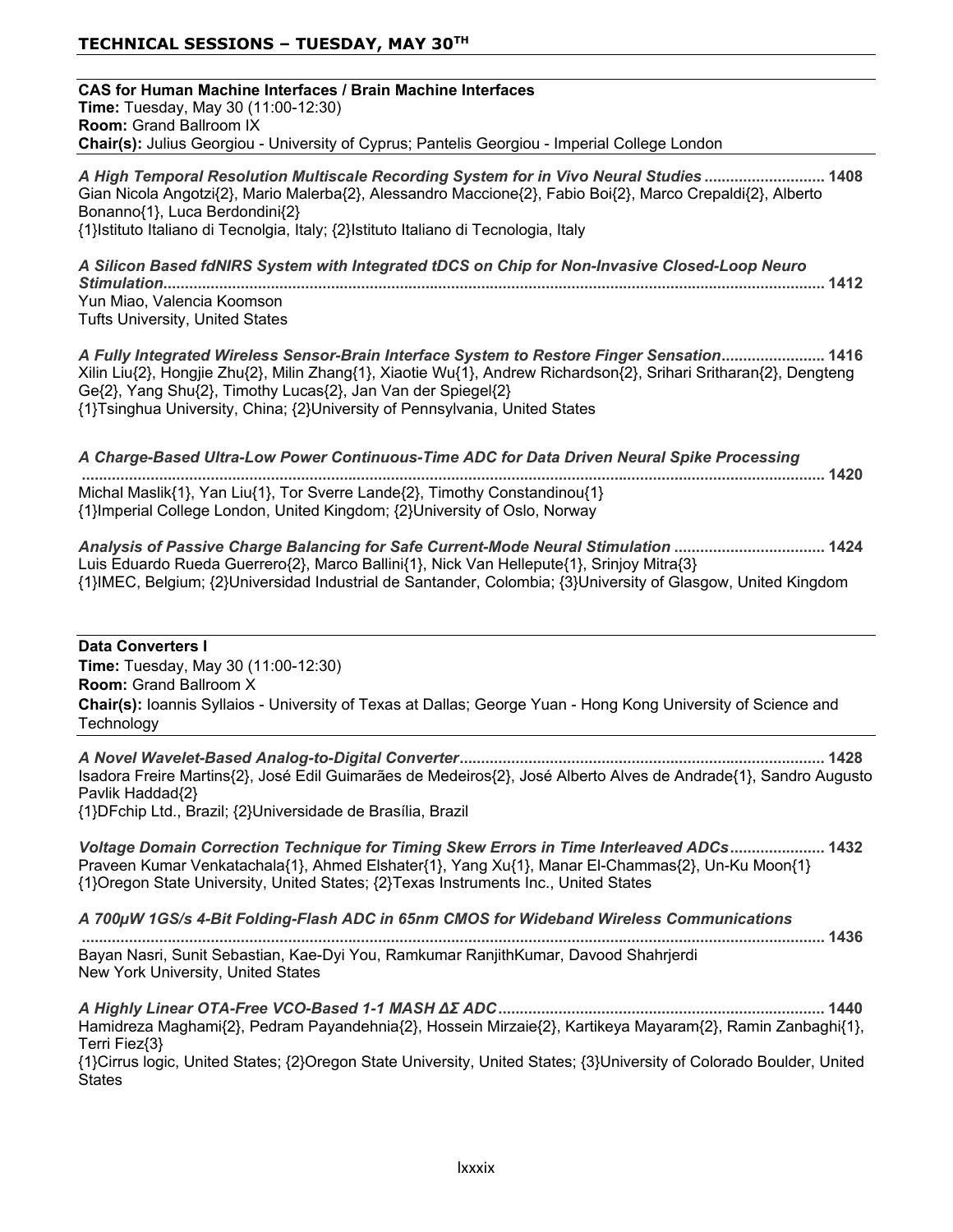## **TECHNICAL SESSIONS – TUESDAY, MAY 30TH**

| Chithira Ravi{1}, Diego James{1}, Vineeth Sarma{1}, Bibhu Datta Sahoo{3}, Amol Inamdar{2}                                                                 |  |
|-----------------------------------------------------------------------------------------------------------------------------------------------------------|--|
| {1}Amrita Vishwa Vidyapeetham University, India; {2}Hypres Inc., New York, United States; {3}University of Illinois<br>at Urbana-Champaign, United States |  |

| <b>Cryptography &amp; PUF Circuits</b><br>Time: Tuesday, May 30 (11:00-12:30)<br>Room: Laurel AB<br>Chair(s): Maire O'Neill - Queens University; Weiqiang Liu - Nanjing University of Aeronautics and Astronautics                                   |
|------------------------------------------------------------------------------------------------------------------------------------------------------------------------------------------------------------------------------------------------------|
|                                                                                                                                                                                                                                                      |
| Fast Inversion in GF(2^m) with Polynomial Basis Using Optimal Addition Chains 1448<br>Lijuan Li, Shuguo Li<br>Tsinghua University, China                                                                                                             |
| Lei Zhang{1}, Chenghua Wang{1}, Weiqiang Liu{1}, Maire O'Neill{3}, Fabrizio Lombardi{2}<br>{1}Nanjing University of Aeronautics and Astronautics, China; {2}Northeastern University, United States; {3}Queen's<br>University Belfast, United Kingdom |
| Investigation of DRAM PUFs Reliability Under Device Accelerated Aging Effects  1456<br>Fatemeh Tehranipoor, Nima Karimian, Wei Yan, John Chandy<br>University of Connecticut, United States                                                          |
| A Technique to Transform 6T-SRAM Arrays Into Robust Analog PUF with Minimal Overhead  1460<br>Jiangyi Li, Teng Yang, Mingoo Seok<br>Columbia University, United States                                                                               |
| <b>Networks-on-Chip</b><br><b>Time:</b> Tuesday, May 30 (11:00-12:30)<br>Room: Laurel CD<br>Chair(s): Emre Salman - Stony Brook University; Shuenn-Yuh Lee - National Cheng Kung University                                                          |
| Letian Huang, Xinxin Lin, Junshi Wang, Qiang Li<br>University of Electronic Science and Technology of China, China                                                                                                                                   |
| A Two-Stage Variation-Aware Task Mapping Scheme for Fault-Tolerant Multi-Core Network-on-Chips                                                                                                                                                       |
| Lei Zhang{1}, Jianxun Yang{2}, Chengbo Xue{1}, Yue Ma{1}, Shan Cao{1}<br>{1}Beijing Institute of Technology, China; {2}Tsinghua University, China                                                                                                    |
| N Prasad, Rajit Karmakar, Santanu Chattopadhyay, Indrajit Chakrabarti<br>Indian Institute of Technology Kharagpur, India                                                                                                                             |
| Comprehensive Performance and Robustness Analysis of 2D Turn Models for Network-on-Chips                                                                                                                                                             |
| Siavoosh Payandeh Azad{1}, Behrad Niazmand{1}, Karl Janson{1}, Thilo Kogge{3}, Jaan Raik{1}, Gert Jervan{1},<br>Thomas Hollstein{2}                                                                                                                  |
| {1}Tallinn University of Technology, Estonia; {2}Tallinn University of Technology / Frankfurt University of Applied<br>Sciences, Germany; {3}Technische Universität Darmstadt, Germany                                                               |
| Implications of Noise Insertion Mechanisms of Different Countermeasures Against Side-Channel Attacks                                                                                                                                                 |
| Weize Yu, Selcuk Köse                                                                                                                                                                                                                                |

University of South Florida, United States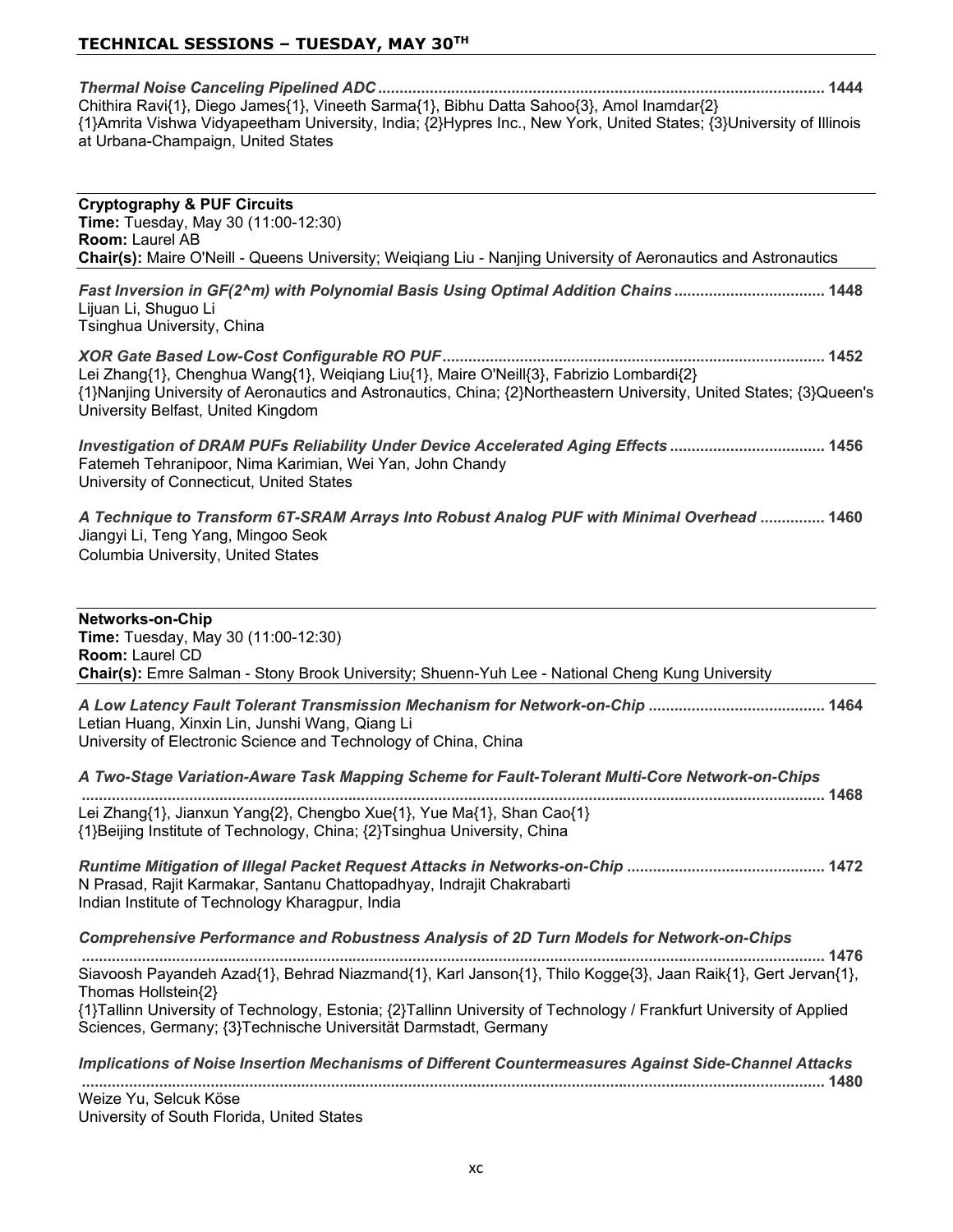| <b>Multimedia Content Analysis &amp; Retrieval</b><br>Time: Tuesday, May 30 (11:00-12:30)<br>Room: Kent AB                                                                                                                                                      |
|-----------------------------------------------------------------------------------------------------------------------------------------------------------------------------------------------------------------------------------------------------------------|
| Chair(s): Yeong-Kang Lai - National Chung Hsing University; Shao-Yi Chien - National Taiwan University                                                                                                                                                          |
| Implicit Analysis of Perceptual Multimedia Experience Based on Physiological Response: a Review                                                                                                                                                                 |
| Seong-Eun Moon, Jong-Seok Lee<br>Yonsei University, Korea, South                                                                                                                                                                                                |
| Yuchi Zhang, Guolin Li, Xiang Xie, Zhihua Wang<br>Tsinghua University, China                                                                                                                                                                                    |
| Better Deep Visual Attention with Reinforcement Learning in Action Recognition 1489<br>Gang Wang{1}, Wenmin Wang{1}, Jingzhuo Wang{1}, Yaohua Bu{2}<br>{1} Peking University, China; {2} Tsinghua University, China                                             |
| Cross-Domain Shoe Retrieval Using a Three-Level Deep Feature Representation 1493<br>Huijing Zhan{1}, Boxin Shi{2}, Alex Kot{1}<br>{1}Nanyang Technological University, Singapore; {2}National Institute of Advanced Industrial Science and<br>Technology, Japan |
| A 120 fps 1080p Resolution Block-Based Feature Extraction Architecture Implementation for Real-Time<br>Chun-Ting Yen, Wan-Yu Chen, Liang-Gee Chen<br>National Taiwan University, Taiwan                                                                         |
| Video Interfaces & High Speed IO<br>Time: Tuesday, May 30 (11:00-12:30)<br>Room: Essex AB<br>Chair(s): Eduard Alarcon - Universitat Politècnica de Catalunya                                                                                                    |
| A Real-Time FHD Learning-Based Super-Resolution System Without a Frame Buffer  1501<br>Kuan-Ling Liu, Ming-Che Yang, Shao-Yi Chien<br>National Taiwan University, Taiwan                                                                                        |
| A 55.1 mW 1.62-to-8.1 Gb/s Video Interface Receiver Generating Up to 680 MHz Stream Clock Over 20 dB<br>Kwanseo Park, Jinhyung Lee, Kwangho Lee, Deog-Kyoon Jeong<br>Seoul National University, Korea, South                                                    |
| A 28-Gb/s 1.6-pJ/b PAM-4 Transmitter with 3-Tap FFE and Gm-Regulated Resistive-Feedback Inverter<br>Haram Ju, Moon-Chul Choi, Deog-Kyoon Jeong<br>Seoul National University, Korea, South                                                                       |

*A Frequency Reconfigurable 360° Analog Phase Shifter with a Constant Loss* Fatemeh Akbar, Amir Mortazawi University of Michigan, United States

*A 4GS/s Reconfigurable Folding Flash ADC for Time Interleaving in 16nm FinFET* Luke Wang{2}, Marcandre Lacroix{1}, Anthony Chan Carusone{2} {1}Huawei Technologies Canada, Canada; {2}University of Toronto, Canada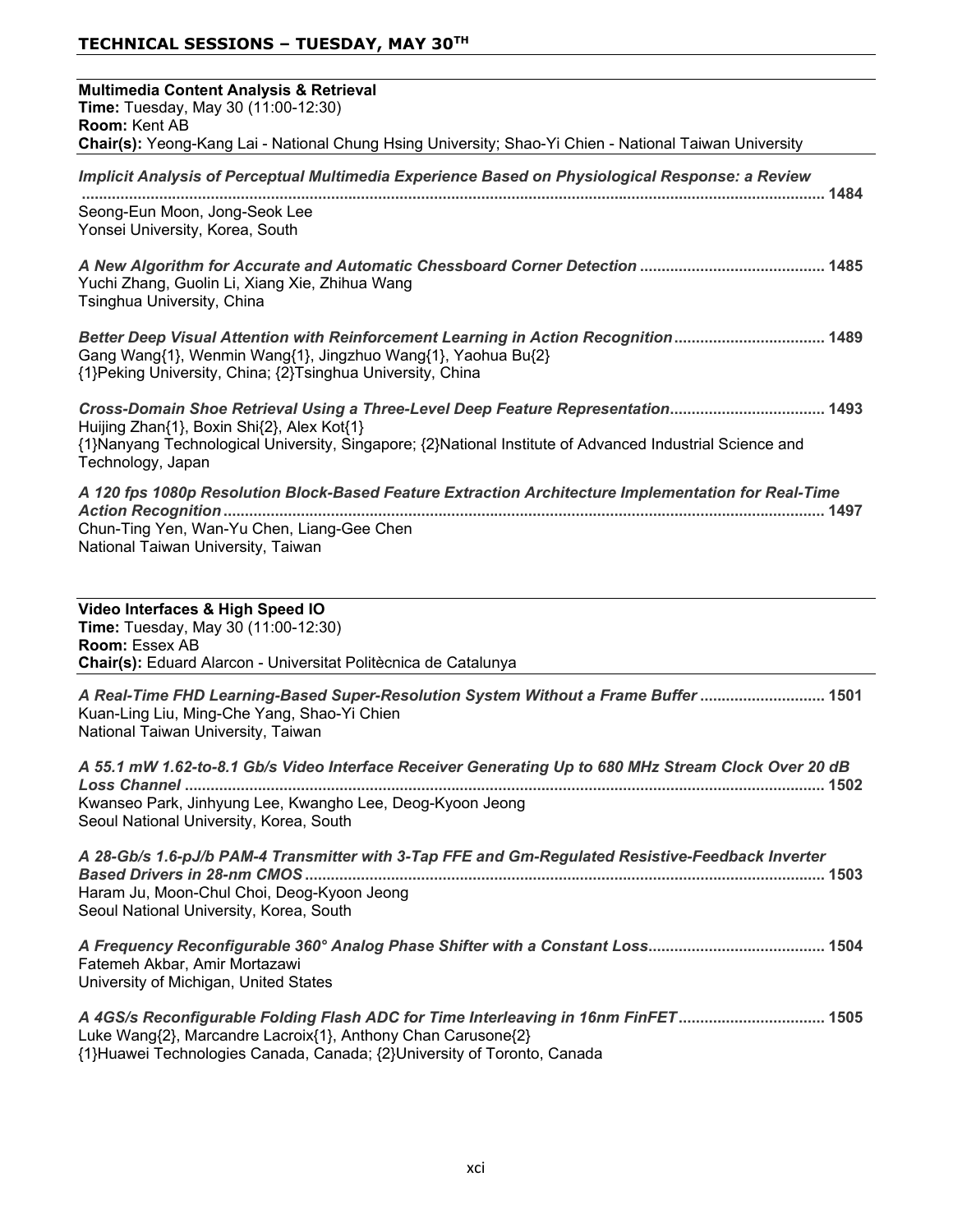| <b>Modeling &amp; Analysis of Nonlinear Circuits</b><br>Time: Tuesday, May 30 (13:30-15:00)<br><b>Room: Dover A</b><br>Chair(s): Sergio Callegari - Università di Bologna; Elena Blokhina - University College Dublin                                                                                                                                                  |
|------------------------------------------------------------------------------------------------------------------------------------------------------------------------------------------------------------------------------------------------------------------------------------------------------------------------------------------------------------------------|
| Xuan Hu, Joseph Friedman<br>University of Texas at Dallas, United States                                                                                                                                                                                                                                                                                               |
| Variability of Supercapacitor Fractional-Order Parameters Extracted from Discharging Behavior Using<br>Todd Freeborn{1}, Ahmed Elwakil{2}<br>{1}University of Alabama, United States; {2}University of Sharjah, U.A.E.                                                                                                                                                 |
| Analysis of Power Consumption in LC Oscillators Based on the Inversion Coefficient  1514<br>Francesco Chicco, Alessandro Pezzotta, Christian Enz<br>École Polytechnique Fédérale de Lausanne, Switzerland                                                                                                                                                              |
| Coefficient Extraction for MPM Using LSE, ORLS and SLS Applied to RF-PA Modeling 1518<br>Jose Cruz Núñez Pérez{2}, Edgar Allende-Chávez{3}, Jose Ricardo Cárdenas-Valdez{3}, Esteban Tlelo-Cuautle{1}<br>{1}Instituto Nacional de Astrofísica, Óptica y Electrónica, Mexico; {2}Instituto Politecnico Nacional, Mexico;<br>{3}Instituto Tecnologico de Tijuana, Mexico |
| Analysis and Comparison of Charge-Pump Conditioning Circuits for Capacitive Electromechanical Energy<br>Armine Karami{1}, Dimitri Galayko{1}, Mohammed Bedier{1}, Philippe Basset{2}<br>{1}Laboratoire d'informatique de Paris 6 / Université Pierre et Marie Curie / Sorbonne Universités, France;<br>{2}Université Paris-Est - ESIEE, France                         |
| <b>Power Converters II</b><br>Time: Tuesday, May 30 (13:30-15:00)<br>Room: Dover BC<br>Chair(s): Hirotaka Koizumi - Tokyo University of Agriculture and Technology; Stefano Gregori - University of<br>Guelph                                                                                                                                                          |
| Master-Slave Battery Charging System Using Parallel DC-DC Converters for Thermal Safety  1526<br>John Hu, Suming Lai<br>Maxim Integrated, United States                                                                                                                                                                                                                |
| Yuya Nakagawa, Hirotaka Koizumi<br>Tokyo University of Science, Japan                                                                                                                                                                                                                                                                                                  |
| A 0.9-V Input PWM DCM Boost Converter with Low Output Ripples and Fast Load Transient Response<br>Hao Luo, Liter Siek<br>Nanyang Technological University, Singapore                                                                                                                                                                                                   |
| A High-Speed Level Shifting Technique and its Application in High-Voltage, Synchronous DC-DC<br>Arunkumar Salimath{2}, Giovanni Gonano{1}, Edoardo Bonizzoni{2}, Davide Luigi Brambilla{1}, Edoardo Botti{1},<br>Franco Maloberti{2}                                                                                                                                   |

{1}STMicroelectronics, Italy; {2}Università degli Studi di Pavia, Italy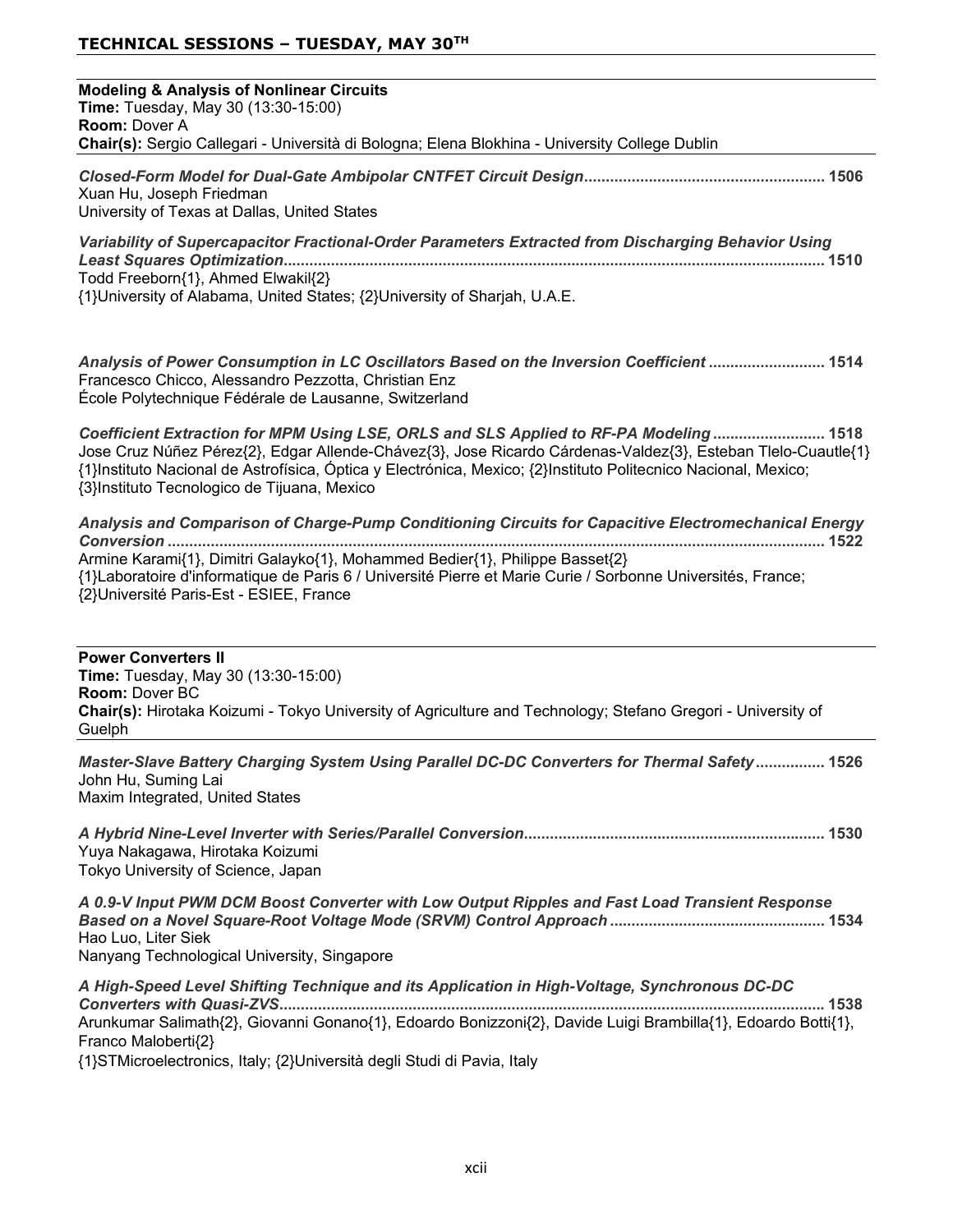| Design Trade-Offs of Integrated Polygonal Inductors for DC-DC Power Converters 1542 |  |
|-------------------------------------------------------------------------------------|--|
| Ahmed Shaltout, Stefano Gregori                                                     |  |
| University of Guelph, Canada                                                        |  |

| <b>Neural Arrays</b><br>Time: Tuesday, May 30 (13:30-15:00)<br>Room: Grand Ballroom I<br>Chair(s): Arindam Basu - Nanyang Technological University; Wei Xing Zheng - Western Sydney University                                                                                                                                                                                                                                                                                                                                                                   |
|------------------------------------------------------------------------------------------------------------------------------------------------------------------------------------------------------------------------------------------------------------------------------------------------------------------------------------------------------------------------------------------------------------------------------------------------------------------------------------------------------------------------------------------------------------------|
| M. Anthony Lewis<br>Qualcomm Inc., United States                                                                                                                                                                                                                                                                                                                                                                                                                                                                                                                 |
| Dynamic Voltage and Frequency Scaling for Neuromorphic Many-Core Systems  1546<br>Sebastian Höppner{1}, Yexin Yan{1}, Bernhard Vogginger{1}, Andreas Dixius{1}, Johannes Partzsch{1}, Felix<br>Neumärker{1}, Stephan Hartmann{1}, Stefan Schiefer{1}, Stefan Scholze{1}, Georg Ellguth{1}, Love<br>Cederstroem{1}, Matthias Eberlein{1}, Christian Mayr{1}, Steve Temple {2}, Luis Plana{2}, Jim Garside{2}, Simon<br>Davison{2}, David R. Lester{2}, Steve Furber{2}<br>{1}Technische Universität Dresden, Germany; {2}University of Manchester, United Kingdom |
| Scalable Bio-Inspired Fault Detection to Support Fault Recovery in Networks-on-Chip  1550<br>Malachy McElholm, Jim Harkin, Junxiu Liu, Liam McDaid<br>Ulster University, United Kingdom                                                                                                                                                                                                                                                                                                                                                                          |
| A 65-nm CMOS 7fJ Per Synaptic Event Clique-Based Neural Network in Scalable Architecture 1554<br>Benoit Larras{2}, Paul Chollet{1}, Cyril Lahuec{1}, Fabrice Seguin{1}, Matthieu Arzel{1}<br>{1}TELECOM Bretagne, France; {2}Université Lille 1 / Université de Valenciennes, France                                                                                                                                                                                                                                                                             |
| A Biological-Realtime Neuromorphic System in 28 nm CMOS Using Low-Leakage Switched Capacitor<br>Christian Mayr, Johannes Partzsch, Marko Noack, Stefan Hänzsche, Stefan Scholze, Sebastian Höppner, Georg<br>Ellguth, Rene Schüffny<br>Technische Universität Dresden, Germany                                                                                                                                                                                                                                                                                   |
| <b>DSP for Biosignals</b><br>Time: Tuesday, May 30 (13:30-15:00)<br><b>Room: Grand Ballroom II</b><br>Chair(s): Keshab K. Parhi - University of Minnesota at Minneapolis; Peter Lian - York University                                                                                                                                                                                                                                                                                                                                                           |
| Pupil Localization for Gaze Estimation Using Unsupervised Graph-Based Model  1559<br>Salah Rabba{1}, Yifeng He{1}, Matthew Kyan{2}, Ling Guan{1}<br>{1}Ryerson University, Canada; {2}York University, Canada                                                                                                                                                                                                                                                                                                                                                    |
| Statistical Modeling of Multimodal Neuroimaging Data in Non-Subsampled Shearlet Domain Using the<br>Emimal Jabason, M. Omair Ahmad, M.N.S. Swamy<br>Concordia University, Canada                                                                                                                                                                                                                                                                                                                                                                                 |

*Dynamic Gene Regulatory Network Analysis Using Saccharomyces cerevisiae Large-Scale Time-Course Microarray Data* Li Zhang, Ho-Chun Wu, Jian-Qiang Lin, Shing-Chow Chan University of Hong Kong, Hong Kong

*Low-Power Real-Time ECG Baseline Wander Removal: Hardware Implementation* Onur Guven{1}, Amir Eftekhar{1}, Wilko Kindt{2}, Timothy Constandinou{1} {1}Imperial College London, United Kingdom; {2}Texas Instruments Inc., Netherlands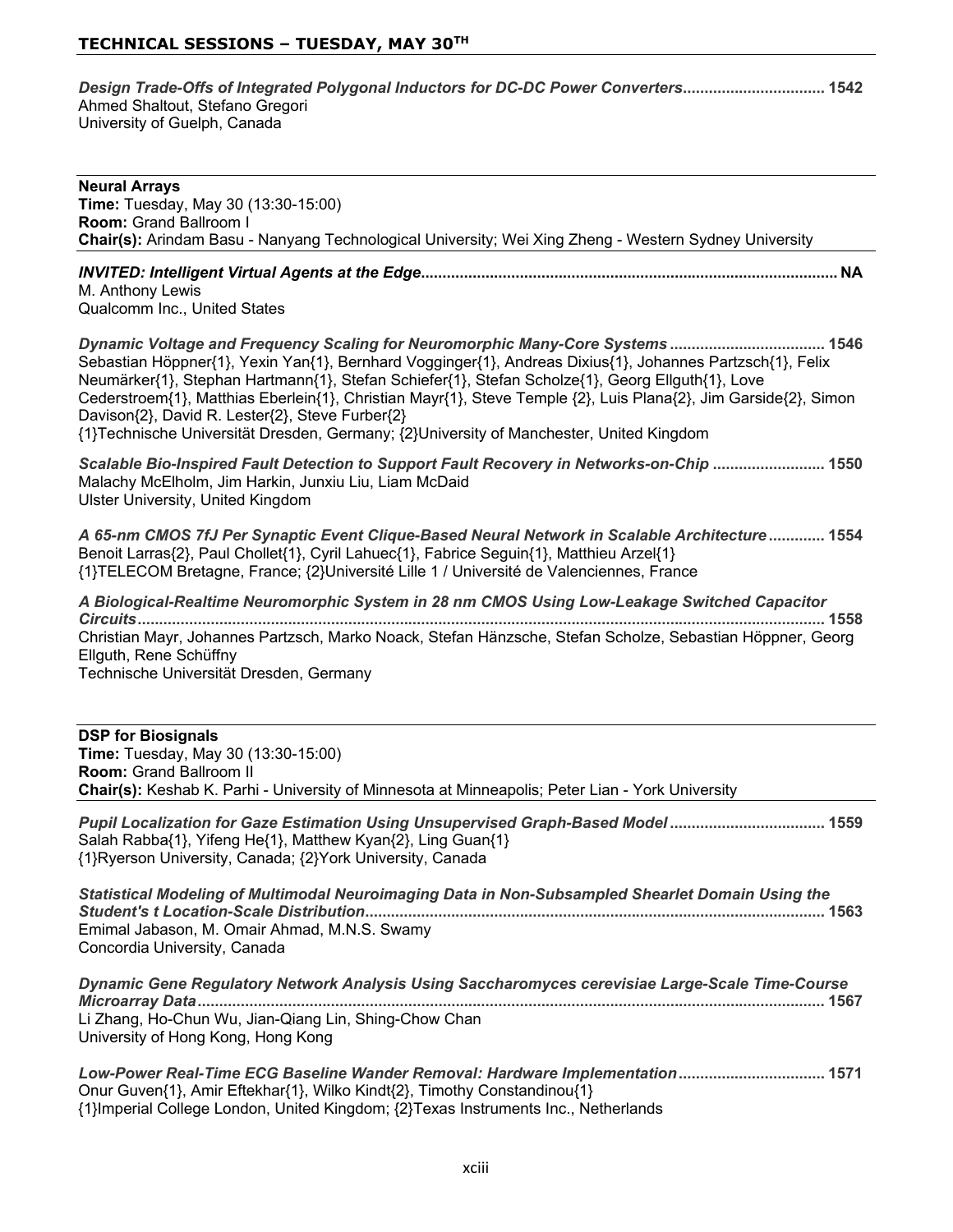### **TECHNICAL SESSIONS – TUESDAY, MAY 30TH**

*Constrained Kalman Filter for Improving Kinect Based Measurements*  Soumya Ranjan Tripathy{2}, Kingshuk Chakravarty{2}, Aniruddha Sinha{2}, Debatri Chatterjee{2}, Sanjoy Kumar  $Saha<sub>{1}</sub>$ {1}Jadavpur University, India; {2}Tata Consultancy Services Ltd., India

**RF Circuits II Time:** Tuesday, May 30 (13:30-15:00) **Room: Grand Ballroom III** Chair(s): Thierry Taris - Laboratoire de l'Intégration du Matériau au Système; Ioannis Syllaios - University of Texas at Dallas *Reconfigurable Inductorless Wideband CMOS LNA for Wireless Communications* Thierry Taris{2}, Marcelo De Souza{1}, Andre Mariano{1} {1}University Federal of Parana, Brazil; {2}University of Bordeaux, France *A Wideband RF Power Detector with -56 dB Sensitivity and 64 dB Dynamic Range in SiGe BiCMOS Technology* Sreekesh Lakshminarayanan, Klaus Hofmann Technische Universität Darmstadt, Germany *An 89 W MICS/ISM Band Receiver for Ultra-Low-Power Applications* Zexue Liu, Fan Yang, Haoyun Jiang, Xiucheng Hao, Junhua Liu, Huailin Liao Peking University, China *A Transformer-Less Duplexer with Out-of-Band Filtering for Same-Channel Full-Duplex Radios* Prateek Kumar Sharma, Nagarjuna Nallam Indian Institute of Technology Guwahati, India *A Low Phase Noise 8.8 GHz VCO Based on ISF Manipulation and Dual-Tank Technique*  Rong Jiang{1}, Hossein Noori{1}, Fa Dai{1}, Jun Fu{2}, Wei Zhou{2}, Yudong Wang{2} {1}Auburn University, United States; {2}Tsinghua University, China **PUF Circuits & Hardware Trojans Time:** Tuesday, May 30 (13:30-15:00) **Room: Grand Ballroom IV Chair(s):** Chip Hong Chang - Nanyang Technological University; Inna Partin Vaisband - University of Illinois at Chicago *An Entropy Test for Determining Whether a Mux PUF Is Linear or Nonlinear* Anoop Koyily, Chen Zhou, Chris H. Kim, Keshab K. Parhi University of Minnesota Twin Cities, United States *Low-Cost Fortification of Arbiter PUF Against Modeling Attack* Siarhei S. Zalivaka{2}, Alexander A. Ivaniuk{1}, Chip-Hong Chang{2}  $\{1\}$ Belarusian State University of Informatics and Radioelectronics, Belarus;  $\{2\}$ Nanyang Technological University, Singapore *Enhancing PUF Reliability by Machine Learning*  Yuejiang Wen, Yingjie Lao

Clemson University, United States; Clemson University, United States

*Single-Triggered Hardware Trojan Identification Based on Gate-Level Circuit Structural*  *Characteristics* Fuqiang Chen, Qiang Liu Tianjin University, China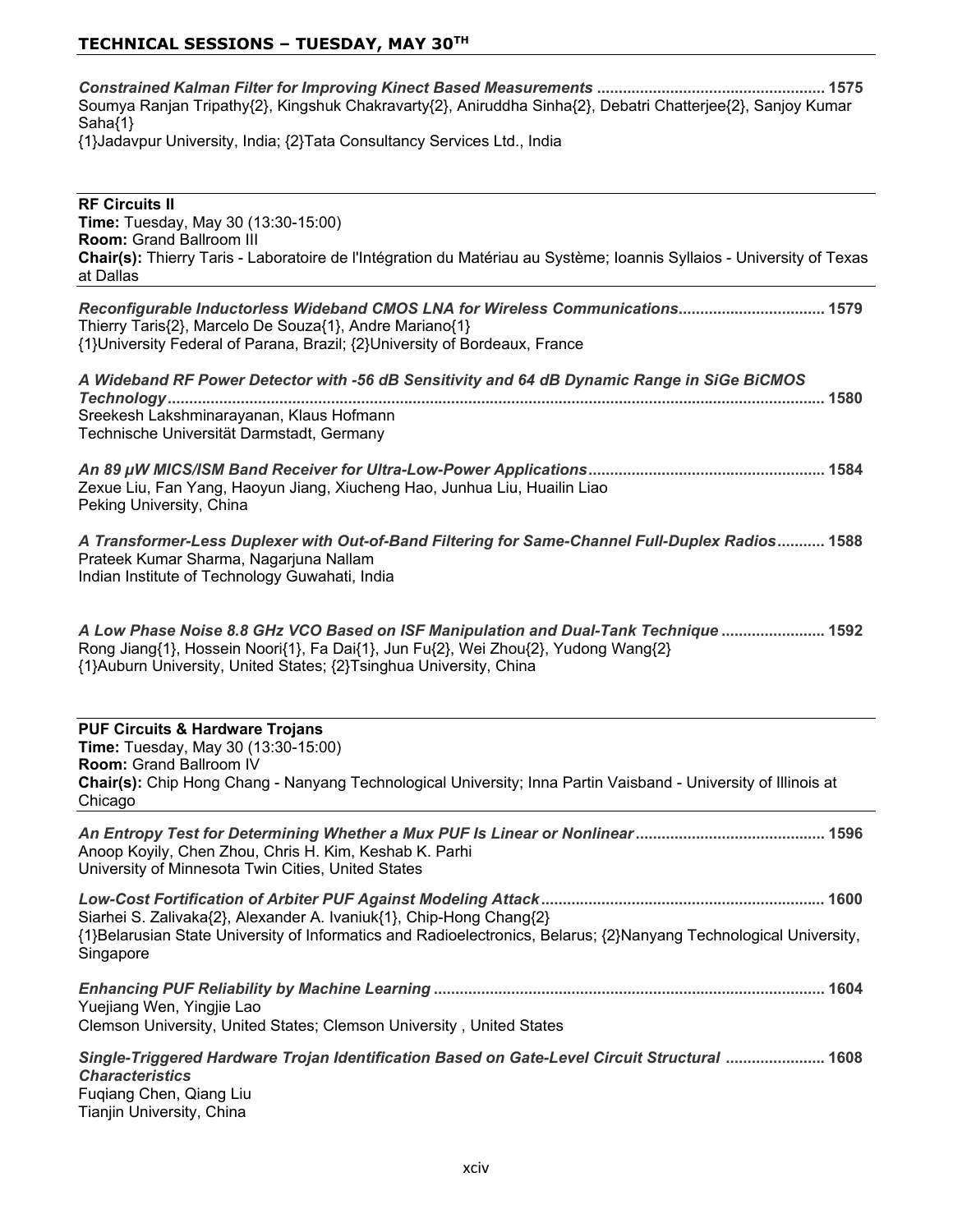| Haihua Shen, Yuehui Zhao                             |  |
|------------------------------------------------------|--|
| University of the Chinese Academy of Sciences, China |  |

| <b>Amplifiers &amp; Analog Filtering</b><br><b>Time:</b> Tuesday, May 30 (13:30-15:00)<br><b>Room: Grand Ballroom VII</b><br>Chair(s): Joseph Chang - Nanyang Technological University; Nuno Paulino - UNINOVA                                                                                                                                  |
|-------------------------------------------------------------------------------------------------------------------------------------------------------------------------------------------------------------------------------------------------------------------------------------------------------------------------------------------------|
| Continuous Class-B/J Power Amplifier Using Nonlinear Embedding Technique: Analyzing the Design<br>Samarth Saxena{1}, Karun Rawat{1}, Patrick Roblin{2}<br>{1}Indian Institute of Technology Roorkee, India; {2}Ohio State University, United States                                                                                             |
| Area-Efficient Fully Integrated Dual-Band Class-E/F Power Amplifier with Switchable Output Power for a<br>Christopher Soell{2}, Juergen Roeber{2}, Heinrich Milosiu{1}, Robert Weigel{2}, Amelie Hagelauer{2}<br>{1}Fraunhofer Institute for Integrated Circuits IIS, Germany; {2}Friedrich-Alexander-Universität Erlangen-Nürnberg,<br>Germany |
| Jason Muhlestein{1}, Farshad Farahbakhshian{2}, Praveen Kumar Venkatachala{1}, Un-Ku Moon{1}<br>{1}Oregon State University, United States; {2}Texas Instruments Inc., United States                                                                                                                                                             |
| A Highly Compact Wideband Continuous-Time Transimpedance Low-Pass Filter  1625<br>Yang Xu, Praveen Kumar Venkatachala, Un-Ku Moon<br>Oregon State University, United States                                                                                                                                                                     |
| Improved Nauta Transconductor for Wideband Intermediate-Frequency gm-C Filter 1629<br>Jianghui Deng{1}, Zhuojian Fu{1}, Zhao Wang{1}, Dihu Chen{1}, Xian Tang{2}, Jianping Guo{1}<br>{1}Sun Yat-sen University, China; {2}Tsinghua University, China                                                                                            |

| <b>Flexible Internet of Things: From Devices to Systems</b>                              |
|------------------------------------------------------------------------------------------|
| <b>Time:</b> Tuesday, May 30 (13:30-15:00)                                               |
| <b>Room:</b> Grand Ballroom VIII                                                         |
| Chair(s): Xiaojun Guo - Shanghai Jiao Tong University; Yongpan Liu - Tsinghua University |
|                                                                                          |

*Printed Organic TFT Sensor Tags* Tse Nga Ng University of California, San Diego, United States

*Robust Design and Design Automation for Flexible Hybrid Electronics* Tsung-Ching Huang{1}, Leilai Shao{4}, Ting Lei{3}, Ray Beausoleil{1}, Zhenan Bao{3}, Kwang-Ting Cheng{2} {1}Hewlett Packard Labs, United States; {2}Hong Kong University of Science and Technology, China; {3}Stanford University, United States; {4}University of California, Santa Barbara, United States

*An 8b 0.8kS/s Configurable VCO-Based ADC Using Oxide TFTs with Inkjet Printing Interconnection*  Wenyu Sun{3}, Qinghang Zhao{3}, Fei Qiao{3}, Yongpan Liu{3}, Huazhong Yang{3}, Xiaojun Guo{1}, Lei Zhou{2}, Lei Wang{2}

{1}Shanghai Jiao Tong University, China; {2}South China University of Technology, China; {3}Tsinghua University, China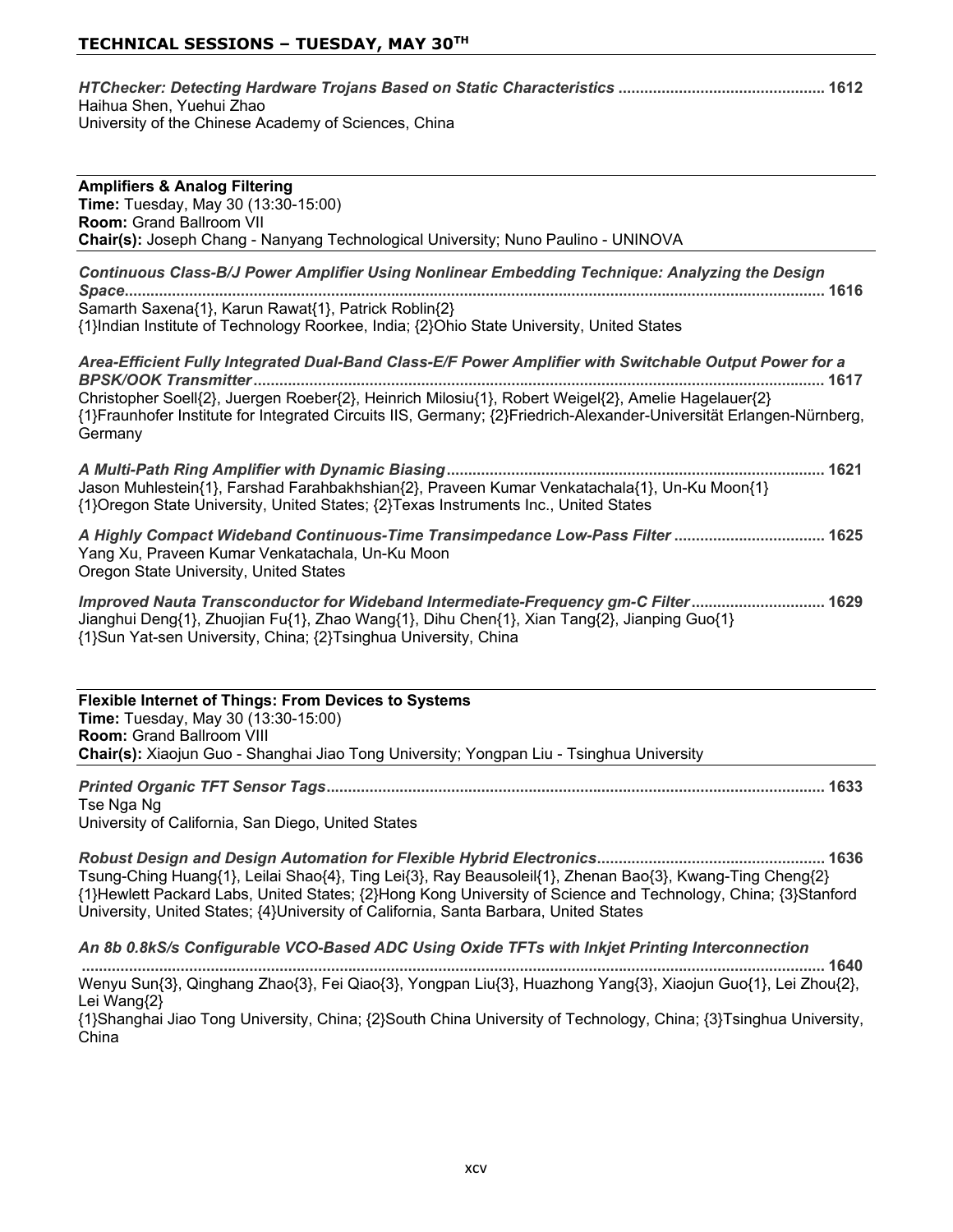**Integrated Biomedical Systems, BioMEMS & Biosensors/Actuators I Time:** Tuesday, May 30 (13:30-15:00) **Room: Grand Ballroom IX Chair(s):** Mohamad Sawan - Polytechnique Montréal; Ibrahim Elfadel - Masdar Institute

*A Stimulation Platform for Optogenetic and Bionic Vision Restoration* Francesco Galluppi{2}, Didier Pruneau{2}, Joel Chavas{2}, Xavier Lagorce{1}, Christoph Posch{1}, Guillaume Chenegros{3}, Gilles Cordurié{3}, Charlie Galle{3}, Nicolas Oddo{3}, Ryad Benosman{3} {1}Chronocam, France; {2}Gensight Biologics, France; {3}Université Pierre-et-Marie-Curie, France

*A Miniaturized Low Power Biomedical Sensor Node for Clinical Research and Long Term Monitoring of Cardiovascular Signals*  Jarno Tuominen, Eero Lehtonen, Mojtaba Jafari Tadi, Juho Koskinen, Mikko Pänkäälä, Tero Koivisto University of Turku, Finland

*An Efficient Electronic Measurement Interface for Memristive Biosensors* Sébastien Naus{2}, loulia Tzouvadaki{1}, Pierre-Emmanuel Gaillardon{3}, Armando Biscontini{3}, Giovanni De Micheli $\{1\}$ , Sandro Carrara $\{1\}$ 

{1}École Polytechnique Fédérale de Lausanne, Switzerland; {2}Université de Liège, Belgium; {3}University of Utah, **United States** 

*Analyte Sampling in Paper Biosensors Powered by Graphite-Based Light Absorption*  Mingquan Yuan, Keng-Ku Liu, Srikanth Singamaneni, Shantanu Chakrabartty Washington University in St. Louis, United States

An Implantable 128-Channel Wireless Neural-Sensing Microsystem Using TSV-Embedded Dissolvable  $\mu$ -*Needle Array and Flexible Interposer* Po-Tsang Huang{3}, Yu-Chieh Huang{3}, Shang-Lin Wu{3}, Yu-Chen Hu Hu{3}, Ming-Wei Lu{3}, Ting-Wei Sheng{3}, Fung-Kai Chang{3}, Chun-Pin Lin{4}, Nien-Shang Chang{2}, Hung-Lieh Chen{2}, Chi-Shi Chen{2}, Jeng-Ren Duann{1}, Tzai-Wen Chiu{3}, Wei Hwang{3}, Kua-Neng Chen{3}, Ching-Te Chuang{3}, Jin-Chern Chiou{2} {1}China Medical University, Taiwan; {2}Nation Chip Implementation Center, Taiwan; {3}National Chiao Tung University, Taiwan: {4}National Chip Implementation Center, Taiwan

**Digital to Analog Conversion Time:** Tuesday, May 30 (13:30-15:00) **Room:** Grand Ballroom X **Chair(s):** Randall Geiger - lowa State University; Tong Ge - Nanyang Technological University

*A 14-Bit 2.5 Gs/s Digital Pre-Distorted DAC in 65 nm CMOS with SFDR > 70 dB Up to 1.2 GHz*  Zhiheng Zuo, Qingjun Fan, Jinghong Chen University of Houston, United States

| A Digital Calibration Technique Canceling Non-Linear Switch and Package Impedance Effects of a 1.6 GS/s |  |
|---------------------------------------------------------------------------------------------------------|--|
|                                                                                                         |  |
| Hossein Ghafarian. Friedel Gerfers                                                                      |  |
| Technische Universität Berlin, Germany                                                                  |  |

*A 13Bit 200MS/s Pipeline ADC with Current-Mode MDACs* Carlos Briseno-Vidrios{1}, Dadian Zhou{2}, Suraj Prakash{2}, Qiyuan Liu{2}, Alexander Edward{2}, Jose Silva- $Martinez<sub>2</sub>$ {1}Silicon Labs, United States; {2}Texas A&M University, United States

The Analytic Expression of the Output Spectrum of ΔΣ ADCs with Nonlinear Binary-Weighted DACs and *Gaussian Input Signals*  Ghyslain Gagnon $\{1\}$ , François Gagnon $\{1\}$ , Gordon Roberts $\{2\}$ {1}École de Technologie Supérieure, Canada; {2}McGill University, Canada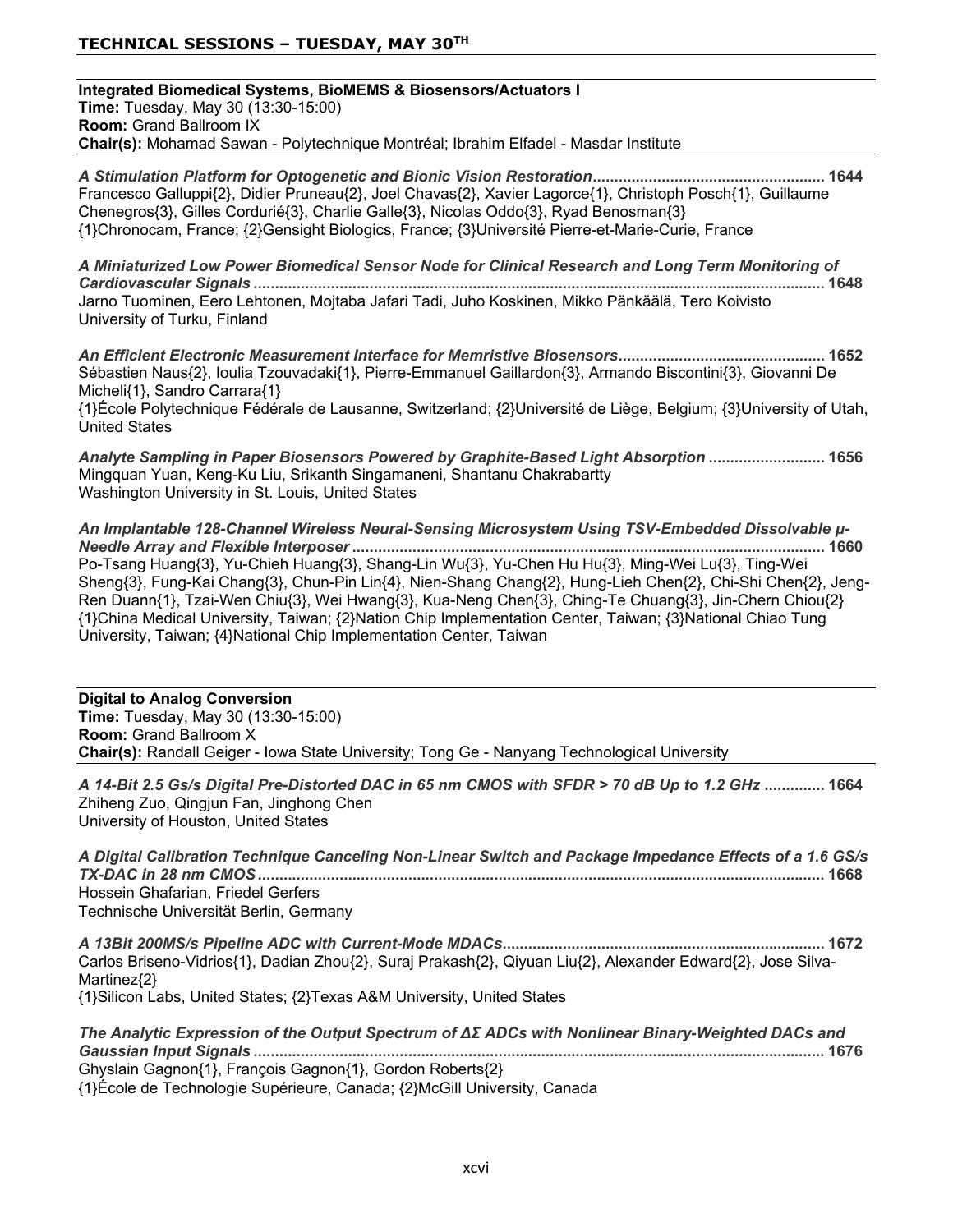## **TECHNICAL SESSIONS – TUESDAY, MAY 30TH**

| <b>Communication &amp; Timing Circuits</b><br>Time: Tuesday, May 30 (13:30-15:00)<br>Room: Laurel AB                                                                                                                                                                                                                                      |
|-------------------------------------------------------------------------------------------------------------------------------------------------------------------------------------------------------------------------------------------------------------------------------------------------------------------------------------------|
| Chair(s): Jin-Ku Kang - Inha University; Shoba Krishnan - Santa Clara University                                                                                                                                                                                                                                                          |
| Mojtaba Mahdavi, Ove Edfors, Viktor Öwall, Liang Liu<br>Lund University, Sweden                                                                                                                                                                                                                                                           |
| A 1 Gpps Asynchronous Logic OOK IR-UWB Transmitter Based on Master-Slave PLL Synthesis                                                                                                                                                                                                                                                    |
| Marco Crepaldi, Gian Nicola Angotzi, Antonio Maviglia, Luca Berdondini<br>Istituto Italiano di Tecnologia, Italy                                                                                                                                                                                                                          |
| Settling Time of Mesochronous Clock Re-Timing Circuits in the Presence of Timing Jitter  1688<br>Naveen Kadayinti, Amitalok Budkuley, Dinesh Sharma<br>Indian Institute of Technology Bombay, India                                                                                                                                       |
| Hardware Optimization of the Perturbation for Probabilistic Gradient Descent Bit Flipping Decoders                                                                                                                                                                                                                                        |
| Khoa Le{1}, Fakhreddine Ghaffari{1}, David Declercq{1}, Bane Vasic{2}<br>{1}École Nationale Supérieure de l'Électronique et de ses Applications, France; {2}University of Arizona, United<br><b>States</b>                                                                                                                                |
| 25-Gb/s Clock and Data Recovery IC Using Latch-Load Combined with CML Buffer Circuit for Delay<br>Tomonori Tanaka{2}, Kosuke Furuichi{2}, Hiromu Uemura{2}, Ryousuke Noguchi{2}, Natsuyuki Koda{2}, Koki<br>Arauchi{2}, Daichi Omoto{2}, Hiromi Inaba{2}, Keiji Kishine{2}, Shinsuke Nakano{1}, Masafumi Nogawa{1},<br>Hideyuki Nosaka{1} |
| {1}NTT Communications Corporation, Japan; {2}University of Shiga Prefecture, Japan                                                                                                                                                                                                                                                        |
| <b>Memory Circuits</b><br>Time: Tuesday, May 30 (13:30-15:00)<br><b>Room: Laurel CD</b><br>Chair(s): Lan-Da Van - National Chiao Tung University; Yuan-Hao Huang - National Tsing Hua University                                                                                                                                          |
|                                                                                                                                                                                                                                                                                                                                           |
| Jaeyoung Park<br>University of Texas at Austin, United States                                                                                                                                                                                                                                                                             |
| Jiacong He, Joseph Callenes-Sloan<br>University of Texas at Dallas, United States                                                                                                                                                                                                                                                         |
| Masashi Tawada, Shinji Kimura, Masao Yanagisawa, Nozomu Togawa<br>Waseda University, Japan                                                                                                                                                                                                                                                |
| A New Write-Contention Based Dual-Port SRAM PUF with Multiple Response Bits Per Cell 1712                                                                                                                                                                                                                                                 |

Chao Qun Liu, Yue Zheng, Chip-Hong Chang Nanyang Technological University, Singapore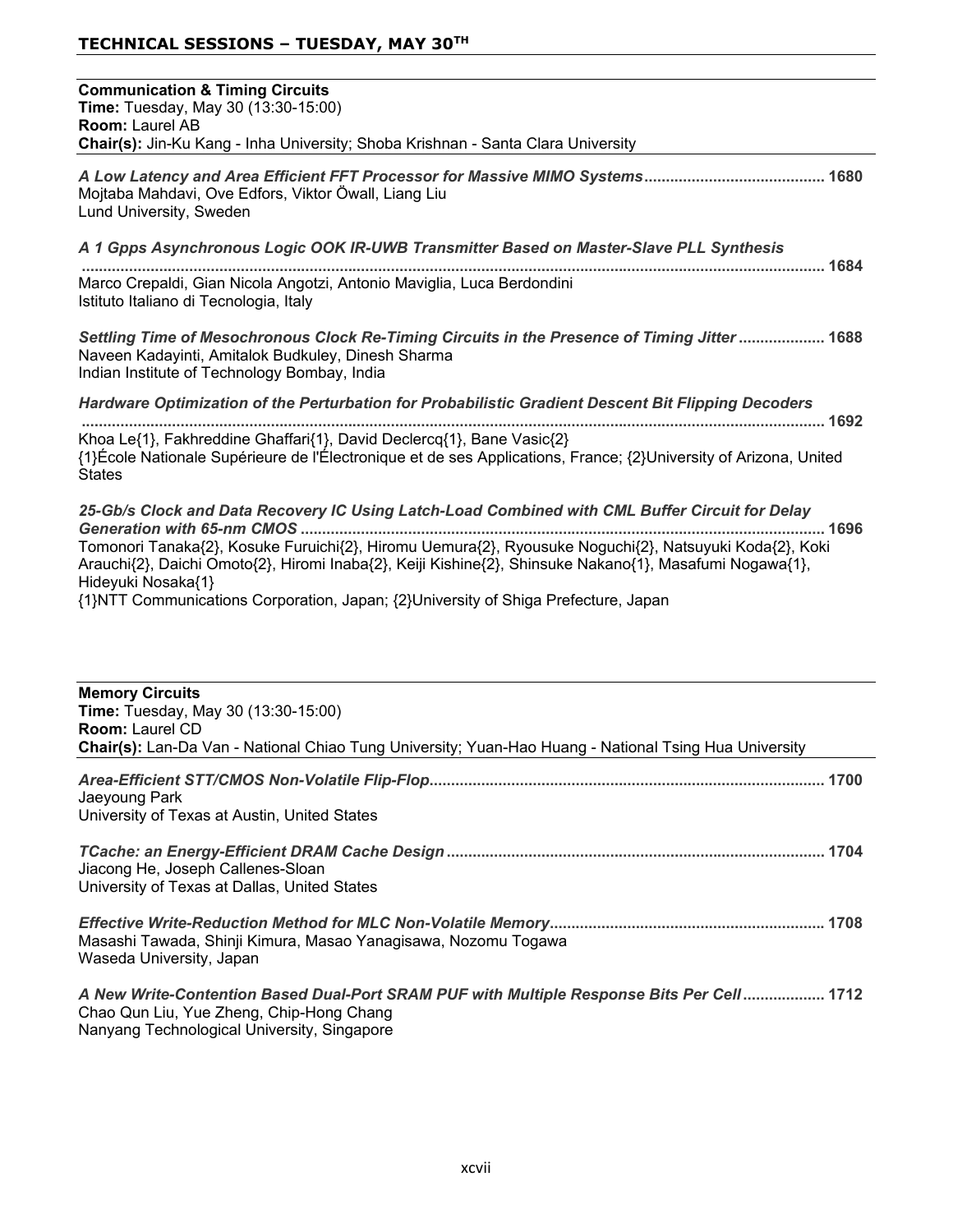| Video Coding & Multimedia System Architecture<br>Time: Tuesday, May 30 (13:30-15:00)<br>Room: Kent AB<br>Chair(s): Chris Lee - National Cheng Kung University; Shao-Yi Chien - National Taiwan University                                                                                                  |
|------------------------------------------------------------------------------------------------------------------------------------------------------------------------------------------------------------------------------------------------------------------------------------------------------------|
| Kui Fan, Ronggang Wang, Zhenyu Wang, Ge Li, Wen Gao<br>Peking University, China                                                                                                                                                                                                                            |
| High-Throughput HEVC Intrapicture Prediction Hardware Design Targeting UHD 8K Videos  1717<br>Marcel Corrêa, Bruno Zatt, Marcelo Porto, Luciano Agostini<br>Universidade Federal de Pelotas, Brazi                                                                                                         |
| VLSI Architecture Design of Layer-Based Bilateral and Median Filtering for 4k2k Videos at 30fps                                                                                                                                                                                                            |
| Ming-Yi Tai, Wei-Chih Tu, Shao-Yi Chien<br>National Taiwan University, Taiwan                                                                                                                                                                                                                              |
| A Multiplierless Parallel HEVC Quantization Hardware for Real-Time UHD 8K Video Coding 1725<br>Luciano Braatz, Luciano Agostini, Bruno Zatt, Marcelo Porto<br>Universidade Federal de Pelotas, Brazil                                                                                                      |
| Hyomin Choi, Ivan Bajić<br>Simon Fraser University, Canada                                                                                                                                                                                                                                                 |
| <b>Applied Signal Processing &amp; Deep Learning</b><br>Time: Tuesday, May 30 (13:30-15:00)<br>Room: Essex AB<br>Chair(s): Eduard Alarcon - Universitat Politècnica de Catalunya                                                                                                                           |
| Fully-Parallel Area-Efficient Deep Neural Network Design Using Stochastic Computing 1733<br>Yi Xie{1}, Siyu Liao{1}, Bo Yuan{1}, Yanzhi Wang{3}, Zhongfeng Wang{2}<br>{1}City University of New York, United States; {2}Nanjing University, United States; {3}Syracuse University, United<br><b>States</b> |
| Bringing Offline Mining to Online Learning System: Low-Cost and Efficient Self-Healing Synaptic Storage<br>Jonathon Edstrom, Dongliang Chen, Yifu Gong, Jinhui Wang, Na Gong<br>North Dakota State University, United States                                                                               |
| Gustavo Souza{2}, Daniel Santos{1}, Rafael Pires{2}, Aparecido Marana{1}, João Papa{1}<br>{1}São Paulo State University, Brazil; {2}Universidade Federal de São Carlos, Brazil                                                                                                                             |
| Jyoti Prakash Mishra, Xinghuo Yu, Mahdi Jalili<br>Royal Melbourne Institute of Technology, Australia                                                                                                                                                                                                       |
| Accurate Spectral Testing with Non-Coherent Sampling for Multi Tone Applications  1737<br>Yuming Zhuang, Degang Chen<br>Iowa State University, United States                                                                                                                                               |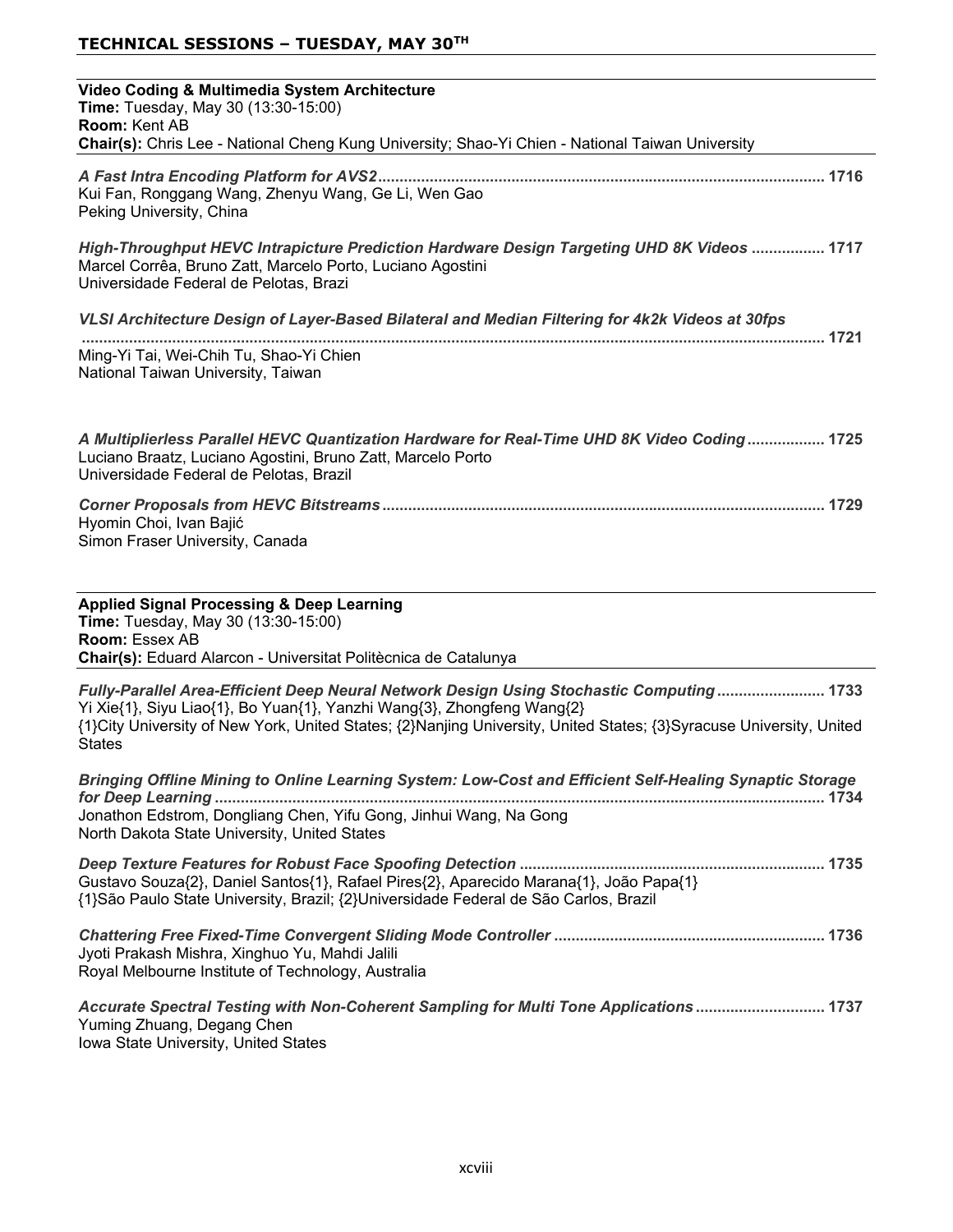# LIVE DEMONSTRATIONS - tuesday, may  $30<sup>TH</sup>$

**Demonstration Session II** 

**Time:** Tuesday, May 30 (13:30-16:30)

**Room:** Harborside Ballroom

Chair(s): Jennifer Blain Christen - Arizona State University; Shih-Chii Liu - Swiss Federal Institute of Technology in Zurich

*O-1 - Live Demonstration: Automated Data Acquisition and Digital Curation Platform for Enhancing Research Precision, Productivity and Reproducibility* Yousef Gtat, Sina Parsnejad, Andrew J. Mason Michigan State University, United States

*O-2 - Live Demonstration: Unipolar Symmetrical Variable-Capacitance Generators for Energy Harvesting*  Antonio de Queiroz. Luiz de Oliveira Filho Universidade Federal do Rio de Janeiro, Brazil

*O-3 - Live Demonstration: a Wearable EIT System Using Active Electrodes for Monitoring Respiration*

 Yu Wu{2}, Dai Jiang{2}, Andy Bardill{1}, Serena De Gelidi{1}, Richard Bayford{1}, Andreas Demosthenous{2} {1}Middlesex University, United Kingdom; {2}University College London, United Kingdom

*O-4 - Live Demo of a Vibration-Powered Bluetooth Sensor with Running PFC Power Conditioning* Kang Zhao, Yuheng Zhao, Junrui Liang ShanghaiTech University, China

*O-5 - Live Demonstration: Depth from Focus on a Focal Plane Processor Using a Focus Tunable Liquid Lens* Julien N.P. Martel{1}, Lorenz K. Müller{1}, Stephen J. Carey{2}, Jonathan Müller{1}, Yulia Sandamirskaya{1}, Piotr Dudek{2} {1}Universität Zürich / Eidgenössische Technische Hochschule Zürich, Switzerland; {2}University of Manchester, United Kingdom

*O-6 - Live Demonstration: a Wirelessly Powered Highly Miniaturized Neural Stimulator*   $A$ dam Khalifa{1}, Sherry Chiu{1}, Yasha Karimi{2}, Milutin Stanaćević{2}, Ralph Etienne-Cummings{1} {1}Johns Hopkins University, United States; {2}Stony Brook University, United States

*O-7 - Live Demonstration: Behaving Cyborg Locusts for Standoff Chemical Sensing*  Darshit Mehta, Ege Altan, Rishabh Chandak, Baranidharan Raman, Shantanu Chakrabartty Washington University in St. Louis, United States

*O-8 - Live Demonstration: Prosthesis Grip Force Modulation Using Neuromorphic Tactile Sensing*  Luke Osborn{2}, Harrison Nguyen{2}, Rahul Kaliki{1}, Nitish Thakor{3} {1}Infinite Biomedical Technologies, United States; {2}Johns Hopkins University, United States; {3}Johns Hopkins University / National University of Singapore, United States

*O-9 - Live Demonstration - an Adaptable Prosthetic Socket: Regulating Independent Air Bladders Through Closed-Loop Control*  Daniel Candrea{1}, Avinash Sharma{3}, Luke Osborn{4}, Yikun Gu{2}, Nitish Thakor{5} {1}Duke University, United States; {2}Harbin Institute of Technology, China; {3}Indian Institute of Technology Delhi, India: {4}Johns Hopkins University, United States: {5}Johns Hopkins University / National University of Singapore, United States

*O-10 - Live Demonstration: Real-Time, Dynamic Visual Saliency Computation in a VR Environment Seeing Through the Eyes of a Mobile Robot*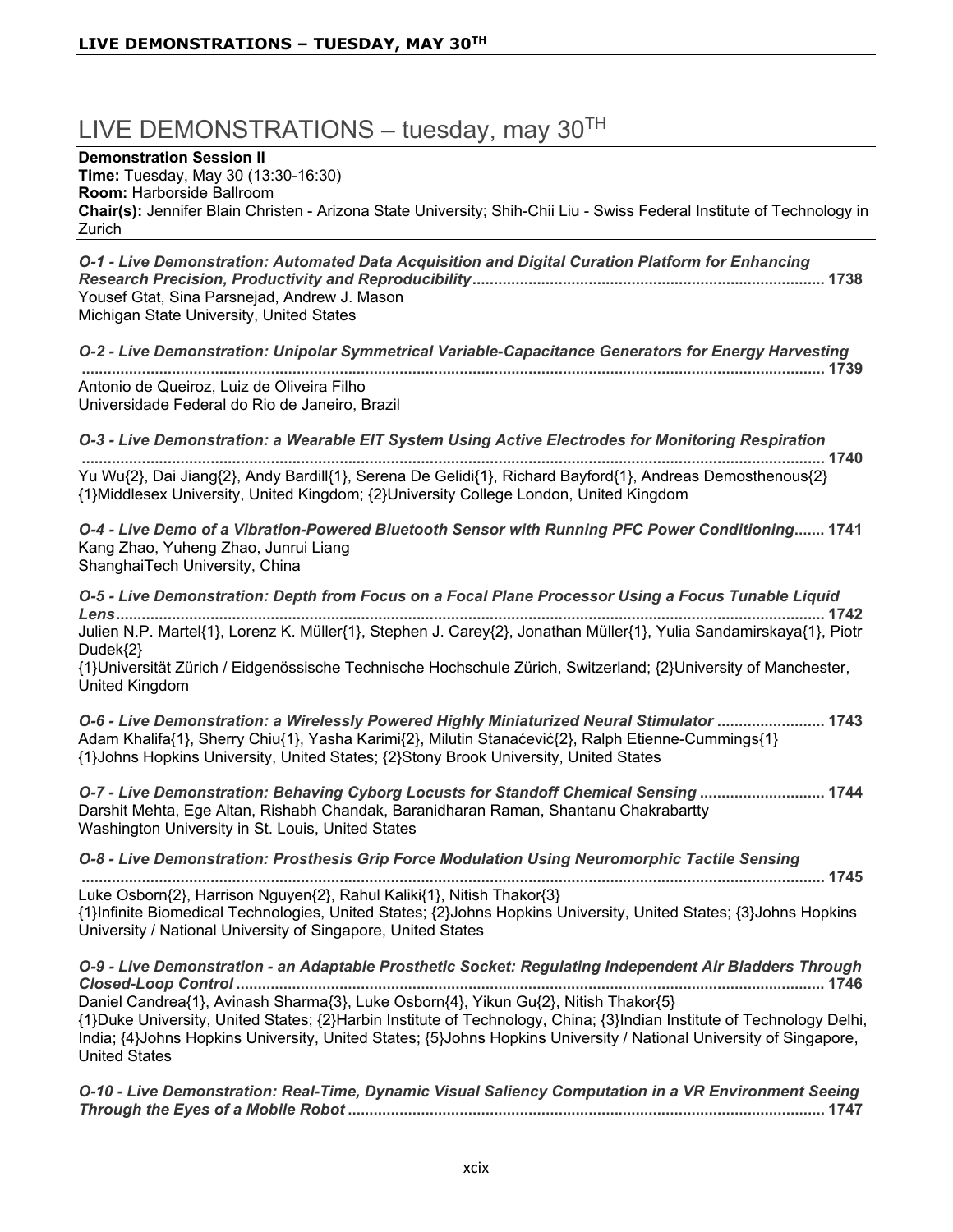Jamal Molin{1}, Christopher Simmons{1}, Garrett Nixon{2}, Ralph Etienne-Cummings{1} {1}Johns Hopkins University, United States; {2}Sidwell Friends High School, United States

*O-11 - Live Demonstration: a CMOS-Based ISFET Array for Rapid Diagnosis of the Zika Virus* Nicolas Moser, Jesus Rodriguez-Manzano, Ling-Shan Yu, Melpomeni Kalofonou, Sara de Mateo, Xiaoxiang Li, Tor Sverre Lande, Christofer Toumazou, Pantelis Georgiou Imperial College London, United Kingdom

*O-12 - Live Demonstration: Real-Time Chemical Imaging of Ionic Solutions Using an ISFET Array*  Nicolas Moser, Chi Leng Leong, Yuangi Hu, Martyn Boutelle, Pantelis Georgiou Imperial College London, United Kingdom

*O-13 - Live Demonstration: a Highly Sensitive and Quantitative Fluorescence Sensing Platform, for Disease Diagnosis* Uwadiae Obahiagbon, Joseph Smith, Hany Arafa, Dixie Kullman, Jennifer Blain Christen Arizona State University, United States

*O-14 - Live Demonstration: a Wireless Headstage Enabling Combined Optogenetics and Multichannel Electrophysiological Recording* Gabriel Gagnon-Turcotte{2}, Yoan Lechasseur{1}, Cyril Bories{2}, Younès Messaddeq{2}, Yves De Koninck{2}, Benoit Gosselin{2} {1}Doric Lenses, Canada; {2}Université Laval, Canada

*O-15 - Live Demonstration: a Multimodal Adaptive Wireless Control Interface for People with Upper-Body Disabilities*  Cheikh Latyr Fall{2}, Francis Quevillon{2}, Alexandre Campeau-Lecours{2}, Simon Latour{1}, Martine Blouin{1}, Clément Gosselin{2}, Benoit Gosselin{2} {1}Kinova Robotics, Canada; {2}Université Laval, Canada

*O-16 - Live Demonstration: a Frequency-Based System for Wireless Electrical Stimulation of iEAPs* 

Yi Huang, Daniel Browe, Joseph Freeman, Laleh Najafizadeh Rutgers University, United States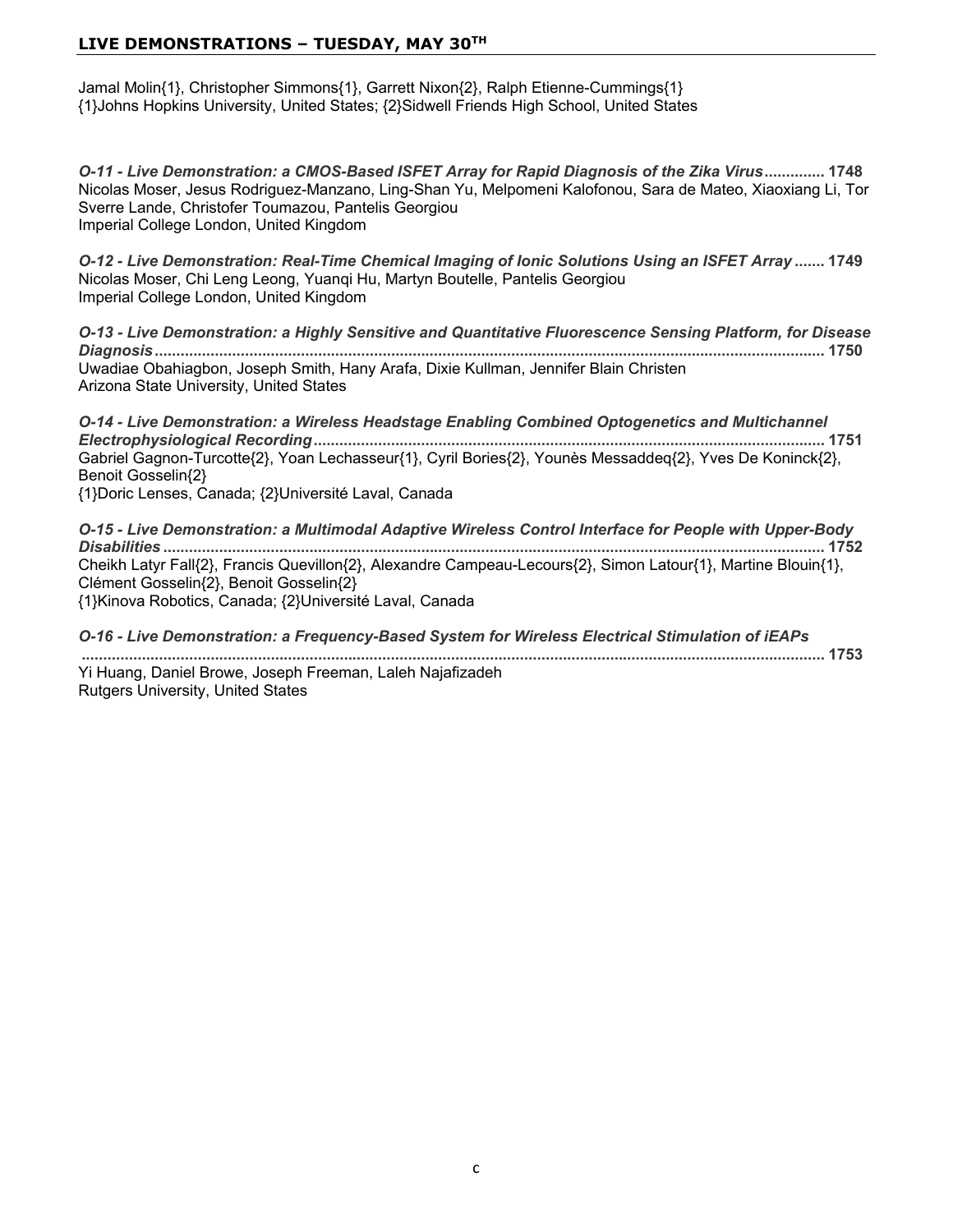# poster session – tuesday, may  $30<sup>th</sup>$

**Integrated Biomedical Systems & BioMEMS Time:** Tuesday, May 30 (15:00-16:30) **Room:** Harborside Ballroom **Chair(s):** Nitish Thakor - Johns Hopkins University; Pantelis Georgiou - Imperial College London

*O-17 - An Adaptable Prosthetic Socket: Regulating Independent Air Bladders Through Closed-Loop Control* 

Daniel Candrea{1}, Avinash Sharma{3}, Luke Osborn{4}, Yikun Gu{2}, Nitish Thakor{5} {1}Duke University, United States; {2}Harbin Institute of Technology, China; {3}Indian Institute of Technology Delhi, India;  $\{4\}$ Johns Hopkins University, United States;  $\{5\}$ Johns Hopkins University / National University of Singapore, **United States** 

*O-18 - A Dual Switched-Capacitor Integrator Architecture for Versatile, Real-Time Amperometric Biosensing* Michail Pligouroudis, Konstantinos Papadimitriou, Daniel Evans, Themistoklis Prodromakis University of Southampton, United Kingdom

*O-19 - Iontophoresis Instrumentation for the Enhancement of Gene Therapy in Wound Healing*  Martina Leistner{1}, Samantha Wang{1}, Ralph Etienne-Cummings{1}, Frank Lay{2}, Louis Born{2}, Zahra Alikhassy{2}, Ali Karim Ahmed{2}, John W. Harmon{2} {1}Johns Hopkins University, United States; {2}Johns Hopkins University School of Medicine, United States

*O-20 - pH Sensing Threads with CMOS Readout for Smart Bandages* Meera Punjiya{2}, Hojatollah Rezaei Nejad{2}, Pooria Mostafalu{1}, Sameer Sonkusale{2} {1}Harvard University, United States; {2}Tufts University, United States

*O-21 - A Multimodal Adaptive Wireless Control Interface for People with Upper-Body Disabilities*  Cheikh Latyr Fall{2}, Francis Quevillon{2}, Alexandre Campeau-Lecours{2}, Simon Latour{1}, Martine Blouin{1}, Clément Gosselin{2}, Benoit Gosselin{2} {1}Kinova Robotics, Canada; {2}Université Laval, Canada

*O-22 - Dielectric Analysis of Changes in Electric Properties of Leukemic Cells Through Travelling and Negative Dielectrophoresis with 2-D Electrodes* Sameh Sherif{1}, Yehya H. Ghallab{2}, Hamdy Abd El Hamid{2}, Yehea Ismail{2} {1}American University in Cairo, Egypt; {2}American University in Cairo / Zewail City of Science and Technology, Egypt

*O-23 - Separation and Electrochemical Detection Platform for Portable Individual PM2.5 Monitoring*

 Heyu Yin, Hao Wan, Andrew J. Mason

Michigan State University, United States

| O-24 - A 32-by-32 CMOS Microelectrode Array for Capacitive Biosensing and Impedance Spectroscopy |
|--------------------------------------------------------------------------------------------------|
|                                                                                                  |
| Virgilio Valente, Andreas Demosthenous                                                           |
| University College London, United Kingdom                                                        |

*O-25 -* **&***haracterization of a High Dynamic Range Lab-on-CMOS Capacitance Sensor Array* Bathiya Senevirathna, Sheung Lu, Pamela Abshire University of Maryland, College Park, United States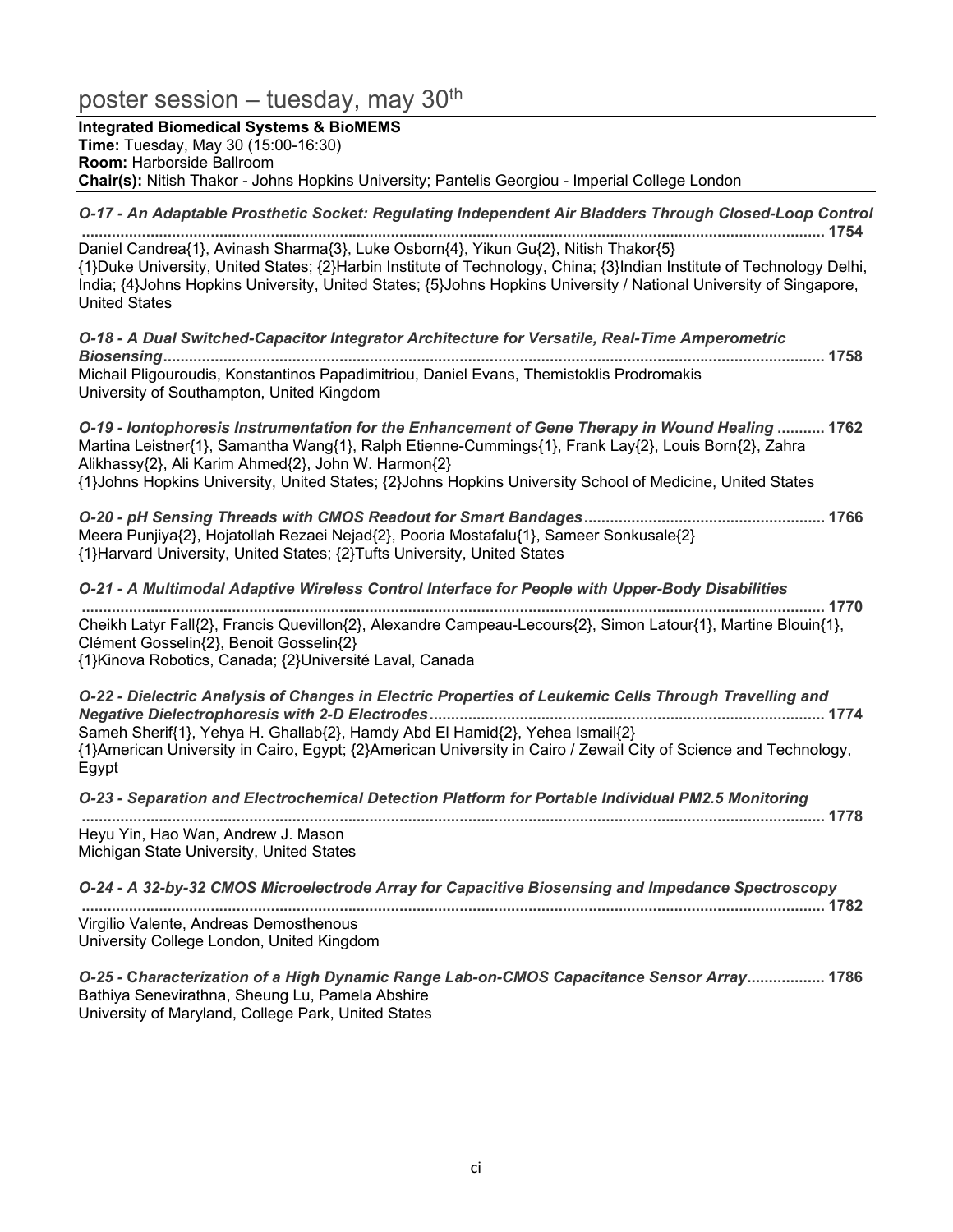## **POSTER SESSION – TUESDAY, MAY 30TH**

| Other Areas in Analog & Mixed Signal Circuits & Systems<br>Time: Tuesday, May 30 (15:00-16:30)<br>Room: Harborside Ballroom<br>Chair(s): Tong Ge - Nanyang Technological University; Igor Filanvosky - University of Alberta                                                                                                                                                                                                                                                                    |
|-------------------------------------------------------------------------------------------------------------------------------------------------------------------------------------------------------------------------------------------------------------------------------------------------------------------------------------------------------------------------------------------------------------------------------------------------------------------------------------------------|
| P-26 - A New 1.8V Pierce-Gate Crystal Oscillator Based on the Constant gm Cell in 28nm CMOS Technology<br>Giuseppe Macera, Patrick Crowley<br>Analog Devices Inc., Ireland                                                                                                                                                                                                                                                                                                                      |
| P-27 - A Merged Window Comparator Based Relaxation Oscillator with Low Temperature Coefficient                                                                                                                                                                                                                                                                                                                                                                                                  |
| Lin Ma, Kuan Chuang Koay, Pak Kwong Chan<br>Nanyang Technological University, Singapore                                                                                                                                                                                                                                                                                                                                                                                                         |
| Fayrouz Haddad, Imen Ghorbel, Wenceslas Rahajandraibe<br>Universités de Toulon Laboratoire Materiaux et Microelectronique de Provence, France                                                                                                                                                                                                                                                                                                                                                   |
| P-29 - A 0.13 µm CMOS Fully Integrated 0.1~12 GHz Frequency Synthesizer for Avionic SDR Applications                                                                                                                                                                                                                                                                                                                                                                                            |
| Zakaria El Alaoui Ismaili{1}, Wessam Ajib{2}, François Gagnon{1}, Frédéric Nabki{1}<br>{1}École de Technologie Supérieure, Canada; {2}Université du Québec à Montréal, Canada                                                                                                                                                                                                                                                                                                                   |
| P-30 - A Charge Limiting and Redistribution Method for Delay Line Locking in Multi-Output Clock<br>Yury Antonov, Kari Stadius, Jussi Ryynänen<br>Aalto University, Finland                                                                                                                                                                                                                                                                                                                      |
| Kin Keung Jeff Lau<br>Silicon Mitus Technology, United States                                                                                                                                                                                                                                                                                                                                                                                                                                   |
| Esrafil Jedari, Rashid Rashidzadeh, Mehrdad Saif<br>University of Windsor, Canada                                                                                                                                                                                                                                                                                                                                                                                                               |
| P-33 - A 0.6V 50-to-145MHz PVT Tolerant Digital PLL with DCO-Dedicated $\Delta \Sigma$ LDO and Temperature<br>Yudong Zhang{1}, Xiaofeng Liu{2}, Woogeun Rhee{2}, Hanjun Jiang{2}, Zhihua Wang{2}<br>{1}Columbia University, United States; {2}Tsinghua University, China                                                                                                                                                                                                                        |
| P-34 - A Low-Power Temperature-Compensated CMOS Peaking Current Reference in Subthreshold Region<br>Mohammad Sadegh Eslampanah{1}, Siavash Kananian{4}, Elaheh Zendehrouh{5}, Mohammad Sharifkhani{3},<br>Amir Masoud Sodagar{2}, Mahdi Shabany{3}<br>{1}Georgia Institute of Technology, United States; {2}Khajeh Nasir Toosi University of Technology, Iran; {3}Sharif<br>University of Technology, Iran; {4}Stanford University, United States; {5}West Tehran Islamic Azad University, Iran |
| P-35 - Analog Layout Density Uniformity Improvement Using Interconnect Widening and Dummy Fill<br>Gholamreza Shomalnasab{1}, Lihong Zhang{2}<br>{1}Memorial University, Canada; {2}Memorial University of Newfoundland, Canada                                                                                                                                                                                                                                                                  |
| P-36 - A 5mW Batteryless Start-Up Boost Charger for Wireless Power Transfer 1830<br>Seok-Tae Koh{1}, Se-Un Shin{1}, Yu-Jin Yang{1}, Minseong Choi{1}, Seungchul Jung{2}, Gyu-Hyung Cho{1}<br>{1}Korea Advanced Institute of Science and Technology, Korea, South; {2}Samsung Electronics, Korea, South                                                                                                                                                                                          |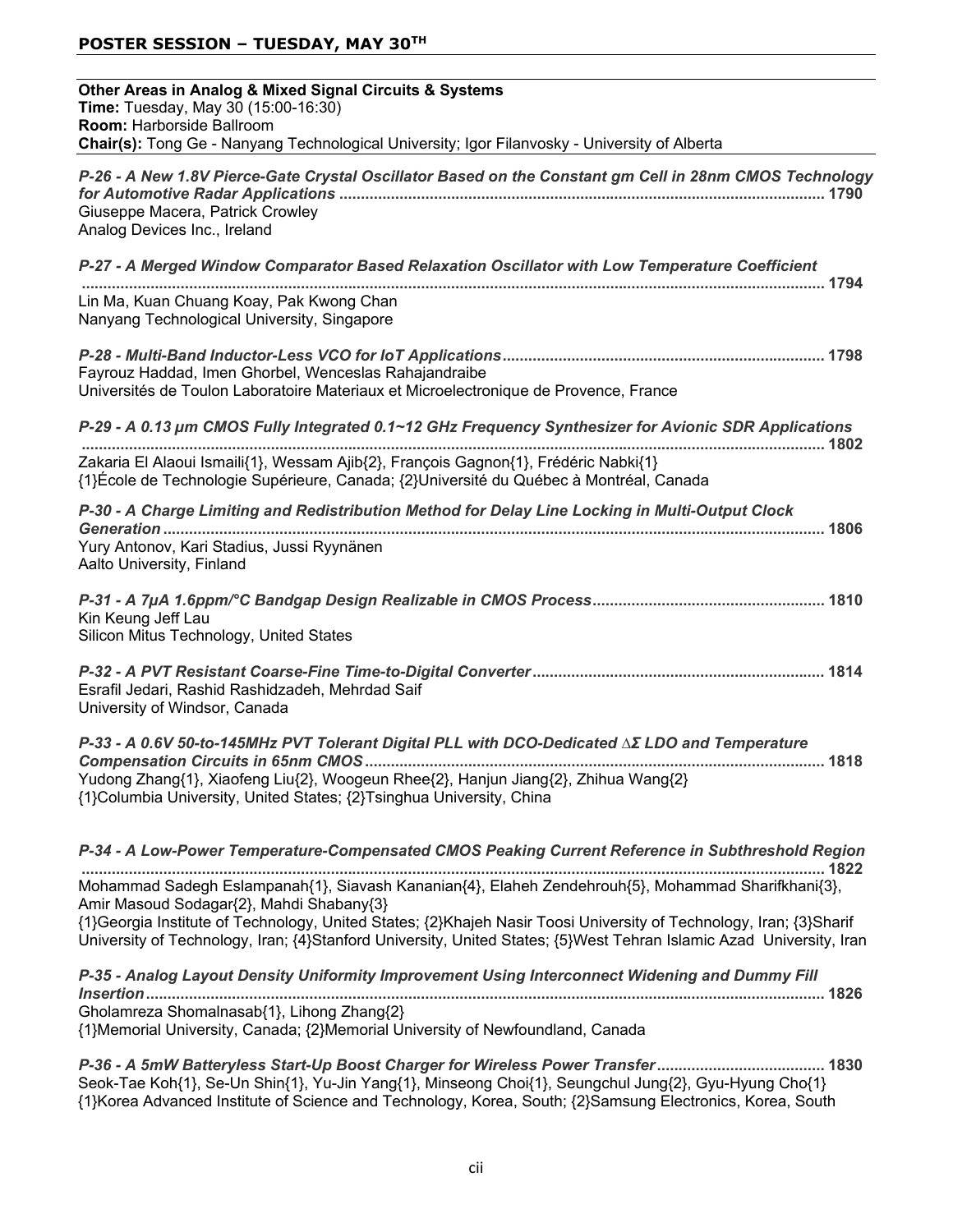| P-37 - Ultra Miniature Offset Cancelled Bandgap Reference with ±0. 534% Inaccuracy from -10°C to 110°C                                                                                                                                                                                                                                                                                                                                       |
|----------------------------------------------------------------------------------------------------------------------------------------------------------------------------------------------------------------------------------------------------------------------------------------------------------------------------------------------------------------------------------------------------------------------------------------------|
| Natan Vinshtok-Melnik, Robert Giterman, Joseph Shor<br>Bar-Ilan University, Israel                                                                                                                                                                                                                                                                                                                                                           |
| P-38 - Using Dynamic Dependence Analysis to Improve the Quality of High-Level Synthesis Designs                                                                                                                                                                                                                                                                                                                                              |
| Rafael Garibotti, Brandon Reagen, Yakun Sophia Shao, Gu-Yeon Wei, David Brooks<br>Harvard University, United States                                                                                                                                                                                                                                                                                                                          |
| P-39 - DPA-Resistant QDI Dual-Rail AES S-Box Based on Power-Balanced Weak-Conditioned Half-Buffer                                                                                                                                                                                                                                                                                                                                            |
| James Lim, Weng-Geng Ho, Kwen-Siong Chong, Bah-Hwee Gwee<br>Nanyang Technological University, Singapore                                                                                                                                                                                                                                                                                                                                      |
| P-40 - A Voltage Reference Generator Targeted at Extracting the Silicon Bandgap VGO from VBE  1846<br>Zhiqiang Liu, Degang Chen<br>Iowa State University, United States                                                                                                                                                                                                                                                                      |
| P-41 - A Calibration-Free Low-Power Supply-Pushing Reduction Circuit (SPRC) for LC VCOs 1850<br>Muhammad Ahmed Swilam, Ahmed Naguib, Brian Dupaix, Waleed Khalil, Ayman Fayed<br>Ohio State University, United States                                                                                                                                                                                                                        |
| P-42 - Deep Modeling: Circuit Characterization Using Theory Based Models in a Data Driven Framework                                                                                                                                                                                                                                                                                                                                          |
| David Bolme{1}, Aravind Mikkilineni{1}, Derek Rose{1}, Srikanth Yoginath{1}, Mohsen Judy{2}, Jeremy Holleman{2}<br>{1}Oak Ridge National Laboratory, United States; {2}University of Tennessee, United States                                                                                                                                                                                                                                |
| P-43 - A Size-Adaptive Time-Step Algorithm for Accurate Simulation of Aging in Analog ICs 1858<br>Pablo Martín-Lloret{1}, Antonio Toro-Frías{1}, Javier Martin-Martinez{2}, Rafael Castro-Lopez{1}, Elisenda Roca{1},<br>Rosana Rodríguez Martínez{2}, Montserrat Nafria{2}, Francisco V. Fernandez{1}<br>{1}Consejo Superior de Investigaciones Científicas / Universidad de Sevilla, Spain; {2}Universitat Autònoma de<br>Barcelona, Spain |
| Elnaz Ebrahimi, Matthew Guthaus, Jose Renau<br>University of California, Santa Cruz, United States                                                                                                                                                                                                                                                                                                                                           |
| 1866<br>Sahil Shah, Jennifer Hasler<br>Georgia Institute of Technology, United States                                                                                                                                                                                                                                                                                                                                                        |
| Constantinos Xanthopoulos{2}, Ali Ahmadi{2}, Sirish Boddikurapati{1}, Amit Nahar{1}, Bob Orr{1}, Yiorgos<br>Makris{2}                                                                                                                                                                                                                                                                                                                        |
| {1}Texas Instruments Inc., United States; {2}University of Texas at Dallas, United States                                                                                                                                                                                                                                                                                                                                                    |
| P-47 - CMOS Current-Mode PWL Implementation Using MAX and MIN Operators  1874<br>Oscar Jair Cinco-Izquierdo{1}, María Teresa Sanz-Pascual{1}, Luis Hernández{1}, Carlos Arostóteles de la Cruz-<br>$Blas{2}$                                                                                                                                                                                                                                 |
| {1}Instituto Nacional de Astrofísica, Óptica y Electrónica, Mexico; {2}Universidad Pública de Navarra, Spain                                                                                                                                                                                                                                                                                                                                 |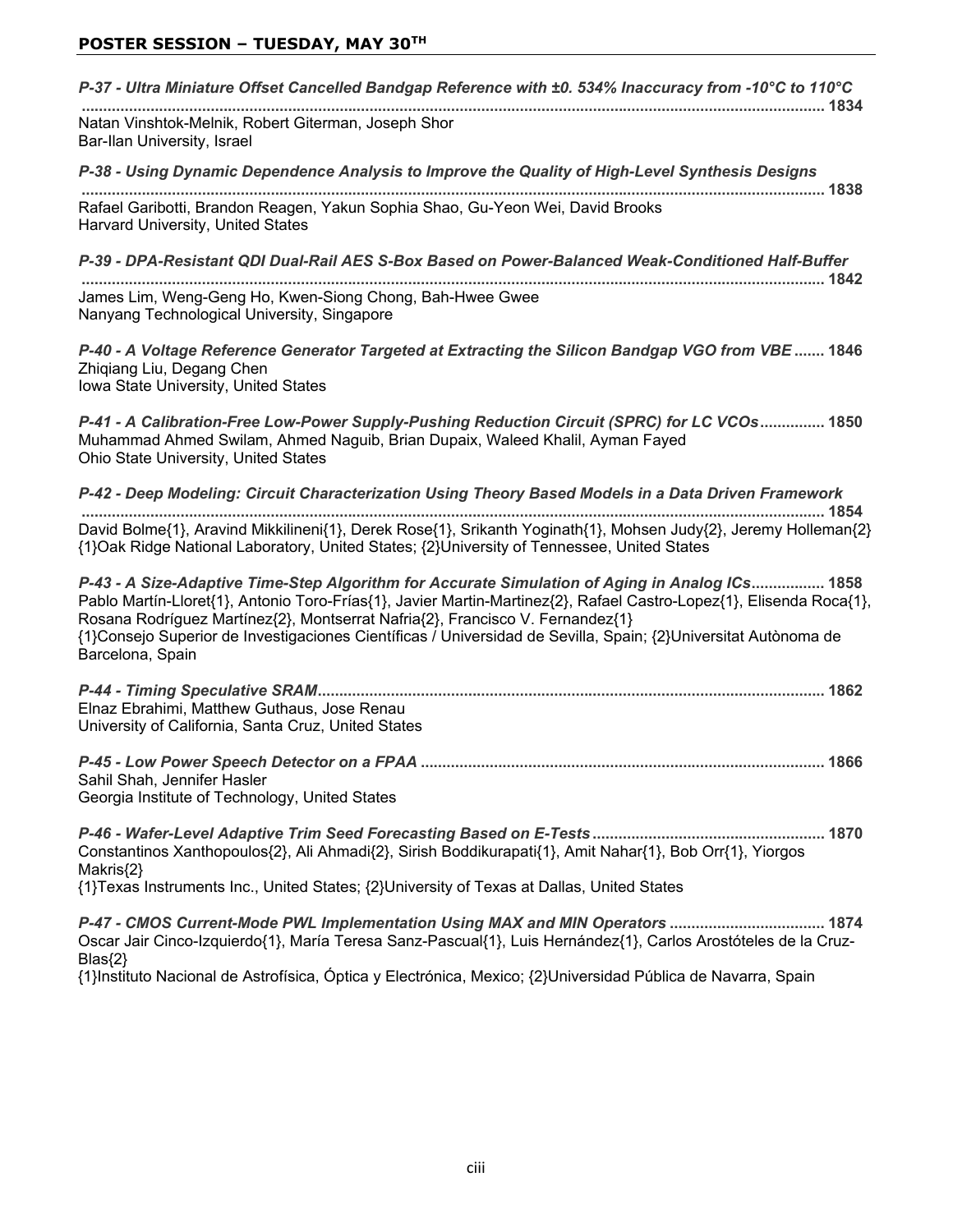*P-48 - An Efficient and Fair Scheduling Policy for Multiprocessor Platforms*  Theodoros Marinakis{2}, Alexandros-Herodotos Haritatos{1}, Konstantinos Nikas{1}, Georgios Goumas{1}, Iraklis Anagnostopoulos<sup>{2}</sup>

{1}National Technical University Of Athens, Greece; {2}Southern Illinois University Carbondale, United States

*P-49 - Design Methodology for Area and Energy Efficient OxRAM-Based Non-Volatile Flip-Flop*  Mahesh Nataraj $\{4\}$ , Alexandre Levisse $\{2\}$ , Bastien Giraud $\{2\}$ , Jean-Philippe Noel $\{2\}$ , Pascal Meinerzhagen $\{3\}$ , Jean-Michel Portal{1}, Pierre-Emmanuel Gaillardon{4} {1}Aix-Marseille Universite, France; {2}Commissariat à l'Energie Atomique et aux Energies Alternatives, France; {3}Intel Research Lablets, United States; {4}University of Utah, United States

*P-50 - An Analog Phase Prediction Based Fractional-N PLL* Aaron Bluestone, Ryan Kaveh, Luke Theogarajan University of California, Santa Barbara, United States

#### **DSP: Algorithms and Implementations**

**Time:** Tuesday, May 30 (15:00-16:30) **Room: Harborside Ballroom Chair(s):** Arjuna Madanayake - University of Akron; Mohsin Jamali - University of Toledo

*Q-51 - Pipeline Tracking and Event Classification for an Automatic Inspection Vision System*  Felipe Petraglia, Roberto Campos, José Gabriel Gomes, Mariane Petraglia Universidade Federal do Rio de Janeiro. Brazil

| Q-52 - Fast Human-Animal Detection from Highly Cluttered Camera-Trap Images Using Joint Background |  |
|----------------------------------------------------------------------------------------------------|--|
|                                                                                                    |  |
| Hayder Yousif{2}, Jianhe Yuan{2}, Roland Kays{1}, Zhihai He{2}                                     |  |
| {1}North Carolina State University, United States; {2}University of Missouri, United States        |  |

*Q-53 - Face Hallucination Using Deep Collaborative Representation for Local and Non-Local Patches* 

Tao Lu{2}, Lanlan Pan{2}, Hao Wang{2}, Yanduo Zhang{2}, Bo Wang{1}, Zixiang Xiong{1} {1}Texas A&M University, United States; {2}Wuhan Institute of Technology, China

*Q-54 - A 0.53mW Ultra-Low-Power 3D Face Frontalization Processor for Face Recognition with Human-Level Accuracy in Wearable Devices* Sanghoon Kang, Jinmook Lee, Kyeongryeol Bong, Changhyeon Kim, Hoi-Jun Yoo Korea Advanced Institute of Science and Technology, Korea, South

*Q-55 - Single Image Super-Resolution Using Hybrid Patch Search and Local Self-Similarity* Shen-Li Lo, Ching-Te Chiu National Tsing Hua University, Taiwan

*Q-56 - Design of Composite Filters with Equiripple Passbands and Least-Squares Stopbands* Wu-Sheng Lu{2}, Takao Hinamoto{1} {1}Hiroshima University, Japan; {2}University of Victoria, Canada

*Q-57 - An Indirect Approach to Synthesis of Noise Shaping IIR Filters in ΔΣ Modulators .......................* 1914 Muhammad Rizwan Tariq, Shuichi Ohno Hiroshima University, Japan

*Q-58 - Speech Recognition Using TVLPC Based MFCC for Similar Pronunciation Phrases*  George Mufungulwa{1}, Alia Asheralieva{1}, Hiroshi Tsutsui{1}, Shini-Ichi Abe{2}, Yoshikazu Miyanaga{1} {1}Hokkaido University, Japan; {2}Vehicle Information and Communication System Center, Japan

*Q-59 - sWMF: Separable Weighted Median Filter for Efficient Large-Disparity Stereo Matching*  Shigiang Chen, Xuchong Zhang, Hongbin Sun, Nanning Zheng Xi'an Jiaotong University, China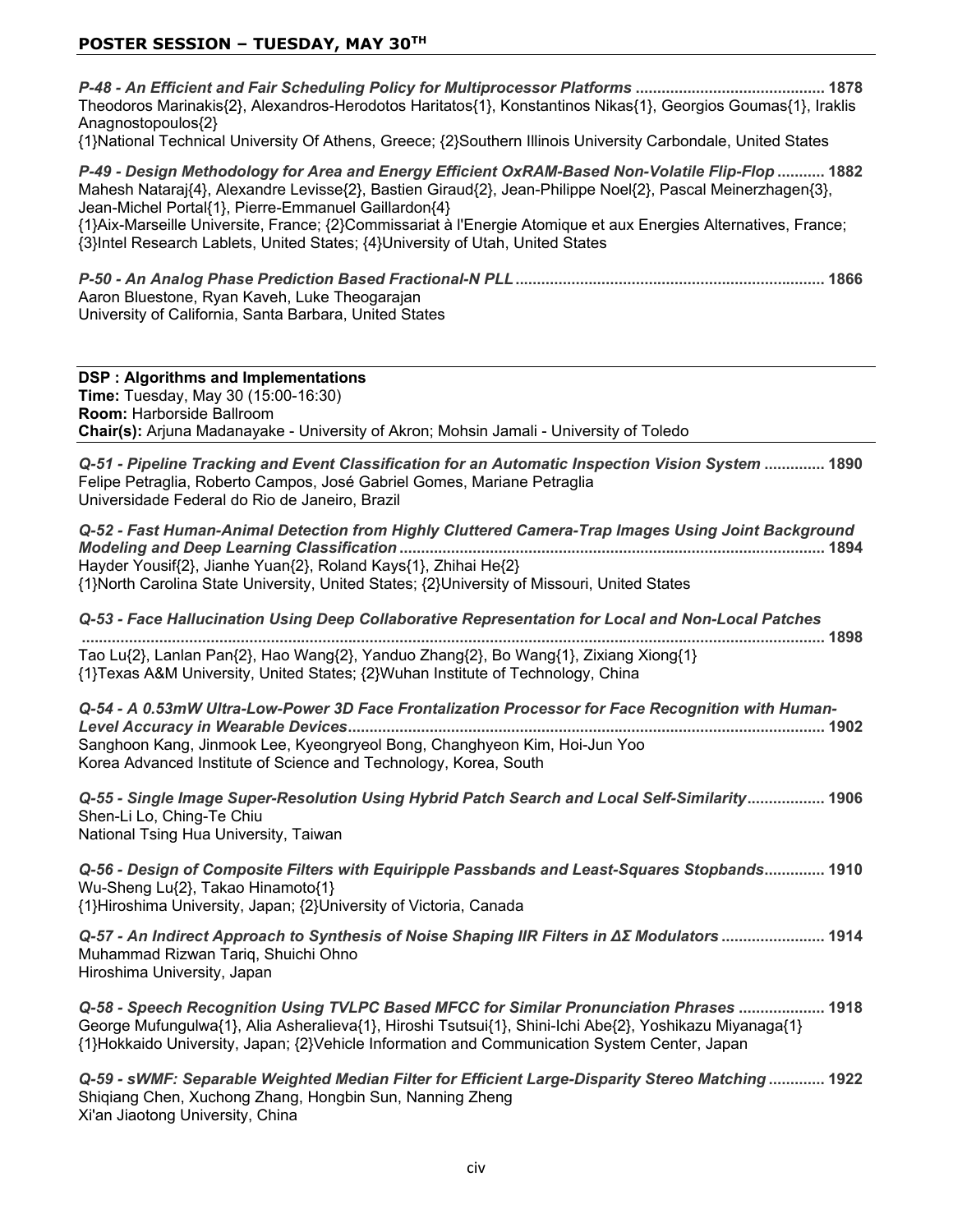| Saboya Yang, Jiaying Liu, Shuai Yang, Wenhan Yang, Zongming Guo<br>Peking University, China                                                                                                                                                                                                                                                                      |
|------------------------------------------------------------------------------------------------------------------------------------------------------------------------------------------------------------------------------------------------------------------------------------------------------------------------------------------------------------------|
| Q-61 - Census Transform-Based Static Caption Detection for Frame Rate Up-Conversion  1930<br>Gyujin Bae{1}, Young Hwan Kim{1}, Suk-Ju Kang{2}<br>{1}Pohang University of Science and Technology, Korea, South; {2}Sogang University, Korea, South                                                                                                                |
| Yerbol Akhmetov{2}, Joshin John Mathew{1}, Alex James{2}<br>{1}ARS Traffic & Transport Technology, India; {2}Nazarbayev University, Russia                                                                                                                                                                                                                       |
| Q-63 - FPGA Acceleration of Hyperspectral Image Processing for High-Speed Detection Applications                                                                                                                                                                                                                                                                 |
| Simon Vellas, George Lentaris, Konstantinos Maragos, Dimitrios Soudris, Zacharias Kandylakis, Konstantinos<br>Karantzalos<br>National Technical University of Athens, Greece                                                                                                                                                                                     |
| Q-64 - Throughput Evaluation of DSP Applications Based on Hierarchical Dataflow Model 1942<br>Hamza Deroui{1}, Karol Desnos{1}, Jean-François Nezan{1}, Alix Munier-Kordon{2}<br>{1} Institut National des Sciences Appliquées de Rennes, France; {2} Laboratoire d'informatique de Paris 6 /<br>Université Pierre et Marie Curie / Sorbonne Universités, France |
| Q-65 - Robust Speaker Verification with a Two Classifier Format and Feature Enhancement  1946<br>Joshua Edwards, Ravi Ramachandran, Umashanger Thayasivam<br>Rowan University, United States                                                                                                                                                                     |
| Li Zheng{1}, Aimin Jiang{1}, Hon Keung Kwan{2}<br>{1}Hohai University, China; {2}University of Windsor, Canada                                                                                                                                                                                                                                                   |
| Q-67 - A QCQP Design Method of the Symmetric Pulse-Shaping Filters Against Receiver Timing Jitter                                                                                                                                                                                                                                                                |
| Chia-Yu Yao, Shui-Chin Wang<br>National Taiwan University of Science and Technology, Taiwan                                                                                                                                                                                                                                                                      |
| Q-68 - Least-Squares Estimation of the Common Acoustical Poles in Room Acoustics and Head Related<br>Sahar Hashemgeloogerdi, Mark Bocko<br>University of Rochester, United States                                                                                                                                                                                |
| Q-69 - Efficient Implementation of Modular Multiplication by Constants Applied to RNS Reverse Converters                                                                                                                                                                                                                                                         |
| Roberto de Matos{1}, Rogerio Paludo{3}, Nikolay Chervyakov{2}, Pavel Lyakhov{2}, Hector Pettenghi{3}<br>{1}Instituto Federal de Santa Catarina, Brazil; {2}North Caucasus Federal University, Russia; {3}Universidade<br>Federal de Santa Catarina, Brazil                                                                                                       |
| Q-70 - A New Electric Encoder Position Estimator Based on the Chinese Remainder Theorem for the CMG<br>Gian Carlo Cardarilli{2}, Luca Di Nunzio{2}, Rocco Fazzolari{2}, Luca Gerardi{2}, Marco Re{2}, Giovanni<br>Campolo{1}, Domenico Cascone{1}                                                                                                                |

{1}Thales Alenia Space, Italy; {2}Università degli Studi di Roma Tor Vergata, Italy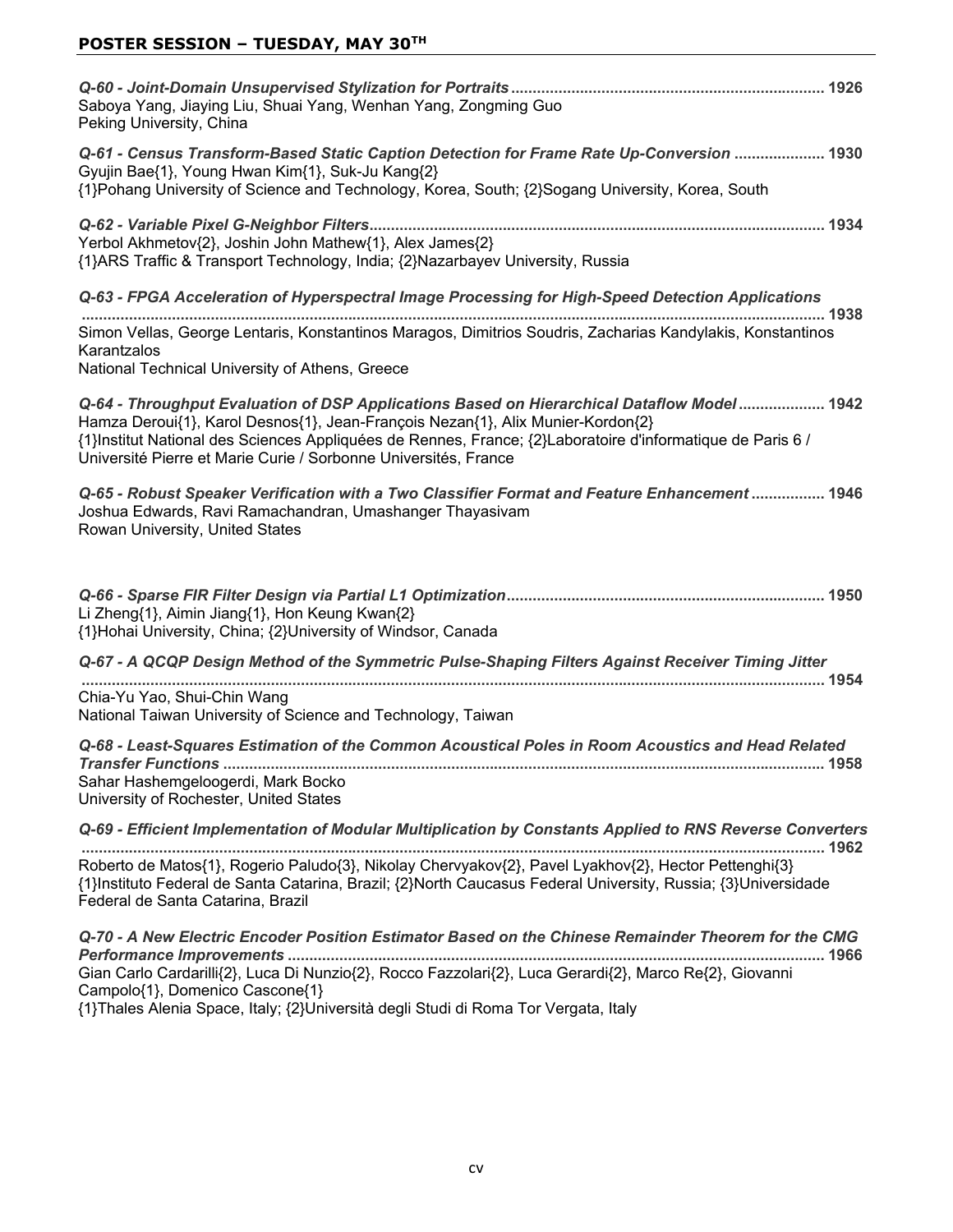| <b>Nanoelectonics &amp; Memristor Technology</b><br>Time: Tuesday, May 30 (15:00-16:30)<br>Room: Harborside Ballroom<br>Chair(s): Danella Zhao - University of Louisiana at Lafayette; Hao Jiang - San Francisco State University                                                                                                                                      |
|------------------------------------------------------------------------------------------------------------------------------------------------------------------------------------------------------------------------------------------------------------------------------------------------------------------------------------------------------------------------|
| Juan Núñez, María J. Avedillo<br>Consejo Superior de Investigaciones Científicas / Universidad de Sevilla, Spain                                                                                                                                                                                                                                                       |
| R-72 - A High Performance Full Adder Based on Ballistic Deflection Transistor Technology 1974<br>Poorna Marthi{2}, Nazir Hossain{2}, Huan Wang{2}, Jean-Francois Millithaler{2}, Martin Margala{2}, Ignacio<br>lñiguez-de-la-Torre{1}, Javier Mateos{1}, Tomas González{1}<br>{1}Universidad de Salamanca, Spain; {2}University of Massachusetts Lowell, United States |
| R-73 - A Compliance Current Circuit with Nanosecond Response Time for ReRAM Characterization 1978<br>Qingjiang Li, Jinling Xing, Zhaolin Sun, Fei Jing, Hui Xu<br>National University of Defense Technology, China                                                                                                                                                     |
| R-74 - Transient Response Enhancement of RF MEMS Tuners Using Digital Signal Processing 1982<br>Mohammad Abu Khater, Mahmoud Abdelfattah, Yu-Chiao Wu, Wesley Allen, Dimitrios Peroulis<br>Purdue University, United States                                                                                                                                            |
| R-75 - A Unified Analytical Reliability Model of NBTI and HCD for Undoped Double Gate PMOS 1986<br>Omnia Samy{1}, Hamdy Abd El Hamid{2}, Yehea Ismail{2}, Abd El Halim Zekry{3}<br>{1}Ain Shams University, Egypt; {2}American University in Cairo / Zewail City of Science and Technology, Egypt;<br>{3}Arizona State University, Egypt                               |
| R-76 - Adapting Large-Area Flexible Hybrid TFT/CMOS Electronics and Display Technology to Create an<br>Joseph Smith, Edward Bawolek, Jovan Trujillo, Gregory Raupp, David Allee, Jennifer Blain Christen<br>Arizona State University, United States                                                                                                                    |
| R-77 - Size-Dependent Switching Coherence of Elliptical Single-Domain Magnetostrictive Nanomagnets in<br>Huanqing Cui, Li Cai, Li Xu, Sen Wang, Xiaokuo Yang, Chaowen Feng<br>Air Force Engineering University, China                                                                                                                                                  |
| R-78 - Process Variation Immune and Energy Aware Sense Amplifiers for Resistive Non-Volatile Memories                                                                                                                                                                                                                                                                  |
| Soheil Salehi, Ronald F. DeMara<br>University of Central Florida, United States                                                                                                                                                                                                                                                                                        |
| Ioannis Messaris{1}, Spyridon Nikolaidis{1}, Alexantrou Serb{2}, Spyros Stathopoulos{2}, Isha Gupta{2}, Ali<br>Khiat{2}, Themistoklis Prodromakis{2}<br>{1}Aristotle University of Thessaloniki, Greece; {2}University of Southampton, United Kingdom                                                                                                                  |
| R-80 - A Practical Hafnium-Oxide Memristor Model Suitable for Circuit Design and Simulation  2006<br>Sherif Amer{2}, Sagarvarma Sayyaparaju{2}, Garrett S. Rose{2}, Karsten Beckmann{1}, Nathaniel C. Cady{1}<br>{1}State University of New York Polytechnic Institute, United States; {2}University of Tennessee, United States                                       |
| R-81 - Novel Hafnium Oxide Memristor Device: Switching Behaviour and Size Effect 2010<br>Heba Abunahla, Baker Mohammad, Maguy Abi Jaoude, Mahmoud Al-Qutayri<br>Khalifa University, U.A.E.                                                                                                                                                                             |
| R-82 - Design and Optimization of a Strong PUF Exploiting Sneak Paths in Resistive Cross-Point Array                                                                                                                                                                                                                                                                   |
| Rui Liu, Pai-Yu Chen, Shimeng Yu<br>Arizona State University, United States                                                                                                                                                                                                                                                                                            |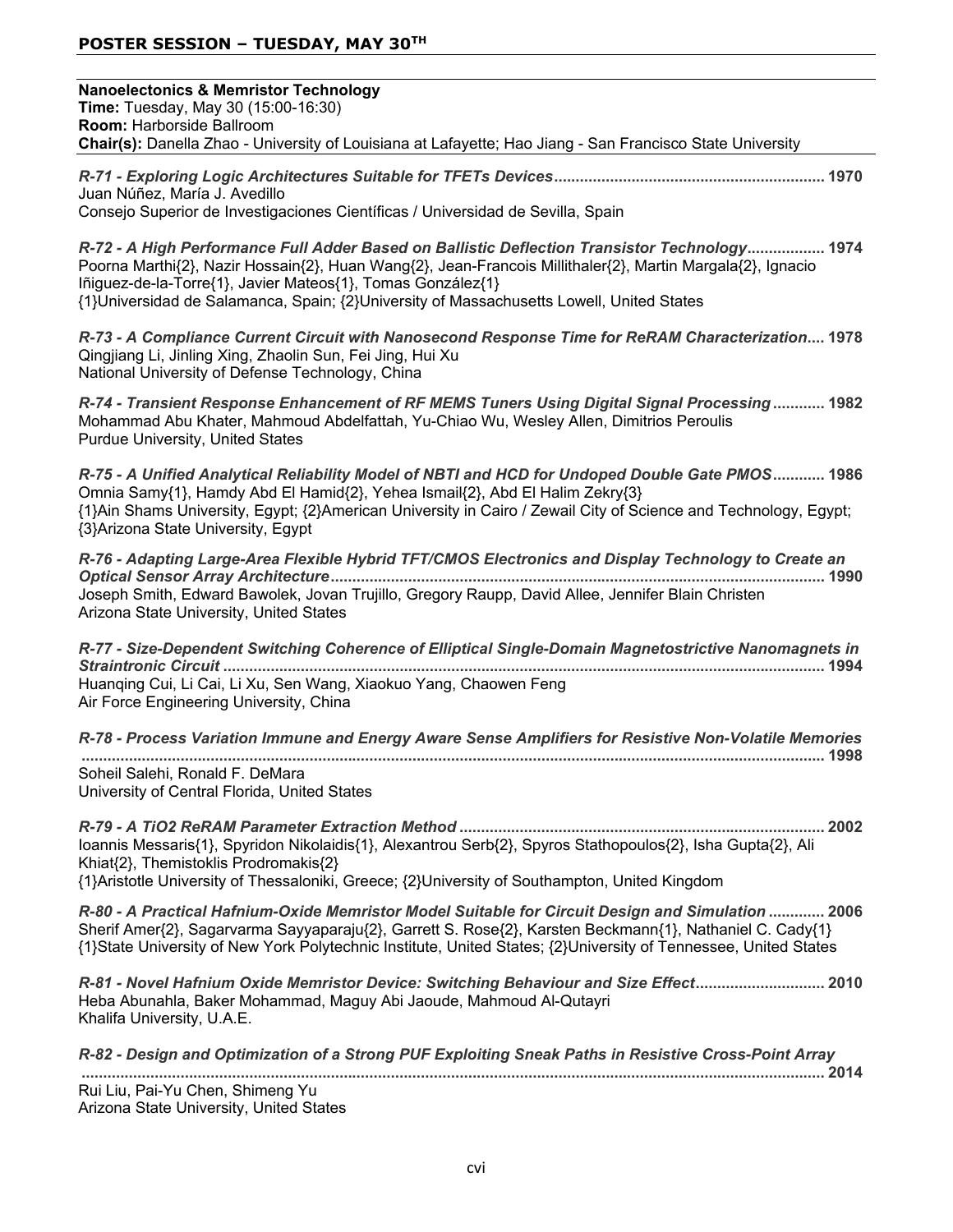| Olufemi Akindele Olumodeji, Massimo Gottardi<br>Fondazione Bruno Kessler, Italy                                                                                                                      |
|------------------------------------------------------------------------------------------------------------------------------------------------------------------------------------------------------|
| Gleb Krylov, Eby G. Friedman<br>University of Rochester, United States                                                                                                                               |
| R-85 - A Memristor Based Image Sensor Exploiting Compressive Measurement for Low-Power Video<br>2026<br>Fengyu Qian, Yanping Gong, Lei Wang<br>University of Connecticut, United States              |
| R-86 - A Placement Management Circuit for Efficient Realtime Hardware Reuse on FPGAs Targeting<br>2030<br>Godwin Enemali, Adewale Adetomi, Tughrul Arslan<br>University of Edinburgh, United Kingdom |

**Spiking and Learning Systems Time:** Tuesday, May 30 (15:00-16:30) **Room: Harborside Ballroom Chair(s):** Ricardo Carmona Galán - Instituto of Microelectrónica of Sevilla; Shoushun Chen - Nanyang Technological University

*S-87 - PredictiveNet: an Energy-Efficient Convolutional Neural Network via Zero Prediction* Yingyan Lin, Charbel Sakr, Yongjune Kim, Naresh Shanbhag. University of Illinois at Urbana-Champaign, United States

*S-88 - A Real-Time 17-Scale Object Detection Accelerator with Adaptive 2000-Stage Classification in 65nm CMOS*  Minkyu Kim{1}, Abinash Mohanty{1}, Deepak Kadetotad{1}, Naveen Suda{2}, Luning Wei{3}, Pooja Saseendran{1},  $Xi$ ofei He $\{3\}$ , Yu Cao $\{1\}$ , Jae-Sun Seo $\{1\}$  $\{1\}$ Arizona State University, United States:  $\{2\}$ ARM, Inc., United States:  $\{3\}$ Zhejiang University, China

*S-89 - Comparison of Three FPGA Architectures for Embedded Multidimensional Categorization Through Kohonen's Self-Organizing Maps* Miquel Sousa, Emilio Del-Moral-Hernandez Universidade de São Paulo, Brazil

*S-90 - Energy-Efficient Scheduling Method with Cross-Loop Model for Resource-Limited CNN Accelerator Designs*  Kaiyi Yang, Shihao Wang, Jianbin Zhou, Takeshi Yoshimura Waseda University, Japan: Waseda University, Japan

*S-91 - Robust Reconstruction of Network Topology via Huber Algorithm* Juan Liu{1}, Jinhu Lü{1}, Maciej J. Ogorzalek{2}, Kexin Liu{3} {1}Academy of Mathematics and Systems Science, Chinese Academy of Sciences, China; {2}Jagiellonian University, Poland; {3}Peking University, China

*S-92 - Multiplexing AER Asynchronous Channels Over LVDS Links with Flow-Control and Clock-Correction for Scalable Neuromorphic Systems*  Amirreza Yousefzadeh{2}, Miroslav Jabłoński{1}, Taras lakymchuk{4}, Alejandro Linares-Barranco{3}, Alfredo Rosado{4}, Luis Plana{5}, Teresa Serrano-Gotarredona{2}, Steve Furber{5}, Bernabe Linares-Barranco{2} {1}AGH University of Science and Technology, Poland; {2}Consejo Superior de Investigaciones Científicas / Universidad de Sevilla, Spain; {3}Universidad de Sevilla, Spain; {4}Universitat de València, Spain; {5}University of Manchester, United Kingdom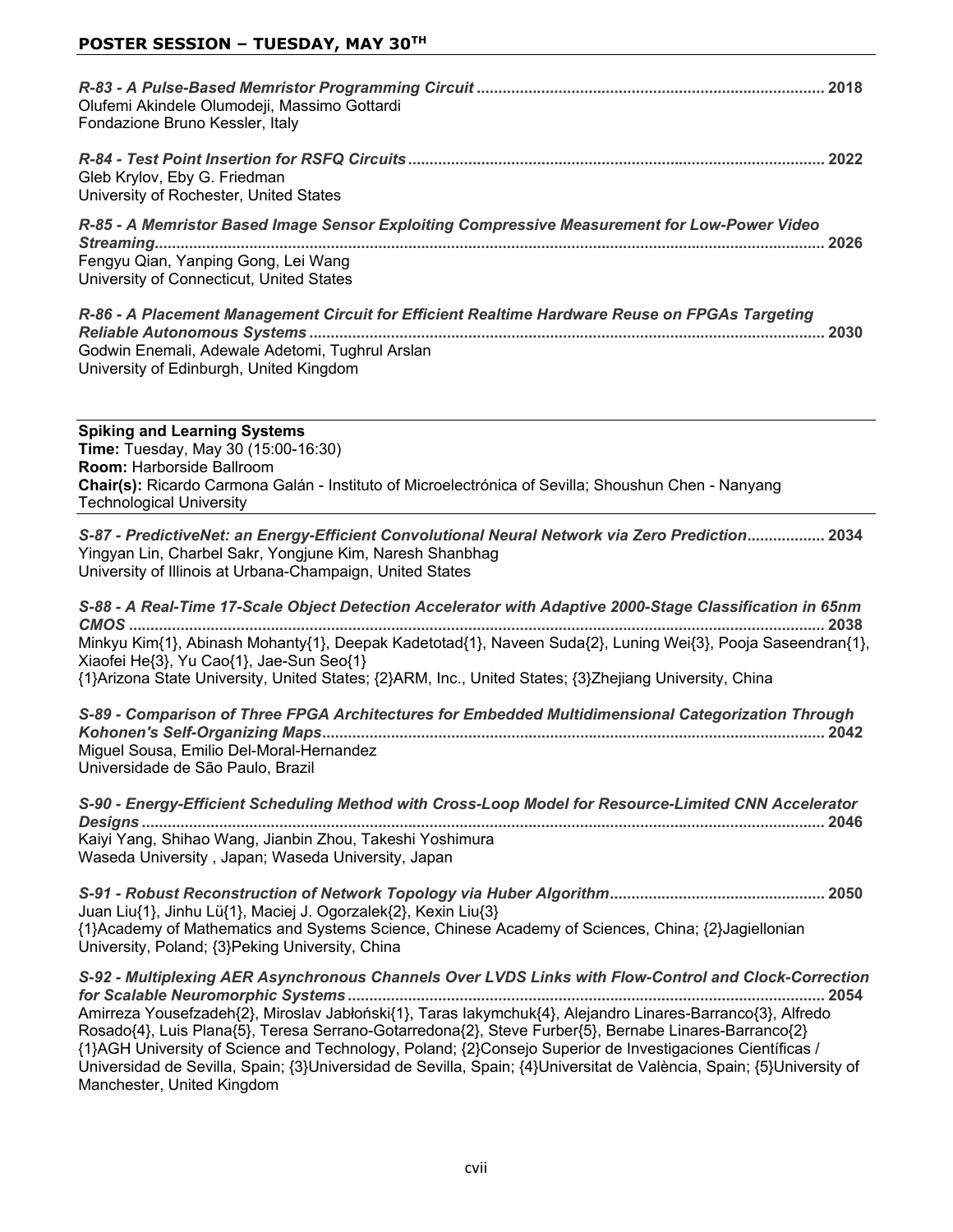| Chung-Hao Wu, Wei-Chen Hsi, Henry Horng-Shing Lu, Hsueh-Ming Hang<br>National Chiao Tung University, Taiwan                                                                                                                                                                                                               |
|---------------------------------------------------------------------------------------------------------------------------------------------------------------------------------------------------------------------------------------------------------------------------------------------------------------------------|
| S-94 - Compact Digital-Controlled Neuromorphic Circuit with Low Power Consumption 2062<br>Jin Zhang, Yuan Wang, Xing Zhang, Ru Huang<br>Peking University, China                                                                                                                                                          |
| S-95 - Neural Network Based ECG Anomaly Detection on FPGA and Trade-Off Analysis  2066<br>Matthias Wess, Sai Dinakarrao, Axel Jantsch<br>Technische Universität Wien, Austria                                                                                                                                             |
| S-96 - A Switched-Capacitor Dendritic Arbor for Low-Power Neuromorphic Applications 2070<br>Pezhman Mamdouh, Alice Parker<br>University of Southern California, United States                                                                                                                                             |
| Rahul Kumar Budhwani{1}, Rengarajan Ragavan{2}, Olivier Sentieys{1}<br>{1}IRISA/ INRIA, University of Rennes, France; {2}University of Rennes, France                                                                                                                                                                     |
| S-98 - Towards Bioinspired Close-Loop Local Motor Control: a Simulated Approach Supporting<br>2078<br>Fernando Pérez-Peña{1}, Juan Antonio Leñero-Bardallo{1}, Alejandro Linares-Barranco{2}, Elisabetta Chicca{3}<br>{1}Universidad de Cádiz, Spain; {2}Universidad de Sevilla, Spain; {3}Universität Bielefeld, Germany |
| S-99 - Snowflake: an Efficient Hardware Accelerator for Convolutional Neural Networks 2082<br>Vinayak Gokhale, Aliasger Zaidy, Andre Chang, Eugenio Culurciello<br>Purdue University, United States                                                                                                                       |
| S-100 - Extending the Neural Engineering Framework for Nonideal Silicon Synapses 2086<br>Aaron Voelker{2}, Ben Benjamin{1}, Terrence Stewart{2}, Kwabena Boahen{1}, Chris Eliasmith{2}<br>{1}Stanford University, United States; {2}University of Waterloo, Canada                                                        |
| <b>Signal Processing for Interaction &amp; Augmented Reality</b>                                                                                                                                                                                                                                                          |
| Time: Tuesday, May 30 (15:00-16:30)                                                                                                                                                                                                                                                                                       |
| Room: Harborside Ballroom<br>Chair(s): Susanto Rahardja - Northwestern Polytechnical University; Zicheng Liu - Microsoft Research                                                                                                                                                                                         |
| T-101 - D-PET: A Direct 6 DoF Pose Estimation and Tracking System on Graphics Processing Units                                                                                                                                                                                                                            |
| Hung-Yu Tseng, Po-Chen Wu, Yu-Sheng Lin, Shao-Yi Chien<br>National Taiwan University, Taiwan                                                                                                                                                                                                                              |
| T-102 - An Efficient DFT-Based Algorithm for the Charger Noise Problem in Capacitive Touch Applications                                                                                                                                                                                                                   |
| Shih-Lun Huang, Sheng-Yi Hung, Chung-Ping Chen<br>National Taiwan University, Taiwan                                                                                                                                                                                                                                      |
| Yun Ni, Jie Chen, Lap-Pui Chau<br>Nanyang Technological University, Singapore                                                                                                                                                                                                                                             |
| T-104 - Bare-Finger Projector-Camera-Touchpad (PCT) HCI System Using Color Structured Light 2102<br>Sen Li, Xiang Xie, Guolin Li, Zhihua Wang<br>Tsinghua University, China                                                                                                                                               |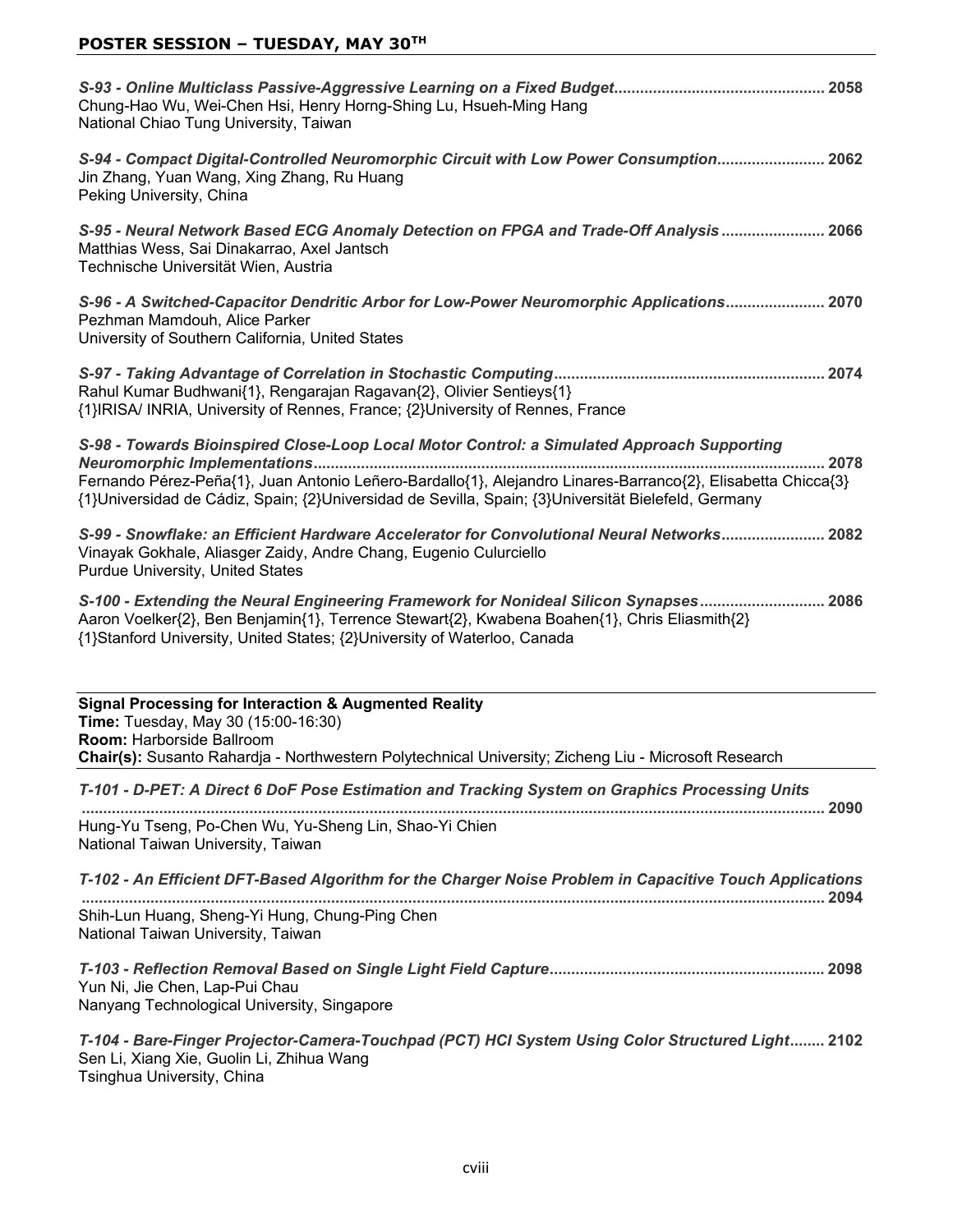| Ahmed Sammoud{2}, Ashok Kumar{2}, Magdy Bayoumi{2}, Tarek Elarabi{1}                         |  |
|----------------------------------------------------------------------------------------------|--|
| {1}Penn State Behrend, United States; {2}University of Louisiana at Lafayette, United States |  |

| <b>Digital Integrated Circuits and Systems</b>                                                                                                                                                                                           |
|------------------------------------------------------------------------------------------------------------------------------------------------------------------------------------------------------------------------------------------|
| Time: Tuesday, May 30 (15:00-16:30)                                                                                                                                                                                                      |
| Room: Harborside Ballroom                                                                                                                                                                                                                |
| Chair(s): Saeid Nooshabadi - Michigan Technological University                                                                                                                                                                           |
| Andre Xian Ming Chang, Eugenio Culurciello<br><b>Purdue University, United States</b>                                                                                                                                                    |
| U-107 - Residual Sampling Clocking Offset Estimation and Compensation for FBMC-OQAM Baseband                                                                                                                                             |
| Chun-Yi Liu{2}, Yu-Cheng Yao{3}, Meng-Siou Sie{1}, Edmund Wen Jen Leong{1}, Henry Lopez{2}, Chih-Wei<br>Jen{2}, Shyh-Jye Jou{2}                                                                                                          |
| {1}MediaTek, Taiwan; {2}National Chiao Tung University, Taiwan; {3}Realtek Semiconductor Corp., Taiwan                                                                                                                                   |
| Ideh Sarbishei{1}, Shervin Vakili{2}, J.M. Pierre Langlois{2}, Yvon Savaria{2}<br>{1}École Polytechnique de Montréal, Canada; {2}Polytechnique Montréal, Canada                                                                          |
| Carson Labrado{2}, Himanshu Thapliyal{2}, Fabrizio Lombardi{1}<br>{1}Northeastern University, United States; {2}University of Kentucky, United States                                                                                    |
| U-110 - Noise Voltage Analysis of Spiral Inductor for on-Chip Buck Converter Design 2126<br>Emeshaw Ashenafi, Masud Chowdhury<br>University of Missouri-Kansas City, United States                                                       |
| U-111 - A New Digital True Random Number Generator Based on Delay Chain Feedback Loop 2130<br>Xufan Wu, Shuguo Li<br>Tsinghua University, China                                                                                          |
| U-112 - A Digital Clock-Less Pulse Stretcher with Application in Deep Sub-Nanosecond Pulse Detection                                                                                                                                     |
| Zhiqiang Liu{1}, Nanqi Liu{1}, Shravan Chaganti{1}, Degang Chen{1}, Amitava Majumdar{2}<br>{1} lowa State University, United States; {2} Xilinx Inc., United States                                                                      |
| U-113 - A New Watermarking Scheme on Scan Chain Ordering for Hard IP Protection  2138<br>Xiaonan Huang{1}, Aijiao Cui{1}, Chip-Hong Chang{2}<br>{1}Harbin Institute of Technology, China; {2}Nanyang Technological University, Singapore |
| U-114 - A 450kHz PVT-Resilient All-Digital BPSK Demodulator for Energy Harvesting Sensor Nodes                                                                                                                                           |
| Adelson Chua, Louis Alarcon<br>University of the Philippines - Diliman, Philippines                                                                                                                                                      |
| Jose Carlos García{2}, Juan Montiel-Nelson{2}, Saeid Nooshabadi{1}<br>{1}Michigan Technological University, United States; {2}Universidad de Las Palmas de Gran Canaria, Spain                                                           |
| U-116 - Nodal Thermal Analysis for Multi-VT SOFFET Based Subthreshold Circuits 2150<br>Emeshaw Ashenafi, Azzedin Es-Sakhi, Masud Chowdhury<br>University of Missouri-Kansas City, United States                                          |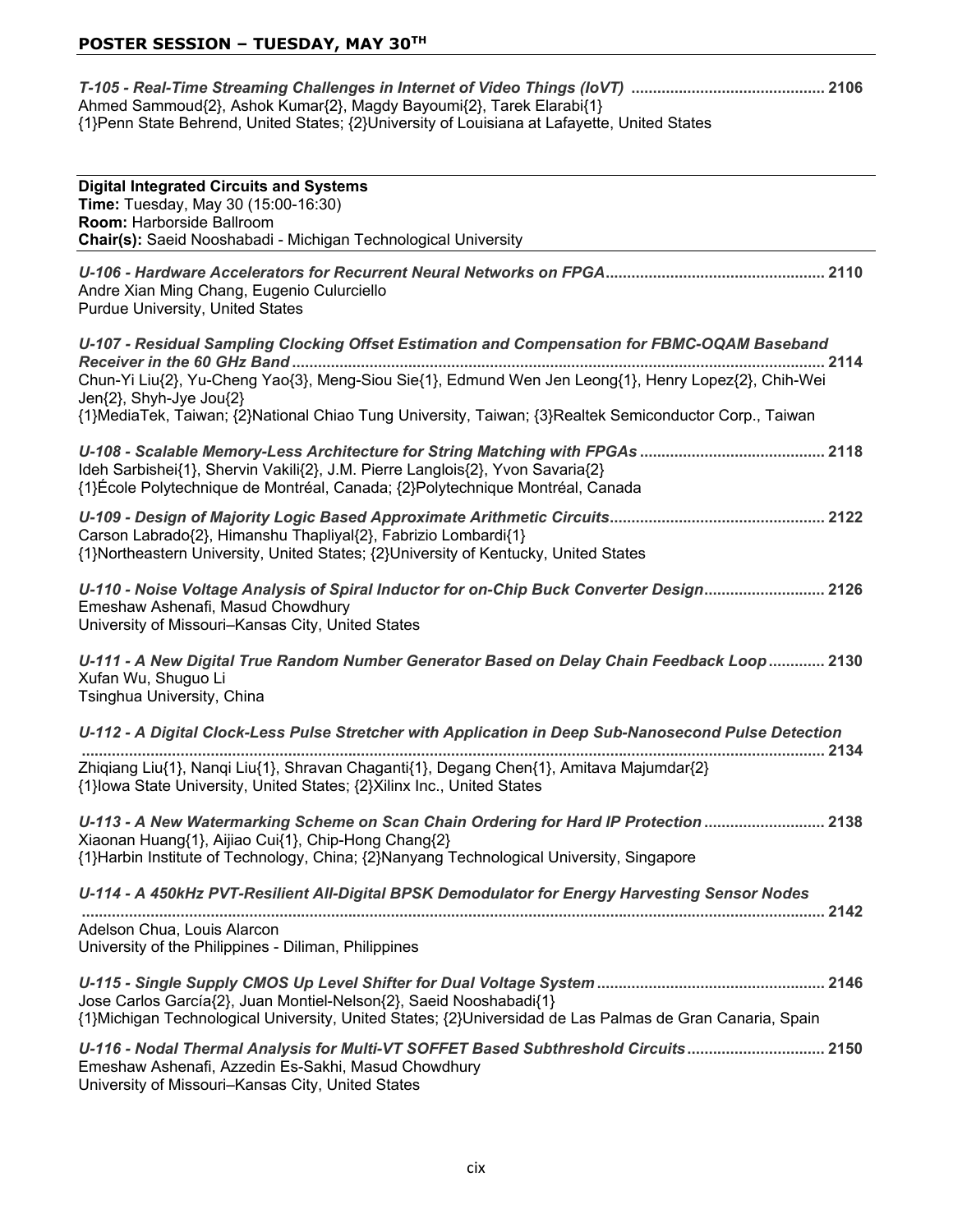| U-117 - Trojan-Feature Extraction at Gate-Level Netlists and its Application to Hardware-Trojan Detection<br>Kento Hasegawa, Masao Yanagisawa, Nozomu Togawa                                                                                                                                                                                                                           |
|----------------------------------------------------------------------------------------------------------------------------------------------------------------------------------------------------------------------------------------------------------------------------------------------------------------------------------------------------------------------------------------|
| Waseda University, Japan                                                                                                                                                                                                                                                                                                                                                               |
| U-118 - Non-Blocking BIST for Continuous Reliability Monitoring of Networks-on-Chip 2158<br>Junshi Wang{3}, Letian Huang{3}, Masoumeh Ebrahimi{1}, Qiang Li{3}, Guangjun Li{3}, Axel Jantsch{2}<br>{1}KTH Royal Institute of Technology / University of Turku, Finland; {2}Technische Universität Wien, Austria;<br>{3}University of Electronic Science and Technology of China, China |
| U-119 - Combined Packet and TDM Circuit Switching NoCs with Novel Connection Configuration<br>Yong Chen, Emil Matus, Gerhard Fettweis<br>Technische Universität Dresden, Germany                                                                                                                                                                                                       |
| Gaole Sai, Basel Halak, Mark Zwolinski<br>University of Southampton, United Kingdom                                                                                                                                                                                                                                                                                                    |
| Elnaz Ebrahimi, Rafael Possignolo, Jose Renau<br>University of California, Santa Cruz, United States                                                                                                                                                                                                                                                                                   |
| Nada El-Meligy{3}, Moustafa Amin{3}, Eslam Yahya{2}, Yehea Ismail{1}<br>{1}American University in Cairo / Zewail City of Science and Technology, Egypt; {2}American University in Cairo /<br>Zewail City of Science and Technology / Banha University, Egypt; {3}Banha University, Egypt                                                                                               |
| U-123 - A Low-Cost Masquerade and Replay Attack Detection Method for CAN in Automobiles  2178<br>Mohammad Raashid Ansari, Tom Miller, Chenghua She, Qiaoyan Yu<br>University of New Hampshire, United States                                                                                                                                                                           |
| <b>Communications Security</b><br>Time: Tuesday, May 30 (15:00-16:30)<br>Room: Harborside Ballroom<br>Chair(s): Weigiang Liu - Nanjing University of Aeronautics and Astronautics; Maire O'Neill - Queens University                                                                                                                                                                   |
| Bindi Wang, Hao Gao, Marion Matters-Kammerer, Peter Baltus<br>Eindhoven University of Technology, Netherlands                                                                                                                                                                                                                                                                          |
| Syed Mohsin Abbas, Youzhe Fan, Ji Chen, Chi-Ying Tsui<br>Hong Kong University of Science and Technology, Hong Kong                                                                                                                                                                                                                                                                     |
| V-126 - Rate-Compatible and High-Throughput Architecture Designs for Encoding LDPC Codes 2190<br>Nishil Talati{1}, Zhiying Wang{2}, Shahar Kvatinsky{1}<br>{1}Technion - Israel Institute of Technology, Israel; {2}University of California, Irvine, United States                                                                                                                    |
| V-127 - A Low-Complexity Fully Scalable Interleaver/Address Generator Based on a Novel Property of QPP<br>Arash Ardakani, Mahdi Shabany<br>Sharif University of Technology, Iran                                                                                                                                                                                                       |

*V-128 - FPGA-Based Strong PUF with Increased Uniqueness and Entropy Properties*  Chongyan Gu, Neil Hanley, Maire O'Neill Queen's University Belfast, United Kingdom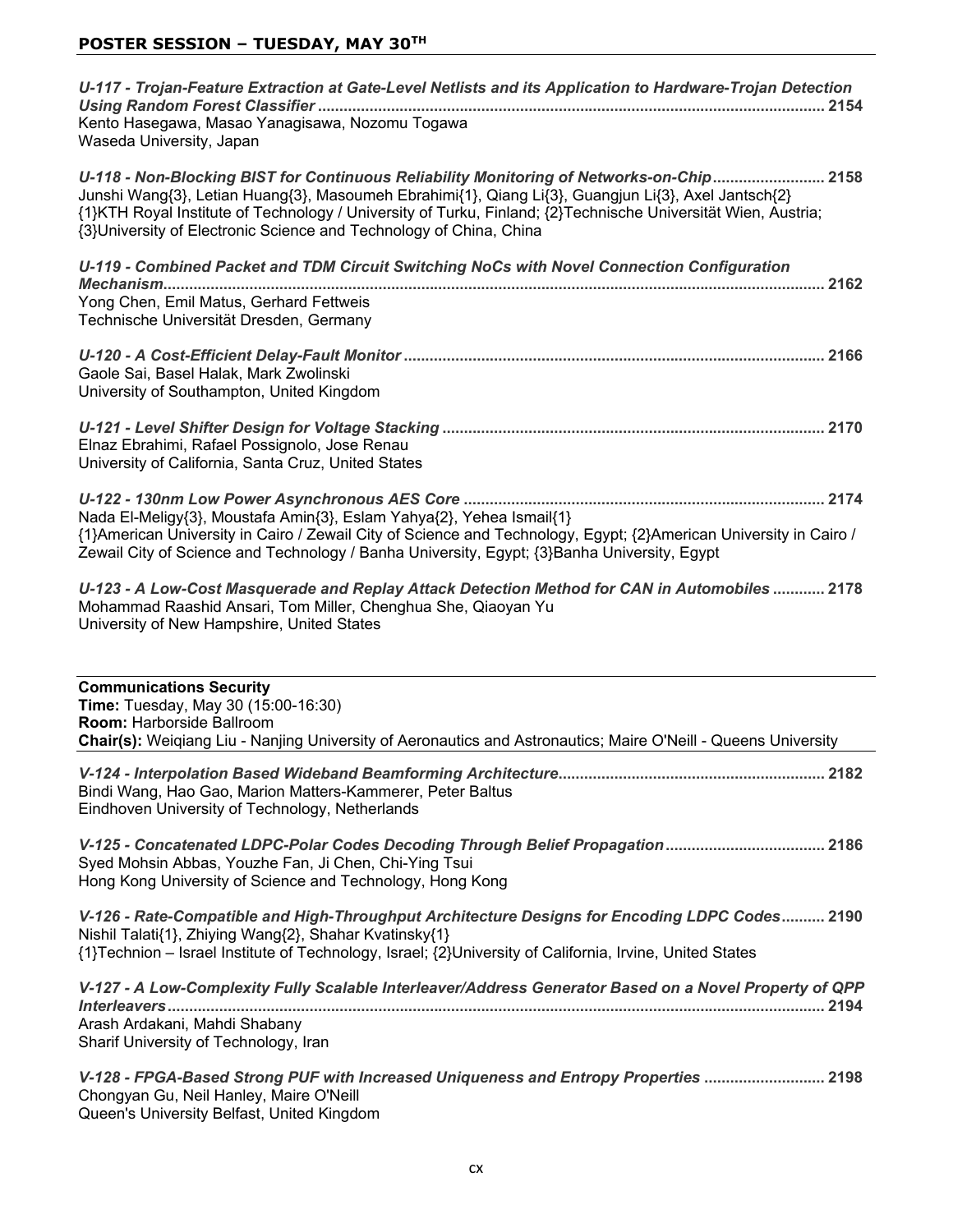### **POSTER SESSION – TUESDAY, MAY 30TH**

*V-129 - Optimization of the PLL Based TRNG Design Using the Genetic Algorithm* Oto Petura, Ugo Mureddu, Nathalie Bochard, Viktor Fischer University of Lyon, Jean Monnet University Saint-Etienne, France

*V-130 - Low-Latency Hardware Architecture for Cipher-Based Message Authentication Code*  Imed Ben Dhaou{2}, Tuan Nguyen Gia{3}, Pasi Liljeberg{3}, Hannu Tenhunen{1} {1}KTH Royal Institute of Technology, Sweden; {2}Qassim University, Saudi Arabia; {3}University of Turku, Finland

*V-131 - A Delay-Efficient Ring-LWE Cryptography Architecture for Biometric Security*  Tuy Nguyen Tan, Hanho Lee Inha University, Korea, South

*V-132 - Secure Dynamic Authentication of Passive Assets and Passive IoTs Using Self-Powered Timers*  Liang Zhou, Shantanu Chakrabartty

Washington University in St. Louis, United States

*V-133 - A Reliable True Random Number Generator Based on Novel Chaotic Ring Oscillator*  Yunfan Yang, Song Jia, Yuan Wang, Shaonan Zhang, Chao Liu Peking University, China

*V-134 - An Energy-Based Attack Flow for Temporal Misalignment Coutermeasures on Cryptosystems*  Rodrigo Lellis{2}, Rafael Soares{2}, Adão Souza Jr.{1} {1}Instituto Federal Sul-Rio-Grandense, Brazil; {2}Universidade Federal de Pelotas, Brazil

*V-135 - Highly Secured State-Shift Local Clock Circuit to Countermeasure Against Side Channel Attack*  Ali Akbar Pammu, Kwen-Siong Chong, Bah-Hwee Gwee Nanyang Technological University, Singapore

| <b>Power Transfer &amp; Charging Circuits</b><br><b>Time:</b> Tuesday, May 30 (15:00-16:30)<br><b>Room: Harborside Ballroom</b><br>Chair(s): Hiroo Sekiya - Chiba University; Junrui Liang - Shanghai Tech University |
|-----------------------------------------------------------------------------------------------------------------------------------------------------------------------------------------------------------------------|
| W-136 - A Delay Time Controlled Active Rectifier with 95.3% Peak Efficiency for Wireless Power<br>Zhongming Xue, Dan Li, Wei Gou, Lina Zhang, Shiquan Fan, Li Geng<br>Xi'an Jiaotong University, China                |
| W-137 - Analysis and Implementation of Wireless Power Transfer System with Phase and Supply<br>Chao-Yen Huang, Chern-Lin Chen<br>National Taiwan University, Taiwan                                                   |
| W-138 - A 13.56 MHz One-Stage High-Efficiency 0X/1X $R^3$ Rectifier for Implatable Medical Devices 2238<br>Xinyuan Ge, Lin Cheng, Wing-Hung Ki<br>Hong Kong University of Science and Technology, Hong Kong           |
| W-139 - Adaptive 6.78-MHz ISM Band Wireless Charging for Small Form Factor Receivers  2242<br>Mohamed Abouzeid, Ahmet Tekin<br>Özyeğin University, Turkey                                                             |
| W-140 - A Primary-Side Output Current Estimator with Process Compensator for Flyback LED Drivers<br>2246                                                                                                              |
| Zong-You Hou, Zong-Ying Ho, Jhih-Cheng You, Chua-Chin Wang<br>National Sun Yat-Sen University, Taiwan                                                                                                                 |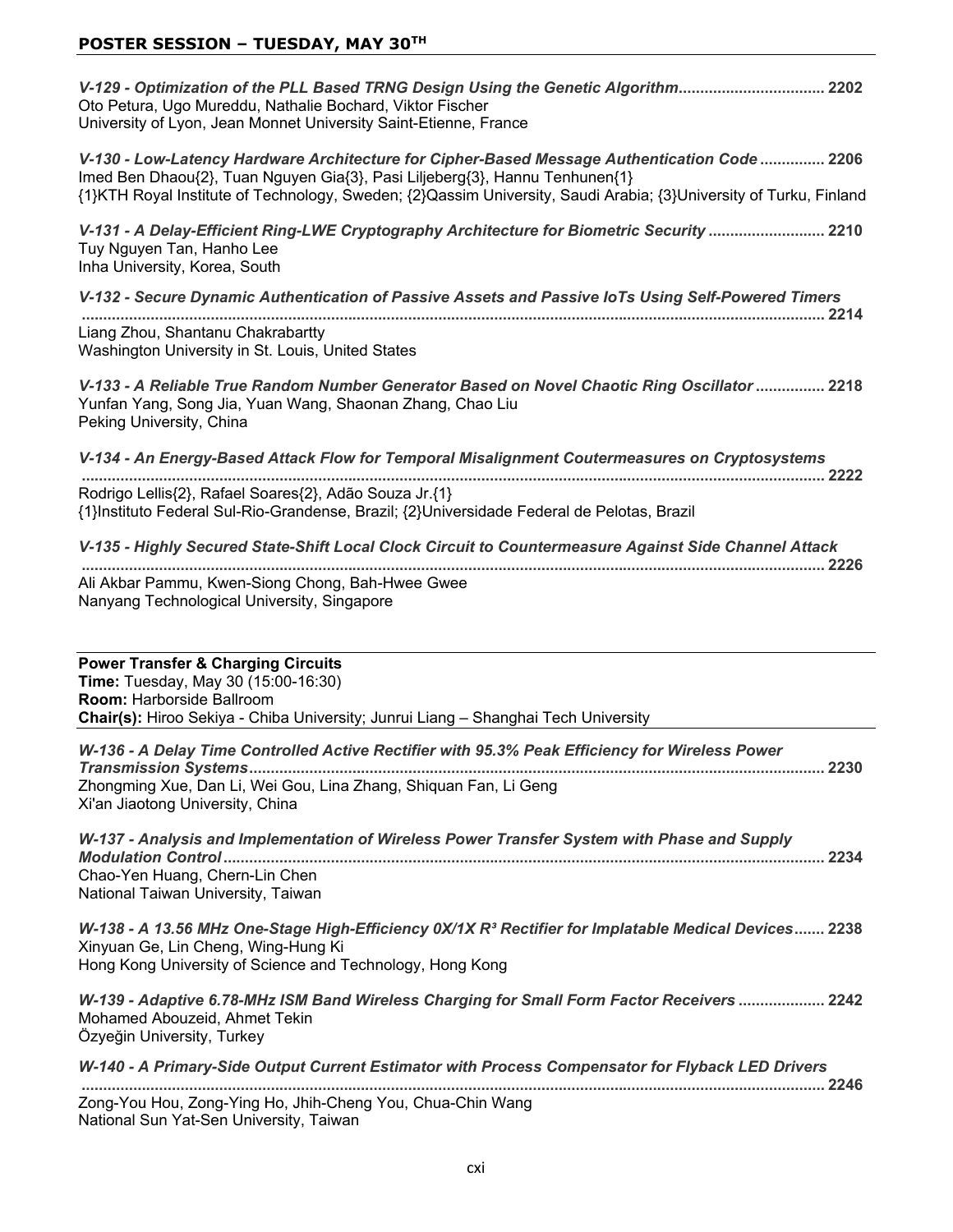## **POSTER SESSION – TUESDAY, MAY 30TH**

| Yuchong Sun{2}, Ryoko Sugano{2}, Xiuqin Wei{1}, Takashi Hikihara{3}, Hiroo Sekiya{2}<br>{1}Chiba Institute of Technology, Japan; {2}Chiba University, Japan; {3}Kyoto University, Japan            |
|----------------------------------------------------------------------------------------------------------------------------------------------------------------------------------------------------|
| W-142 - An Auxiliary Switched-Capacitor Power Converter (SCPC) Applied in Stacked Digital Architecture<br>Shiquan Fan, Zhuoqi Guo, Jie Zhang, Xu Yang, Li Geng<br>Xi'an Jiaotong University, China |
| W-143 - Switch-Mode Gyrator-Based Emulated Inductor Enabling Self-Tunability in WPT Receivers<br>$\ldots$ 2258                                                                                     |
| Mohamed Saad, Elisenda Bou-Balust, Eduard Alarcón-Cot<br>Universitat Politècnica de Catalunya, Spain                                                                                               |
| W-144 - A Vibration-Powered Bluetooth Wireless Sensor Node with Running PFC Power Conditioning<br>2262                                                                                             |
| Kang Zhao, Yuheng Zhao, Junrui Liang<br>ShanghaiTech University, China                                                                                                                             |
| W-145 - On-Chip High-Voltage SPAD Bias Generation Using a Dual-Mode, Closed-Loop Charge Pump                                                                                                       |
| Boyu Shen, Soumya Bose, Matthew Johnston<br>Oregon State University, United States                                                                                                                 |
| Mir Mohammad Navidi, David Graham<br>West Virginia University, United States                                                                                                                       |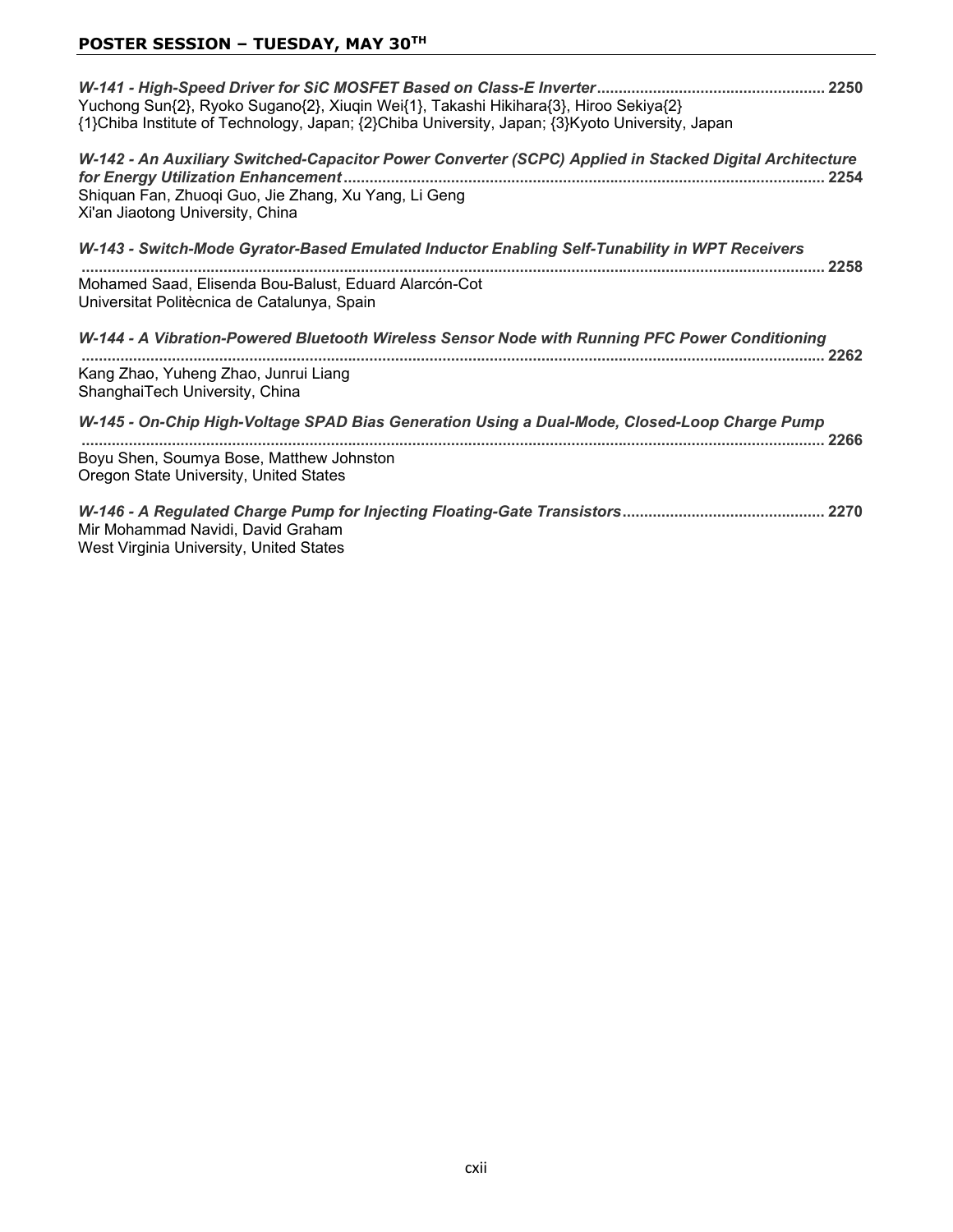## PIONEERS OF CAS - tuesday, may 30<sup>th</sup>

**Pioneers of Circuits and Systems II Time:** Tuesday, May 30 (16:30-17:30) **Room: Grand Ballroom V-VI Chair(s):** Pamela Abshire - University of Maryland

| A Random Walk Through Five Decades of Research in Filters and Signal Processing<br>Sanjit K. Mitra<br>University of California, Santa Barbara, United States |  |
|--------------------------------------------------------------------------------------------------------------------------------------------------------------|--|
| Ibrahim Hajj                                                                                                                                                 |  |

University of Illinois at Urbana-Champaign, United States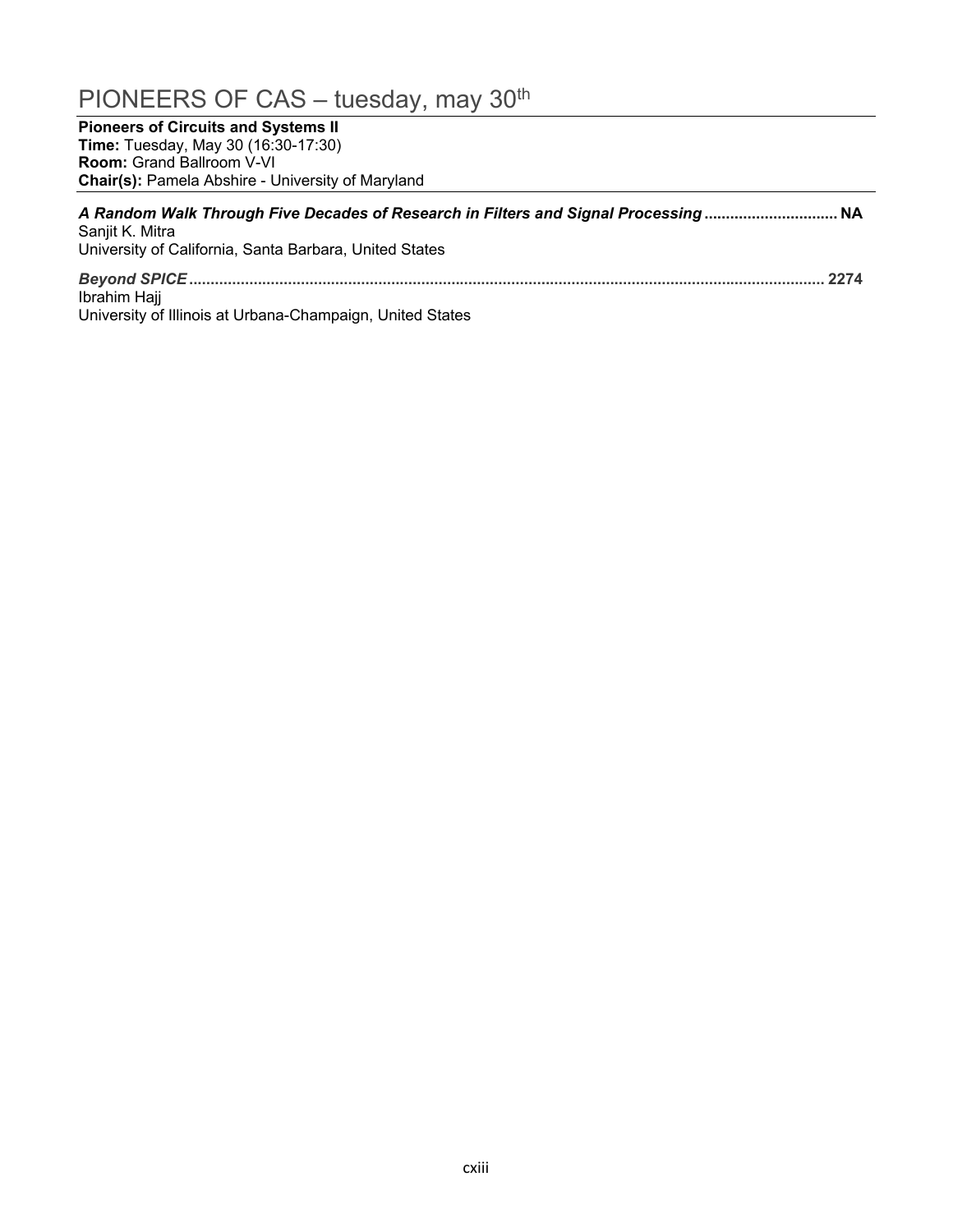| <b>Complex Networks &amp; Chaos</b><br>Time: Wednesday, May 31 (8:00-9:30)<br><b>Room: Dover A</b><br>Chair(s): Michael Tse - Hong Kong Polytechnic University; Zbigniew Galias - AGH University of Science and<br>Technology                   |
|-------------------------------------------------------------------------------------------------------------------------------------------------------------------------------------------------------------------------------------------------|
| Xiaojie Li, Cong Li, Xiang Li<br>Fudan University, China                                                                                                                                                                                        |
| Xi Zhang, Choujun Zhan, and Chi K. Tse<br>Hong Kong Polytechnic University, Hong Kong                                                                                                                                                           |
| Dong Liu, Xi Zhang, Choujun Zhan, Chi Kong Tse<br>Hong Kong Polytechnic University, Hong Kong                                                                                                                                                   |
| <b>Optimal Resource Allocation with Node and Link Capacity Constraints in Complex Networks  2287</b><br>Rui Li{2}, Yongxiang Xia{2}, Chi Kong Tse{1}<br>{1}Hong Kong Polytechnic University, Hong Kong; {2}Zhejiang University, China           |
| Ramazan Yeniçeri, Alptekin Vardar, Mustak Erhan Yalçın<br>Istanbul Technical University, Turkey                                                                                                                                                 |
| <b>Circuits &amp; Systems for Energy Harvesting</b><br>Time: Wednesday, May 31 (8:00-9:30)<br>Room: Dover BC<br>Chair(s): Dong He - Virginia Polytechnic Institute and State University; Philip X.-L. Feng - Case Western Reserve<br>University |
| <b>Julien Stamatakis</b><br>Senseware, United States                                                                                                                                                                                            |
| How to Design Battery-Assisted Photovoltaic Switched-Inductor CMOS Charger-Supplies 2295<br>Rajiv Damodaran Prabha, Gabriel Rincón-Mora<br>Georgia Institute of Technology, United States                                                       |
| Energy Harvesting Circuit with Input Matching in Boundary Conduction Mode for Electromagnetic                                                                                                                                                   |
| Yudong Xu{2}, Dong Ha{2}, Ming Xu{1}<br>{1}FSP-Powerland Technology Inc., China; {2}Virginia Polytechnic Institute and State University, United States                                                                                          |
| An Ultra-Low Quiescent Current Power Management ASIC with MPPT for Vibrational Energy Harvesting                                                                                                                                                |
| Shiquan Fan{1}, Liuming Zhao{1}, Ran Wei{1}, Li Geng{2}, Philip X.-L. Feng{1}<br>{1}Case Western Reserve University, United States; {2}Xi'an Jiaotong University, China                                                                         |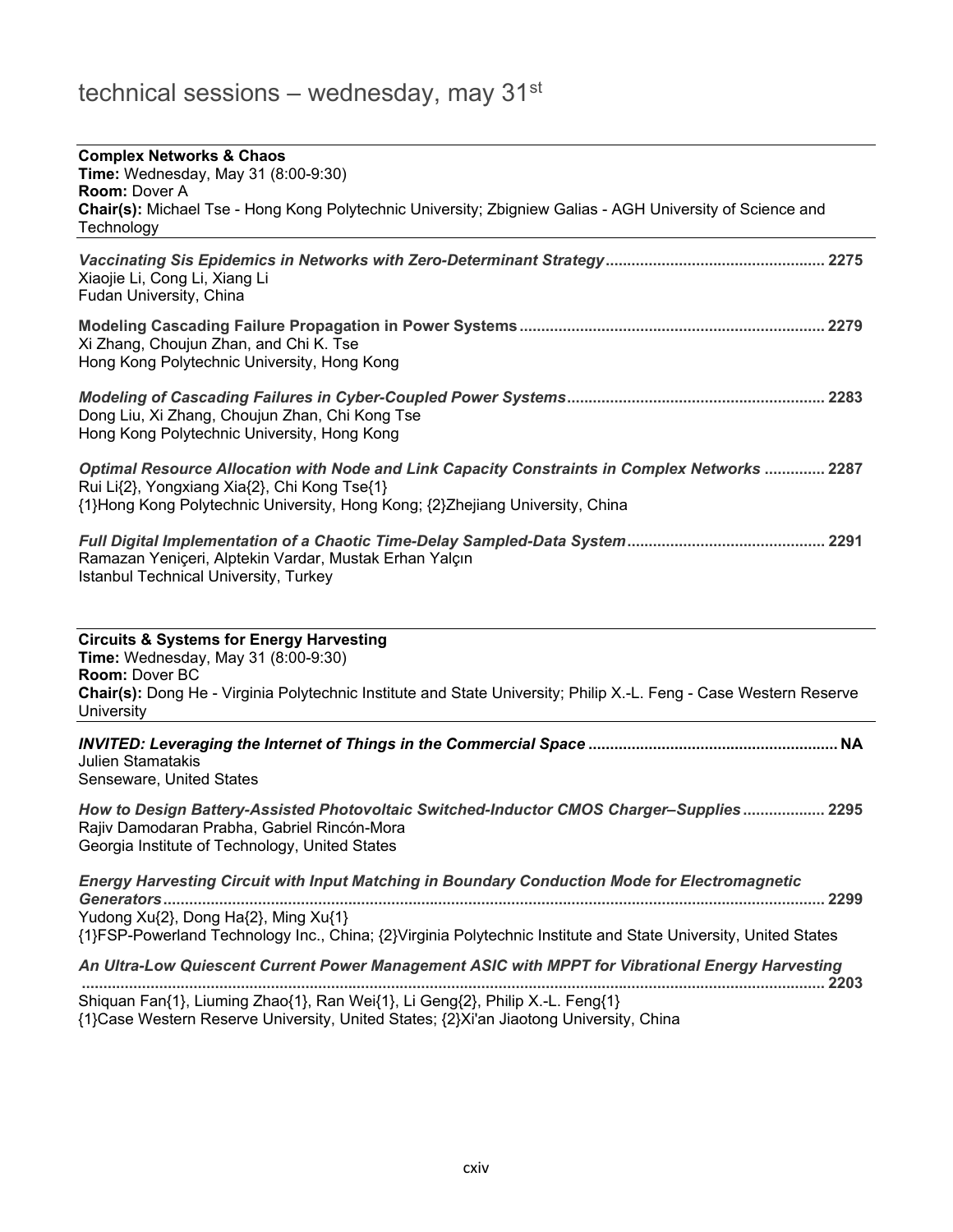*A Digital Reverse Current Self-Calibration Technique in 90% High Efficiency Rectified Power Supply for Near Field Communication Through Magnetic Field Induction*  Li-Chi Lin{1}, Kuan-Yu Chen{1}, Wen-Hau Yang{1}, Ru-Yu Huang{1}, Ke-Horng Chen{1}, Ying-Hsi Lin{2}, Shian-Ru Lin{2}, Tsung-Yen Tsai{2} {1}National Chiao Tung University, Taiwan; {2}Realtek Semiconductor Corp., Taiwan

**Neuromorphic Vision Time:** Wednesday, May 31 (8:00-9:30) **Room: Grand Ballroom I Chair(s):** Fathi Salem - Michigan Statue University; Alejandro Linares-Barranco - Universidad de Sevilla

## *INVITED: Why Ai Needs Video* **1\$** Roland Memisevic

Twenty Billion Neurons GmbH, Germany

*Spatially Supervised Recurrent Convolutional Neural Networks for Visual Object Tracking* Guanghan Ning{3}, Zhi Zhang{3}, Chen Huang{3}, Xiaobo Ren{2}, Haohong Wang{2}, Canhui Cai{1}, Zhihai He{3} {1}Huaqiao University, China; {2}TCL Research America, United States; {3}University of Missouri, United States

*Neuromorphic Visual Saliency Implementation Using Stochastic Computation* Chetan Singh Thakur{1}, Jamal Molin{1}, Tao Xiong{1}, Jie Zhang{2}, Ernst Niebur{1}, Ralph Etienne-Cummings{1} {1}Johns Hopkins University, United States; {2}Massachusetts Institute of Technology, United States

*Image Classification by Cellular Nonlinear Networks* Simon Walz, Jens Müller, Ronald Tetzlaff Technische Universität Dresden, Germany

*Hardware Implementation of Convolutional STDP for on-Line Visual Feature Learning*  $Amirreza Yousefzadeh{1}$ , Timothee Masquelier{2}, Teresa Serrano-Gotarredona{1}, Bernabe Linares-Barranco{1}  $\{1\}$ Consejo Superior de Investigaciones Científicas / Universidad de Sevilla, Spain;  $\{2\}$ Massachusetts Institute of Technology, France

**Adaptive Filters Time:** Wednesday, May 31 (8:00-9:30) **Room: Grand Ballroom II Chair(s):** Mrityunjoy Chakraborty - Indian Institute of Technology Kharagpur; Wei Xing Zheng - Western Sydney University

*Modified Subband Adaptive Notch Filters for Eliminating Multiple Sinusoids with Reduced Bias and Faster Convergence*  Yasutomo Kinugasa{2}, Tapio Saramäki{4}, Yoshio Itoh{5}, Naoto Sasaoka{5}, Kazuki Shiogai{3}, Masaki Kobayshi{1} {1}Chubu University, Japan; {2}National Institute of Technology, Mastue College, Japan; {3}National Institute of Technology, Niihama College, Japan; {4}Tampere University of Technology, Finland; {5}Tottori University, Japan *A Mixed-Signal Adaptive Filter for Level-Crossing Analog-to-Digital Converter*

Yuxuan Luo, Chun-Huat Heng National University of Singapore, Singapore

| A Block-Based Convex Combination of NLMS and ZA-NLMS for Identifying Sparse Systems with Variable |
|---------------------------------------------------------------------------------------------------|
|                                                                                                   |
| Bijit K. Das, Mrityunjoy Chakraborty                                                              |
| Indian Institute of Technology Kharagpur, India                                                   |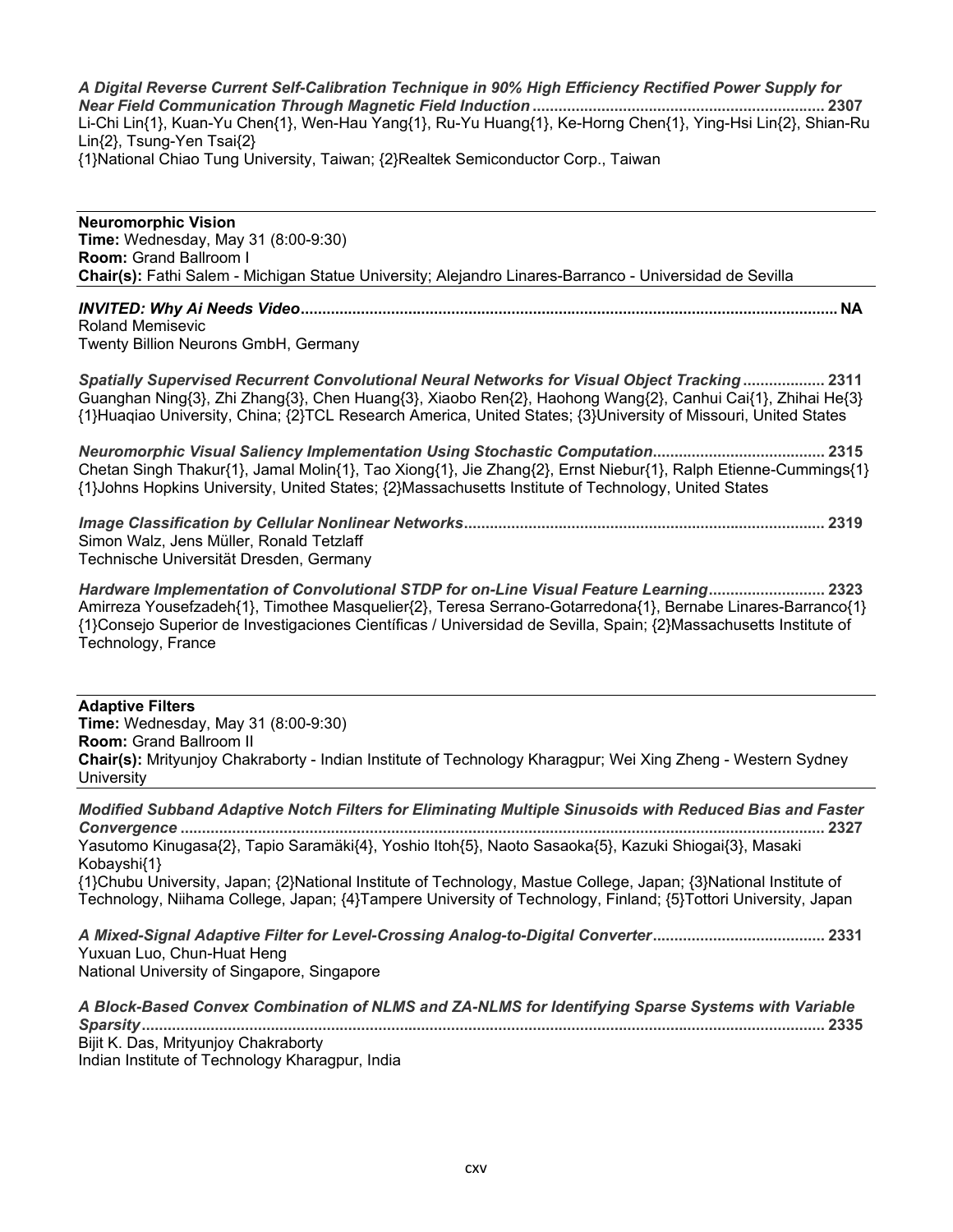| Sheng Zhang, Wei Xing Zheng<br>Western Sydney University, Australia                                                                                                                                                                                                                                                      |
|--------------------------------------------------------------------------------------------------------------------------------------------------------------------------------------------------------------------------------------------------------------------------------------------------------------------------|
| A New Kernel Kalman Filter Algorithm for Estimating Time-Varying Nonlinear Systems 2343<br>Juliano Rosinha{1}, Sérgio de Almeida{1}, José Bermudez{2}<br>{1}Universidade Católica de Pelotas, Brazil; {2}Universidade Federal de Santa Catarina, Brazil                                                                  |
| <b>RF Circuits III</b><br><b>Time:</b> Wednesday, May 31 (8:00-9:30)<br>Room: Grand Ballroom III<br>Chair(s): Nathan Neihart - Iowa State University; Ayman Fayed - Ohio State University                                                                                                                                |
| A 180-nW Static Power UWB IR Transmitter Front-End for Energy Harvesting Applications 2347<br>Tuomas Haapala, Mika Pulkkinen, Jarno Salomaa, Kari Halonen<br>Aalto University, Finland                                                                                                                                   |
| Low-Power Low-Noise Amplifier IIP3 Improvement Under Consideration of the Cascode Stage 2351<br>Chun-Hsiang Chang{2}, Marvin Onabajo{1}<br>{1}Northeastern University, United States; {2}OmniVision Technologies Inc., United States                                                                                     |
| Realization of a 10 GHz PLL in IBM 130 nm SiGe BiCMOS Process for Optical Transmitter  2335<br>Kehan Zhu{2}, Sakkarapani Balagopal{1}, Xinyu Wu{3}, Vishal Saxena{3}<br>{1}Broadcom Ltd., United States; {2}MultiPhy, Ltd., United States; {3}University of Idaho, United States                                         |
| EMI Common-Mode (CM) Noise Suppression from Self-Calibration of High-Speed SST Driver Using on-Chip<br>Khawaja Qasim Maqbool{1}, Duona Luo{1}, Guang Zhu{1}, Xingyun Luo{2}, Huichun Yu{2}, Chik Patrick Yue{1}<br>{1}Hong Kong University of Science and Technology, Hong Kong; {2}Huawei Technologies Co., Ltd., China |
| Mohammadmahdi Mohsenpour, Carlos Saavedra<br>Queen's University, Canada                                                                                                                                                                                                                                                  |
| Trust in Fabrication & Post-Silicon Adaptation for Hardware Security<br>Time: Wednesday, May 31 (8:00-9:30)<br><b>Room: Grand Ballroom IV</b><br>Chair(s): Aijiao Cui - Harbin Institute of Technology Shenzhen, China                                                                                                   |
| A Guide to Graceful Aging: How Not to Overindulge in Post-Silicon Burn-in for Enhancing Reliability of<br>Md Nazmul Islam, Vinay C Patil, Sandip Kundu<br>University of Massachusetts Amherst, United States                                                                                                             |
| Shahrzad Keshavarz, Daniel Holcomb<br>University of Massachusetts Amherst, United States                                                                                                                                                                                                                                 |
| Jeyavijayan Rajendran<br>University of Texas at Dallas, United States                                                                                                                                                                                                                                                    |
| Introducing TFUE: the Trusted Foundry and Untrusted Employee Model in IC Supply Chain Security                                                                                                                                                                                                                           |
| Yuntao Liu, Chongxi Bao, Yang Xie, Ankur Srivastava                                                                                                                                                                                                                                                                      |

University of Maryland, College Park, United States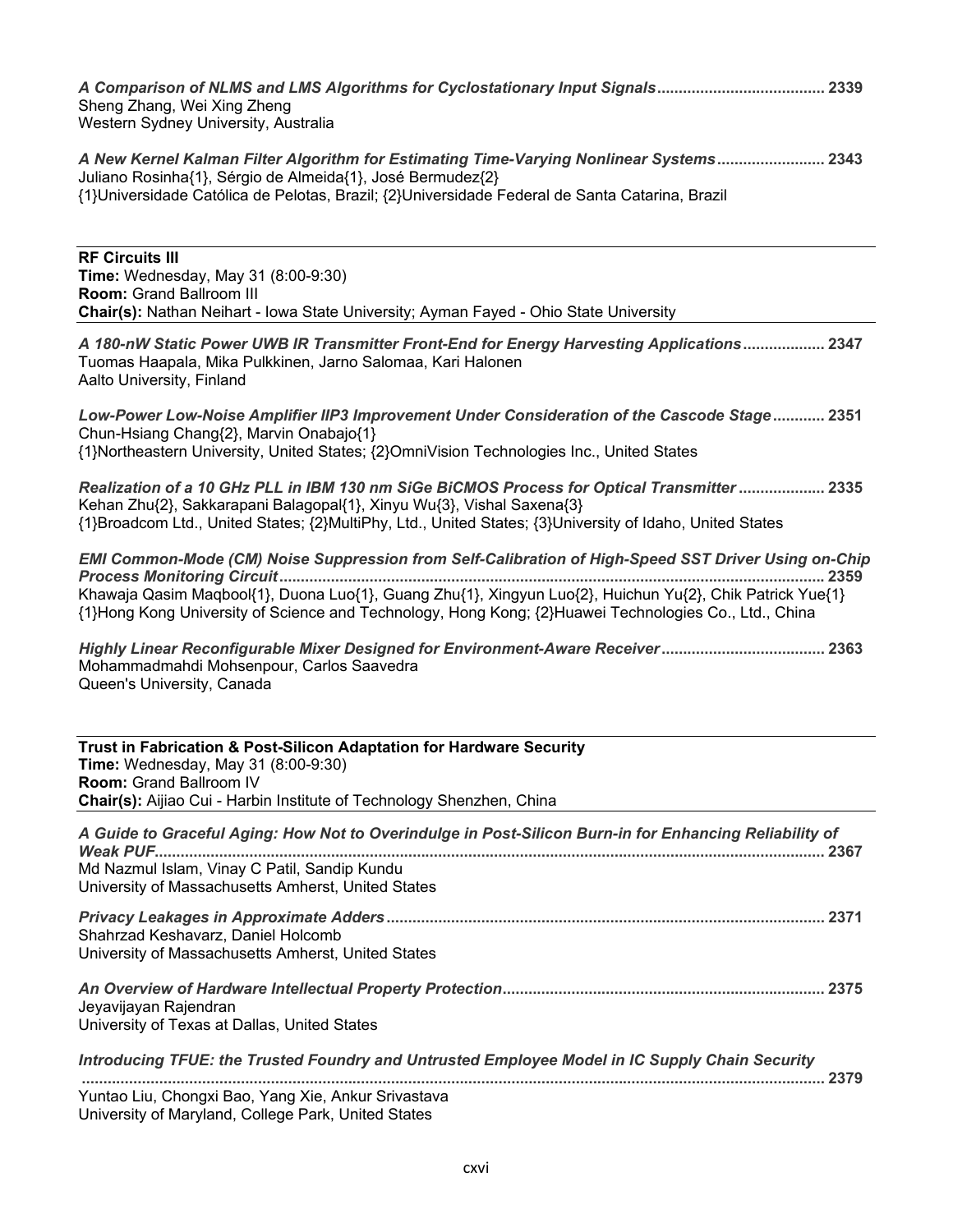*A Secure Test Solution for Sensor Nodes Containing Crypto-Cores*  Shoaleh Hashemi Namin, Ankit Mehta, Parham Hosseinzadeh Namin, Rashid Rashidzadeh, Majid Ahmadi University of Windsor, Canada

| <b>Analog &amp; Digital Senses</b><br><b>Time:</b> Wednesday, May 31 (8:00-9:30)                                                                                                                                                                                                                                                                                                       |
|----------------------------------------------------------------------------------------------------------------------------------------------------------------------------------------------------------------------------------------------------------------------------------------------------------------------------------------------------------------------------------------|
| <b>Room: Grand Ballroom VII</b>                                                                                                                                                                                                                                                                                                                                                        |
| Chair(s): Andreas Andreou - Johns Hopkins University; Amine Bermak - Hamad Bin Khalifa University                                                                                                                                                                                                                                                                                      |
| In-Vivo Validation of Fully Implantable Multi-Panel Devices for Remote Monitoring of Metabolism<br>2387                                                                                                                                                                                                                                                                                |
| Camilla Baj-Rossi{1}, Andrea Cavallini{1}, Enver G. Kilinc{1}, Francesca Stradolini{1}, Tanja Rezzonico Jost{2},<br>Michele Proietti{2}, Giovanni De Micheli{1}, Fabio Grassi{2}, Catherine Dehollain{1}, Sandro Carrara{1}<br>{1}École Polytechnique Fédérale de Lausanne, Switzerland; {2}Università della Svizzera italiana / Institute for<br>Research in Biomedicine, Switzerland |
| High-Precision, Mixed-Signal Mismatch Measurement of Metal-Oxide-Metal Capacitors  2388<br>Danilo Bustamante{1}, Eric Swindlehurst{2}, Shiuh-Hua Wood Chiang{1}, Devon Janke{1}<br>{1}Brigham Young University, United States; {2}Georgia Institute of Technology, United States                                                                                                       |
| CMOS Amperometric ADC with High Sensitivity, Dynamic Range and Power Efficiency for Air Quality                                                                                                                                                                                                                                                                                        |
| Haitao Li{1}, Sam Boiling{2}, Andrew J. Mason{2}<br>{1} Maxim Integrated Products Inc., United States; {2} Michigan State University, United States                                                                                                                                                                                                                                    |
| A Two-Step Prediction ADC Architecture for Integrated Low Power Image Sensors 2390<br>Hang Yu{1}, Menghan Guo{1}, Shoushun Chen{1}, Wei Tang{2}<br>{1}Nanyang Technological University, Singapore; {2}New Mexico State University, United States                                                                                                                                       |
| A PFM Based Digital Pixel with Off-Pixel Residue Measurement for Small Pitch FPAs  2391<br>Shahbaz Abbasi, Arman Galioglu, Atia Shafique, Omer Ceylan, Melik Yazici, Yasar Gurbuz<br>Sabanci University, Turkey                                                                                                                                                                        |

| <b>Signal Integrity &amp; Energy Efficiency</b><br><b>Time:</b> Wednesday, May 31 (8:00-9:30)<br><b>Room: Grand Ballroom VIII</b><br><b>Chair(s):</b> Duncan Elliott - University of Alberta; Antonio Strollo - Università degli Studi di Napoli Federico II |
|--------------------------------------------------------------------------------------------------------------------------------------------------------------------------------------------------------------------------------------------------------------|
| A 4Gb/s Half-Rate DFE with Switched-Cap and IIR Summation for Data Correction  2392<br>Gyunam Jeon, Yong-Bin Kim<br>Northeastern University, United States                                                                                                   |
| In-Package Spiral Inductor Characterization for High Efficiency Buck Converters  2396<br>Chen Yan, Zhihua Gan, Emre Salman<br>Stony Brook University, United States                                                                                          |
| KKT-Condition Inspired Solution of DVFS with Limited Number of Voltage Levels  2400<br>Mineo Kaneko<br>Japan Advanced Institute of Science and Technology, Japan                                                                                             |
| A 0.2V 2.3pJ/Cycle 28dB Output SNR Hybrid Markov Random Field Probabilistic-Based Circuit for Noise<br>2404<br>Xuwei Jin, Wei Jin, Hao Zhang, Jianfei Jiang, Weifeng He<br>Shanghai Jiao Tong University, China                                              |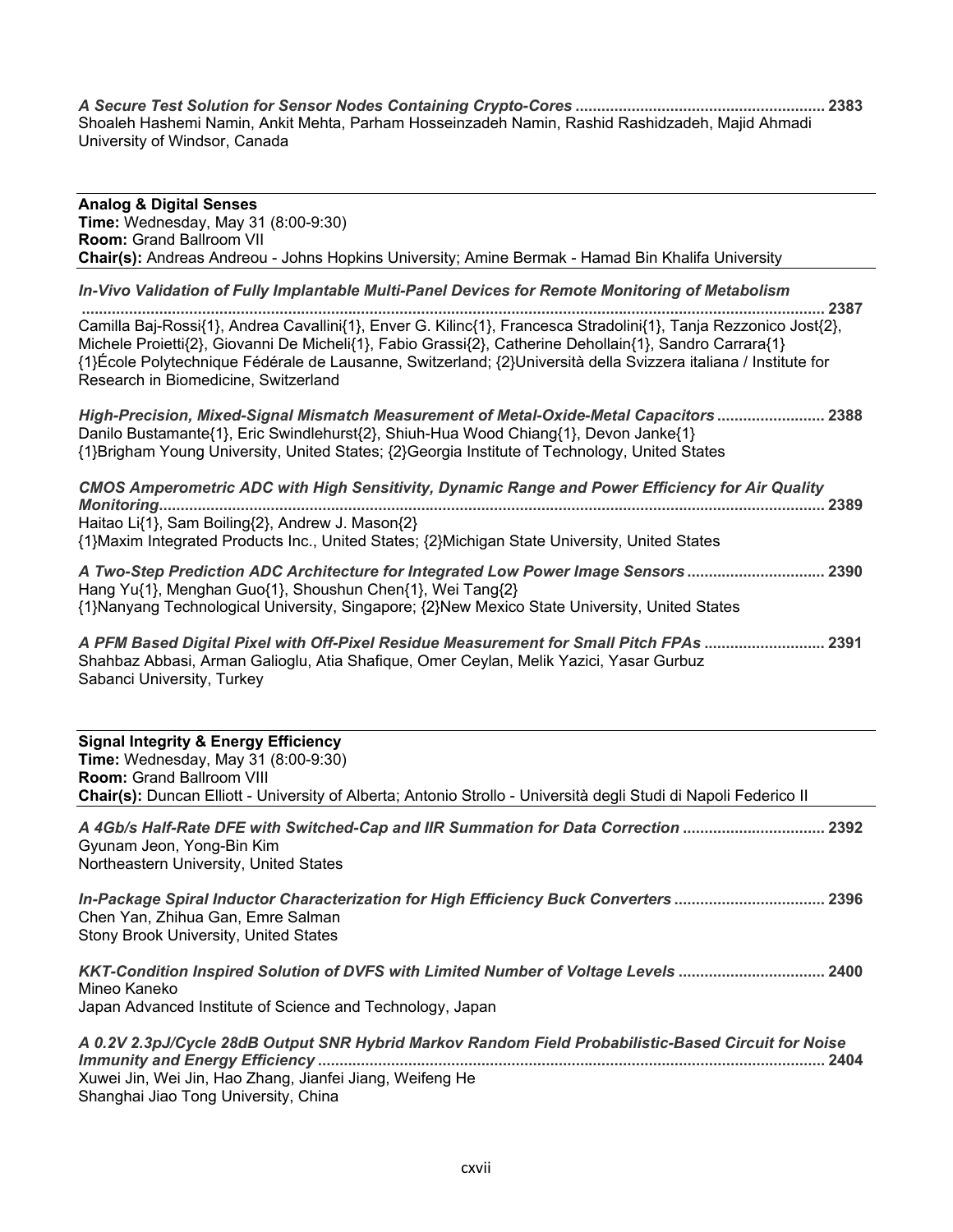*Design of Clock Generation Circuitry for High-Speed Subranging Time-Interleaved ADCs*  Seyed Alireza Zahrai{2}, Nicolas Le Dortz{1}, Marvin Onabajo{2} {1}Analog Devices Inc., United States; {2}Northeastern University, United States

**Wearable Sensors, Circuits & Systems Time:** Wednesday, May 31 (8:00-9:30) **Room: Grand Ballroom IX Chair(s):** Wouter Serdijn - Delft University of Technology; Zhihua Wang - Tsinghua University *Electromechanical Cardiac Monitoring SoC for Atrial Fibrillation Detection* Jonas Eriksson, Mika Kutila, Tapani Nevalainen, Phong Nguyen, Kati Sairanen, Marko Ylitolva, Tero Koivisto, Mikko Pänkäälä University of Turku, Finland *Structured Electronic Design of High-Pass ΣΔ Converters and Their Application to Cardiac Signal Acquisition* Samprajani Rout, Wouter Serdijn Technische Universiteit Delft. Netherlands *Wearable Wireless Sensor Patch for Continuous Monitoring of Skin Temperature, Pressure, and Relative Humidity* John McNeill{3}, Devdip Sen{3}, Yitzhak Mendelson{3}, Matthew Crivello{1}, Shamsur Mazumder{3}, Amanda Agdeppa{3}, Syed Ali Hussain{3}, Hyunsoo Kim{3}, Victoria Loehle{3}, Raymond Dunn{2}, Kelli Hickle{2}  $\{1\}$ Analog Devices Inc., United States;  $\{2\}$ University of Massachusetts Medical School, United States;  $\{3\}$ Worcester Polytechnic Institute, United States *Ultrasound Sensors and its Application in Human Heart Rate Monitoring* Amirhossein Shahshahani{1}, Davood Raeisi Nafchi{2}, Zeljko Zilic{1} {1}McGill University, Canada; {2}Tehran University, Iran *Design and Parametric Analysis of a Wearable Dual-Photoplethysmograph Based System for Pulse Wave Velocity Detection* Zachary Trujillo, Viswam Nathan, Gerard Coté, Roozbeh Jafari Texas A&M University, United States **Filter Desian** 

**Time:** Wednesday, May 31 (8:00-9:30) **Room:** Grand Ballroom X **Chair(s):** Igor Filanvosky - University of Alberta; Nuno Paulino - UNINOVA

| Property of Rational Functions Related to Band-Pass Transformation with Application to Symmetric Filters                                                                                                      | 2432 |
|---------------------------------------------------------------------------------------------------------------------------------------------------------------------------------------------------------------|------|
| Igor Filanovsky<br>University of Alberta, Canada                                                                                                                                                              |      |
| Joung Won Park{1}, Behzad Razavi{2}<br>{1}Qualcomm Technologies, Inc., United States; {2}University of California, Los Angeles, United States                                                                 |      |
| Brent Maundy{2}, Peyman Ahmadi{2}, Ahmed Elwakil{3}, Leonid Belostotski{2}, Arjuna Madanayake{1}<br>{1}University of Akron, United States; {2}University of Calgary, Canada; {3}University of Sharjah, U.A.E. |      |
| Hugo Serra, João Pedro Oliveira, Nuno Paulino                                                                                                                                                                 |      |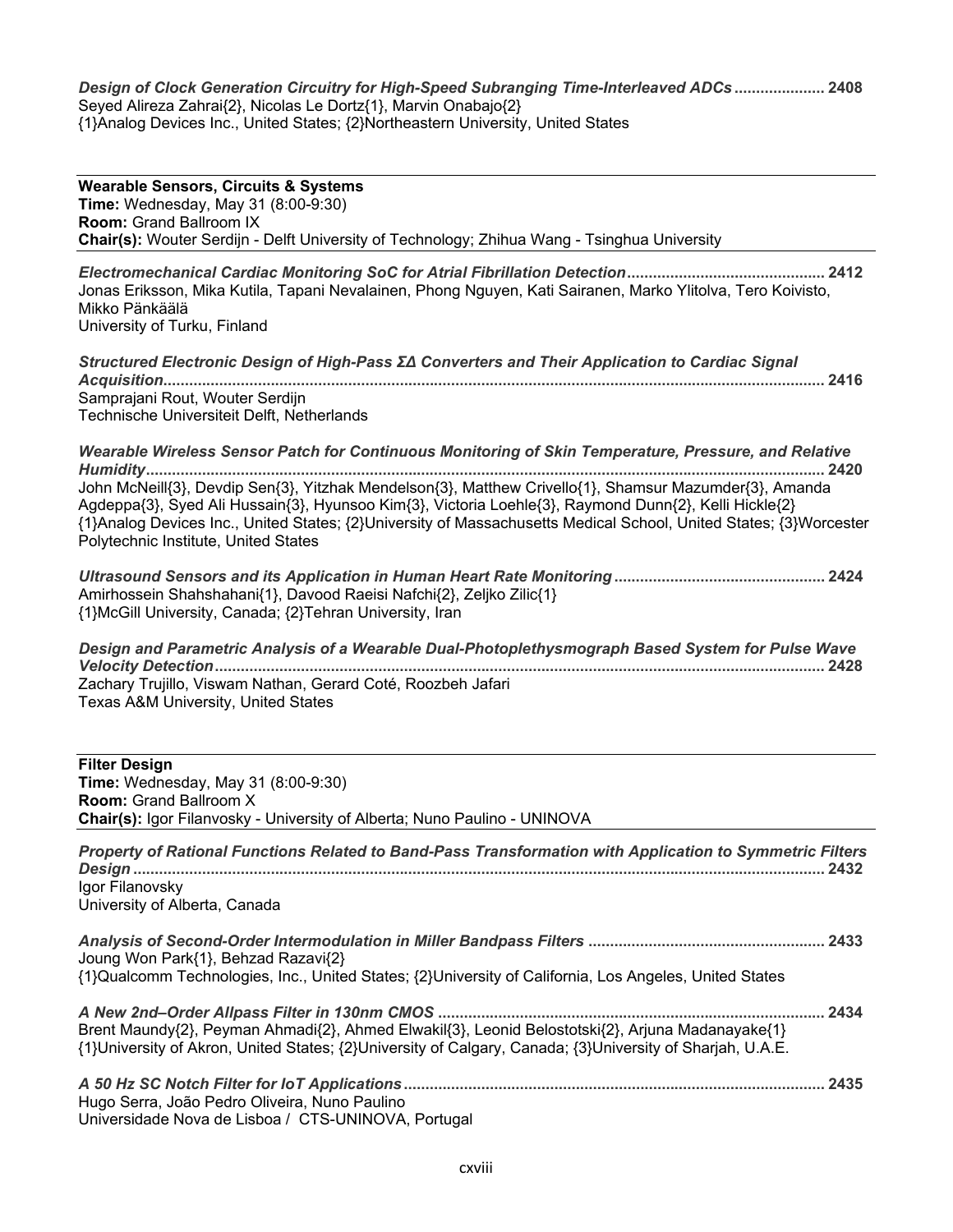| <b>Error Correcting Codes</b><br><b>Time:</b> Wednesday, May 31 (8:00-9:30)<br>Room: Laurel AB<br>Chair(s): Zhiyuan Yan - Lehigh University; Xinmiao Zhang - Case Western University                                                                                                     |
|------------------------------------------------------------------------------------------------------------------------------------------------------------------------------------------------------------------------------------------------------------------------------------------|
|                                                                                                                                                                                                                                                                                          |
| Seyyed Ali Hashemi, Carlo Condo, Warren Gross<br>McGill University, Canada                                                                                                                                                                                                               |
| Efficient Metric Sorting Schemes for Successive Cancellation List Decoding of Polar Codes 2440<br>Haochuan Song{2}, Shunqing Zhang{1}, Xiaohu You{2}, Chuan Zhang{2}<br>{1}Intel Corporation, China; {2}Southeast University, China                                                      |
| Low-Complexity Transformed Encoder Architectures for Quasi-Cyclic Nonbinary LDPC Codes Over<br>Xinmiao Zhang, Ying Tai<br>Western Digital, United States                                                                                                                                 |
| Yangcan Zhou, Jun Lin, Zhongfeng Wang<br>Nanjing University, China                                                                                                                                                                                                                       |
| Mohammad Shahrad{1}, Mahdi Shabany{2}<br>{1}Princeton University, United States; {2}Sharif University of Technology, Iran                                                                                                                                                                |
| Design for Test & Manufacturability<br>Time: Wednesday, May 31 (8:00-9:30)<br>Room: Laurel CD<br>Chair(s): Ricardo Reis - Federal University of Rio Grande do Su; Massimo Alioto - NTU                                                                                                   |
| Design-Oriented Models for Quick Estimation of Path Delay Variability via the Fan-Out-of-4 Metric 2453<br>Massimo Alioto{1}, Giuseppe Scotti{2}, Alessandro Trifiletti{2}<br>{1}National University of Singapore, Singapore; {2}Sapienza - Università di Roma, Italy                     |
| Yanping Gong, Fengyu Qian, Lei Wang<br>University of Connecticut, United States                                                                                                                                                                                                          |
| Layout Decomposition for Hybrid E-Beam and DSA Double Patterning Lithography  2461<br>Yunfeng Yang{1}, Fan Yang{1}, Wai-Shing Luk{1}, Changhao Yan{1}, Xuan Zeng{1}, Xiangdong Hu{2}<br>{1}Fudan University, China; {2}Shanghai High-Performance Integrated-Circuit Design Center, China |
| <b>Test Pattern Generation for Multiple Stuck-at Faults Not Covered</b><br>Conrad Moore, Peikun Wang, Amir Masoud Gharehbaghi, Masahiro Fujita<br>University of Tokyo, Japan                                                                                                             |
| Amir Masoud Gharehbaghi, Masahiro Fujita                                                                                                                                                                                                                                                 |

University of Tokyo, Japan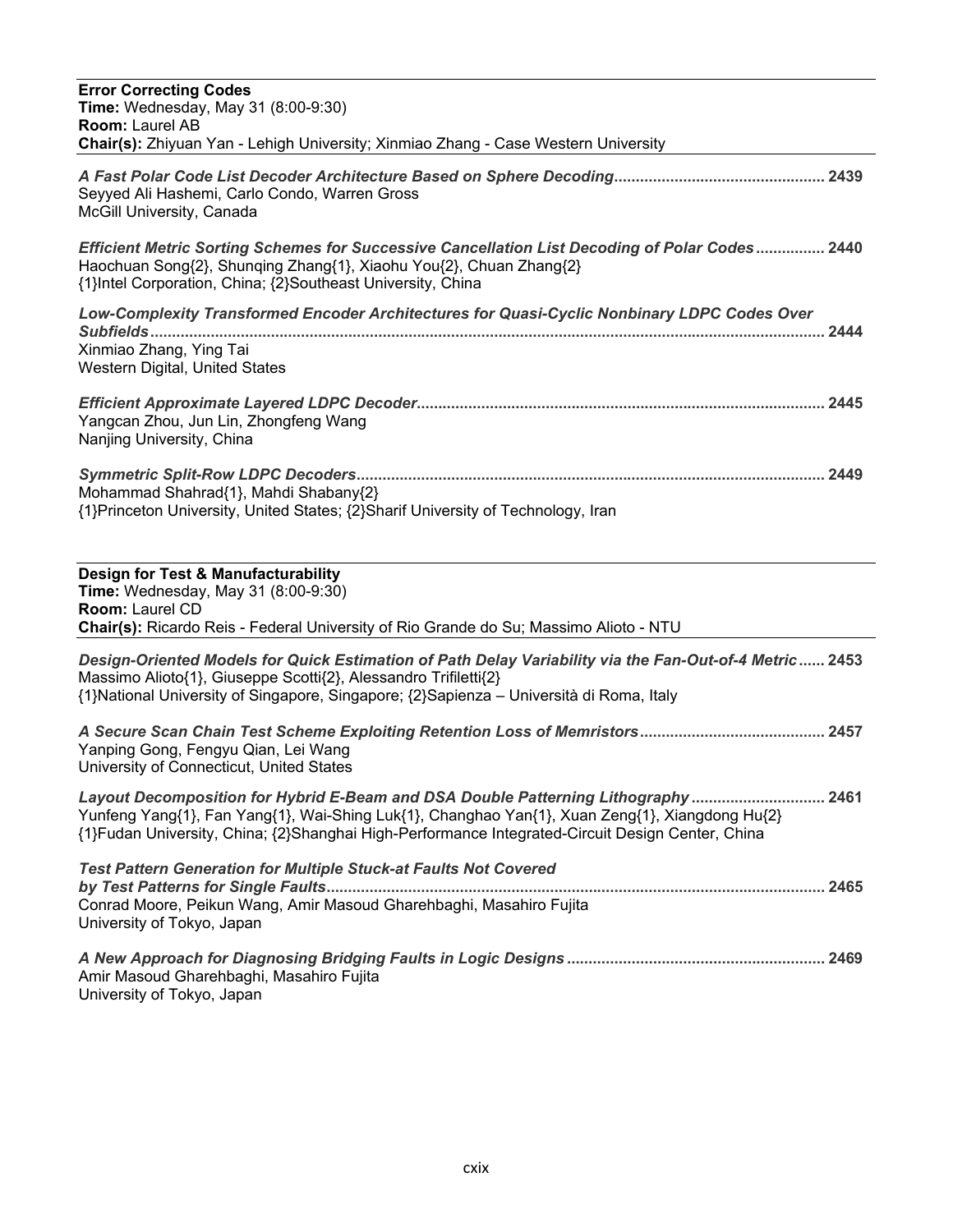| <b>CAS-T papers on Memory</b>                                                                                                                                                                                                                                                                                                                                                                                                             |
|-------------------------------------------------------------------------------------------------------------------------------------------------------------------------------------------------------------------------------------------------------------------------------------------------------------------------------------------------------------------------------------------------------------------------------------------|
| Time: Wednesday, May 31 (8:00-9:30)<br><b>Room: Kent AB</b>                                                                                                                                                                                                                                                                                                                                                                               |
| Chair(s): Pierre-Emmanuel Gaillardon - University of Utah; Lan-Da Van - National Chiao Tung University                                                                                                                                                                                                                                                                                                                                    |
| A Study on the Programming Structures for RRAM-Based FPGA Architectures 2473<br>Xifan Tang{1}, Gain Kim{1}, Giovanni De Micheli{1}, Pierre-Emmanuel Gaillardon{2}<br>{1}École Polytechnique Fédérale de Lausanne, Switzerland; {2}University of Utah, United States                                                                                                                                                                       |
| <b>Reconfigurable Writing Architecture for Reliable RRAM</b><br>Fernando García-Redondo, Pablo Royer, Marisa López-Vallejo, Hernan Aparicio, Pablo Ituero, Carlos López-Barrio<br>Universidad Politécnica de Madrid, Spain                                                                                                                                                                                                                |
| PEVA: a Page Endurance Variance Aware Strategy for the Lifetime Extension of NAND Flash  2475<br>Debao Wei, Liyan Qiao, Peng Zhang, Xiyuan Peng, Libao Deng<br>Harbin Institute of Technology, China                                                                                                                                                                                                                                      |
| 28-nm 1T-1MTJ 8Mb 64 I/O STT-MRAM with Symmetric 3-Section Reference Structure and Cross-Coupled                                                                                                                                                                                                                                                                                                                                          |
| Artur Antonyan, Suksoo Pyo, Hyuntaek Jung, Gwan-Hyeob Koh, Taejoong Song<br>Samsung Electronics, Korea, South                                                                                                                                                                                                                                                                                                                             |
| <b>Spintronic-based Technology</b><br>Time: Wednesday, May 31 (13:30-15:00)<br><b>Room: Dover A</b><br>Chair(s): Malgorzata Chrzanows-Jeske - Portland State University; Mircea Stan - University of Virginia                                                                                                                                                                                                                             |
| Fazel Sharifi, Himanshu Thapliyal<br>University of Kentucky, United States                                                                                                                                                                                                                                                                                                                                                                |
| Raffaele De Rose{6}, Marco Lanuzza{6}, Felice Crupi{6}, Giulio Siracusano{3}, Riccardo Tomasello{5}, Giovanni<br>Finocchio{4}, Mario Carpentieri{2}, Massimo Alioto{1}<br>{1}National University of Singapore, Singapore; {2}Politecnico di Bari, Italy; {3}Università degli Studi di Catania,<br>Italy; {4}Università degli Studi di Messina, Italy; {5}Università degli Studi di Perugia, Italy; {6}Università della<br>Calabria, Italy |
| Hybrid Polymorphic Logic Gate Using 6 Terminal Magnetic Domain Wall Motion Device 2488<br>Farhana Parveen, Shaahin Angizi, Zhezhi He, Deliang Fan<br>University of Central Florida, United States                                                                                                                                                                                                                                         |
| Qing Dong, Kaiyuan Yang, Laura Fick, David Blaauw, Dennis Sylvester<br>University of Michigan, United States                                                                                                                                                                                                                                                                                                                              |
| <b>Cross-Layer Design and Analysis of a Low Power, High Density</b><br>Manu Komalan{1}, Sushil Sakhare{1}, Trong Huynh Bao{1}, Siddharth Rao{1}, Woojin Kim{1}, Christian<br>Tenllado{2}, Jose Ignaico Gómez{2}, Gouri Sankar Kar{1}, Arnaud Furnemont{1}, Francky Catthoor{1}<br>{1}IMEC, Belgium; {2}Universidad Complutense de Madrid, Spain                                                                                           |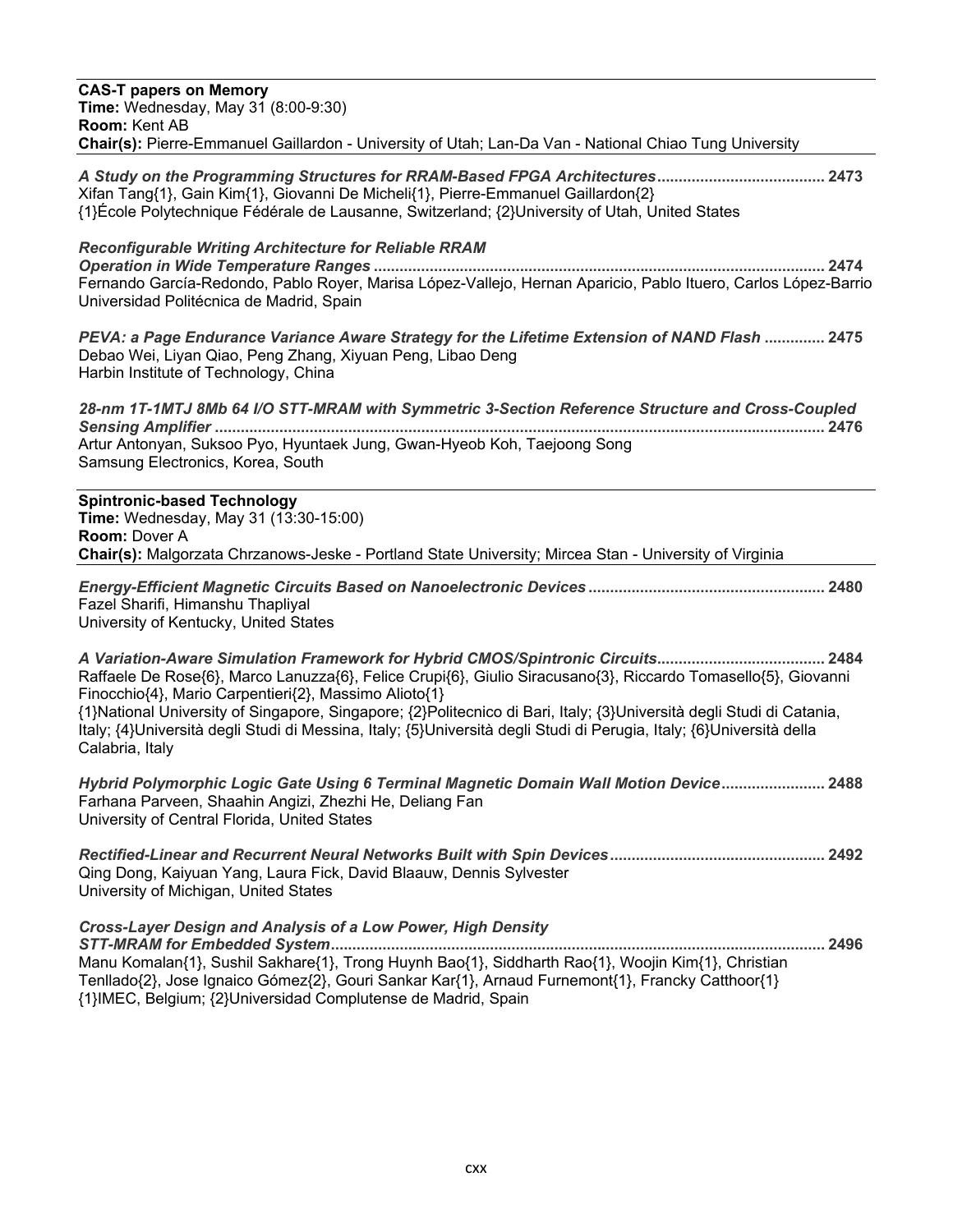| <b>Energy Grids &amp; Systems</b><br>Time: Wednesday, May 31 (13:30-15:00)<br>Room: Dover BC<br>Chair(s): Chika Nwankpa - Drexel University; Xiaozhe Wang - McGill University                                                                                                                                                                                                                                   |
|-----------------------------------------------------------------------------------------------------------------------------------------------------------------------------------------------------------------------------------------------------------------------------------------------------------------------------------------------------------------------------------------------------------------|
| Yuehai Lu, Dongyuan Qiu, Bo Zhang, Yanfeng Chen, Yanwei Jiang<br>South China University of Technology, China                                                                                                                                                                                                                                                                                                    |
| Subsystem Size Optimization for Efficient Parallel Restoration of Power Systems  2504<br>Nuwan Ganganath{1}, Chi-Tsun Cheng{1}, Herbert Ho-Ching Iu{2}, Tyrone Fernando{2}<br>{1}Hong Kong Polytechnic University, Hong Kong; {2}University of Western Australia, Australia                                                                                                                                     |
| Xiaozhe Wang{2}, Konstantin Turitsyn{1}<br>{1}Massachusetts Institute of Technology, United States; {2}McGill University, Canada                                                                                                                                                                                                                                                                                |
| Battery Energy Storage Dispatch Analysis Within the Storage Placement Problem  2512<br>Jesse Hill, Chika Nwankpa<br>Drexel University, United States                                                                                                                                                                                                                                                            |
| Adaptive Droop Control with Self-Adjusted Virtual Impedance for Three-Phase Inverter Under Unbalanced<br>…. 2516<br>Zelun Lu{1}, Wenxuan Li{1}, Zhen Li{1}, Xi Chen{2}, Herbert Ho-Ching lu{3}, Ning Dong{1}, Xiangdong Liu{1}<br>{1}Beijing Institute of Technology, China; {2}Global Energy Interconnection Research Institute North America,<br>United States; {3}University of Western Australia, Australia |
| <b>Brain Inspired Circuits and Systems</b><br>Time: Wednesday, May 31 (13:30-15:00)<br>Room: Grand Ballroom I<br>Chair(s): Sankar Basu - National Science Foundation; Mona Zaghloul - George Washington University                                                                                                                                                                                              |
| <b>INVITED: Implications of a Spontaneously Active Ground State for Computing</b><br>Narayan Srinivasa<br>Intel Corporation, United States                                                                                                                                                                                                                                                                      |
| Simon Friedmann, Johannes Schemmel, Andreas Grübl, Andreas Hartel, Matthias Hock, Karlheinz Meier<br>Ruprecht-Karls-Universität Heidelberg, Germany                                                                                                                                                                                                                                                             |
| <b>Calibrating Silicon-Synapse Dynamics Using Time-Encoding and Decoding Machines  2525</b><br>Eric Kauderer-Abrams, Kwabena Boahen<br><b>Stanford University, United States</b>                                                                                                                                                                                                                                |
| Kate Fischl{2}, Kaitlin Fair{1}, Wei-Yu Tsai{3}, Jack Sampson{3}, Andreas G. Andreou{2}<br>{1}Georgia Institute of Technology, United States; {2}Johns Hopkins University, United States; {3}Pennsylvania<br><b>State University, United States</b>                                                                                                                                                             |
| Low-Power, Low-Mismatch, Highly-Dense Array of VLSI Mihalas-Niebur Neurons 2533<br>Jamal Molin{2}, Adebayo Eisape{2}, Chetan Singh Thakur{2}, Vigil Varghese{3}, Christian Brandli{1}, Ralph<br>Etienne-Cummings{2}<br>{1}Insightness AG, Switzerland; {2}Johns Hopkins University, United States; {3}Nanyang Technological University,<br>Singapore                                                            |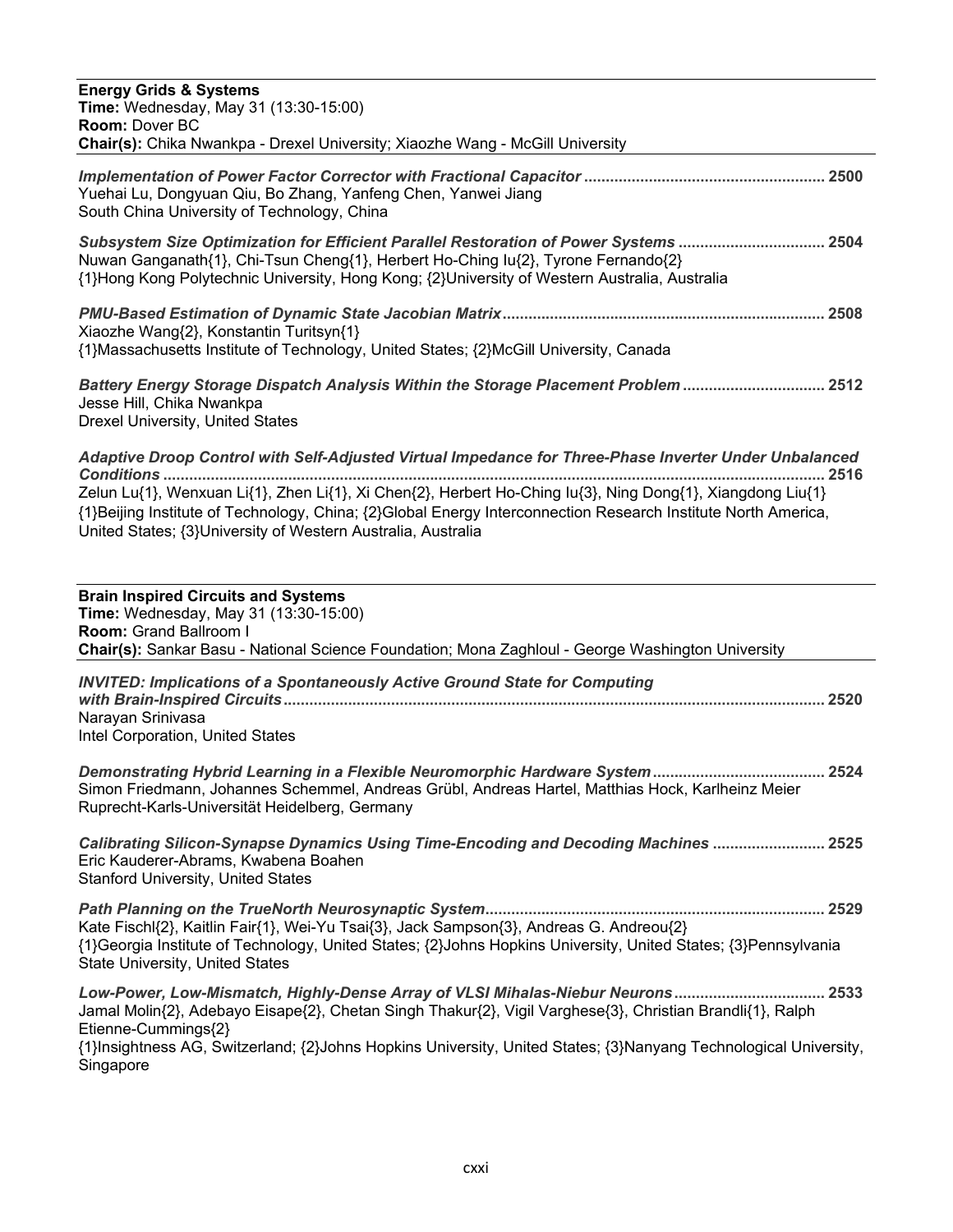| <b>Digital Filters &amp; Filter Banks</b><br><b>Time:</b> Wednesday, May 31 (13:30-15:00)<br><b>Room: Grand Ballroom II</b><br>Chair(s): Tapio Saramaki - Tampere University of Technology; Zhiping Lin - Nanyang Technological University                                                                                       |
|----------------------------------------------------------------------------------------------------------------------------------------------------------------------------------------------------------------------------------------------------------------------------------------------------------------------------------|
| Roundoff Noise Minimization for 2-D Separable-Denominator Digital Filters Using Jointly Optimal High-<br>Takao Hinamoto{2}, Akimitsu Doi{1}, Wu-Sheng Lu{3}<br>{1}Hiroshima Institute of Technology, Japan; {2}Hiroshima University, Japan; {3}University of Victoria, Canada                                                    |
| Design of IIR Frequency-Response Masking Filters with Near Linear<br>Qinglai Liu{2}, Yong Ching Lim{2}, Zhiping Lin{2}, Xiaoping Lai{1}<br>{1}Hangzhou Dianzi University, China; {2}Nanyang Technological University, Singapore                                                                                                  |
| PPGA Implementation of 2-D Wave Digital Filters for Real Time Motion Feature Extraction  2545<br>Lech Kolonko, Joerg Velten, Daniel Wagner, Anton Kummert<br>Bergische Universität Wuppertal, Germany                                                                                                                            |
| Design of Cascaded Integrator-Comb Decimation Filters for Direct-RF Sampling Receivers  2549<br>Takao Kihara, Hiroyuki Yano, Tsutomu Yoshimura<br>Osaka Institute of Technology, Japan                                                                                                                                           |
| Design of Orthogonal Filterbanks with Rational Coefficients Using Gröbner Bases 2553<br>Nhu Y Le{4}, Zhiping Lin{4}, David Tay{3}, Li Xu{1}, Jiuwen Cao{2}<br>{1}Akita Prefectural University, Japan; {2}Hangzhou Dianzi University, China; {3}La Trobe University, Australia;<br>{4}Nanyang Technological University, Singapore |
| <b>Wireless Power &amp; Data Transfer to Biomedical Implants</b><br>Time: Wednesday, May 31 (13:30-15:00)<br>Room: Grand Ballroom III<br>Chair(s): Pedram Mohseni - Case Western Reserve; Mehdi Kiani - Pennsylvania State University                                                                                            |
| Inductive and Ultrasonic Wireless Power Transmission to Biomedical Implants 2557<br>Ahmed Ibrahim, Miao Meng, Mehdi Kiani<br>Pennsylvania State University, United States                                                                                                                                                        |
| Transcutaneous Capacitive Wireless Power Transfer (C-WPT) for Biomedical Implants 2561<br>Reza Erfani{1}, Fatemeh Marefat{1}, Amir Sodagar{2}, Pedram Mohseni{1}<br>{1}Case Western Reserve University, United States; {2}Khajeh Nasir Toosi University of Technology, Iran                                                      |
| A Wirelessly Powered High-Speed Transceiver for High-Density Bidirectional Neural Interfaces 2565<br>Esmaeel Maghsoudloo, Masoud Rezaei, Benoit Gosselin<br>Université Laval, Canada                                                                                                                                             |
| Design and Modeling of an Inductive Coupling Wireless Power Transfer Using Printed Spirals on Medical<br>Haneen Alsuradi{1}, Jerald Yoo{2}<br>{1}Masdar Institute of Science and Technology, U.A.E.; {2}Masdar Institute of Science and Technology / National                                                                    |

University of Singapore, Singapore

| Zohaib Hameed, Kambiz Moez                             |  |
|--------------------------------------------------------|--|
| 3M Corporate Research Laboratories-SEMS, United States |  |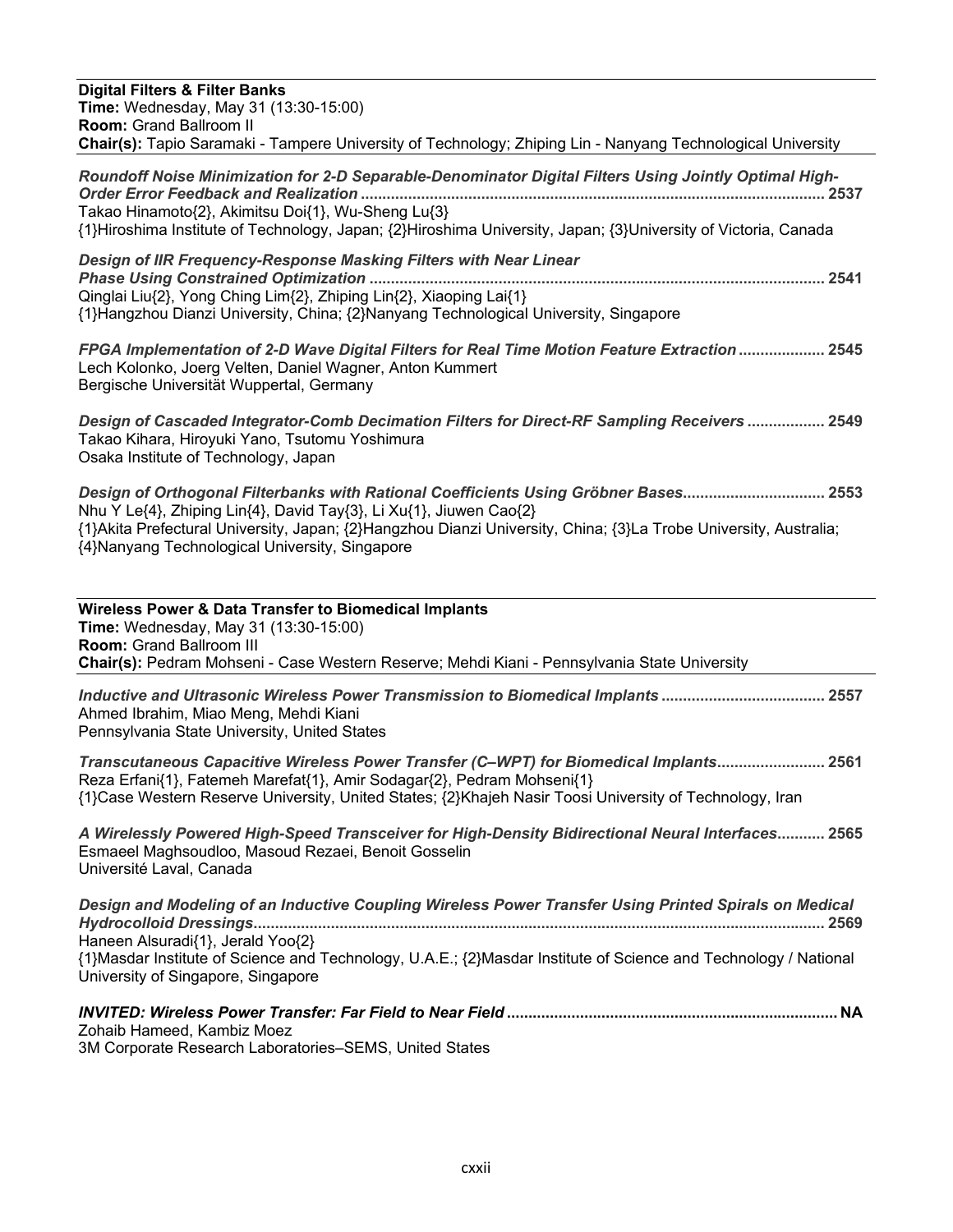| <b>3D Integrated Circuits</b><br><b>Time:</b> Wednesday, May 31 (13:30-15:00)<br><b>Room: Grand Ballroom IV</b><br>Chair(s): Eby Friedman - University of Rochester; Hassan Mostafa - University of Waterloo                                      |
|---------------------------------------------------------------------------------------------------------------------------------------------------------------------------------------------------------------------------------------------------|
| Boris Vaisband, Eby G. Friedman<br>University of Rochester, United States                                                                                                                                                                         |
| Siroos Madani{2}, Magdy Bayoumi{1}<br>{1}University of Louisiana at Lafayette, United States; {2}University of Louisina, United States                                                                                                            |
| Open Source Cell Library Mono3D to Develop Large-Scale Monolithic 3D Integrated Circuits 2581<br>Chen Yan, Scott Kontak, Hailang Wang, Emre Salman<br>Stony Brook University, United States                                                       |
| Ioannis Papistas, Vasilis Pavlidis<br>University of Manchester, United Kingdom                                                                                                                                                                    |
| André Martins, Marcelo Ruaro, Anderson Santana, Fernando Moraes<br>Pontifícia Universidade Católica do Rio Grande do Sul, Brazil                                                                                                                  |
| <b>Analog Signal Processing</b><br>Time: Wednesday, May 31 (13:30-15:00)<br>Room: Grand Ballroom VII<br>Chair(s): Filippo Neri - u-blox, Switzerland; Nuno Paulino - UNINOVA                                                                      |
| Esmaeel Maghsoudloo{2}, Masoud Rezaei{2}, Benoit Gosselin{2}, Mohamad Sawan{1}<br>{1}Polytechnique Montréal, Canada; {2}Université Laval, Canada                                                                                                  |
| Analysis and Design of the Classical CMOS Schmitt Trigger in Subthreshold Operation 2594<br>Luiz Alberto Pasini Melek, Anselmo Luís da Silva Jr., Márcio Cherem Schneider, Carlos Galup-Montoro<br>Universidade Federal de Santa Catarina, Brazil |
| Mehdi Azadmehr, Luca Marchetti, Yngvar Berg<br>University College of SouthEast Norway, Norway                                                                                                                                                     |
| Hui Jiang, Burak Gönen, Kofi Makinwa, Stoyan Nihitanov<br>Technische Universiteit Delft, Netherlands                                                                                                                                              |
| On Linear Periodically Time Varying (LPTV) Systems with Modulated Inputs, and Their Application to<br>Shanthi Pavan<br>Indian Institute of Technology Madras, India                                                                               |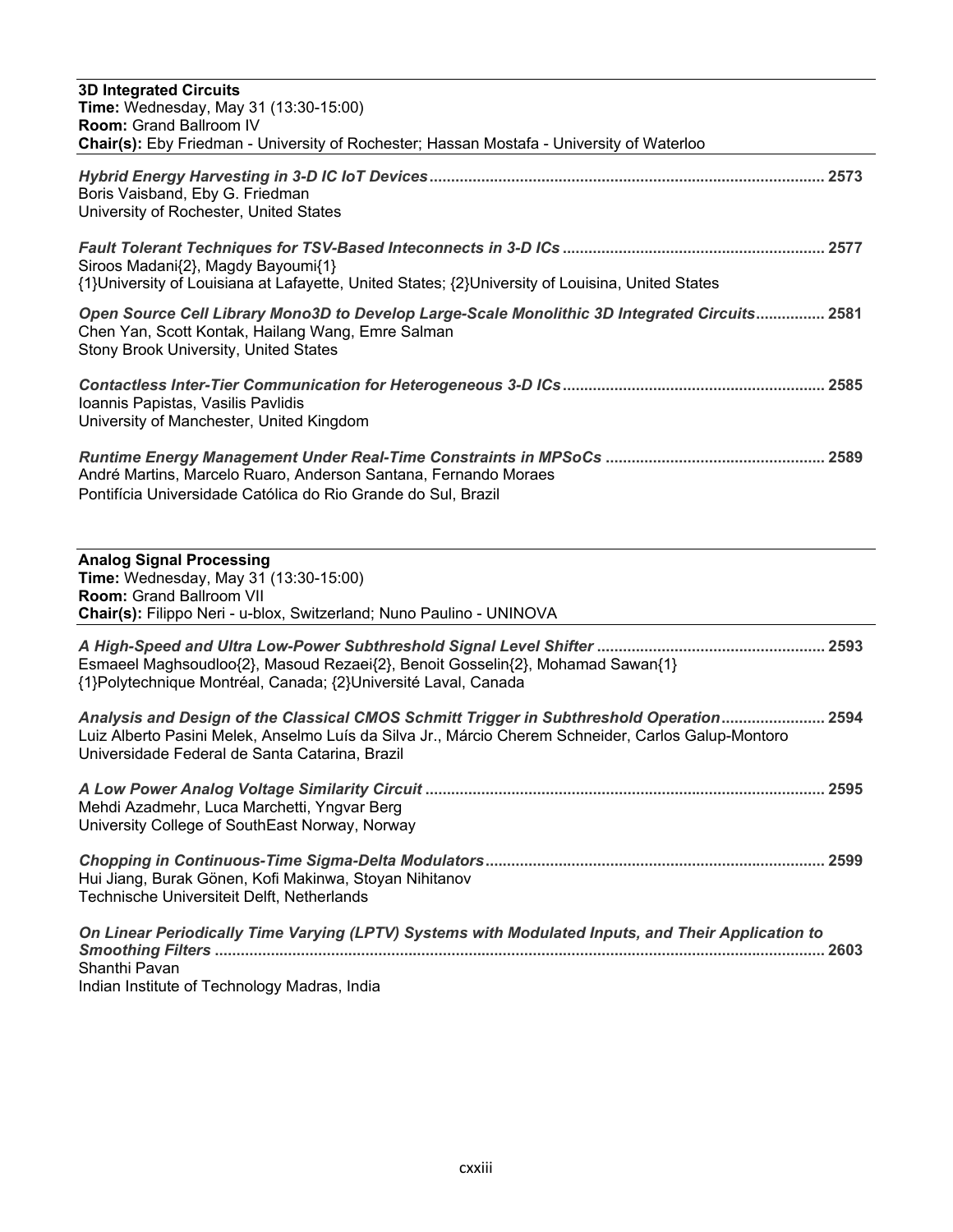| <b>Biosignal Amplifiers</b><br>Time: Wednesday, May 31 (13:30-15:00)<br><b>Room: Grand Ballroom IX</b><br>Chair(s): Timothy Constandinou - Imperial College London; Ross M Walker - Michigan State University                                   |
|-------------------------------------------------------------------------------------------------------------------------------------------------------------------------------------------------------------------------------------------------|
| Two-Electrode Impedance-Sensing Cardiac Rhythm Monitor for<br>M. Reza Pazhouhandeh{2}, Omid Shoaei{1}, Roman Genov{2}<br>{1}University of Tehran, Iran; {2}University of Toronto, Canada; {2}University of Toronto, Iran                        |
| A 16-Channel CMOS Chopper-Stabilized Analog Front-End<br>Cheng-Hsiang Cheng, Zhi-Xin Chen, Chung-Yu Wu<br>National Chiao Tung University, Taiwan                                                                                                |
| A Noise-Power-Area Optimized Novel Programmable Gain and Bandwidth Instrumentation Amplifier for<br>Devarshi Mrinal Das, Abhishek Srivastava, Aman Gupta, Kashyap Barot, Maryam Shojaei Baghini<br>Indian Institute of Technology Bombay, India |
| A 0.5V Time-Domain Instrumentation Circuit with Clocked and Unclocked ΔΣ Operation 2619<br>Lieuwe Leene, Timothy Constandinou<br>Imperial College London, United Kingdom                                                                        |
| An ECG Chopper Amplifier Achieving 0.92 NEF and 0.85 PEF with AC-Coupled Inverter-Stacking for Noise<br>Somok Mondal, Drew A. Hall<br>University of California, San Diego, United States                                                        |
| <b>Regulators &amp; References</b><br>Time: Wednesday, May 31 (13:30-15:00)<br><b>Room: Grand Ballroom X</b><br>Chair(s): Ayman Fayed - Ohio State University; Nathan Neihart - Iowa State University                                           |
|                                                                                                                                                                                                                                                 |

Vahideh Shirmohammadli{2}, Alireza Saberkari{2}, Herminio Martínez-García{1}, Eduard Alarcón-Cot{1} {1}Universitat Politècnica de Catalunya, Spain; {2}University of Guilan, Iran

*A 276nW, Area-Eficient CMOS Subbandgap Reference Circuit* Vahid Mohammadi Bonehi, Soheil Aghaie, Kai Hussmann, Ralf Wunderlich, Stefan Heinen Rheinisch-Westfälische Technische Hochschule Aachen, Germany

*A Multi-Phase VCO Quantizer Based Adaptive Digital LDO in 65nm CMOS Technology* Somnath Kundu, Chris H. Kim University of Minnesota Twin Cities, United States

*Transient-Enhanced Output-Capacitorless CMOS LDO Regulator for Battery-Operated Systems* Jorge Pérez-Bailón, Alejandro Márquez, Belén Calvo, Nicolás Medrano Universidad de Zaragoza, Spain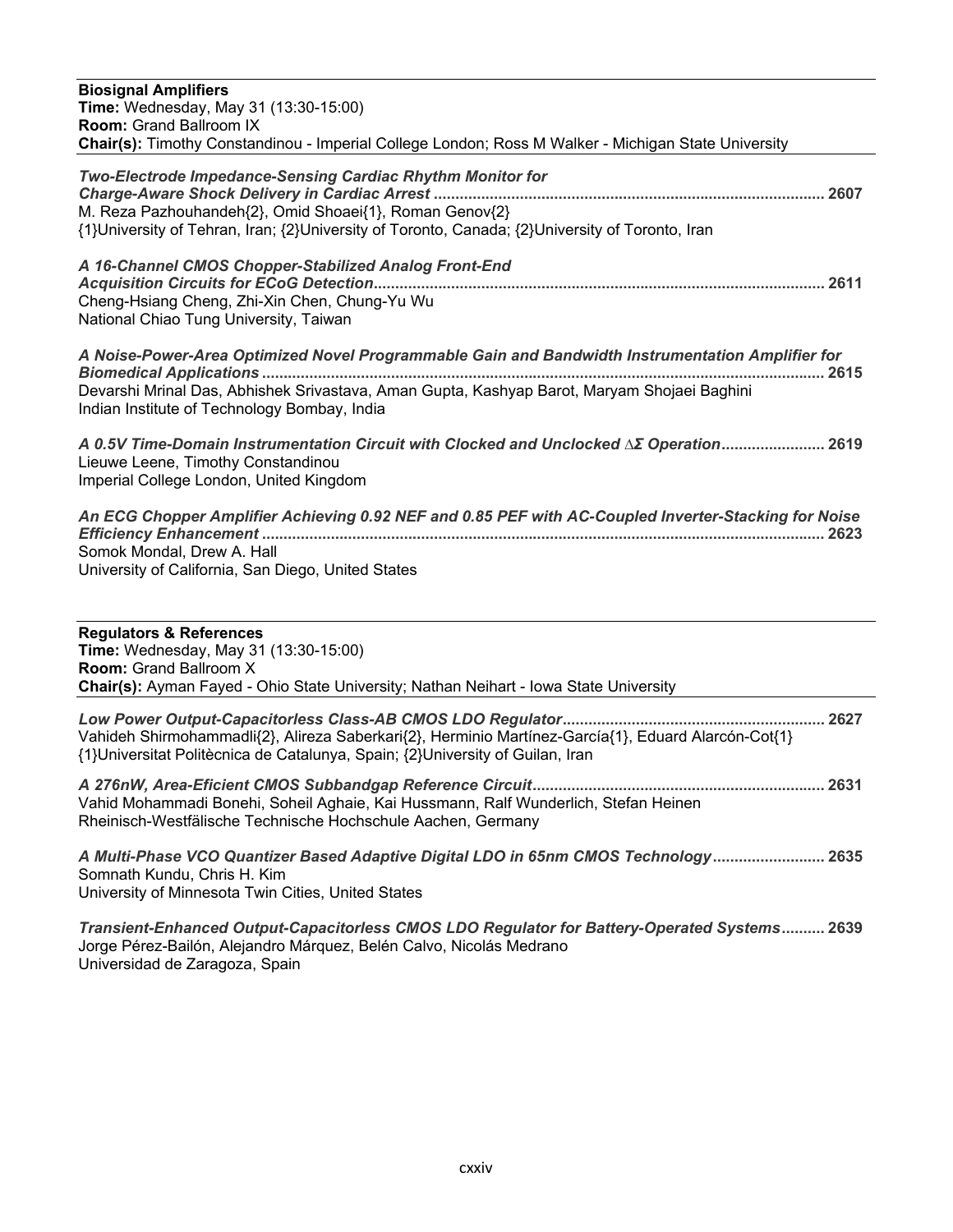| <b>Memristor-Based Technology &amp; Circuits I</b><br><b>Time:</b> Wednesday, May 31 (13:30-15:00)<br><b>Room: Laurel AB</b><br>Chair(s): Yeong-Kang Lai - National Chung Hsing University; Meng-Fan Chang - National Tsing Hua University                                                                                                                   |
|--------------------------------------------------------------------------------------------------------------------------------------------------------------------------------------------------------------------------------------------------------------------------------------------------------------------------------------------------------------|
| Alvaro Velasquez, Sumit Jha<br>University of Central Florida, United States                                                                                                                                                                                                                                                                                  |
| Nicolas Wainstein, Shahar Kvatinsky<br>Technion - Israel Institute of Technology, Israel                                                                                                                                                                                                                                                                     |
| A Memristor-CMOS Hybrid Architecture Concept for on-Line Template Matching 2651<br>Alexantrou Serb{2}, Christos Papavassiliou{1}, Themistoklis Prodromakis{2}<br>{1}Imperial College London, United Kingdom; {2}University of Southampton, United Kingdom                                                                                                    |
| Design of Compact Memristive in-Memory Computing Systems Using Model Counting 2655<br>Dwaipayan Chakraborty, Sumit Kumar Jha<br>University of Central Florida, United States                                                                                                                                                                                 |
| Yingyi Luo, Seda Ogrenci-Memik, Jie Gu<br>Northwestern University, United States                                                                                                                                                                                                                                                                             |
| <b>Logic Circuits &amp; Synthesis</b><br>Time: Wednesday, May 31 (13:30-15:00)<br><b>Room: Laurel CD</b><br>Chair(s): Kwen-Siong Chong - Nanyang Technological University; Ricardo Reis - Federal University of Rio Grande<br>do Su                                                                                                                          |
| Publish-Subscribe Programming for a NoC-Based Multiprocessor System-on-Chip 2663<br>Jean Carlo Hamerski{1}, Geancarlo Abich{2}, Ricardo Reis{2}, Luciano Ost{3}, Alexandre Amory{1}<br>{1}Pontifícia Universidade Católica do Rio Grande do Sul, Brazil; {2}Universidade Federal do Rio Grande do Sul,<br>Brazil; {3}University of Leicester, United Kingdom |
| Highly Parallel Bitmap-Based Regular Expression Matching for Text Analytics 2667<br>Xuan-Thuan Nguyen{3}, Hong-Thu Nguyen{3}, Katsumi Inoue{1}, Osamu Shimojo{2}, Cong-Kha Pham{3}<br>{1}Advanced Original Technologies Co., Ltd., Japan; {2}Nippon Computer Dynamics Co., Ltd, Japan; {3}University<br>of Electro-Communications, Japan                     |
| Tianyi Lu, Shouyi Yin, Xianqing Yao, Zhicong Xie, Leibo Liu, Shaojun Wei<br>Tsinghua University, China                                                                                                                                                                                                                                                       |
| Feng Wang, Jiaxi Zhang, Lange Wu, Wentai Zhang, Guojie Luo<br>Peking University, China                                                                                                                                                                                                                                                                       |
| Dengrong Li, Liji Wu, Shuai Yuan, Xiangmin Zhang<br>Tsinghua University, China                                                                                                                                                                                                                                                                               |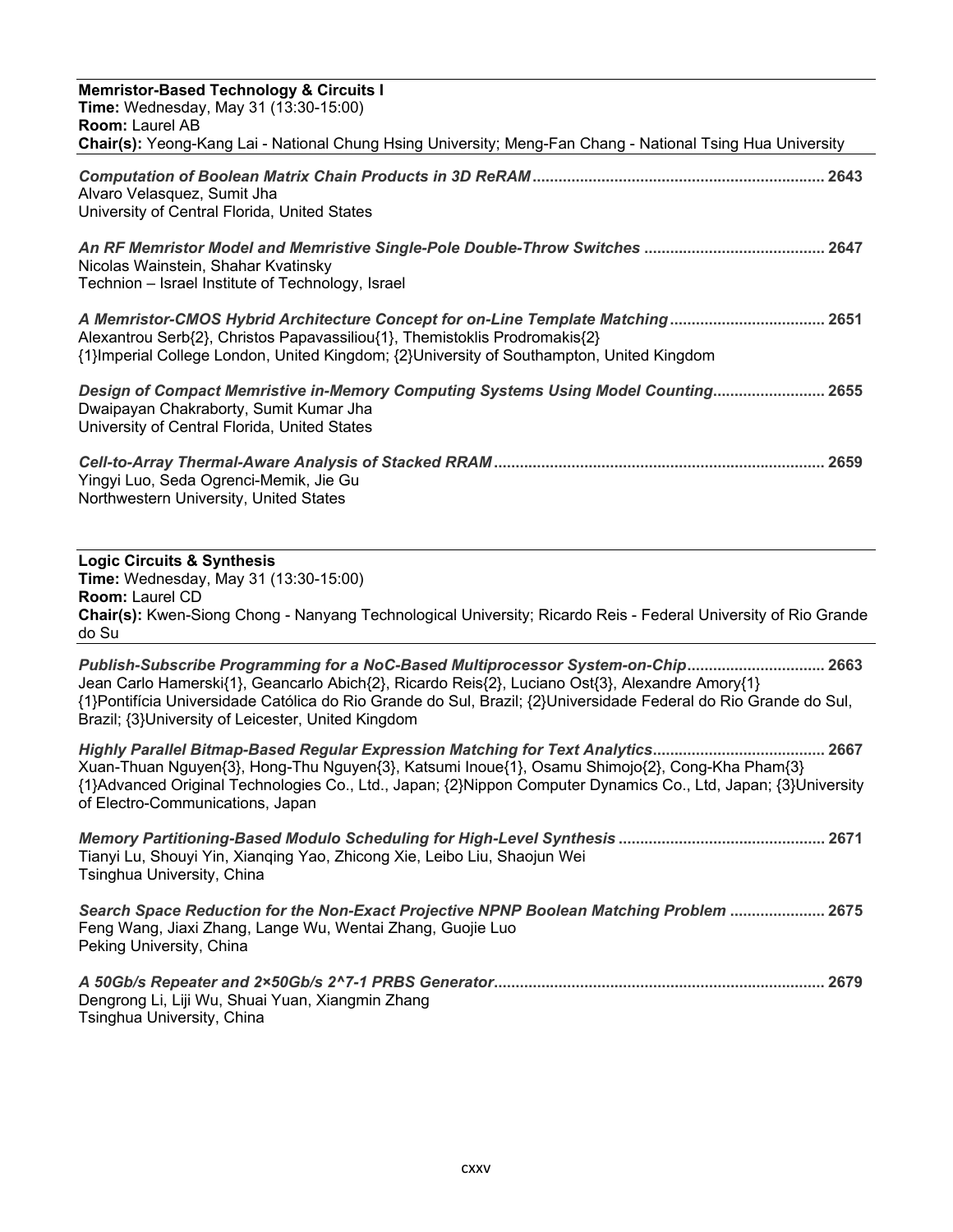| Memory: DRAM, SRAM, ReRAM, Flash, Racetrack                                                                                                                                         |
|-------------------------------------------------------------------------------------------------------------------------------------------------------------------------------------|
| Time: Wednesday, May 31 (13:30-15:00)                                                                                                                                               |
| Room: Kent AB<br>Chair(s): Daniele lelmini - Politecnico di Milano; Sorin Cotofana - Delft University of Technology                                                                 |
| Area and Energy-Efficient Complementary Dual-Modular Reduncdancy Dynamic Memory for Space                                                                                           |
|                                                                                                                                                                                     |
| Robert Giterman, Lior Atias, Adam Teman<br>Bar-Ilan University, Israel                                                                                                              |
|                                                                                                                                                                                     |
| Ioannis Vourkas{1}, Dimitrios Stathis{1}, Georgios Ch. Sirakoulis{1}, Said Hamdioui{2}<br>{1}Democritus University of Thrace, Greece; {2}Technische Universiteit Delft, Netherlands |
| <b>Fixation Ratio of Error Location-Aware Strategy</b>                                                                                                                              |
| Debao Wei, Liyan Qiao, Shiyuan Wang, Xiyuan Peng                                                                                                                                    |
| Harbin Institute of Technology, China                                                                                                                                               |
| Kejie Huang{2}, Rong Zhao{1}                                                                                                                                                        |
| {1}Singapore University of Technology and Design, Singapore; {2}Zhejiang University, China                                                                                          |
|                                                                                                                                                                                     |
| <b>Spiking &amp; Event-Based Systems I</b><br>Time: Wednesday, May 31 (15:15-16:45)                                                                                                 |
| <b>Room: Dover A</b>                                                                                                                                                                |
| Chair(s): Majid Ahmadi - University of Windsor; Chiara Bartolozzi - Istituto Italiano di Tecnologia                                                                                 |
| Obstacle Avoidance with LGMD Neuron: Towards a Neuromorphic UAV Implementation 2687                                                                                                 |
| Llewyn Salt{2}, Giacomo Indiveri{1}, Yulia Sandamirskaya{1}<br>{1}Universität Zürich / Eidgenössische Technische Hochschule Zürich, Switzerland; {2}University of Queensland,       |
| Australia                                                                                                                                                                           |
|                                                                                                                                                                                     |
| Juan Antonio Leñero-Bardallo{2}, Fernando Pérez-Peña{2}, Ricardo Carmona-Galán{1}, Ángel Rodríguez-<br>Vázquez{1}                                                                   |
| {1}Consejo Superior de Investigaciones Científicas / Universidad de Sevilla, Spain; {2}Universidad de Cádiz, Spain                                                                  |
|                                                                                                                                                                                     |
| John Monaco, Manuel Vindiola<br>U.S. Army Research Laboratory, United States                                                                                                        |
|                                                                                                                                                                                     |
| INVITED: Synaptic Integrators Implement Inhibitory Plasticity, Eliminate Loops and Create a "Winnerless"                                                                            |
| James Kozloski<br><b>IBM Research, United States</b>                                                                                                                                |
|                                                                                                                                                                                     |
| Bibhu Datta Sahoo                                                                                                                                                                   |
| University of Illinois at Urbana-Champaign, United States                                                                                                                           |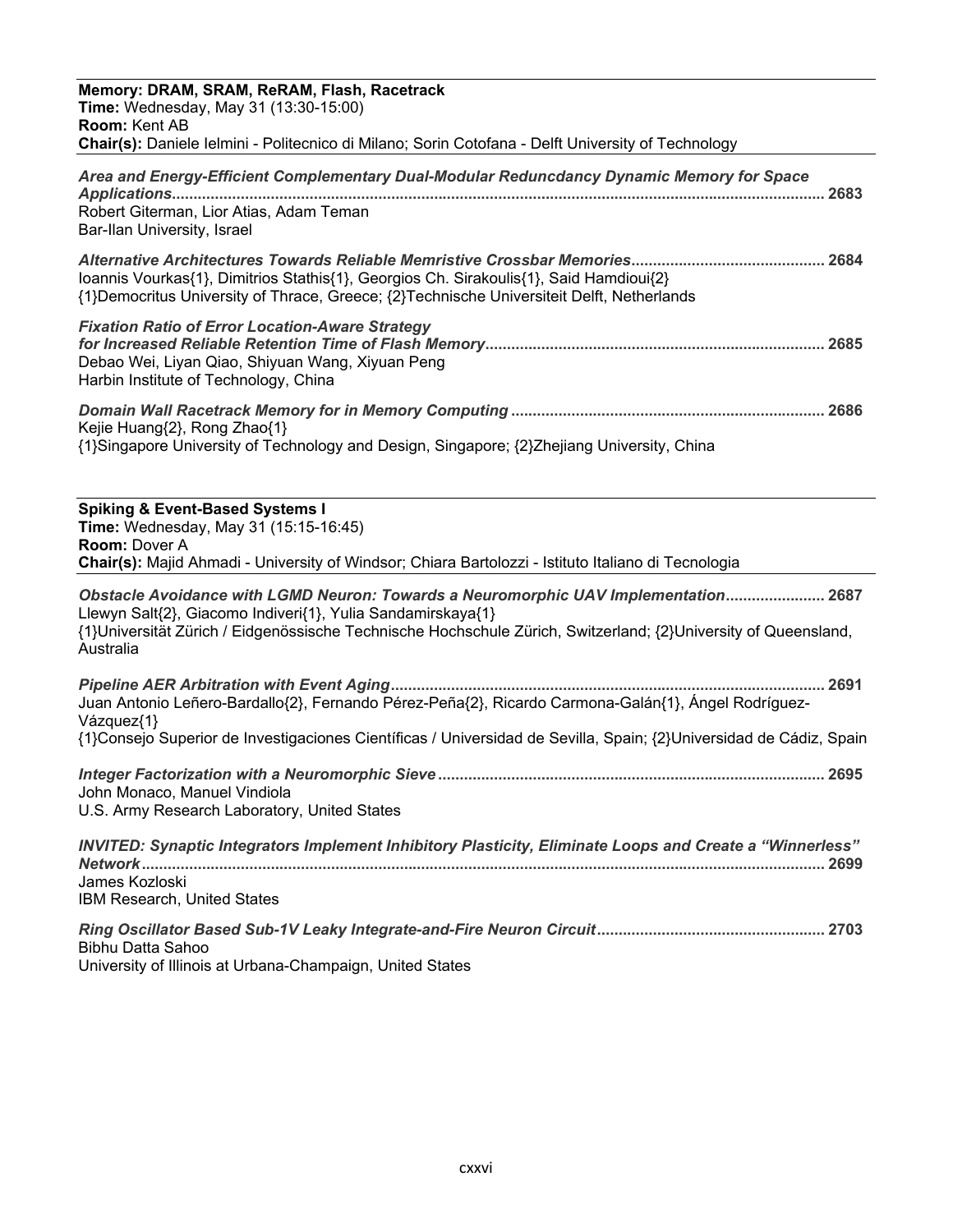| <b>Neuromorphic Circuits &amp; Systems for Robotics</b><br>Time: Wednesday, May 31 (15:15-16:45)<br>Room: Dover BC<br>Chair(s): Scott Koziol - Baylor University; Jeff Krichmar - University of California, Irvine                                                                                                                       |
|------------------------------------------------------------------------------------------------------------------------------------------------------------------------------------------------------------------------------------------------------------------------------------------------------------------------------------------|
| Tiffany Hwu, Jeffrey Krichmar, Xinyun Zou<br>University of California, Irvine, United States                                                                                                                                                                                                                                             |
| Effect of Synaptic Charge Convergence on Path Planning Over a Neural Network 2711<br>Shashikant Koul, Timothy Horiuchi<br>University of Maryland, College Park, United States                                                                                                                                                            |
| Towards a Neuromorphic Implementation of Hierarchical Temporal Memory on SpiNNaker 2715<br>Florian Walter, Marwin Sandner, Florian Röhrbein, Alois Knoll<br>Technische Universität München, Germany                                                                                                                                      |
| <b>Obstacle Avoidance and Target Acquisition in Mobile Robots Equipped</b><br>Moritz Milde{1}, Alexander Dietmüller{1}, Hermann Blum{1}, Giacomo Indiveri{2}, Yulia Sandamirskaya{2}<br>{1}Eidgenössische Technische Hochschule Zürich, Switzerland; {2}Universität Zürich / Eidgenössische Technische<br>Hochschule Zürich, Switzerland |
| A Population-Level Approach to Temperature Robustness in Neuromorphic Systems  2723<br>Eric Kauderer-Abrams{1}, Andrew Gilbert{1}, Aaron Voelker{2}, Ben Benjamin{1}, Terrence Stewart{2}, Kwabena<br>Boahen{1}<br>{1}Stanford University, United States; {2}University of Waterloo, Canada                                              |
| <b>Emerging Technologies in Neural System Implementations</b><br>Time: Wednesday, May 31 (15:15-16:45)<br>Room: Grand Ballroom I<br>Chair(s): Chiara Bartolozzi - Istituto Italiano di Tecnologia; Jim Harkin - Ulster University                                                                                                        |
| <b>INVITED: Cognitive Computing Revolution: the Transformation</b><br><b>Chris Rowen</b><br>Cognite Ventures, United States                                                                                                                                                                                                              |
| Mika Laiho{2}, Mika Grönroos{2}, Jussi Poikonen{2}, Eero Lehtonen{2}, Reon Katsumura{1}, Atsushi T. Fukuchi{1},<br>Masashi Arita{1}, Yasuo Takahashi{1}<br>{1}Hokkaido University, Japan; {2}University of Turku, Finland                                                                                                                |
|                                                                                                                                                                                                                                                                                                                                          |
| Isha Gupta, Alexantrou Serb, Ali Khiat, Themistoklis Prodromakis<br>University of Southampton, United Kingdom                                                                                                                                                                                                                            |

of Science and Technology, Korea, South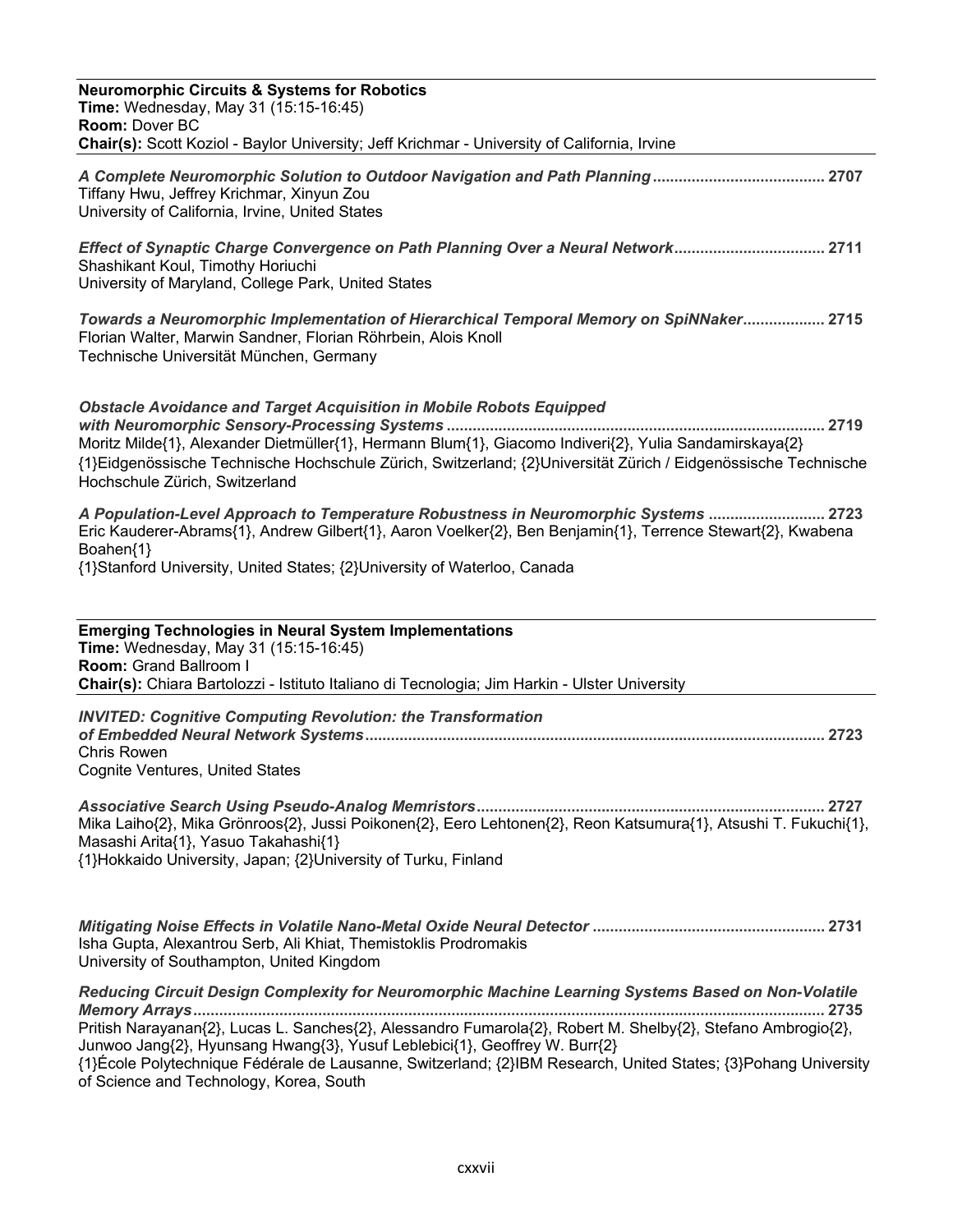*Nonlinear Dynamics of Memristor Oscillators via the Flux–Charge Analysis Method.............................. 2739* Fernando Corinto{1}, Mauro Forti{2} {1}Politecnico di Torino, Italy; {2}Università degli Studi di Siena, Italy

| <b>Image Processing</b><br>Time: Wednesday, May 31 (15:15-16:45)<br>Room: Grand Ballroom II<br>Chair(s): Omair Ahmed - Concordia University; Kai-Kuang Ma - Nanyang Technological University                             |
|--------------------------------------------------------------------------------------------------------------------------------------------------------------------------------------------------------------------------|
| Patch-Based Salient Region Detection Using Statistical Modeling in the Non-Subsampled Contourlet<br>Masoumeh Rezaie Abkenar, Hamidreza Sadreazami, M. Omair Ahmad<br>Concordia University, Canada                        |
| Zhi-Song Liu, Wan-Chi Siu, Yui-Lam Chan<br>Hong Kong Polytechnic University, Hong Kong                                                                                                                                   |
| Data-Adaptive Color Image Denoising and Enhancement Using Graph-Based Filtering  2751<br>Hamidreza Sadreazami, Amir Asif, Arash Mohammadi<br>Concordia University, Canada                                                |
| Yunfeng Liang{3}, Zhiping Lin{3}, Lei Sun{1}, Jiuwen Cao{2}<br>{1}Beijing Institute of Technology, China; {2}Hangzhou Dianzi University, China; {3}Nanyang Technological<br>University, Singapore                        |
| Yi Wang, Hui Liu, Lap-Pui Chau<br>Nanyang Technological University, Singapore                                                                                                                                            |
| <b>Low Power Digital Circuits</b><br>Time: Wednesday, May 31 (15:15-16:45)<br><b>Room: Grand Ballroom III</b><br>Chair(s): Jun Zhou - Agency for Science, Technology and Research; Fengbo Ren - Arizona State University |
| Darjn Esposito{2}, Antonio Strollo{2}, Massimo Alioto{1}<br>{1}National University of Singapore, Singapore; {2}Università degli Studi di Napoli Federico II, Italy                                                       |

*Adiabatic Capacitive Logic: a Paradigm for Low-Power Logic* Gael Pillonnet{2}, Herve Fanet{2}, Samer Houri{1} {1}Technische Universiteit Delft, Netherlands; {2}Université Grenoble Alpes / Commissariat à l'énergie atomique et aux énergies alternatives, France

*Transistor Sizing Strategy for Simultaneous Energy-Delay Optimization in CMOS Buffers* Longyang Lin, Kien Trinh Quang, Massimo Alioto National University of Singapore, Singapore

*Evaluation of Dual Mode Logic in 28nm FD-SOI Technology*  Ramiro Taco{2}, Itamar Levi{1}, Marco Lanuzza{2}, Alexander Fish{1} {1}Bar-Ilan University, Israel; {2}Università della Calabria, Italy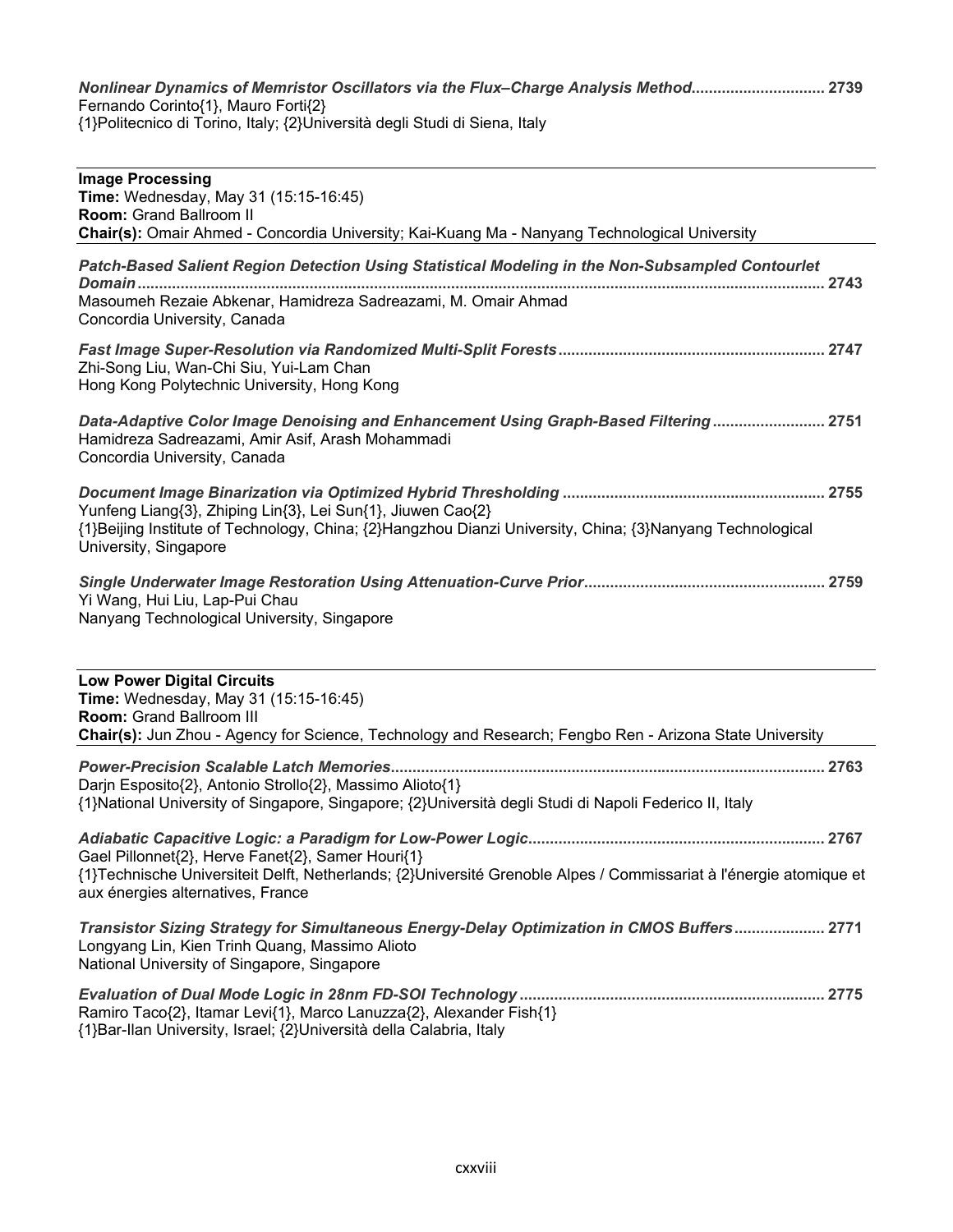*A 0.4V 0.08fJ/Cycle Retentive True-Single-Phase-Clock 18T Flip-Flop in 28nm FDSOI CMOS* François Stas, David Bol Université Catholique de Louvain, Belgium

| <b>Oscillators, Phase-locked Loops &amp; Others II</b><br>Time: Wednesday, May 31 (15:15-16:45)<br>Room: Grand Ballroom IV<br>Chair(s): Igor Filanvosky - University of Alberta; Degang Chen - Iowa State University                                                         |
|------------------------------------------------------------------------------------------------------------------------------------------------------------------------------------------------------------------------------------------------------------------------------|
| Design of a Low-Jitter Wideband Frequency Synthesizer for 802.11ad Wireless OFDM Systems Using a<br>Frank Herzel, Arzu Ergintav, Johannes Borngraeber, Herman Jalli Ng, Dietmar Kissinger<br>IHP GmbH, Germany                                                               |
| Sumit Kumar, Nagendra Krishnapura<br>Indian Institute of Technology Madras, India                                                                                                                                                                                            |
| A 0.4V 4.8µW 16MHz CMOS Crystal Oscillator Achieving 74-Fold Startup-Time Reduction Using Momentary<br>Ka-Meng Lei, Pui-In Mak, Rui Paulo Martins<br>University of Macau, Macau                                                                                              |
| Haixiang Zhao, Soumyajit Mandal<br>Case Western Reserve University, United States                                                                                                                                                                                            |
| A 69-Mbps Dual Tuning 8PSK/QPSK Transmitter Using Injection<br>Zina Saheb, Ezz El-Masry, Jean-Francois Bousquet<br>Dalhousie University, Canada                                                                                                                              |
| <b>Sensory Circuits &amp; Systems</b><br>Time: Wednesday, May 31 (15:15-16:45)<br><b>Room: Grand Ballroom VII</b><br>Chair(s): Amine Bermak - Hamad Bin Khalifa University; Timothy Constandinou - Imperial College London                                                   |
| 462-nW 2-Axis Gesture Sensor Interface Based on Capacitively Controlled Ring Oscillators 2803<br>Mika Pulkkinen, Jarno Salomaa, Mohammad Mehdi Moayer, Tuomas Haapala, Kari Halonen<br>Aalto University, Finland                                                             |
| Feng Gao{2}, Amine Bermak{1}, Chi-Ying Tsui{2}, Farid Boussaid{3}<br>{1}Hamad Bin Khalifa University / Hong Kong University of Science and Technology, Qatar; {2}Hong Kong<br>University of Science and Technology, Hong Kong; {3}University of Western Australia, Australia |
| Joseph Schmitz, Mahir Gharzai, Sina Balkir, Michael Hoffman, Mark Bauer<br>University of Nebraska-Lincoln, United States                                                                                                                                                     |
| Yang-Jing Huang{2}, Heng-Ching Wu{2}, Po-Sheng Chen{2}, Hsu-Tao Shen{1}, Sheng-Yu Peng{2}, Chii-Wann<br>$Lin{1}$<br>{1}National Taiwan University, Taiwan; {2}National Taiwan University of Science and Technology, Taiwan                                                   |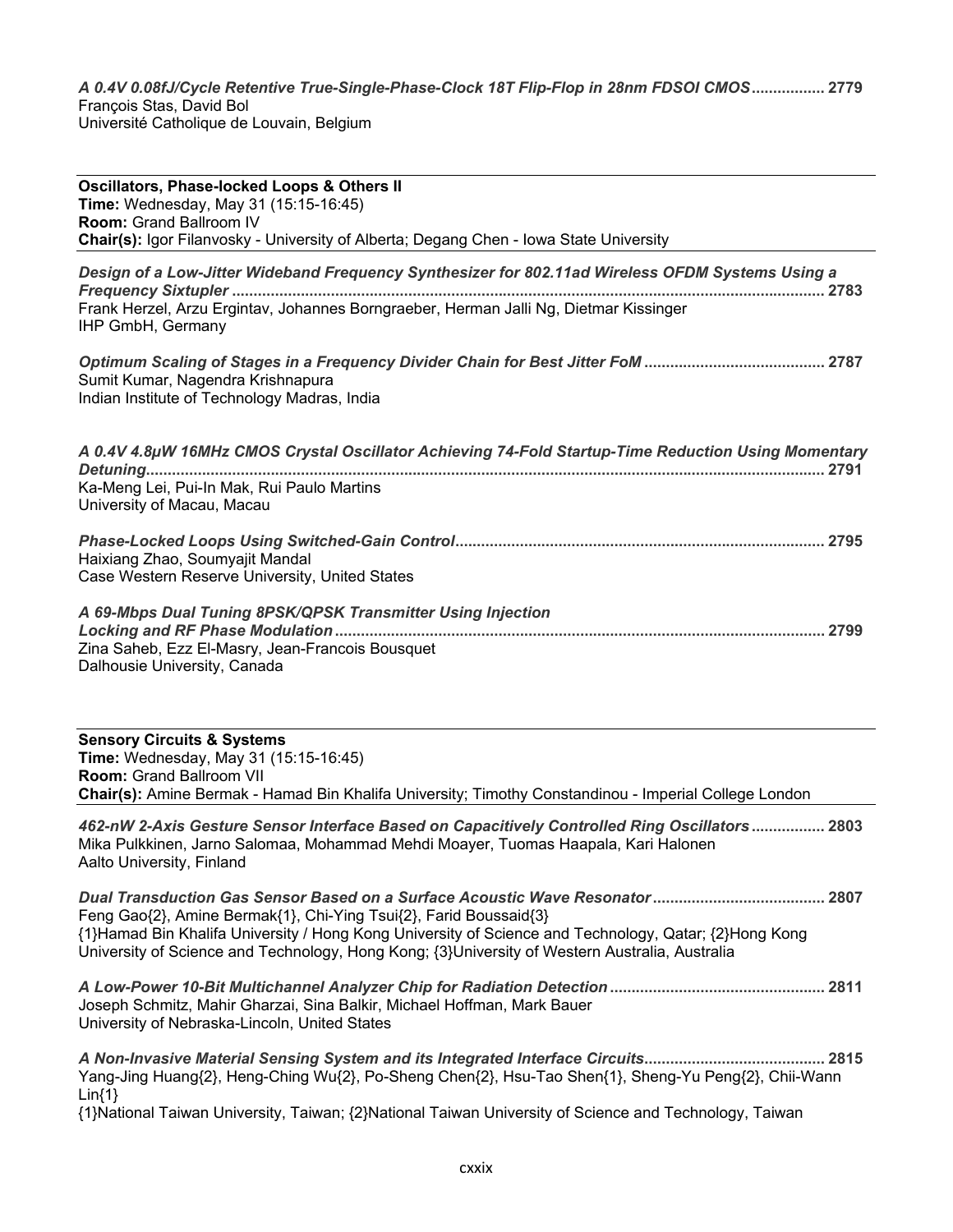*CMOS Luminescence Lifetime Sensor for White LED Multi-Spectral Characterization* Since Eumineeeshee Encanne Tufts University, United States

| <b>Modeling and Design Tools</b><br>Time: Wednesday, May 31<br><b>Room: Grand Ballroom X</b><br>Chair(s): Filippo Neri - u-blox, Switzerland; Nuno Paulino - UNINOVA                                                                                                                                                                                                    |  |
|-------------------------------------------------------------------------------------------------------------------------------------------------------------------------------------------------------------------------------------------------------------------------------------------------------------------------------------------------------------------------|--|
| Soheil Golara{1}, Shervin Moloudi{2}, Asad Abidi{3}<br>{1}Qualcomm Atheros Inc., United States; {2}Qualcomm Inc., United States; {3}University of California, Los<br>Angeles, United States                                                                                                                                                                             |  |
| <b>INVITED: Weighted Kirchhoff Index of a Resistance Network</b><br>Krishnaiyan Thulasiraman, Mamta Yadav<br>University of Oklahoma, United States                                                                                                                                                                                                                      |  |
| Mohan Julien, Serge Bernard, Fabien Soulier, Vincent Kerzérho, Guy Cathébras<br>Laboratoire d'Informatique, de Robotique et de Microélectronique de Montpellier, France                                                                                                                                                                                                 |  |
| Dimo Martev{2}, Sven Hampel{1}, Ulf Schlichtmann{2}<br>{1}Intel Germany, Germany; {2}Technische Universität München, Germany                                                                                                                                                                                                                                            |  |
| Xuan Dong, Lihong Zhang<br>Memorial University of Newfoundland, Canada                                                                                                                                                                                                                                                                                                  |  |
| <b>Nanoelectronics I</b><br>Time: Wednesday, May 31 (15:15-16:45)<br>Room: Laurel AB<br>Chair(s): Robert Chen-Hao Chang - National Chung Hsing University/National Chi Nan University; Sorin Cotofana -<br>Delft University of Technology                                                                                                                               |  |
| Firas Hatem, Nandha Kumar, Haider Almurib<br>university of Nottingham Malaysia Campus, Malaysia                                                                                                                                                                                                                                                                         |  |
| Record fT, fmax, and GHz Amplification in 2Dimensional CVD MoS2 Embedded Gate Fets<br>2841<br>Atresh Sanne{2}, Saungeun Park{2}, Rudresh Ghosh{2}, Maruthi Nagavalli Yogeesh{2}, Chison Liu{2}, Deji<br>Akinwande{2}, Sanjay Banerjee{2}, Leo Mathew{1}, Rajesh Rao{1}<br>{1}Applied Novel Devices Inc., United States; {2}University of Texas at Austin, United States |  |
| Dongyuan Qiu, Bo Zhang, Yanfeng Chen, Yuehai Lu<br>South China University of Technology, China                                                                                                                                                                                                                                                                          |  |
| <b>Exploration and Evaluation of Low-Dropout Linear Voltage Regulator with FinFET,</b><br>Chia-Ning Chang, Yin-Nien Chen, Po-Tsang Huang, Pin Su, Ching-Te Chuang<br>National Chiao Tung University, Taiwan                                                                                                                                                             |  |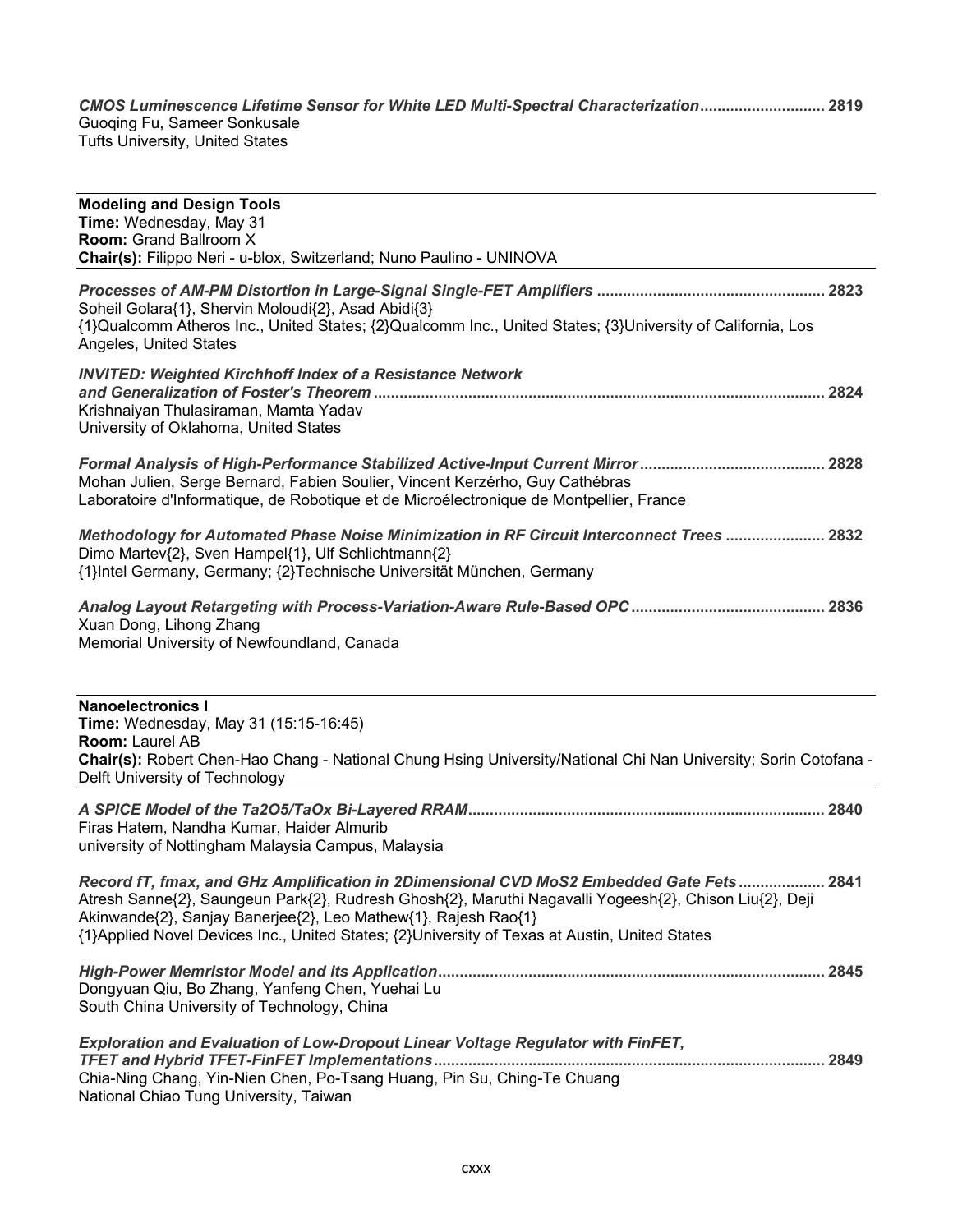| A Small Area and Low Power True Random Number Generator Using Write Speed Variation |  |  |  |
|-------------------------------------------------------------------------------------|--|--|--|
| Jianguo Yang, Yinyin Lin, Yarong Fu, Xiaoyong Xue, Ba Chen                          |  |  |  |
| Fudan University, China                                                             |  |  |  |
|                                                                                     |  |  |  |
| <b>Advanced Digital Techniques</b>                                                  |  |  |  |
| <b>Time:</b> Wednesday, May 31 $(15.15-16.45)$                                      |  |  |  |

| <b>Room: Laurel CD</b><br><b>Chair(s):</b> Izzet Kale - University of Westminster; Emre Salman - Stony Brook University                                                                                                        |      |  |
|--------------------------------------------------------------------------------------------------------------------------------------------------------------------------------------------------------------------------------|------|--|
| M. Hassan Najafi, Shiva Jamali-Zavareh, David Lilja, Marc Riedel, Kia Bazargan, Ramesh Harjani<br>University of Minnesota Twin Cities, United States                                                                           |      |  |
| Sense Amplifier Half-Buffer (SAHB): a Low-Power High-Performance Asynchronous Logic QDI Cell<br>Kwen-Siong Chong, Weng-Geng Ho, Tong Lin, Bah-Hwee Gwee, Joseph Sylvester Chang<br>Nanyang Technological University, Singapore | 2858 |  |
| Can Sitik{1}, Weicheng Liu{2}, Baris Taskin{1}, Emre Salman{2}<br>{1} Drexel University, United States; {2} Stony Brook University, United States                                                                              | 2859 |  |
| Martin Kumm{2}, Peter Zipf{2}, Oscar Gustafsson{1}, Mario Garrido{1}<br>{1}Linköping University, Sweden; {2}Universität Kassel, Germany                                                                                        | 2860 |  |

| <b>Future Technology for Circuits and Systems</b> |  |
|---------------------------------------------------|--|
|---------------------------------------------------|--|

**Time:** Wednesday, May 31 (15:15-16:45) **Room:** Kent AB **Chair(s):** Sorin Cotofana - Delft University of Technology; Yeong-Kang Lai - National Chung Hsing University

*Energy and Delay Tradeoffs of Soft Error Masking for 16nm FinFET Logic Paths: Survey and Impact of Process Variation in Near Threshold Region.................................................................................................. 2861* Faris Alghareb{2}, Ahmad Alzahrani{2}, Ronald F. DeMara{2}, Rizwan Ashraf{1} {1}Oak Ridge National Laboratory, United States; {2}University of Central Florida, United States

*SPICE Compact Modeling of Bipolar/Unipolar Memristor Switching Governed by Electrical Thresholds ................................................................................................................................... 2862* Fernando García-Redondo{1}, Marisa López-Vallejo{1}, Robert Gowers{3}, Liudi Jiang{3}, Albert Crespo-Yepes{2} {1}Universidad Politécnica de Madrid, Spain; {2}Universitat Autònoma de Barcelona, Spain; {3}University of Southampton, United Kingdom

| 2863  Series-Parallel Charge Pump Conditioning Circuits for Electrostatic Kinetic Energy Harvesting  2863   |  |
|-------------------------------------------------------------------------------------------------------------|--|
| Armine Karami{1}, Dimitri Galayko{1}, Philippe Basset{2}                                                    |  |
| {1}Laboratoire d'informatique de Paris 6 / Université Pierre et Marie Curie / Sorbonne Universités, France; |  |
| {2}Université Paris-Est - ESIEE, France                                                                     |  |

*Insights Into Tunnel FET-Based Charge-Pumps and Rectifiers for Energy Harvesting Applications................................................................................................................. 2864* Francesc Moll{2}, David Cavalheiro{2}, Stanimir Valtchev{1} {1}Universidade Nova de Lisboa, Portugal; {2}Universitat Politècnica de Catalunya, Spain